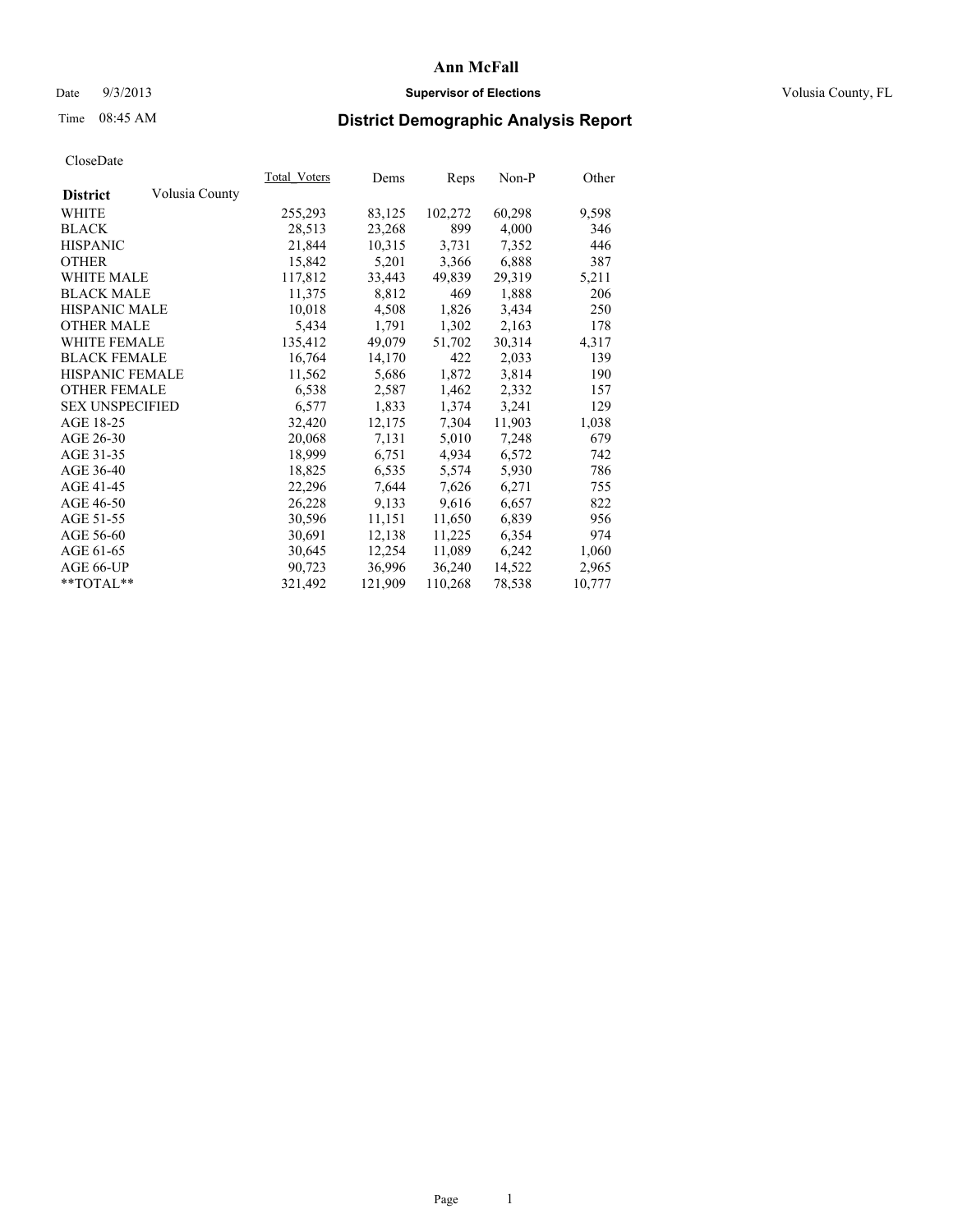### Date  $9/3/2013$  **Supervisor of Elections Supervisor of Elections** Volusia County, FL

## Time 08:45 AM **District Demographic Analysis Report**

|                        |                           | <b>Total Voters</b> | Dems   | Reps   | Non-P  | Other |
|------------------------|---------------------------|---------------------|--------|--------|--------|-------|
| <b>District</b>        | County Council District 1 |                     |        |        |        |       |
| WHITE                  |                           | 50,353              | 15,842 | 21,650 | 10,717 | 2,144 |
| <b>BLACK</b>           |                           | 4,626               | 3,775  | 160    | 625    | 66    |
| <b>HISPANIC</b>        |                           | 4,117               | 1,812  | 720    | 1,486  | 99    |
| <b>OTHER</b>           |                           | 2,979               | 899    | 747    | 1,248  | 85    |
| WHITE MALE             |                           | 22,951              | 6,283  | 10,372 | 5,151  | 1,145 |
| <b>BLACK MALE</b>      |                           | 1,817               | 1,413  | 74     | 290    | 40    |
| <b>HISPANIC MALE</b>   |                           | 1,779               | 738    | 344    | 653    | 44    |
| <b>OTHER MALE</b>      |                           | 1,013               | 320    | 276    | 381    | 36    |
| <b>WHITE FEMALE</b>    |                           | 27,019              | 9,459  | 11,121 | 5,454  | 985   |
| <b>BLACK FEMALE</b>    |                           | 2,755               | 2,323  | 82     | 325    | 25    |
| HISPANIC FEMALE        |                           | 2,283               | 1,046  | 369    | 815    | 53    |
| <b>OTHER FEMALE</b>    |                           | 1,154               | 421    | 290    | 413    | 30    |
| <b>SEX UNSPECIFIED</b> |                           | 1,304               | 325    | 349    | 594    | 36    |
| AGE 18-25              |                           | 6,183               | 1,924  | 1,671  | 2,344  | 244   |
| AGE 26-30              |                           | 3,688               | 1,177  | 1,046  | 1,330  | 135   |
| AGE 31-35              |                           | 3,734               | 1,224  | 1,122  | 1,224  | 164   |
| AGE 36-40              |                           | 3,609               | 1,161  | 1,200  | 1,061  | 187   |
| AGE 41-45              |                           | 4,441               | 1,422  | 1,649  | 1,193  | 177   |
| AGE 46-50              |                           | 5,027               | 1,618  | 2,072  | 1,154  | 183   |
| AGE 51-55              |                           | 5,767               | 2,006  | 2,405  | 1,153  | 203   |
| AGE 56-60              |                           | 5,754               | 2,211  | 2,270  | 1,067  | 206   |
| AGE 61-65              |                           | 5,907               | 2,336  | 2,313  | 1,012  | 246   |
| AGE 66-UP              |                           | 17,965              | 7,249  | 7,529  | 2,538  | 649   |
| **TOTAL**              |                           | 62,075              | 22,328 | 23,277 | 14,076 | 2,394 |
|                        |                           |                     |        |        |        |       |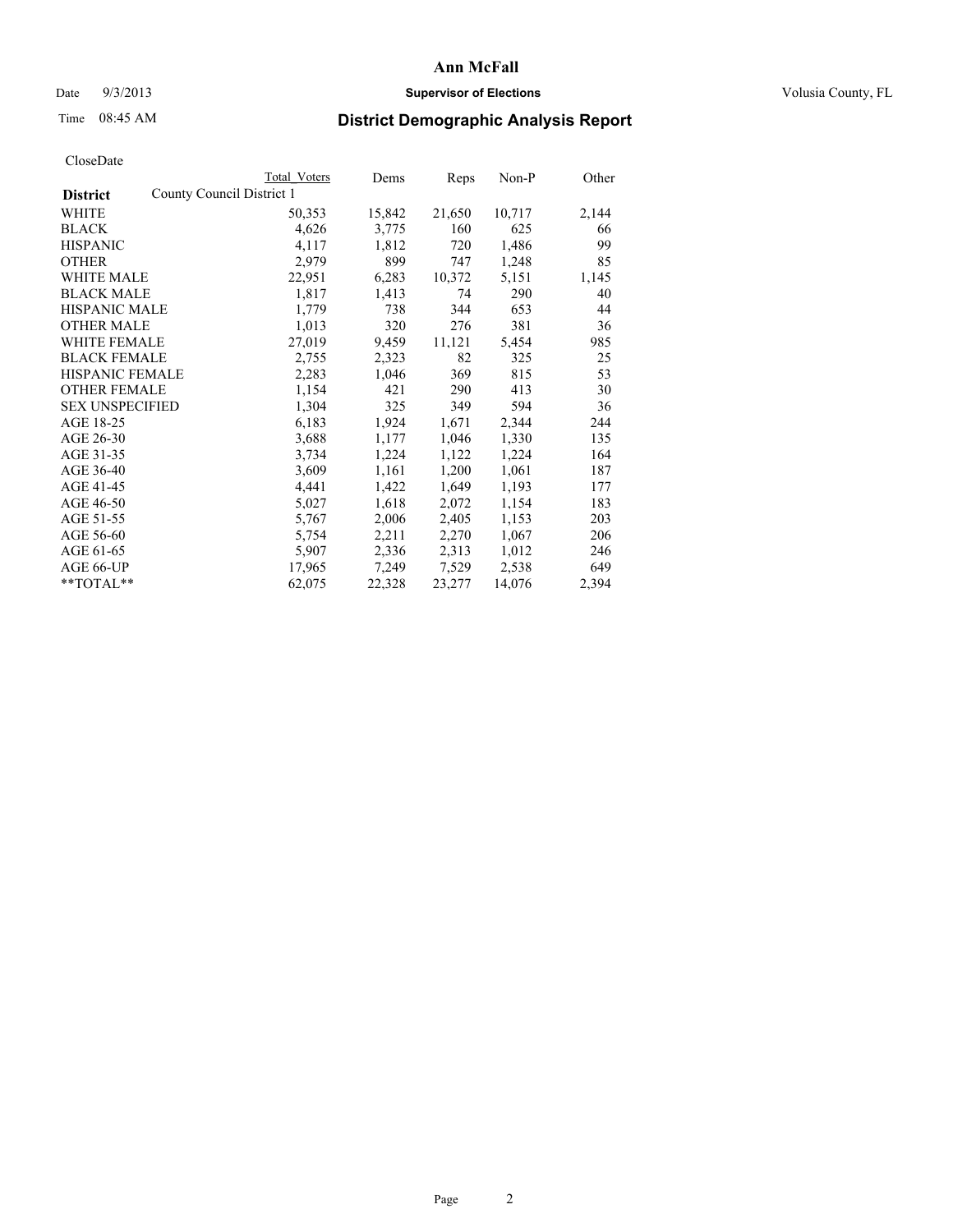### Date  $9/3/2013$  **Supervisor of Elections Supervisor of Elections** Volusia County, FL

## Time 08:45 AM **District Demographic Analysis Report**

|                                              | <b>Total Voters</b> | Dems   | Reps   | Non-P  | Other |
|----------------------------------------------|---------------------|--------|--------|--------|-------|
| County Council District 2<br><b>District</b> |                     |        |        |        |       |
| WHITE                                        | 48,204              | 16,578 | 18,063 | 11,751 | 1,812 |
| <b>BLACK</b>                                 | 10,702              | 8,937  | 253    | 1,426  | 86    |
| <b>HISPANIC</b>                              | 1,620               | 716    | 333    | 538    | 33    |
| <b>OTHER</b>                                 | 3,433               | 1,279  | 606    | 1,472  | 76    |
| WHITE MALE                                   | 22,347              | 6,694  | 8,908  | 5,721  | 1,024 |
| <b>BLACK MALE</b>                            | 4,107               | 3,309  | 128    | 626    | 44    |
| <b>HISPANIC MALE</b>                         | 753                 | 314    | 157    | 258    | 24    |
| <b>OTHER MALE</b>                            | 1,134               | 409    | 228    | 461    | 36    |
| <b>WHITE FEMALE</b>                          | 25,429              | 9,740  | 9,028  | 5,891  | 770   |
| <b>BLACK FEMALE</b>                          | 6,423               | 5,495  | 122    | 764    | 42    |
| HISPANIC FEMALE                              | 837                 | 391    | 172    | 265    | 9     |
| <b>OTHER FEMALE</b>                          | 1,507               | 659    | 282    | 536    | 30    |
| <b>SEX UNSPECIFIED</b>                       | 1,422               | 499    | 230    | 665    | 28    |
| AGE 18-25                                    | 7,536               | 3,924  | 1,167  | 2,268  | 177   |
| AGE 26-30                                    | 4,329               | 1,815  | 920    | 1,465  | 129   |
| AGE 31-35                                    | 3,611               | 1,498  | 803    | 1,187  | 123   |
| AGE 36-40                                    | 3,201               | 1,302  | 813    | 982    | 104   |
| AGE 41-45                                    | 3,794               | 1,545  | 1,072  | 1,068  | 109   |
| AGE 46-50                                    | 4,572               | 1,820  | 1,433  | 1,198  | 121   |
| AGE 51-55                                    | 5,666               | 2,365  | 1,884  | 1,253  | 164   |
| AGE 56-60                                    | 5,747               | 2,477  | 1,867  | 1,230  | 173   |
| AGE 61-65                                    | 6,157               | 2,531  | 2,018  | 1,398  | 210   |
| AGE 66-UP                                    | 19,345              | 8,232  | 7,278  | 3,138  | 697   |
| $*$ $TOTAL**$                                | 63,959              | 27,510 | 19,255 | 15,187 | 2,007 |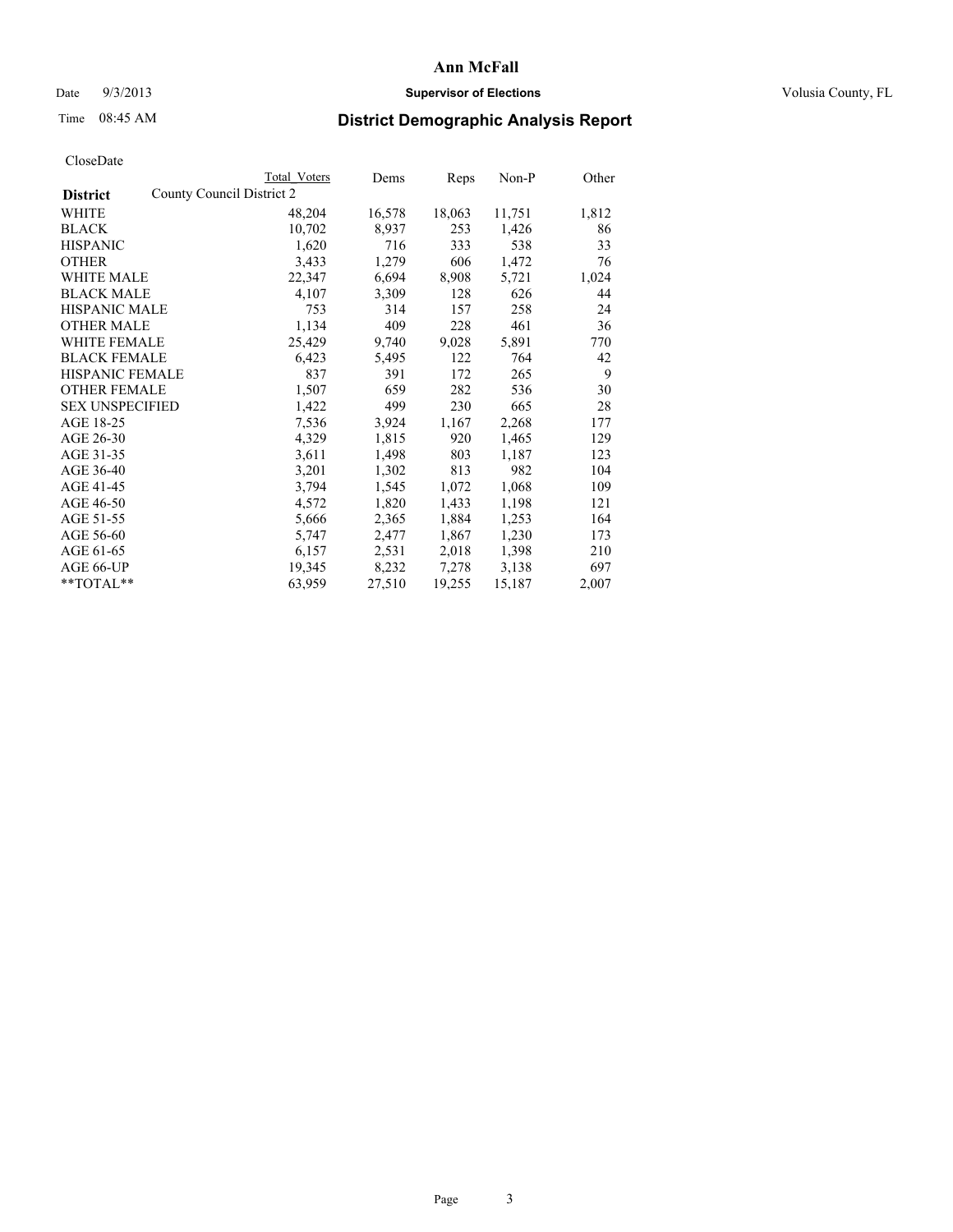### Date  $9/3/2013$  **Supervisor of Elections Supervisor of Elections** Volusia County, FL

## Time 08:45 AM **District Demographic Analysis Report**

|                        |                           | <b>Total Voters</b> | Dems   | Reps   | Non-P  | Other |
|------------------------|---------------------------|---------------------|--------|--------|--------|-------|
| <b>District</b>        | County Council District 3 |                     |        |        |        |       |
| <b>WHITE</b>           |                           | 63,548              | 20,639 | 25,350 | 15,573 | 1,986 |
| <b>BLACK</b>           |                           | 1,975               | 1,612  | 73     | 270    | 20    |
| <b>HISPANIC</b>        |                           | 1,138               | 434    | 298    | 377    | 29    |
| <b>OTHER</b>           |                           | 2,600               | 739    | 592    | 1,200  | 69    |
| <b>WHITE MALE</b>      |                           | 29,470              | 8,338  | 12,466 | 7,594  | 1,072 |
| <b>BLACK MALE</b>      |                           | 864                 | 664    | 39     | 145    | 16    |
| <b>HISPANIC MALE</b>   |                           | 523                 | 180    | 136    | 191    | 16    |
| <b>OTHER MALE</b>      |                           | 895                 | 257    | 241    | 367    | 30    |
| <b>WHITE FEMALE</b>    |                           | 33,555              | 12,140 | 12,694 | 7,819  | 902   |
| <b>BLACK FEMALE</b>    |                           | 1,094               | 935    | 33     | 122    | 4     |
| <b>HISPANIC FEMALE</b> |                           | 601                 | 248    | 159    | 182    | 12    |
| <b>OTHER FEMALE</b>    |                           | 1,055               | 381    | 258    | 384    | 32    |
| <b>SEX UNSPECIFIED</b> |                           | 1,204               | 281    | 287    | 616    | 20    |
| AGE 18-25              |                           | 5,440               | 1,524  | 1,528  | 2,203  | 185   |
| AGE 26-30              |                           | 3,580               | 1,119  | 979    | 1,365  | 117   |
| AGE 31-35              |                           | 3,521               | 1,004  | 1,037  | 1,361  | 119   |
| AGE 36-40              |                           | 3,679               | 1,079  | 1,219  | 1,229  | 152   |
| AGE 41-45              |                           | 4,591               | 1,355  | 1,742  | 1,372  | 122   |
| AGE 46-50              |                           | 5,396               | 1,658  | 2,166  | 1,438  | 134   |
| AGE 51-55              |                           | 6,762               | 2,159  | 2,821  | 1,590  | 192   |
| AGE 56-60              |                           | 7,169               | 2,633  | 2,787  | 1,532  | 217   |
| AGE 61-65              |                           | 7,227               | 2,755  | 2,754  | 1,499  | 219   |
| AGE 66-UP              |                           | 21,896              | 8,138  | 9,280  | 3,831  | 647   |
| $*$ $TOTAL**$          |                           | 69,261              | 23,424 | 26,313 | 17,420 | 2,104 |
|                        |                           |                     |        |        |        |       |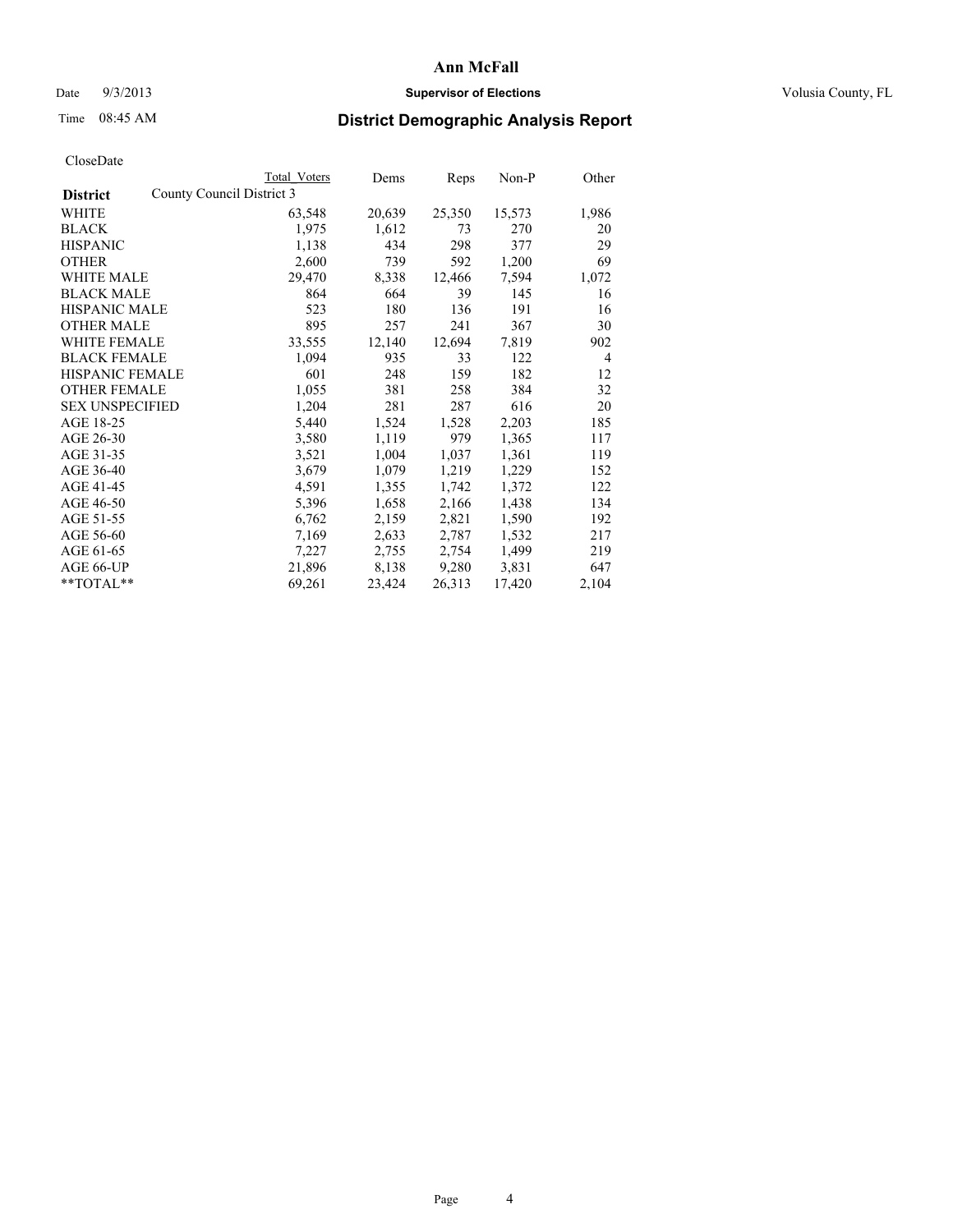### Date  $9/3/2013$  **Supervisor of Elections Supervisor of Elections** Volusia County, FL

## Time 08:45 AM **District Demographic Analysis Report**

|                                              | <b>Total Voters</b> | Dems   | Reps   | Non-P  | Other |
|----------------------------------------------|---------------------|--------|--------|--------|-------|
| County Council District 4<br><b>District</b> |                     |        |        |        |       |
| WHITE                                        | 52,893              | 17,633 | 21,152 | 12,259 | 1,849 |
| <b>BLACK</b>                                 | 5,982               | 4,918  | 169    | 820    | 75    |
| <b>HISPANIC</b>                              | 1,482               | 643    | 327    | 485    | 27    |
| <b>OTHER</b>                                 | 3,272               | 1,081  | 748    | 1,367  | 76    |
| WHITE MALE                                   | 24,251              | 7,057  | 10,234 | 5,973  | 987   |
| <b>BLACK MALE</b>                            | 2,291               | 1,769  | 85     | 392    | 45    |
| <b>HISPANIC MALE</b>                         | 644                 | 250    | 161    | 214    | 19    |
| <b>OTHER MALE</b>                            | 1,163               | 368    | 292    | 464    | 39    |
| <b>WHITE FEMALE</b>                          | 28,247              | 10,474 | 10,780 | 6,147  | 846   |
| <b>BLACK FEMALE</b>                          | 3,625               | 3,095  | 84     | 416    | 30    |
| <b>HISPANIC FEMALE</b>                       | 823                 | 389    | 160    | 266    | 8     |
| <b>OTHER FEMALE</b>                          | 1,374               | 532    | 357    | 453    | 32    |
| <b>SEX UNSPECIFIED</b>                       | 1,211               | 341    | 243    | 606    | 21    |
| AGE 18-25                                    | 5,947               | 2,287  | 1,415  | 2,097  | 148   |
| AGE 26-30                                    | 3,876               | 1,460  | 1,022  | 1,267  | 127   |
| AGE 31-35                                    | 3,343               | 1,268  | 849    | 1,109  | 117   |
| AGE 36-40                                    | 3,316               | 1,171  | 995    | 1,022  | 128   |
| AGE 41-45                                    | 4,144               | 1,413  | 1,448  | 1,137  | 146   |
| AGE 46-50                                    | 5,178               | 1,806  | 1,916  | 1,289  | 167   |
| AGE 51-55                                    | 6,025               | 2,203  | 2,267  | 1,355  | 200   |
| AGE 56-60                                    | 6,304               | 2,514  | 2,324  | 1,278  | 188   |
| AGE 61-65                                    | 6,281               | 2,499  | 2,261  | 1,304  | 217   |
| AGE 66-UP                                    | 19,215              | 7,654  | 7,899  | 3,073  | 589   |
| **TOTAL**                                    | 63,629              | 24,275 | 22,396 | 14,931 | 2,027 |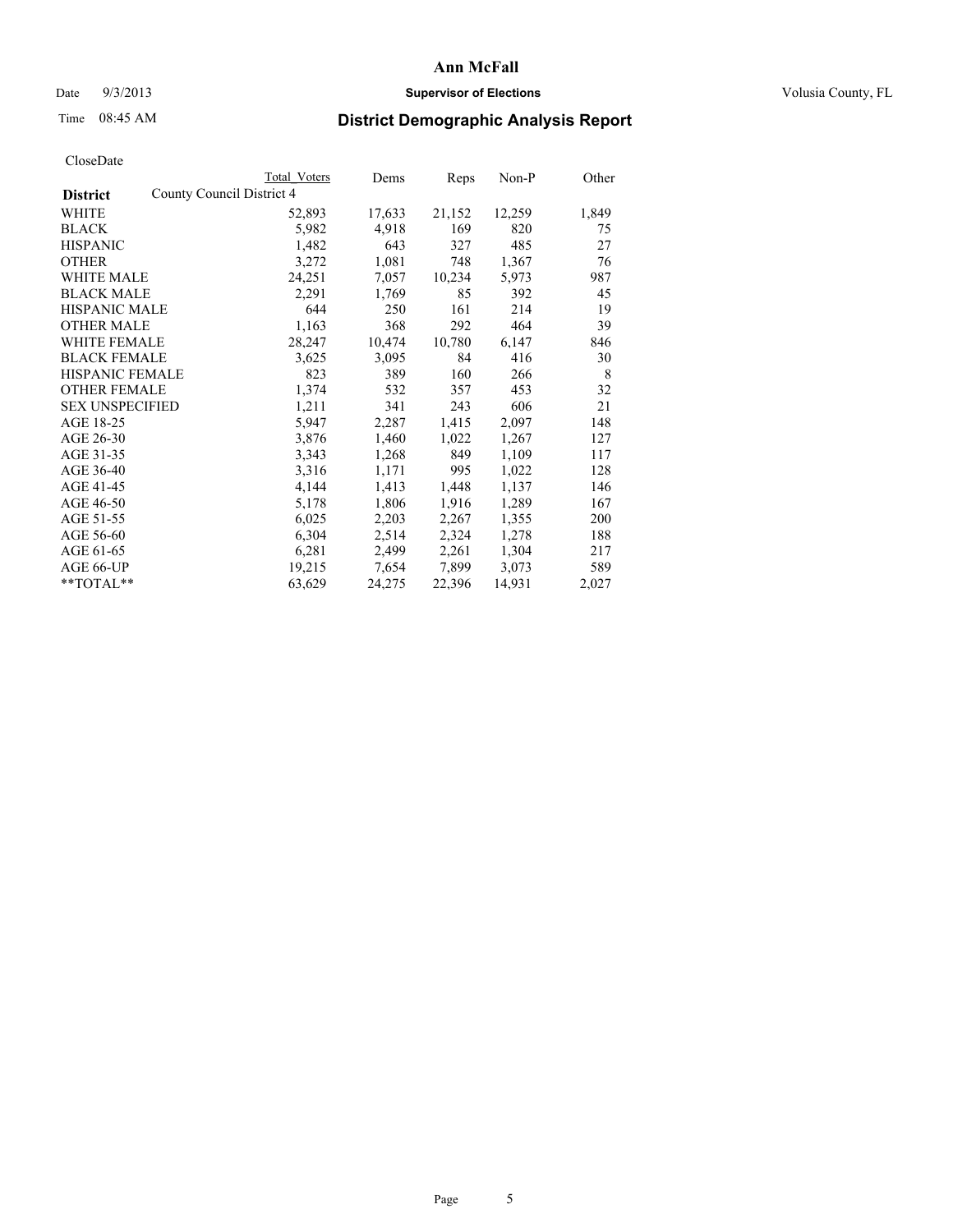### Date  $9/3/2013$  **Supervisor of Elections Supervisor of Elections** Volusia County, FL

## Time 08:45 AM **District Demographic Analysis Report**

|                                              | Total Voters | Dems   | <b>Reps</b> | $Non-P$ | Other |
|----------------------------------------------|--------------|--------|-------------|---------|-------|
| County Council District 5<br><b>District</b> |              |        |             |         |       |
| WHITE                                        | 40,295       | 12,433 | 16,057      | 9,998   | 1,807 |
| <b>BLACK</b>                                 | 5,228        | 4,026  | 244         | 859     | 99    |
| <b>HISPANIC</b>                              | 13,487       | 6,710  | 2,053       | 4,466   | 258   |
| <b>OTHER</b>                                 | 3,558        | 1,203  | 673         | 1,601   | 81    |
| <b>WHITE MALE</b>                            | 18,793       | 5,071  | 7,859       | 4,880   | 983   |
| <b>BLACK MALE</b>                            | 2,296        | 1,657  | 143         | 435     | 61    |
| <b>HISPANIC MALE</b>                         | 6,319        | 3,026  | 1,028       | 2,118   | 147   |
| <b>OTHER MALE</b>                            | 1,229        | 437    | 265         | 490     | 37    |
| WHITE FEMALE                                 | 21,162       | 7,266  | 8,079       | 5,003   | 814   |
| <b>BLACK FEMALE</b>                          | 2,867        | 2,322  | 101         | 406     | 38    |
| HISPANIC FEMALE                              | 7,018        | 3,612  | 1,012       | 2,286   | 108   |
| <b>OTHER FEMALE</b>                          | 1,448        | 594    | 275         | 546     | 33    |
| <b>SEX UNSPECIFIED</b>                       | 1,436        | 387    | 265         | 760     | 24    |
| AGE 18-25                                    | 7,314        | 2,516  | 1,523       | 2,991   | 284   |
| AGE 26-30                                    | 4,595        | 1,560  | 1,043       | 1,821   | 171   |
| AGE 31-35                                    | 4,790        | 1,757  | 1,123       | 1,691   | 219   |
| AGE 36-40                                    | 5,020        | 1,822  | 1,347       | 1,636   | 215   |
| AGE 41-45                                    | 5,326        | 1,909  | 1,715       | 1,501   | 201   |
| AGE 46-50                                    | 6,055        | 2,231  | 2,029       | 1,578   | 217   |
| AGE 51-55                                    | 6,376        | 2,418  | 2,273       | 1,488   | 197   |
| AGE 56-60                                    | 5,717        | 2,303  | 1,977       | 1,247   | 190   |
| AGE 61-65                                    | 5,073        | 2,133  | 1,743       | 1,029   | 168   |
| AGE 66-UP                                    | 12,302       | 5,723  | 4,254       | 1,942   | 383   |
| $*$ $TOTAI.**$                               | 62,568       | 24,372 | 19,027      | 16,924  | 2,245 |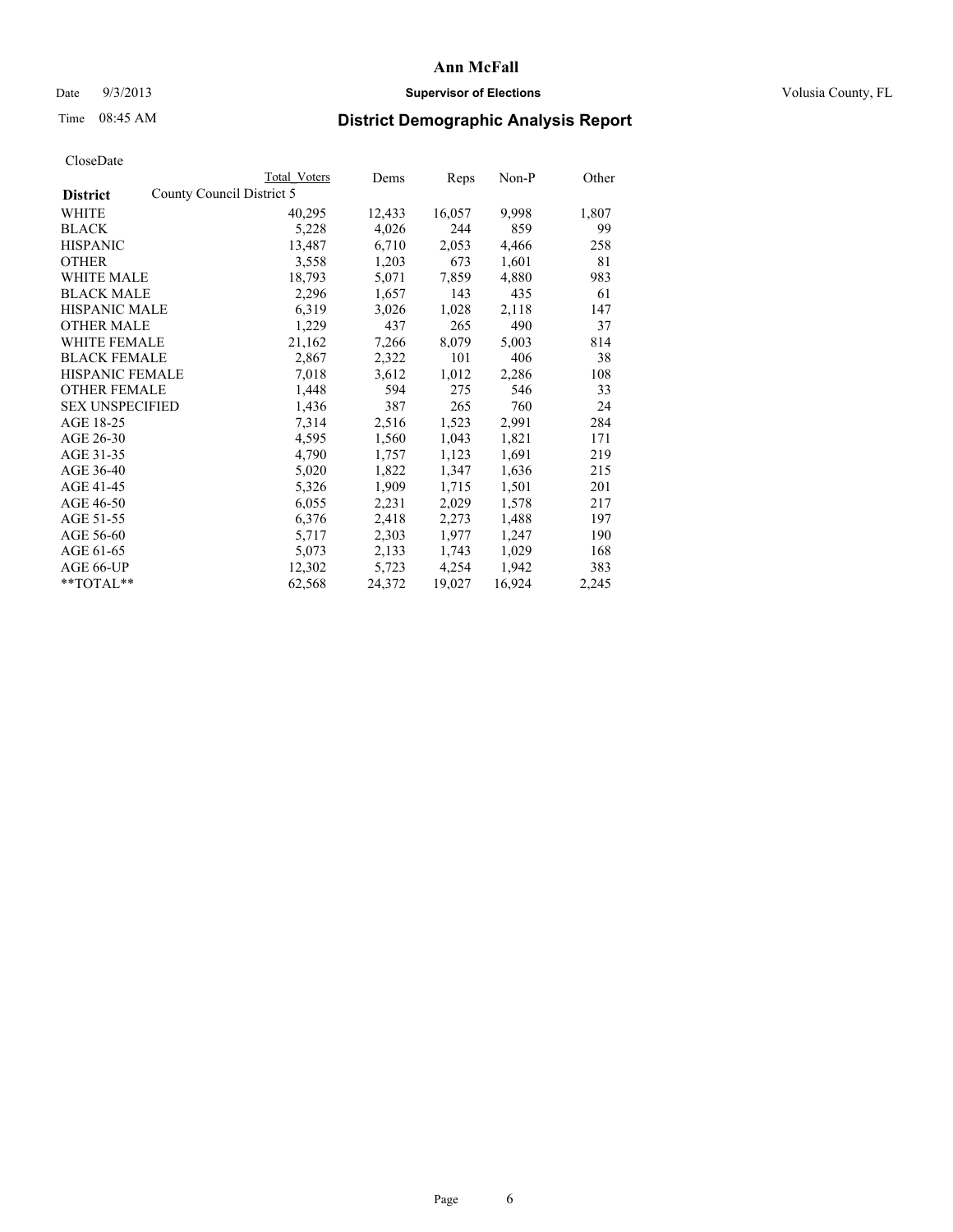### Date  $9/3/2013$  **Supervisor of Elections Supervisor of Elections** Volusia County, FL

## Time 08:45 AM **District Demographic Analysis Report**

|                        |                              | Total Voters | Dems | Reps           | Non-P | Other          |
|------------------------|------------------------------|--------------|------|----------------|-------|----------------|
| <b>District</b>        | Indigo Community Development |              |      |                |       |                |
| WHITE                  |                              | 872          | 214  | 446            | 180   | 32             |
| <b>BLACK</b>           |                              | 91           | 67   | 9              | 14    | 1              |
| <b>HISPANIC</b>        |                              | 44           | 21   | 7              | 14    | 2              |
| <b>OTHER</b>           |                              | 88           | 23   | 30             | 35    | $\theta$       |
| WHITE MALE             |                              | 424          | 90   | 221            | 93    | 20             |
| <b>BLACK MALE</b>      |                              | 42           | 29   | 5              | 7     | 1              |
| <b>HISPANIC MALE</b>   |                              | 14           | 6    | $\overline{2}$ | 5     | 1              |
| <b>OTHER MALE</b>      |                              | 29           | 6    | 11             | 12    | $\theta$       |
| WHITE FEMALE           |                              | 440          | 123  | 222            | 84    | 11             |
| <b>BLACK FEMALE</b>    |                              | 49           | 38   | $\overline{4}$ | 7     | $\theta$       |
| <b>HISPANIC FEMALE</b> |                              | 30           | 15   | 5              | 9     | 1              |
| <b>OTHER FEMALE</b>    |                              | 46           | 11   | 16             | 19    | $\theta$       |
| <b>SEX UNSPECIFIED</b> |                              | 21           | 7    | 6              | 7     | 1              |
| AGE 18-25              |                              | 74           | 16   | 27             | 26    | 5              |
| AGE 26-30              |                              | 98           | 24   | 39             | 32    | 3              |
| AGE 31-35              |                              | 91           | 26   | 29             | 34    | $\overline{c}$ |
| AGE 36-40              |                              | 75           | 26   | 30             | 17    | $\overline{c}$ |
| AGE 41-45              |                              | 69           | 19   | 34             | 16    | $\mathbf{0}$   |
| AGE 46-50              |                              | 83           | 21   | 42             | 15    | 5              |
| AGE 51-55              |                              | 101          | 34   | 52             | 14    | 1              |
| AGE 56-60              |                              | 115          | 42   | 56             | 16    |                |
| AGE 61-65              |                              | 135          | 41   | 58             | 31    | 5              |
| AGE 66-UP              |                              | 254          | 76   | 125            | 42    | 11             |
| **TOTAL**              |                              | 1,095        | 325  | 492            | 243   | 35             |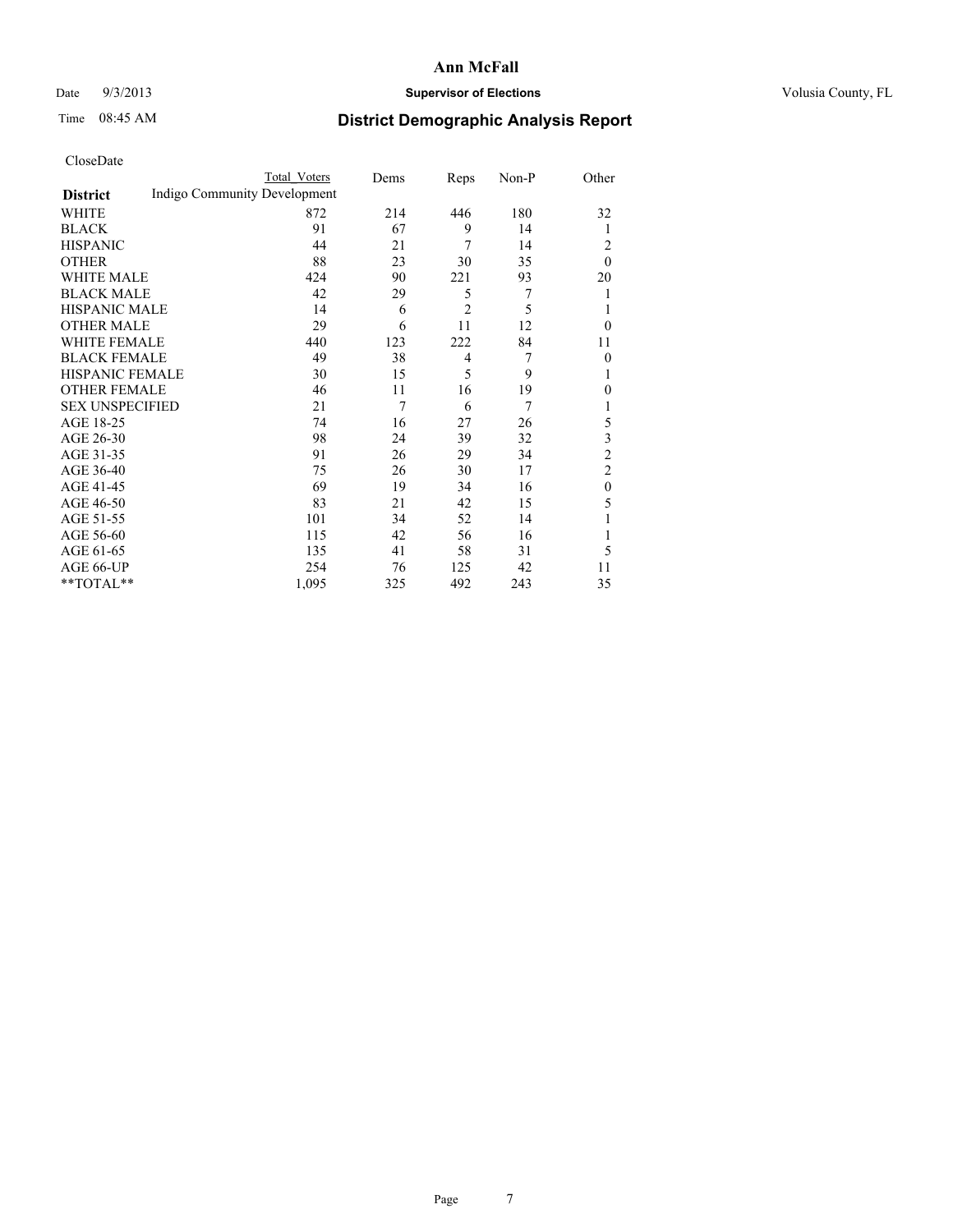### Date  $9/3/2013$  **Supervisor of Elections Supervisor of Elections** Volusia County, FL

## Time 08:45 AM **District Demographic Analysis Report**

| <b>Total Voters</b>      | Dems   | Reps   | Non-P  | Other |
|--------------------------|--------|--------|--------|-------|
| Congressional District 6 |        |        |        |       |
| 197,821                  | 65,680 | 78,694 | 46,416 | 7,031 |
| 22,455                   | 18,588 | 624    | 3,014  | 229   |
| 6,424                    | 2,728  | 1,328  | 2,212  | 156   |
| 11,253                   | 3,693  | 2,434  | 4,847  | 279   |
| 91,232                   | 26,434 | 38,392 | 22,590 | 3,816 |
| 8,747                    | 6,912  | 315    | 1,384  | 136   |
| 2,869                    | 1,138  | 615    | 1,025  | 91    |
| 3,836                    | 1,237  | 939    | 1,531  | 129   |
| 104,997                  | 38,774 | 39,748 | 23,314 | 3,161 |
| 13,407                   | 11,444 | 301    | 1,570  | 92    |
| 3,463                    | 1,553  | 695    | 1,153  | 62    |
| 4,693                    | 1,849  | 1,083  | 1,648  | 113   |
| 4,709                    | 1,348  | 992    | 2,274  | 95    |
| 23,269                   | 9,154  | 5,266  | 8,181  | 668   |
| 14,251                   | 5,206  | 3,597  | 4,983  | 465   |
| 12,875                   | 4,606  | 3,395  | 4,412  | 462   |
| 12,629                   | 4,356  | 3,842  | 3,909  | 522   |
| 15,428                   | 5,286  | 5,338  | 4,312  | 492   |
| 18,402                   | 6,371  | 6,868  | 4,627  | 536   |
| 22,281                   | 8,149  | 8,525  | 4,928  | 679   |
| 23,036                   | 9,156  | 8,448  | 4,712  | 720   |
| 23,683                   | 9,445  | 8,571  | 4,860  | 807   |
| 72,098                   | 28,959 | 29,230 | 11,565 | 2,344 |
| 237,953                  | 90,689 | 83,080 | 56,489 | 7,695 |
|                          |        |        |        |       |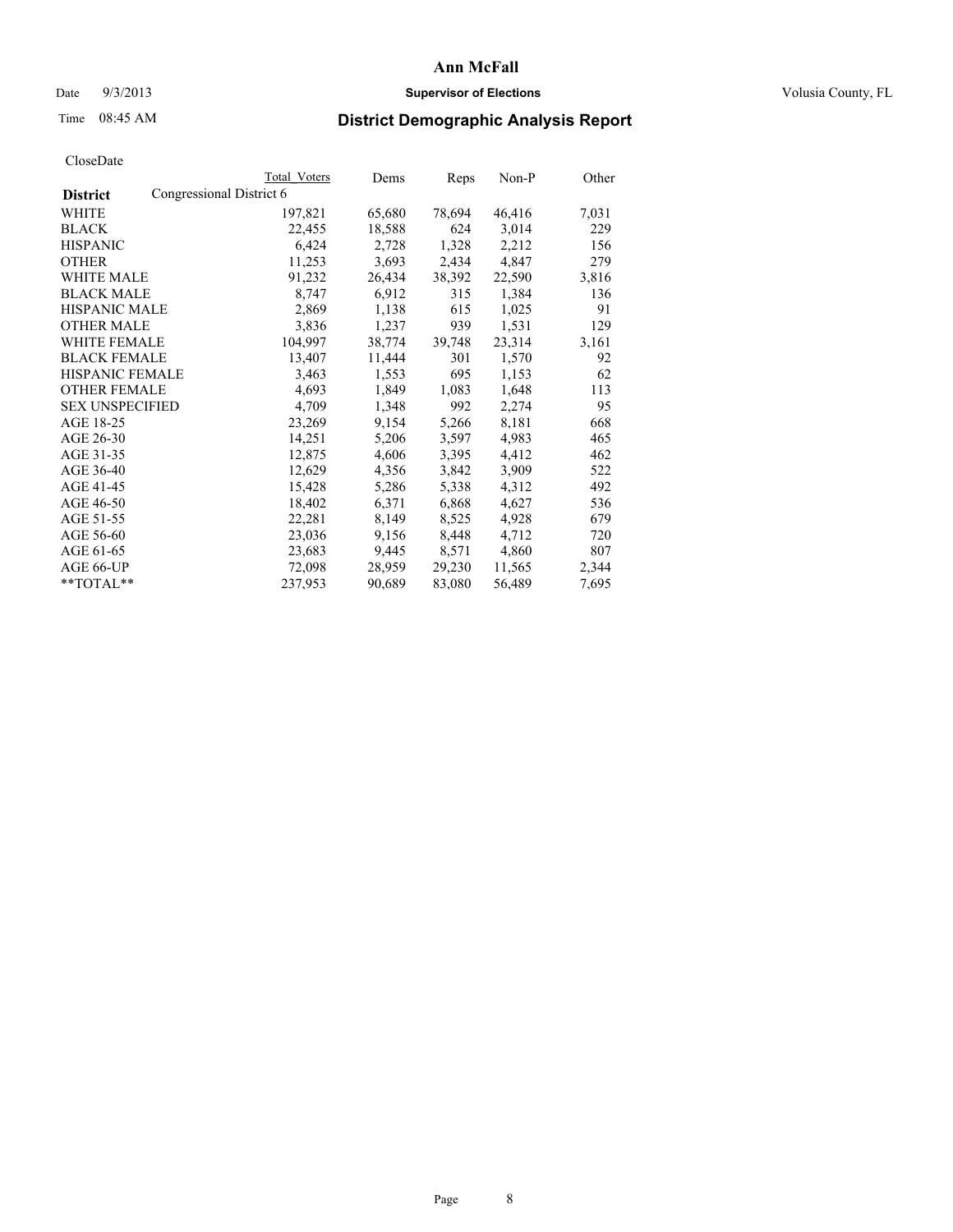### Date  $9/3/2013$  **Supervisor of Elections Supervisor of Elections** Volusia County, FL

## Time 08:45 AM **District Demographic Analysis Report**

|                                             | <b>Total Voters</b> | Dems   | Reps   | Non-P  | Other |
|---------------------------------------------|---------------------|--------|--------|--------|-------|
| Congressional District 7<br><b>District</b> |                     |        |        |        |       |
| WHITE                                       | 57,472              | 17,445 | 23,578 | 13,882 | 2,567 |
| <b>BLACK</b>                                | 6,058               | 4,680  | 275    | 986    | 117   |
| <b>HISPANIC</b>                             | 15,420              | 7,587  | 2,403  | 5,140  | 290   |
| <b>OTHER</b>                                | 4,589               | 1,508  | 932    | 2,041  | 108   |
| WHITE MALE                                  | 26,580              | 7,009  | 11,447 | 6,729  | 1,395 |
| <b>BLACK MALE</b>                           | 2,628               | 1,900  | 154    | 504    | 70    |
| <b>HISPANIC MALE</b>                        | 7,149               | 3,370  | 1,211  | 2,409  | 159   |
| <b>OTHER MALE</b>                           | 1,598               | 554    | 363    | 632    | 49    |
| <b>WHITE FEMALE</b>                         | 30,415              | 10,305 | 11,954 | 7,000  | 1,156 |
| <b>BLACK FEMALE</b>                         | 3,357               | 2,726  | 121    | 463    | 47    |
| <b>HISPANIC FEMALE</b>                      | 8,099               | 4,133  | 1,177  | 2,661  | 128   |
| <b>OTHER FEMALE</b>                         | 1,845               | 738    | 379    | 684    | 44    |
| <b>SEX UNSPECIFIED</b>                      | 1,868               | 485    | 382    | 967    | 34    |
| AGE 18-25                                   | 9,151               | 3,021  | 2,038  | 3,722  | 370   |
| AGE 26-30                                   | 5,817               | 1,925  | 1,413  | 2,265  | 214   |
| AGE 31-35                                   | 6,124               | 2,145  | 1,539  | 2,160  | 280   |
| AGE 36-40                                   | 6,196               | 2,179  | 1,732  | 2,021  | 264   |
| AGE 41-45                                   | 6,868               | 2,358  | 2,288  | 1,959  | 263   |
| AGE 46-50                                   | 7,826               | 2,762  | 2,748  | 2,030  | 286   |
| AGE 51-55                                   | 8,315               | 3,002  | 3,125  | 1,911  | 277   |
| AGE 56-60                                   | 7,655               | 2,982  | 2,777  | 1,642  | 254   |
| AGE 61-65                                   | 6,962               | 2,809  | 2,518  | 1,382  | 253   |
| AGE 66-UP                                   | 18,625              | 8,037  | 7,010  | 2,957  | 621   |
| **TOTAL**                                   | 83,539              | 31,220 | 27,188 | 22,049 | 3,082 |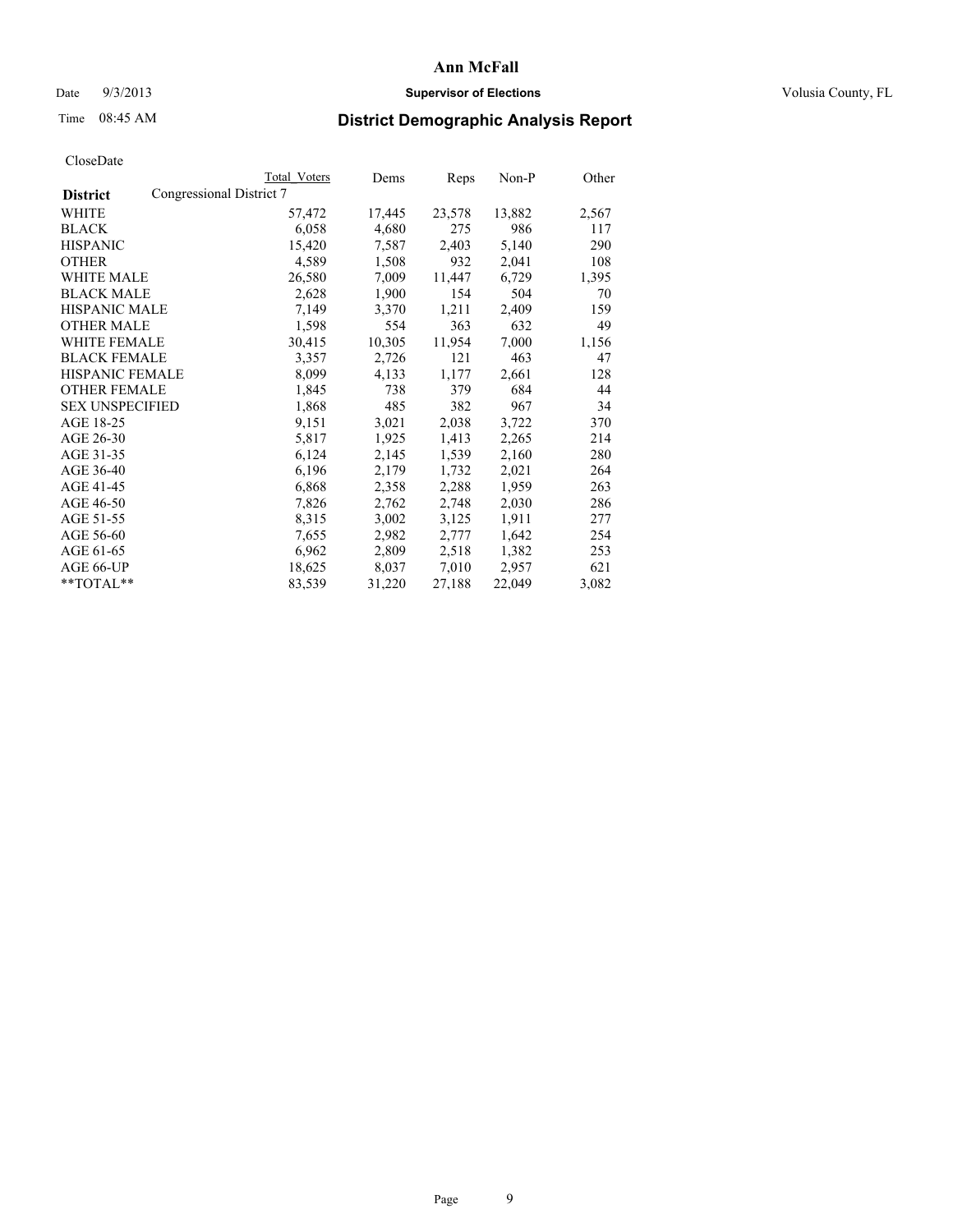### Date  $9/3/2013$  **Supervisor of Elections Supervisor of Elections** Volusia County, FL

## Time 08:45 AM **District Demographic Analysis Report**

|                        |                     | Total Voters | Dems     | Reps     | Non-P    | Other |
|------------------------|---------------------|--------------|----------|----------|----------|-------|
| <b>District</b>        | Unincorporated Area |              |          |          |          |       |
| <b>WHITE</b>           |                     | 0            | $\theta$ | $\theta$ | $\Omega$ | 0     |
| <b>BLACK</b>           |                     |              |          | 0        | 0        |       |
| <b>HISPANIC</b>        |                     |              |          | 0        | 0        |       |
| <b>OTHER</b>           |                     |              |          |          |          |       |
| <b>WHITE MALE</b>      |                     |              |          |          |          |       |
| <b>BLACK MALE</b>      |                     |              |          |          |          |       |
| <b>HISPANIC MALE</b>   |                     |              |          |          |          |       |
| <b>OTHER MALE</b>      |                     |              |          |          |          |       |
| <b>WHITE FEMALE</b>    |                     |              |          |          |          |       |
| <b>BLACK FEMALE</b>    |                     |              |          | 0        |          |       |
| <b>HISPANIC FEMALE</b> |                     |              |          |          |          |       |
| <b>OTHER FEMALE</b>    |                     |              |          |          |          |       |
| <b>SEX UNSPECIFIED</b> |                     |              |          |          |          |       |
| AGE 18-25              |                     |              |          |          |          |       |
| AGE 26-30              |                     |              |          |          |          |       |
| AGE 31-35              |                     |              |          |          |          |       |
| AGE 36-40              |                     |              |          | 0        |          |       |
| AGE 41-45              |                     |              |          |          |          |       |
| AGE 46-50              |                     |              |          | 0        |          |       |
| AGE 51-55              |                     |              |          |          |          |       |
| AGE 56-60              |                     |              |          |          |          |       |
| AGE 61-65              |                     |              |          |          |          |       |
| AGE 66-UP              |                     |              |          |          |          |       |
| **TOTAL**              |                     |              |          | 0        | 0        | 0     |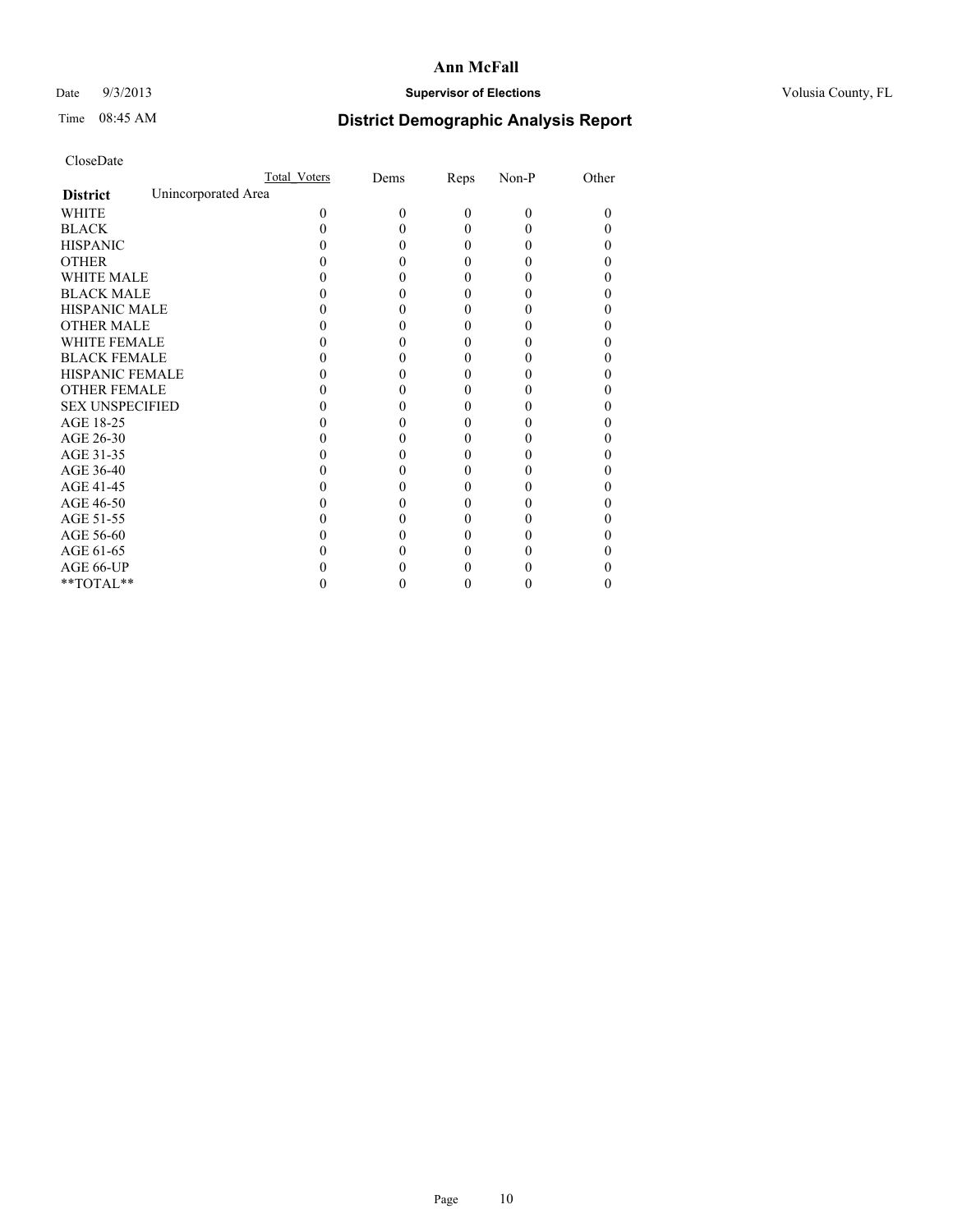### Date  $9/3/2013$  **Supervisor of Elections Supervisor of Elections** Volusia County, FL

# Time 08:45 AM **District Demographic Analysis Report**

|                        |               | Total Voters | Dems   | Reps  | Non-P | Other |
|------------------------|---------------|--------------|--------|-------|-------|-------|
| <b>District</b>        | Daytona Beach |              |        |       |       |       |
| <b>WHITE</b>           |               | 20,543       | 7,324  | 7,450 | 4,995 | 774   |
| <b>BLACK</b>           |               | 13,037       | 10,990 | 277   | 1,671 | 99    |
| <b>HISPANIC</b>        |               | 1,046        | 519    | 174   | 333   | 20    |
| <b>OTHER</b>           |               | 2,358        | 998    | 326   | 986   | 48    |
| <b>WHITE MALE</b>      |               | 9,806        | 3,047  | 3,798 | 2,490 | 471   |
| <b>BLACK MALE</b>      |               | 4,945        | 4,012  | 140   | 738   | 55    |
| HISPANIC MALE          |               | 480          | 220    | 82    | 163   | 15    |
| <b>OTHER MALE</b>      |               | 738          | 301    | 120   | 296   | 21    |
| <b>WHITE FEMALE</b>    |               | 10,573       | 4,213  | 3,614 | 2,448 | 298   |
| <b>BLACK FEMALE</b>    |               | 7,895        | 6,822  | 135   | 894   | 44    |
| <b>HISPANIC FEMALE</b> |               | 553          | 295    | 91    | 162   | 5     |
| <b>OTHER FEMALE</b>    |               | 1,042        | 514    | 156   | 353   | 19    |
| <b>SEX UNSPECIFIED</b> |               | 952          | 407    | 91    | 441   | 13    |
| AGE 18-25              |               | 6,359        | 3,955  | 627   | 1,673 | 104   |
| AGE 26-30              |               | 3,074        | 1,596  | 494   | 908   | 76    |
| AGE 31-35              |               | 2,364        | 1,219  | 391   | 688   | 66    |
| AGE 36-40              |               | 2,011        | 1,034  | 382   | 554   | 41    |
| AGE 41-45              |               | 2,206        | 1,147  | 467   | 532   | 60    |
| AGE 46-50              |               | 2,604        | 1,354  | 577   | 610   | 63    |
| AGE 51-55              |               | 3,149        | 1,644  | 799   | 609   | 97    |
| AGE 56-60              |               | 3,121        | 1,647  | 806   | 585   | 83    |
| AGE 61-65              |               | 3,169        | 1,604  | 847   | 628   | 90    |
| AGE 66-UP              |               | 8,927        | 4,631  | 2,837 | 1,198 | 261   |
| $*$ $TOTAL**$          |               | 36,984       | 19,831 | 8,227 | 7,985 | 941   |
|                        |               |              |        |       |       |       |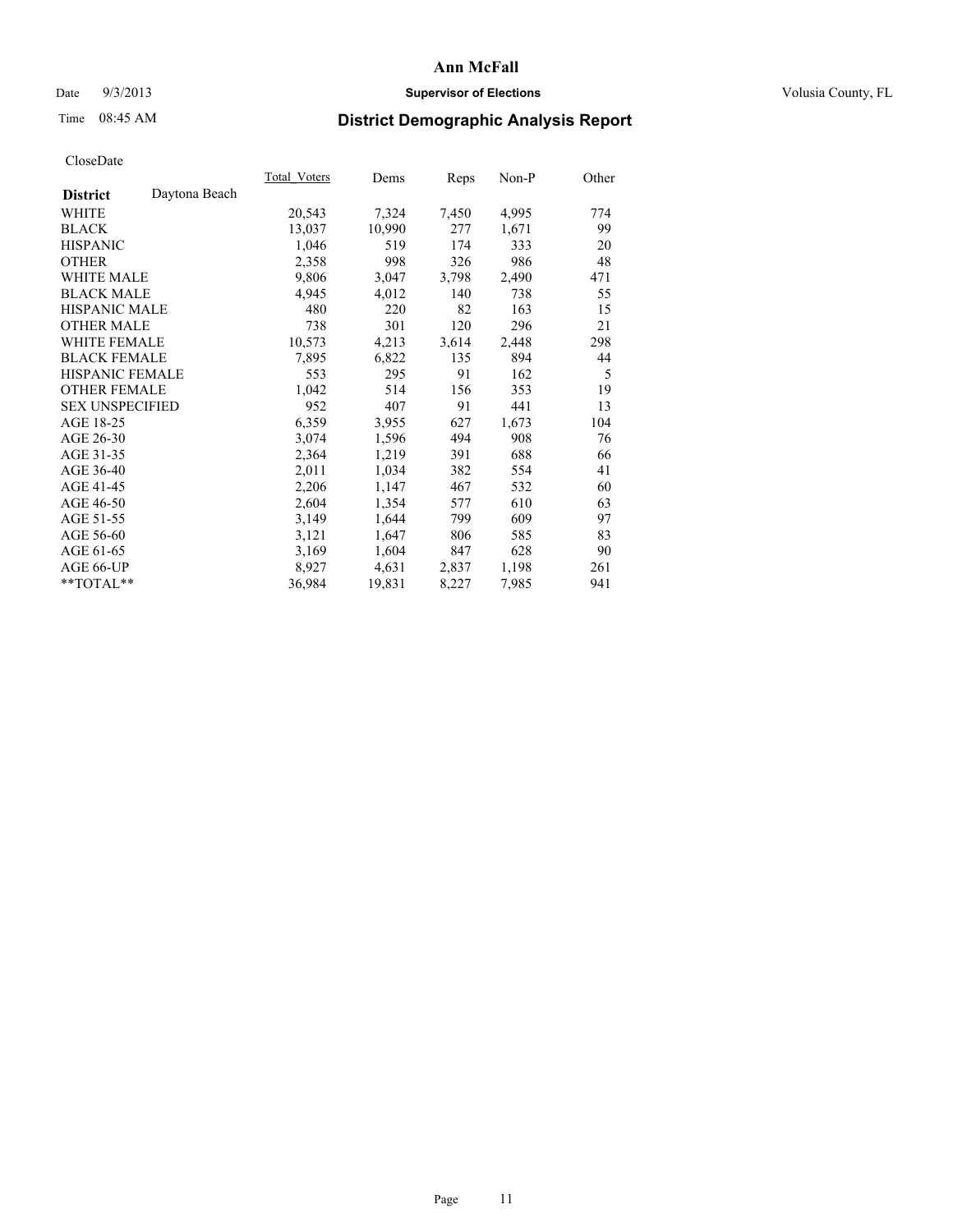## Date  $9/3/2013$  **Supervisor of Elections Supervisor of Elections** Volusia County, FL

## Time 08:45 AM **District Demographic Analysis Report**

|                        | <b>Total Voters</b>  | Dems | Reps  | Non-P | Other    |
|------------------------|----------------------|------|-------|-------|----------|
| <b>District</b>        | Daytona Beach Shores |      |       |       |          |
| WHITE                  | 3,346                | 884  | 1,575 | 772   | 115      |
| <b>BLACK</b>           | 39                   | 22   | 4     | 11    | 2        |
| <b>HISPANIC</b>        | 68                   | 15   | 29    | 23    | 1        |
| <b>OTHER</b>           | 181                  | 49   | 62    | 64    | 6        |
| <b>WHITE MALE</b>      | 1,587                | 380  | 754   | 393   | 60       |
| <b>BLACK MALE</b>      | 17                   | 10   | 1     | 5     | 1        |
| <b>HISPANIC MALE</b>   | 33                   | 7    | 15    | 11    | $\theta$ |
| <b>OTHER MALE</b>      | 68                   | 20   | 26    | 21    | 1        |
| <b>WHITE FEMALE</b>    | 1,726                | 496  | 805   | 373   | 52       |
| <b>BLACK FEMALE</b>    | 21                   | 12   | 3     | 5     | 1        |
| <b>HISPANIC FEMALE</b> | 34                   | 8    | 13    | 12    | 1        |
| <b>OTHER FEMALE</b>    | 88                   | 24   | 27    | 32    | 5        |
| <b>SEX UNSPECIFIED</b> | 60                   | 13   | 26    | 18    | 3        |
| AGE 18-25              | 116                  | 16   | 45    | 51    | 4        |
| AGE 26-30              | 100                  | 31   | 32    | 34    | 3        |
| AGE 31-35              | 85                   | 26   | 27    | 25    | 7        |
| AGE 36-40              | 90                   | 25   | 28    | 32    | 5        |
| AGE 41-45              | 120                  | 35   | 39    | 45    |          |
| AGE 46-50              | 182                  | 42   | 79    | 57    | 4        |
| AGE 51-55              | 256                  | 53   | 121   | 76    | 6        |
| AGE 56-60              | 321                  | 93   | 141   | 77    | 10       |
| AGE 61-65              | 450                  | 110  | 203   | 116   | 21       |
| AGE 66-UP              | 1,914                | 539  | 955   | 357   | 63       |
| $*$ TOTAL $*$          | 3,634                | 970  | 1,670 | 870   | 124      |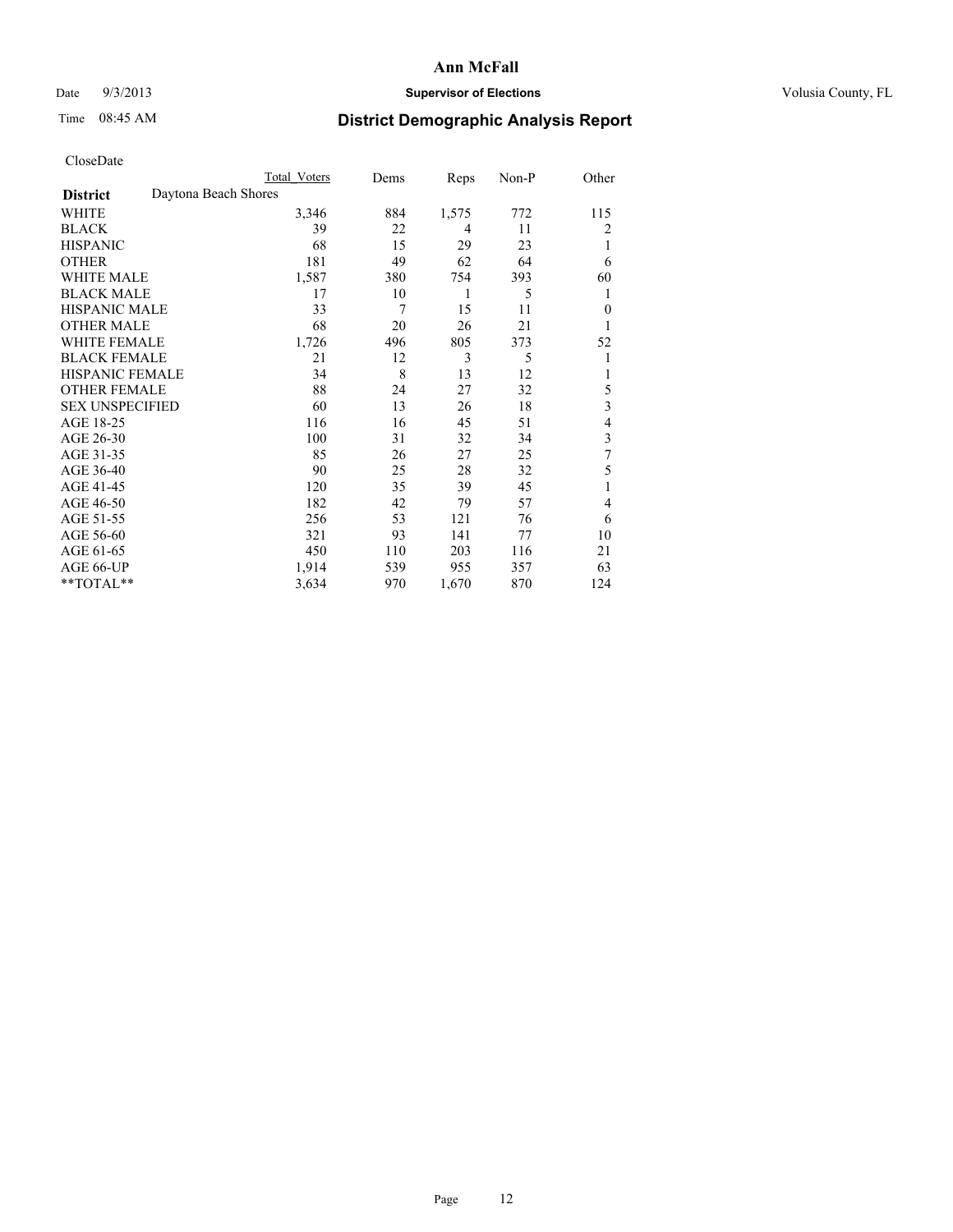## Date  $9/3/2013$  **Supervisor of Elections Supervisor of Elections** Volusia County, FL

# Time 08:45 AM **District Demographic Analysis Report**

|                        |        | Total Voters | Dems  | Reps  | Non-P | Other |
|------------------------|--------|--------------|-------|-------|-------|-------|
| <b>District</b>        | DeBary |              |       |       |       |       |
| WHITE                  |        | 11,478       | 3,116 | 5,359 | 2,520 | 483   |
| <b>BLACK</b>           |        | 441          | 339   | 24    | 66    | 12    |
| <b>HISPANIC</b>        |        | 868          | 372   | 220   | 260   | 16    |
| <b>OTHER</b>           |        | 709          | 205   | 186   | 302   | 16    |
| <b>WHITE MALE</b>      |        | 5,365        | 1,230 | 2,625 | 1,253 | 257   |
| <b>BLACK MALE</b>      |        | 204          | 142   | 8     | 46    | 8     |
| <b>HISPANIC MALE</b>   |        | 380          | 150   | 106   | 115   | 9     |
| <b>OTHER MALE</b>      |        | 229          | 65    | 69    | 89    | 6     |
| <b>WHITE FEMALE</b>    |        | 6,012        | 1,862 | 2,693 | 1,236 | 221   |
| <b>BLACK FEMALE</b>    |        | 231          | 192   | 16    | 19    | 4     |
| <b>HISPANIC FEMALE</b> |        | 477          | 217   | 113   | 140   | 7     |
| <b>OTHER FEMALE</b>    |        | 302          | 105   | 81    | 108   | 8     |
| <b>SEX UNSPECIFIED</b> |        | 296          | 69    | 78    | 142   | 7     |
| AGE 18-25              |        | 1,063        | 281   | 336   | 406   | 40    |
| AGE 26-30              |        | 710          | 181   | 251   | 252   | 26    |
| AGE 31-35              |        | 777          | 212   | 272   | 261   | 32    |
| AGE 36-40              |        | 789          | 215   | 291   | 247   | 36    |
| AGE 41-45              |        | 1,024        | 280   | 413   | 279   | 52    |
| AGE 46-50              |        | 1,213        | 327   | 551   | 287   | 48    |
| AGE 51-55              |        | 1,314        | 364   | 626   | 281   | 43    |
| AGE 56-60              |        | 1,375        | 436   | 621   | 275   | 43    |
| AGE 61-65              |        | 1,349        | 447   | 608   | 243   | 51    |
| AGE 66-UP              |        | 3,882        | 1,289 | 1,820 | 617   | 156   |
| **TOTAL**              |        | 13,496       | 4,032 | 5,789 | 3,148 | 527   |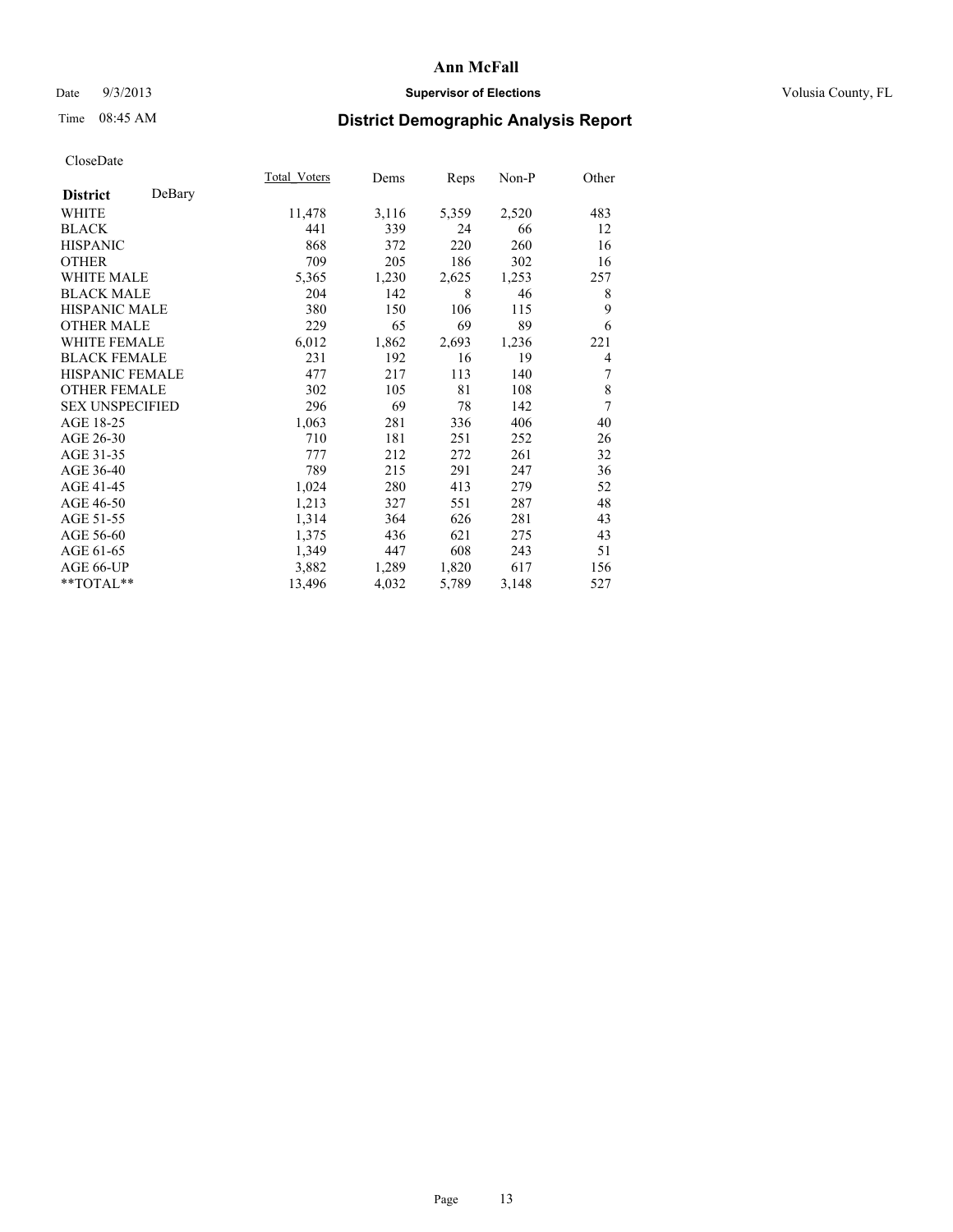### Date  $9/3/2013$  **Supervisor of Elections Supervisor of Elections** Volusia County, FL

# Time 08:45 AM **District Demographic Analysis Report**

|        | Dems         |       | Non-P | Other       |
|--------|--------------|-------|-------|-------------|
|        |              |       |       |             |
| 11,885 | 3,861        | 4,894 | 2,598 | 532         |
| 2,401  | 1,962        | 82    | 321   | 36          |
| 1,045  | 456          | 176   | 379   | 34          |
| 857    | 297          | 169   | 365   | 26          |
| 5,196  | 1,475        | 2,239 | 1,220 | 262         |
| 905    | 701          | 38    | 142   | 24          |
| 423    | 174          | 81    | 154   | 14          |
| 283    | 105          | 61    | 106   | 11          |
| 6,605  | 2,365        | 2,624 | 1,349 | 267         |
| 1,464  | 1,240        | 41    | 172   | 11          |
| 612    | 279          | 93    | 221   | 19          |
| 345    | 137          | 66    | 131   | 11          |
| 355    | 100          | 78    | 168   | 9           |
| 2,045  | 789          | 445   | 744   | 67          |
| 1,017  | 375          | 243   | 360   | 39          |
| 1,015  | 384          | 279   | 305   | 47          |
| 1,126  | 434          | 314   | 307   | 71          |
| 1,189  | 463          | 382   | 308   | 36          |
| 1,187  | 450          | 438   | 245   | 54          |
| 1,310  | 561          | 456   | 256   | 37          |
| 1,308  | 587          | 426   | 249   | 46          |
| 1,396  | 619          | 475   | 244   | 58          |
| 4,595  | 1,914        | 1,863 | 645   | 173         |
| 16,188 | 6,576        | 5,321 | 3,663 | 628         |
|        | Total Voters |       |       | <b>Reps</b> |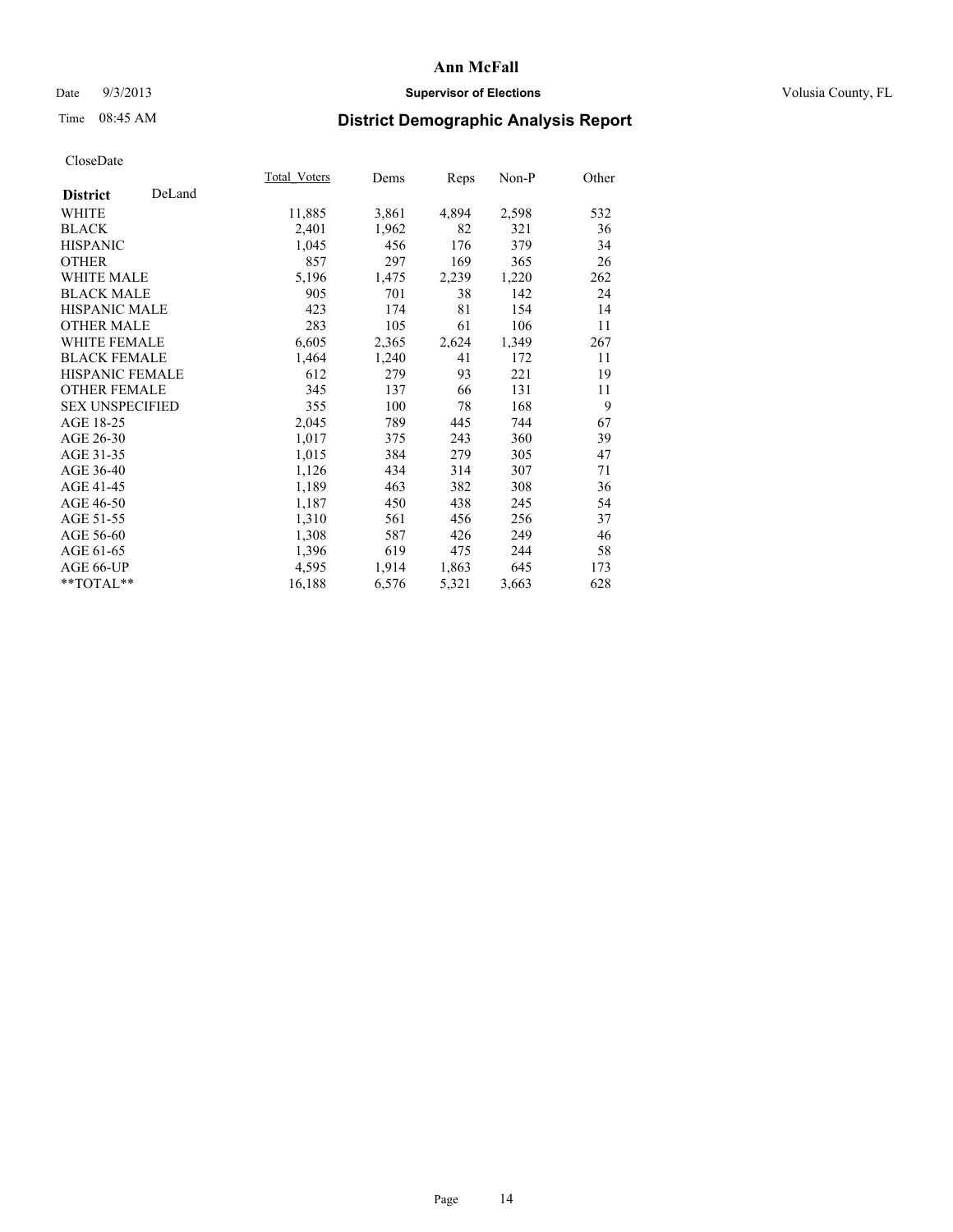### Date  $9/3/2013$  **Supervisor of Elections Supervisor of Elections** Volusia County, FL

# Time 08:45 AM **District Demographic Analysis Report**

| Total Voters | Dems   | Reps   | Non-P  | Other |
|--------------|--------|--------|--------|-------|
|              |        |        |        |       |
| 31,894       | 10,087 | 12,274 | 8,067  | 1,466 |
| 4,866        | 3,752  | 215    | 805    | 94    |
| 12,837       | 6,450  | 1,892  | 4,258  | 237   |
| 3,053        | 1,061  | 544    | 1,384  | 64    |
| 14,775       | 4,120  | 5,972  | 3,892  | 791   |
| 2,126        | 1,544  | 129    | 395    | 58    |
| 6,001        | 2,900  | 951    | 2,017  | 133   |
| 1,062        | 395    | 209    | 428    | 30    |
| 16,860       | 5,891  | 6,212  | 4,090  | 667   |
| 2,678        | 2,163  | 86     | 393    | 36    |
| 6,694        | 3,482  | 929    | 2,182  | 101   |
| 1,238        | 521    | 221    | 469    | 27    |
| 1,216        | 334    | 216    | 648    | 18    |
| 6,394        | 2,272  | 1,232  | 2,642  | 248   |
| 3,983        | 1,395  | 837    | 1,603  | 148   |
| 4,174        | 1,579  | 921    | 1,489  | 185   |
| 4,335        | 1,638  | 1,098  | 1,415  | 184   |
| 4,466        | 1,673  | 1,362  | 1,270  | 161   |
| 5,083        | 1,985  | 1,591  | 1,336  | 171   |
| 5,279        | 2,099  | 1,777  | 1,245  | 158   |
| 4,675        | 1,960  | 1,523  | 1,035  | 157   |
| 4,144        | 1,843  | 1,311  | 853    | 137   |
| 10,117       | 4,906  | 3,273  | 1,626  | 312   |
| 52,650       | 21,350 | 14,925 | 14,514 | 1,861 |
|              |        |        |        |       |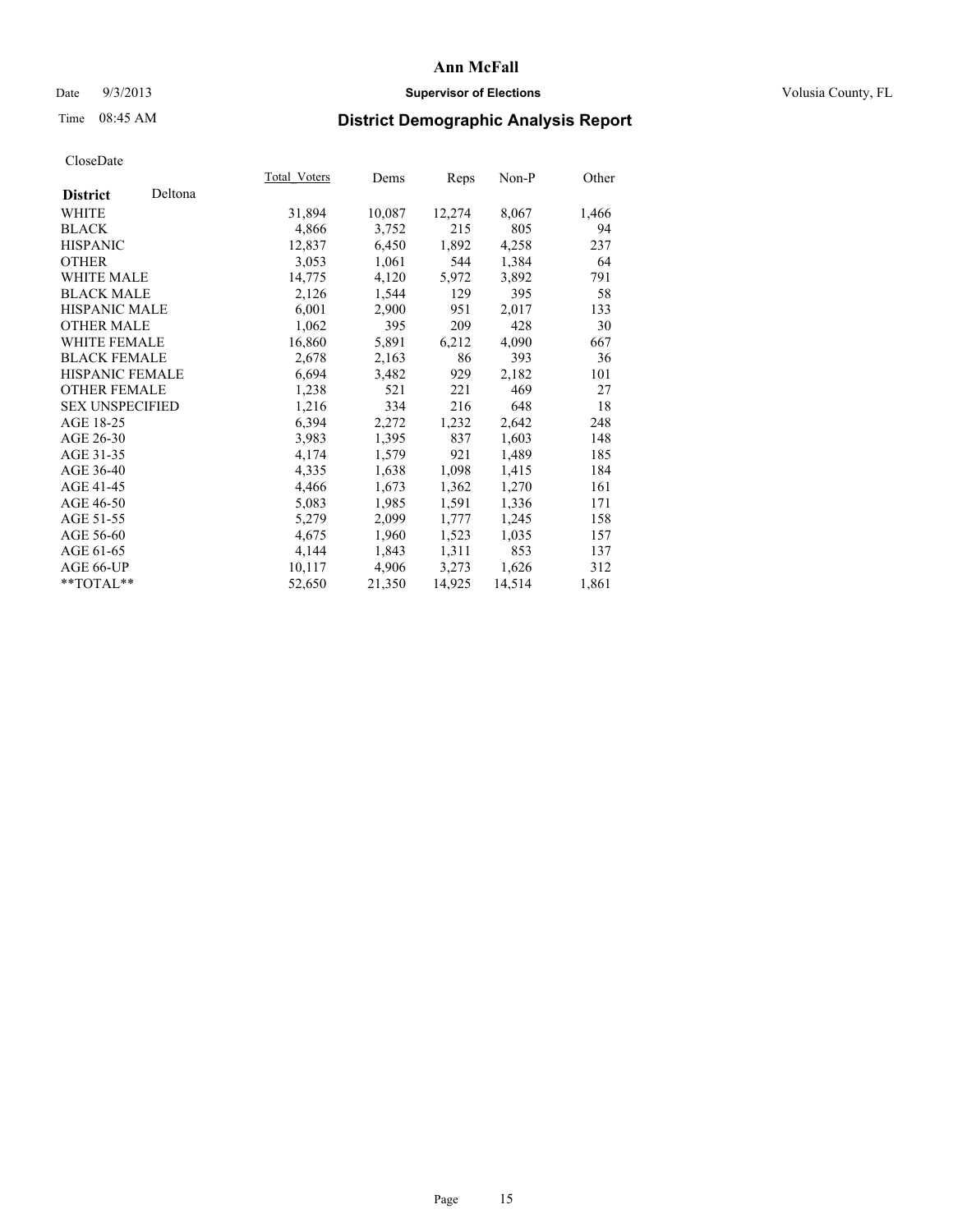## Date  $9/3/2013$  **Supervisor of Elections Supervisor of Elections** Volusia County, FL

# Time 08:45 AM **District Demographic Analysis Report**

|                        |           | Total Voters | Dems  | Reps  | Non-P | Other            |
|------------------------|-----------|--------------|-------|-------|-------|------------------|
| <b>District</b>        | Edgewater |              |       |       |       |                  |
| WHITE                  |           | 12,856       | 4,619 | 4,376 | 3,496 | 365              |
| <b>BLACK</b>           |           | 289          | 218   | 14    | 55    | 2                |
| <b>HISPANIC</b>        |           | 190          | 81    | 43    | 60    | 6                |
| <b>OTHER</b>           |           | 440          | 140   | 85    | 210   | 5                |
| <b>WHITE MALE</b>      |           | 5,795        | 1,830 | 2,151 | 1,620 | 194              |
| <b>BLACK MALE</b>      |           | 130          | 92    | 9     | 27    | 2                |
| <b>HISPANIC MALE</b>   |           | 82           | 36    | 16    | 26    | 4                |
| <b>OTHER MALE</b>      |           | 140          | 48    | 37    | 53    | $\overline{2}$   |
| <b>WHITE FEMALE</b>    |           | 6,971        | 2,759 | 2,192 | 1,849 | 171              |
| <b>BLACK FEMALE</b>    |           | 156          | 124   | 5     | 27    | $\boldsymbol{0}$ |
| HISPANIC FEMALE        |           | 105          | 44    | 27    | 32    | 2                |
| <b>OTHER FEMALE</b>    |           | 178          | 67    | 40    | 68    | 3                |
| <b>SEX UNSPECIFIED</b> |           | 218          | 58    | 41    | 119   | $\mathbf{0}$     |
| AGE 18-25              |           | 1,150        | 337   | 268   | 519   | 26               |
| AGE 26-30              |           | 818          | 249   | 201   | 345   | 23               |
| AGE 31-35              |           | 854          | 253   | 224   | 349   | 28               |
| AGE 36-40              |           | 871          | 279   | 248   | 312   | 32               |
| AGE 41-45              |           | 966          | 329   | 302   | 312   | 23               |
| AGE 46-50              |           | 1,039        | 372   | 364   | 281   | 22               |
| AGE 51-55              |           | 1,318        | 460   | 475   | 348   | 35               |
| AGE 56-60              |           | 1,374        | 519   | 488   | 333   | 34               |
| AGE 61-65              |           | 1,347        | 565   | 451   | 291   | 40               |
| AGE 66-UP              |           | 4,038        | 1,695 | 1,497 | 731   | 115              |
| **TOTAL**              |           | 13,775       | 5,058 | 4,518 | 3,821 | 378              |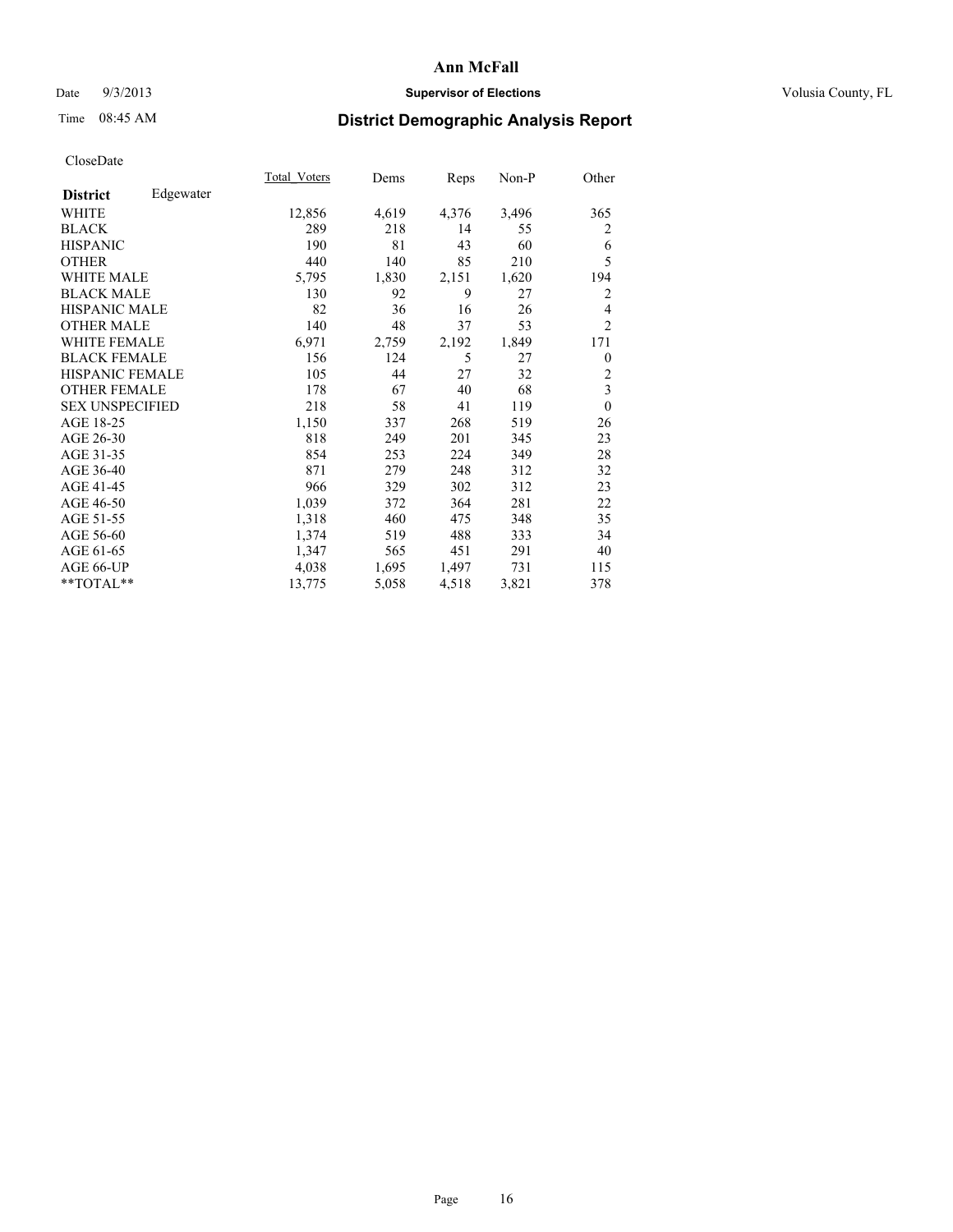### Date  $9/3/2013$  **Supervisor of Elections Supervisor of Elections** Volusia County, FL

# Time 08:45 AM **District Demographic Analysis Report**

|                        |            | Total Voters | Dems  | Reps  | Non-P | Other            |
|------------------------|------------|--------------|-------|-------|-------|------------------|
| <b>District</b>        | Holly Hill |              |       |       |       |                  |
| WHITE                  |            | 5,351        | 2,129 | 1,630 | 1,395 | 197              |
| <b>BLACK</b>           |            | 775          | 626   | 22    | 121   | 6                |
| <b>HISPANIC</b>        |            | 169          | 80    | 24    | 65    | $\Omega$         |
| <b>OTHER</b>           |            | 321          | 123   | 44    | 145   | 9                |
| <b>WHITE MALE</b>      |            | 2,438        | 859   | 789   | 691   | 99               |
| <b>BLACK MALE</b>      |            | 260          | 192   | 12    | 52    | 4                |
| HISPANIC MALE          |            | 67           | 27    | 13    | 27    | $\boldsymbol{0}$ |
| <b>OTHER MALE</b>      |            | 100          | 39    | 16    | 38    | 7                |
| <b>WHITE FEMALE</b>    |            | 2,870        | 1,256 | 829   | 689   | 96               |
| <b>BLACK FEMALE</b>    |            | 510          | 429   | 10    | 69    | $\overline{c}$   |
| <b>HISPANIC FEMALE</b> |            | 102          | 53    | 11    | 38    | $\mathbf{0}$     |
| <b>OTHER FEMALE</b>    |            | 131          | 61    | 26    | 43    | 1                |
| <b>SEX UNSPECIFIED</b> |            | 138          | 42    | 14    | 79    | 3                |
| AGE 18-25              |            | 638          | 273   | 110   | 245   | 10               |
| AGE 26-30              |            | 442          | 190   | 86    | 152   | 14               |
| AGE 31-35              |            | 420          | 193   | 76    | 136   | 15               |
| AGE 36-40              |            | 361          | 160   | 72    | 122   | 7                |
| AGE 41-45              |            | 464          | 188   | 112   | 148   | 16               |
| AGE 46-50              |            | 617          | 245   | 163   | 186   | 23               |
| AGE 51-55              |            | 706          | 283   | 207   | 178   | 38               |
| AGE 56-60              |            | 644          | 295   | 159   | 168   | 22               |
| AGE 61-65              |            | 595          | 275   | 157   | 144   | 19               |
| AGE 66-UP              |            | 1,729        | 856   | 578   | 247   | 48               |
| **TOTAL**              |            | 6,616        | 2,958 | 1,720 | 1,726 | 212              |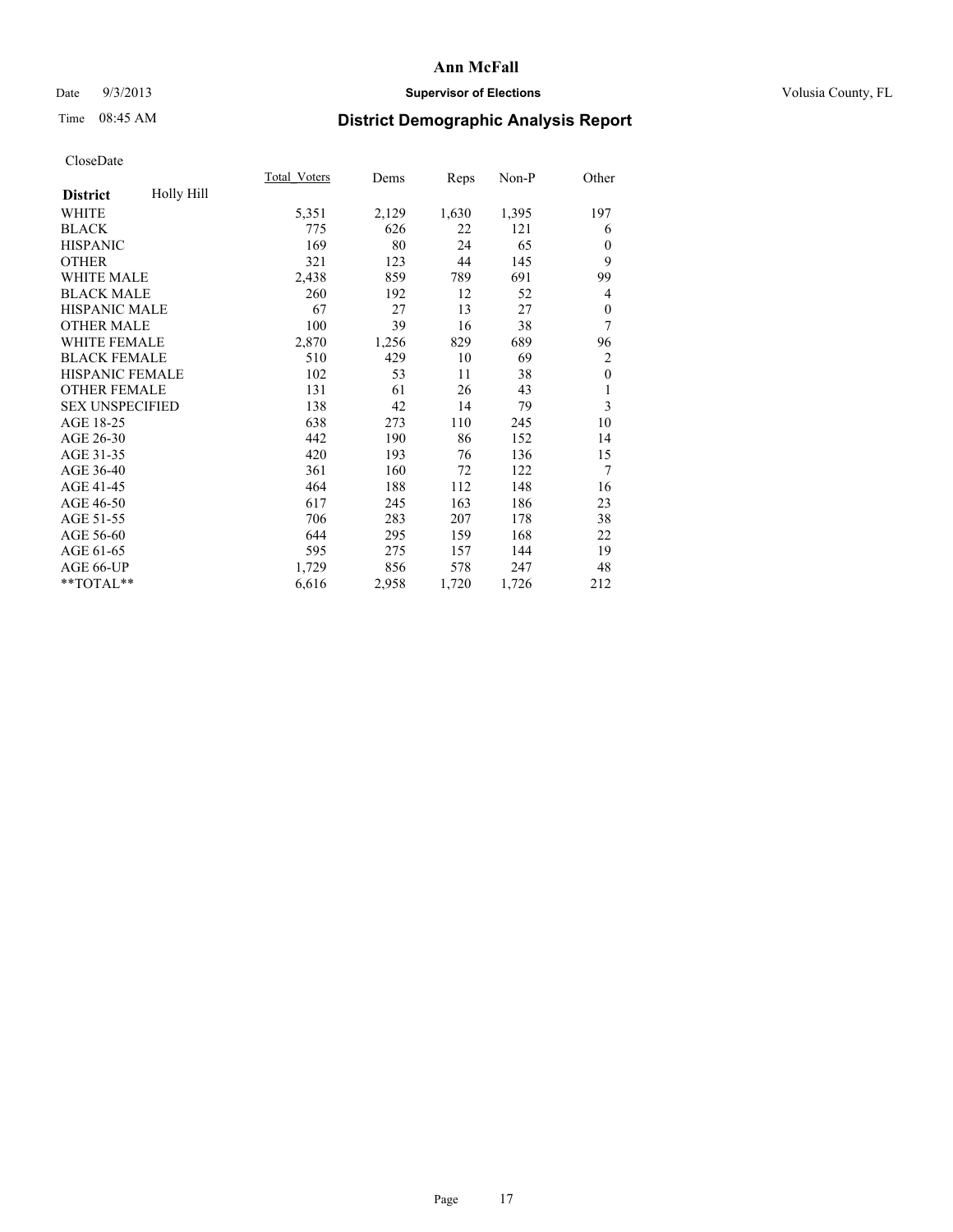### Date  $9/3/2013$  **Supervisor of Elections Supervisor of Elections** Volusia County, FL

# Time 08:45 AM **District Demographic Analysis Report**

|                        |            | Total Voters | Dems | Reps | Non-P | Other          |
|------------------------|------------|--------------|------|------|-------|----------------|
| <b>District</b>        | Lake Helen |              |      |      |       |                |
| <b>WHITE</b>           |            | 1,616        | 584  | 593  | 375   | 64             |
| <b>BLACK</b>           |            | 182          | 162  | 3    | 14    | 3              |
| <b>HISPANIC</b>        |            | 41           | 12   | 16   | 11    | 2              |
| <b>OTHER</b>           |            | 57           | 18   | 14   | 24    |                |
| WHITE MALE             |            | 733          | 233  | 289  | 178   | 33             |
| <b>BLACK MALE</b>      |            | 82           | 74   | 2    | 5     | 1              |
| <b>HISPANIC MALE</b>   |            | 15           | 4    | 6    | 5     | $\overline{0}$ |
| <b>OTHER MALE</b>      |            | 18           | 9    | 1    | 8     | $\theta$       |
| WHITE FEMALE           |            | 868          | 347  | 298  | 192   | 31             |
| <b>BLACK FEMALE</b>    |            | 98           | 86   | 1    | 9     | $\overline{2}$ |
| <b>HISPANIC FEMALE</b> |            | 26           | 8    | 10   | 6     | $\overline{2}$ |
| <b>OTHER FEMALE</b>    |            | 22           | 8    | 5    | 8     | 1              |
| <b>SEX UNSPECIFIED</b> |            | 34           | 7    | 14   | 13    | $\theta$       |
| AGE 18-25              |            | 166          | 54   | 45   | 61    | 6              |
| AGE 26-30              |            | 127          | 42   | 34   | 47    | 4              |
| AGE 31-35              |            | 110          | 39   | 27   | 40    | 4              |
| AGE 36-40              |            | 98           | 22   | 33   | 31    | 12             |
| AGE 41-45              |            | 144          | 56   | 40   | 39    | 9              |
| AGE 46-50              |            | 141          | 49   | 56   | 31    | 5              |
| AGE 51-55              |            | 220          | 86   | 90   | 37    | 7              |
| AGE 56-60              |            | 214          | 84   | 82   | 39    | 9              |
| AGE 61-65              |            | 188          | 94   | 55   | 34    | 5              |
| AGE 66-UP              |            | 488          | 250  | 164  | 65    | 9              |
| **TOTAL**              |            | 1,896        | 776  | 626  | 424   | 70             |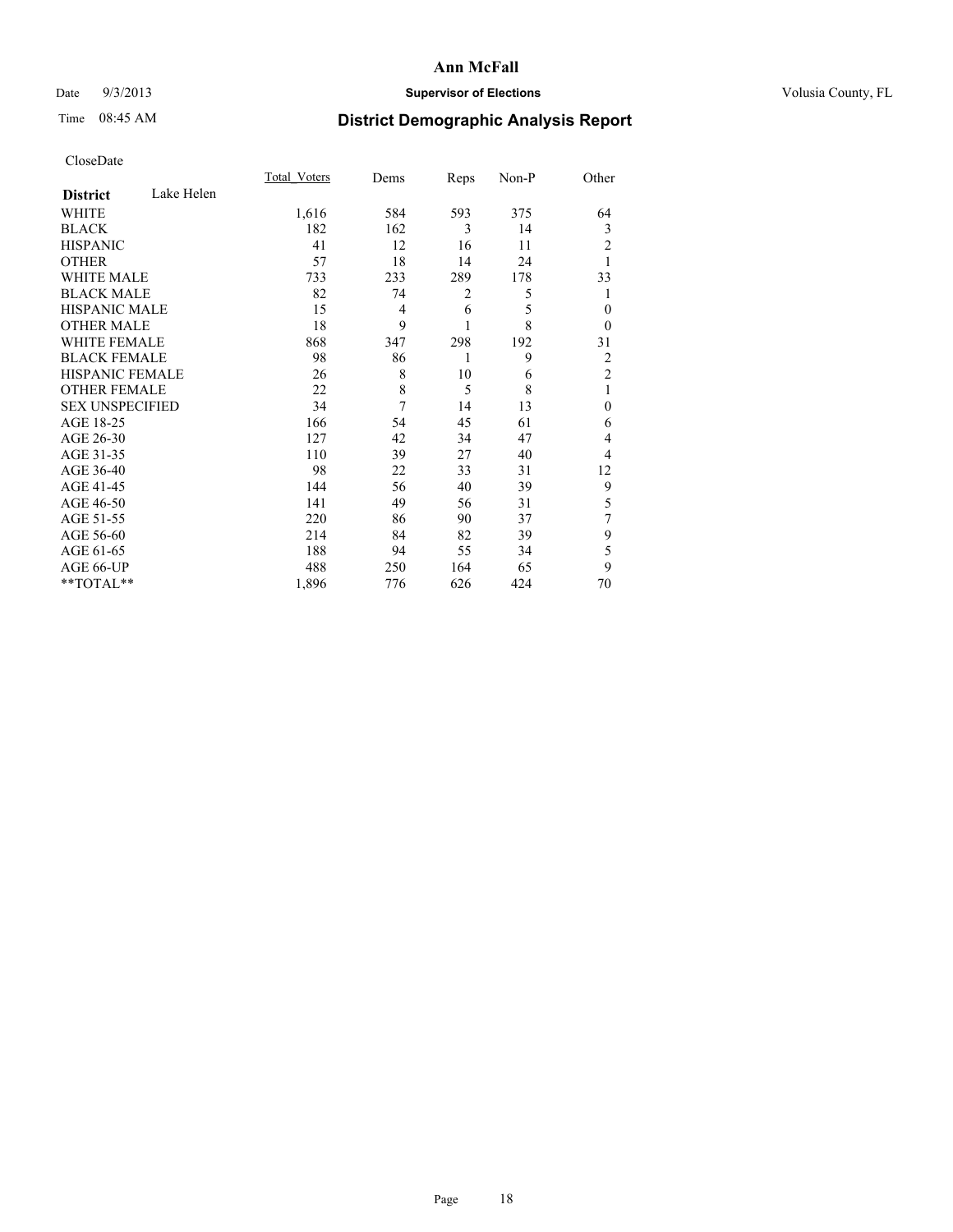### Date  $9/3/2013$  **Supervisor of Elections Supervisor of Elections** Volusia County, FL

# Time 08:45 AM **District Demographic Analysis Report**

|                                     | Total Voters | Dems  | Reps  | Non-P | Other          |
|-------------------------------------|--------------|-------|-------|-------|----------------|
| New Smyrna Beach<br><b>District</b> |              |       |       |       |                |
| WHITE                               | 15,807       | 5,030 | 6,528 | 3,789 | 460            |
| <b>BLACK</b>                        | 747          | 626   | 18    | 95    | 8              |
| <b>HISPANIC</b>                     | 232          | 81    | 71    | 74    | 6              |
| <b>OTHER</b>                        | 608          | 163   | 139   | 292   | 14             |
| <b>WHITE MALE</b>                   | 7,266        | 1,972 | 3,143 | 1,896 | 255            |
| <b>BLACK MALE</b>                   | 312          | 249   | 6     | 50    | 7              |
| <b>HISPANIC MALE</b>                | 113          | 32    | 34    | 45    | $\overline{c}$ |
| <b>OTHER MALE</b>                   | 199          | 52    | 54    | 90    | 3              |
| <b>WHITE FEMALE</b>                 | 8,418        | 3,014 | 3,342 | 1,859 | 203            |
| <b>BLACK FEMALE</b>                 | 430          | 373   | 12    | 44    | 1              |
| <b>HISPANIC FEMALE</b>              | 118          | 49    | 37    | 28    | $\overline{4}$ |
| <b>OTHER FEMALE</b>                 | 243          | 92    | 62    | 79    | 10             |
| <b>SEX UNSPECIFIED</b>              | 295          | 67    | 66    | 159   | 3              |
| AGE 18-25                           | 1,117        | 347   | 278   | 457   | 35             |
| AGE 26-30                           | 878          | 298   | 226   | 325   | 29             |
| AGE 31-35                           | 814          | 223   | 242   | 323   | 26             |
| AGE 36-40                           | 825          | 264   | 262   | 264   | 35             |
| AGE 41-45                           | 950          | 289   | 346   | 290   | 25             |
| AGE 46-50                           | 1,114        | 345   | 460   | 287   | 22             |
| AGE 51-55                           | 1,551        | 504   | 625   | 374   | 48             |
| AGE 56-60                           | 1,765        | 663   | 662   | 388   | 52             |
| AGE 61-65                           | 1,908        | 678   | 756   | 424   | 50             |
| AGE 66-UP                           | 6,472        | 2,289 | 2,899 | 1,118 | 166            |
| **TOTAL**                           | 17,394       | 5,900 | 6,756 | 4,250 | 488            |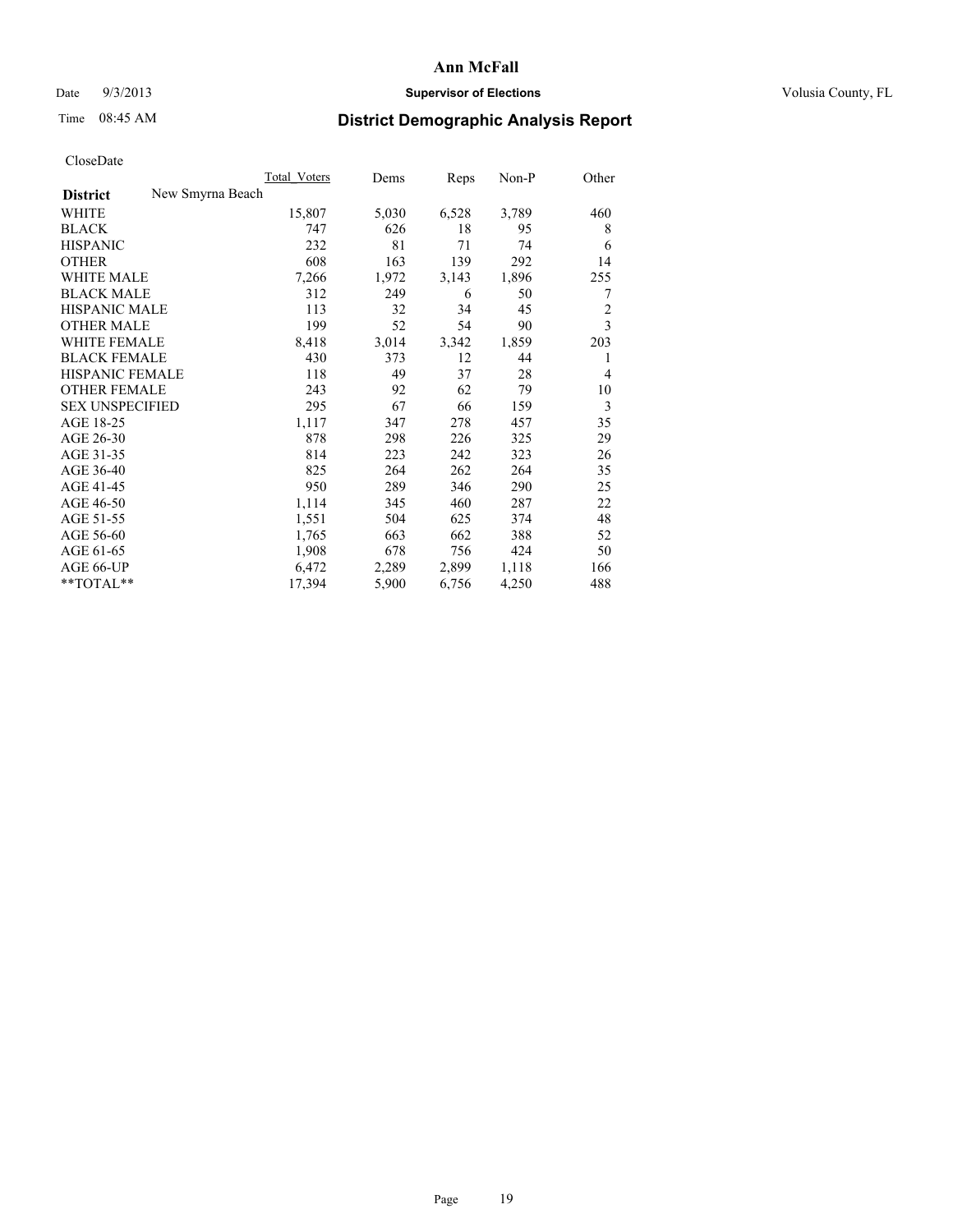## Date  $9/3/2013$  **Supervisor of Elections Supervisor of Elections** Volusia County, FL

# Time 08:45 AM **District Demographic Analysis Report**

|                        |          | Total Voters   | Dems         | Reps           | Non-P          | Other          |
|------------------------|----------|----------------|--------------|----------------|----------------|----------------|
| <b>District</b>        | Oak Hill |                |              |                |                |                |
| <b>WHITE</b>           |          | 1,114          | 394          | 420            | 274            | 26             |
| <b>BLACK</b>           |          | 175            | 151          | 4              | 19             | 1              |
| <b>HISPANIC</b>        |          | 6              | 3            | $\overline{2}$ | 1              | $\Omega$       |
| <b>OTHER</b>           |          | 35             | 8            | 9              | 15             | 3              |
| <b>WHITE MALE</b>      |          | 564            | 187          | 212            | 147            | 18             |
| <b>BLACK MALE</b>      |          | 75             | 62           | $\overline{2}$ | 10             | 1              |
| <b>HISPANIC MALE</b>   |          | $\overline{2}$ | $\mathbf{0}$ | $\overline{2}$ | $\theta$       | $\theta$       |
| <b>OTHER MALE</b>      |          | 15             | 3            | 5              | 6              | 1              |
| WHITE FEMALE           |          | 541            | 205          | 204            | 124            | 8              |
| <b>BLACK FEMALE</b>    |          | 99             | 88           | $\overline{2}$ | 9              | $\theta$       |
| <b>HISPANIC FEMALE</b> |          | 4              | 3            | $\mathbf{0}$   | 1              | $\Omega$       |
| <b>OTHER FEMALE</b>    |          | 12             | 5            | 3              | $\overline{2}$ | $\overline{c}$ |
| <b>SEX UNSPECIFIED</b> |          | 18             | 3            | 5              | 10             | $\theta$       |
| AGE 18-25              |          | 92             | 38           | 21             | 33             | $\Omega$       |
| AGE 26-30              |          | 68             | 24           | 15             | 28             |                |
| AGE 31-35              |          | 62             | 24           | 19             | 18             |                |
| AGE 36-40              |          | 57             | 21           | 17             | 16             | 3              |
| AGE 41-45              |          | 77             | 32           | 22             | 19             | 4              |
| AGE 46-50              |          | 92             | 36           | 30             | 24             | 2              |
| AGE 51-55              |          | 142            | 61           | 47             | 33             | 1              |
| AGE 56-60              |          | 139            | 64           | 46             | 24             | 5              |
| AGE 61-65              |          | 147            | 67           | 41             | 37             | $\overline{2}$ |
| AGE 66-UP              |          | 454            | 189          | 177            | 77             | 11             |
| **TOTAL**              |          | 1,330          | 556          | 435            | 309            | 30             |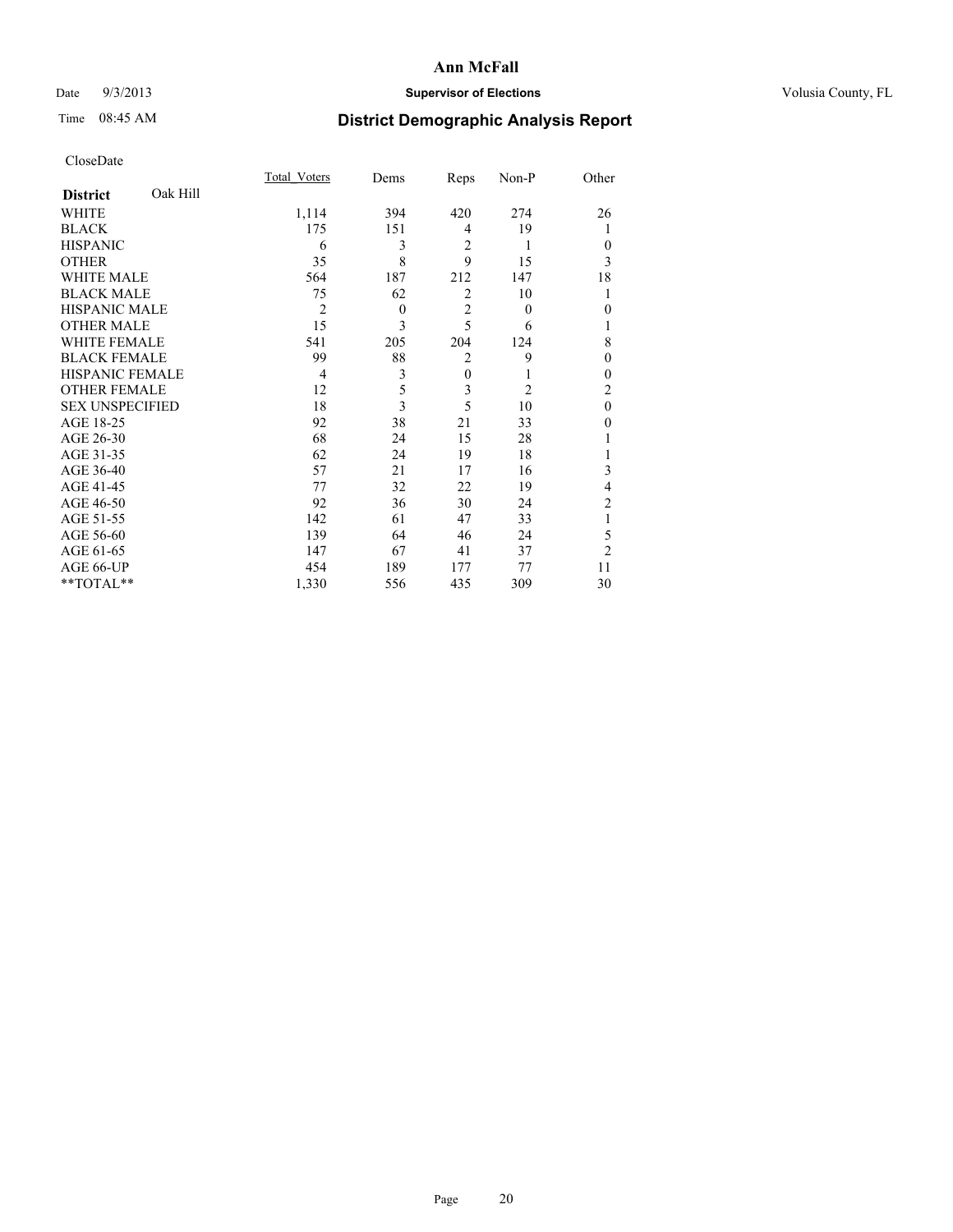## Date  $9/3/2013$  **Supervisor of Elections Supervisor of Elections** Volusia County, FL

# Time 08:45 AM **District Demographic Analysis Report**

|                        |             | Total Voters | Dems  | Reps           | Non-P | Other          |
|------------------------|-------------|--------------|-------|----------------|-------|----------------|
| <b>District</b>        | Orange City |              |       |                |       |                |
| WHITE                  |             | 5,030        | 1,595 | 2,064          | 1,154 | 217            |
| <b>BLACK</b>           |             | 371          | 299   | 11             | 56    | 5              |
| <b>HISPANIC</b>        |             | 792          | 391   | 114            | 274   | 13             |
| <b>OTHER</b>           |             | 292          | 93    | 63             | 127   | 9              |
| <b>WHITE MALE</b>      |             | 2,167        | 598   | 906            | 543   | 120            |
| <b>BLACK MALE</b>      |             | 139          | 105   | 7              | 25    | 2              |
| <b>HISPANIC MALE</b>   |             | 323          | 148   | 58             | 111   | 6              |
| <b>OTHER MALE</b>      |             | 104          | 38    | 26             | 37    | 3              |
| <b>WHITE FEMALE</b>    |             | 2,828        | 985   | 1,145          | 601   | 97             |
| <b>BLACK FEMALE</b>    |             | 229          | 191   | $\overline{4}$ | 31    | 3              |
| <b>HISPANIC FEMALE</b> |             | 463          | 241   | 55             | 160   | 7              |
| <b>OTHER FEMALE</b>    |             | 113          | 43    | 23             | 43    | 4              |
| <b>SEX UNSPECIFIED</b> |             | 119          | 29    | 28             | 60    | $\overline{c}$ |
| AGE 18-25              |             | 528          | 168   | 111            | 216   | 33             |
| AGE 26-30              |             | 358          | 144   | 83             | 125   | 6              |
| AGE 31-35              |             | 419          | 137   | 121            | 140   | 21             |
| AGE 36-40              |             | 343          | 97    | 110            | 128   | 8              |
| AGE 41-45              |             | 415          | 146   | 120            | 136   | 13             |
| AGE 46-50              |             | 462          | 165   | 145            | 137   | 15             |
| AGE 51-55              |             | 486          | 170   | 173            | 120   | 23             |
| AGE 56-60              |             | 531          | 221   | 173            | 125   | 12             |
| AGE 61-65              |             | 517          | 198   | 196            | 103   | 20             |
| AGE 66-UP              |             | 2,426        | 932   | 1,020          | 381   | 93             |
| **TOTAL**              |             | 6,485        | 2,378 | 2,252          | 1,611 | 244            |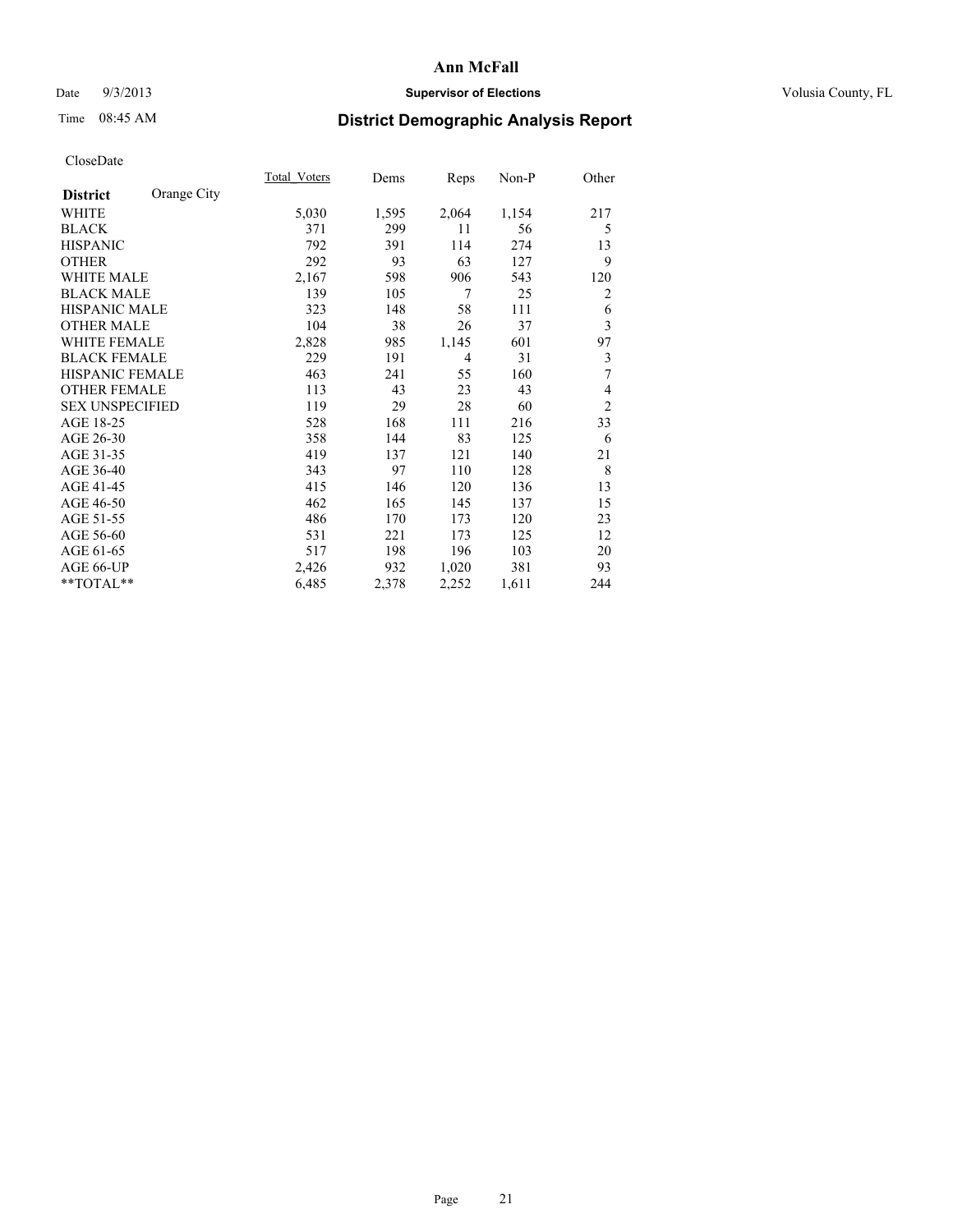## Date  $9/3/2013$  **Supervisor of Elections Supervisor of Elections** Volusia County, FL

## Time 08:45 AM **District Demographic Analysis Report**

|                        |              | <b>Total Voters</b> | Dems  | Reps   | Non-P | Other          |
|------------------------|--------------|---------------------|-------|--------|-------|----------------|
| <b>District</b>        | Ormond Beach |                     |       |        |       |                |
| WHITE                  |              | 25,615              | 8,353 | 10,871 | 5,552 | 839            |
| <b>BLACK</b>           |              | 838                 | 636   | 47     | 131   | 24             |
| <b>HISPANIC</b>        |              | 571                 | 232   | 151    | 178   | 10             |
| <b>OTHER</b>           |              | 1,442               | 453   | 366    | 587   | 36             |
| WHITE MALE             |              | 11,612              | 3,335 | 5,143  | 2,698 | 436            |
| <b>BLACK MALE</b>      |              | 370                 | 260   | 24     | 73    | 13             |
| <b>HISPANIC MALE</b>   |              | 252                 | 82    | 85     | 77    | 8              |
| <b>OTHER MALE</b>      |              | 541                 | 165   | 143    | 214   | 19             |
| <b>WHITE FEMALE</b>    |              | 13,822              | 4,967 | 5,676  | 2,785 | 394            |
| <b>BLACK FEMALE</b>    |              | 459                 | 371   | 23     | 54    | 11             |
| HISPANIC FEMALE        |              | 313                 | 148   | 64     | 99    | $\overline{c}$ |
| <b>OTHER FEMALE</b>    |              | 601                 | 220   | 172    | 194   | 15             |
| <b>SEX UNSPECIFIED</b> |              | 496                 | 126   | 105    | 254   | 11             |
| AGE 18-25              |              | 2,322               | 687   | 736    | 838   | 61             |
| AGE 26-30              |              | 1,503               | 452   | 504    | 498   | 49             |
| AGE 31-35              |              | 1,329               | 389   | 436    | 457   | 47             |
| AGE 36-40              |              | 1,406               | 403   | 498    | 429   | 76             |
| AGE 41-45              |              | 1,891               | 549   | 800    | 479   | 63             |
| AGE 46-50              |              | 2,340               | 678   | 1,024  | 571   | 67             |
| AGE 51-55              |              | 2,618               | 873   | 1,102  | 578   | 65             |
| AGE 56-60              |              | 2,862               | 1,035 | 1,192  | 550   | 85             |
| AGE 61-65              |              | 2,845               | 1,077 | 1,115  | 562   | 91             |
| AGE 66-UP              |              | 9,350               | 3,531 | 4,028  | 1,486 | 305            |
| **TOTAL**              |              | 28,466              | 9,674 | 11,435 | 6,448 | 909            |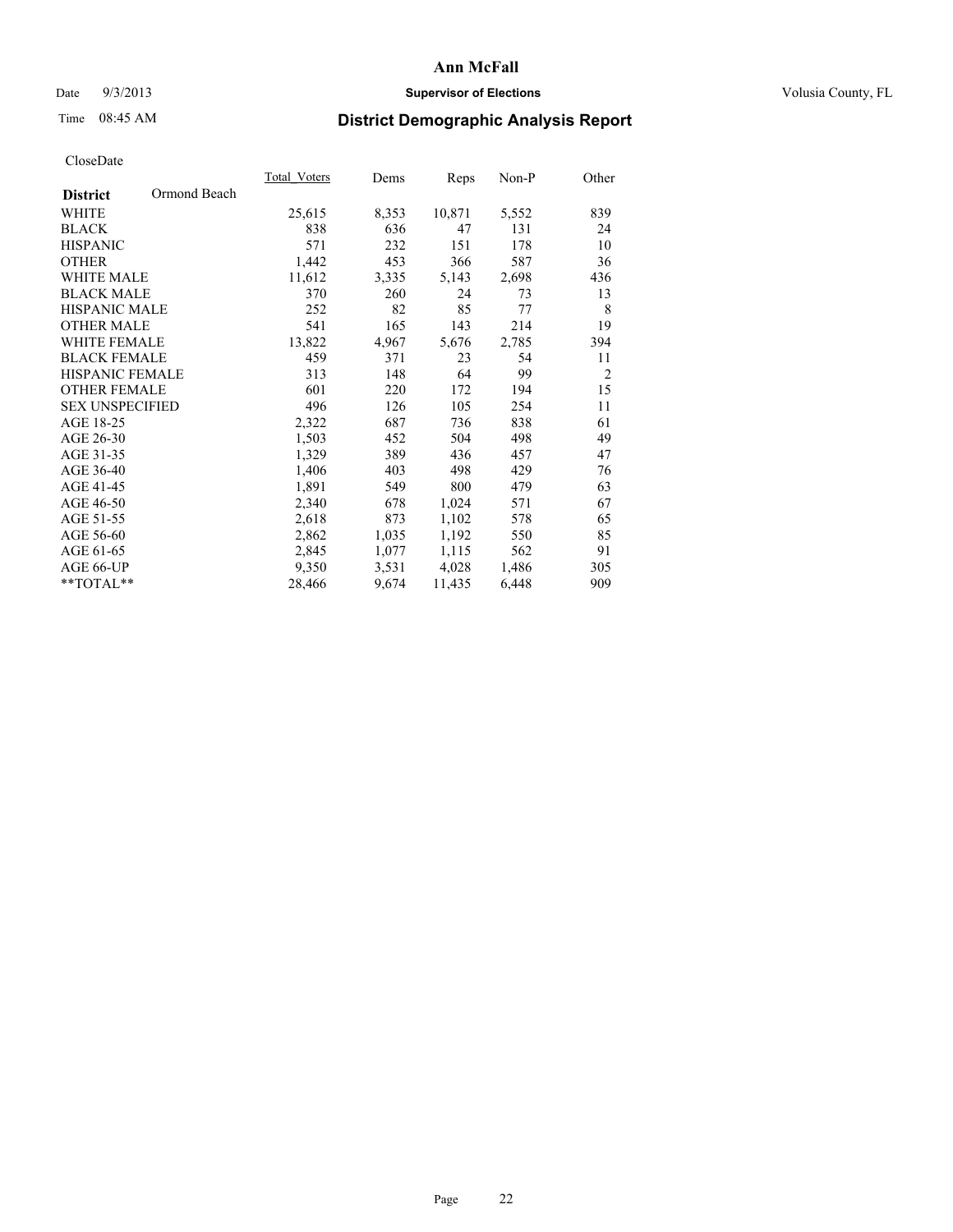## Date  $9/3/2013$  **Supervisor of Elections Supervisor of Elections** Volusia County, FL

# Time 08:45 AM **District Demographic Analysis Report**

|                        |         | <b>Total Voters</b> | Dems           | Reps           | Non-P          | Other          |
|------------------------|---------|---------------------|----------------|----------------|----------------|----------------|
| <b>District</b>        | Pierson |                     |                |                |                |                |
| WHITE                  |         | 540                 | 199            | 239            | 88             | 14             |
| <b>BLACK</b>           |         | 49                  | 42             | $\overline{2}$ | 5              | $\theta$       |
| <b>HISPANIC</b>        |         | 121                 | 59             | 5              | 54             | 3              |
| <b>OTHER</b>           |         | 21                  | 5              | 5              | 11             | $\theta$       |
| WHITE MALE             |         | 259                 | 91             | 121            | 36             | 11             |
| <b>BLACK MALE</b>      |         | 21                  | 17             | 1              | 3              | $\theta$       |
| <b>HISPANIC MALE</b>   |         | 52                  | 31             | 1              | 19             | 1              |
| <b>OTHER MALE</b>      |         | 10                  | 3              | $\overline{2}$ | 5              | 0              |
| <b>WHITE FEMALE</b>    |         | 277                 | 107            | 116            | 51             | 3              |
| <b>BLACK FEMALE</b>    |         | 28                  | 25             | 1              | $\overline{2}$ | $\mathbf{0}$   |
| <b>HISPANIC FEMALE</b> |         | 68                  | 28             | 4              | 34             | $\overline{c}$ |
| <b>OTHER FEMALE</b>    |         | 5                   | $\overline{c}$ | $\overline{c}$ | 1              | $\theta$       |
| <b>SEX UNSPECIFIED</b> |         | 11                  | 1              | 3              | 7              | $\mathbf{0}$   |
| AGE 18-25              |         | 102                 | 44             | 21             | 37             | $\theta$       |
| AGE 26-30              |         | 57                  | 13             | 16             | 27             | 1              |
| AGE 31-35              |         | 52                  | 14             | 16             | 20             | $\overline{c}$ |
| AGE 36-40              |         | 49                  | 15             | 19             | 14             | 1              |
| AGE 41-45              |         | 48                  | 17             | 17             | 12             | $\overline{c}$ |
| AGE 46-50              |         | 56                  | 27             | 19             | $\overline{7}$ | 3              |
| AGE 51-55              |         | 72                  | 31             | 27             | 11             | 3              |
| AGE 56-60              |         | 86                  | 39             | 33             | 12             | $\overline{c}$ |
| AGE 61-65              |         | 49                  | 22             | 23             | 4              | $\mathbf{0}$   |
| AGE 66-UP              |         | 160                 | 83             | 60             | 14             | 3              |
| **TOTAL**              |         | 731                 | 305            | 251            | 158            | 17             |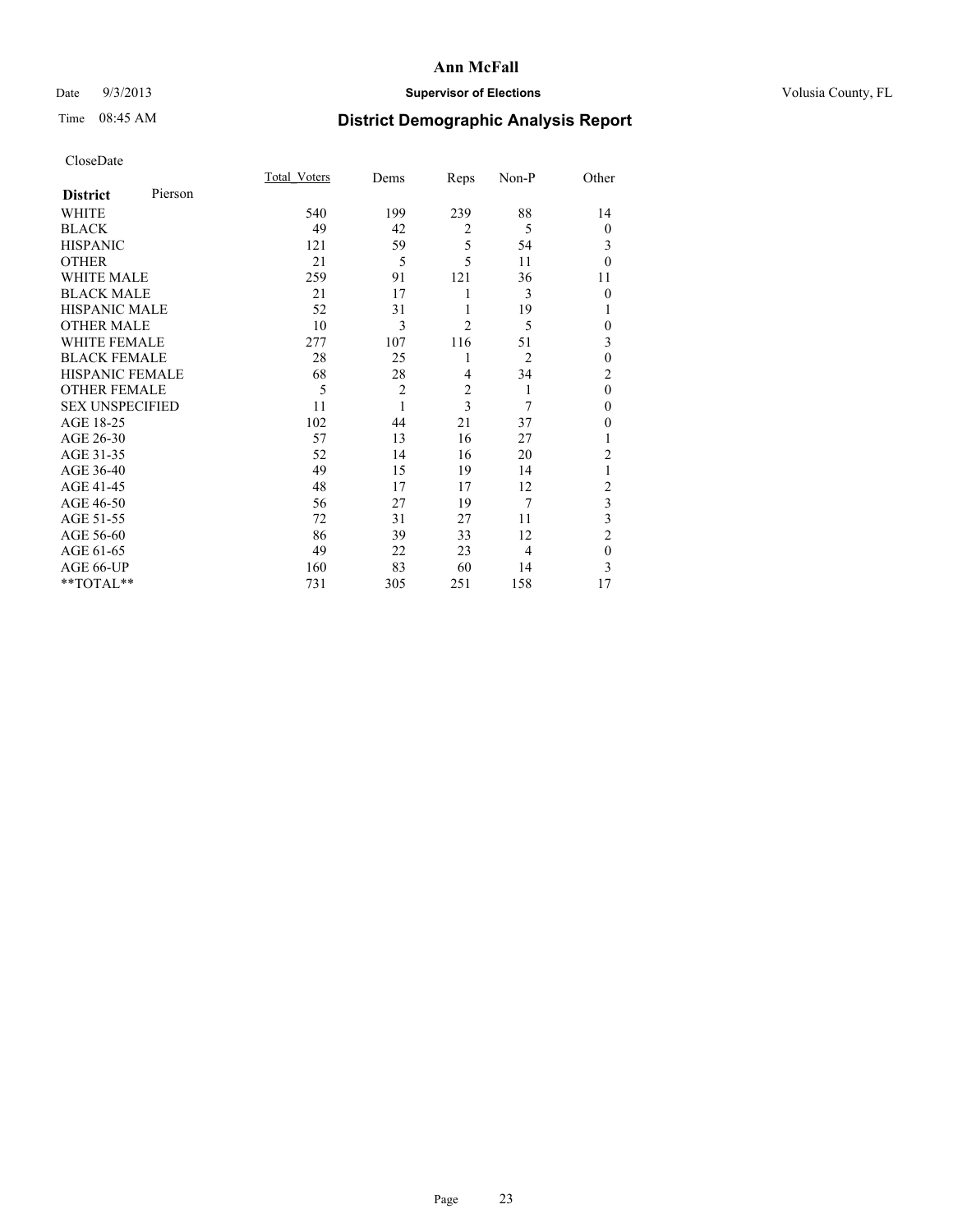## Date  $9/3/2013$  **Supervisor of Elections Supervisor of Elections** Volusia County, FL

# Time 08:45 AM **District Demographic Analysis Report**

|                        |             | Total Voters | Dems         | Reps             | Non-P          | Other          |
|------------------------|-------------|--------------|--------------|------------------|----------------|----------------|
| <b>District</b>        | Ponce Inlet |              |              |                  |                |                |
| WHITE                  |             | 2,677        | 631          | 1,366            | 597            | 83             |
| <b>BLACK</b>           |             | 4            | 1            | 1                | $\overline{2}$ | $\theta$       |
| <b>HISPANIC</b>        |             | 40           | 11           | 19               | 10             | $\theta$       |
| <b>OTHER</b>           |             | 97           | 27           | 31               | 36             | 3              |
| WHITE MALE             |             | 1,277        | 257          | 671              | 307            | 42             |
| <b>BLACK MALE</b>      |             | 1            | $\mathbf{0}$ | $\boldsymbol{0}$ | 1              | $\overline{0}$ |
| <b>HISPANIC MALE</b>   |             | 16           | 6            | 6                | 4              | $\theta$       |
| <b>OTHER MALE</b>      |             | 34           | 8            | 14               | 9              | 3              |
| <b>WHITE FEMALE</b>    |             | 1,379        | 369          | 689              | 281            | 40             |
| <b>BLACK FEMALE</b>    |             | 3            |              | 1                | 1              | $\theta$       |
| <b>HISPANIC FEMALE</b> |             | 24           | 5            | 13               | 6              | $\theta$       |
| <b>OTHER FEMALE</b>    |             | 46           | 15           | 13               | 18             | 0              |
| <b>SEX UNSPECIFIED</b> |             | 38           | 9            | 10               | 18             |                |
| AGE 18-25              |             | 141          | 29           | 50               | 56             | 6              |
| AGE 26-30              |             | 65           | 18           | 25               | 20             | $\overline{c}$ |
| AGE 31-35              |             | 80           | 15           | 31               | 32             | $\overline{c}$ |
| AGE 36-40              |             | 93           | 13           | 40               | 36             | 4              |
| AGE 41-45              |             | 111          | 21           | 52               | 35             | 3              |
| AGE 46-50              |             | 159          | 43           | 77               | 38             |                |
| AGE 51-55              |             | 255          | 49           | 140              | 63             | 3              |
| AGE 56-60              |             | 304          | 72           | 156              | 66             | 10             |
| AGE 61-65              |             | 391          | 93           | 179              | 100            | 19             |
| AGE 66-UP              |             | 1,219        | 317          | 667              | 199            | 36             |
| **TOTAL**              |             | 2,818        | 670          | 1,417            | 645            | 86             |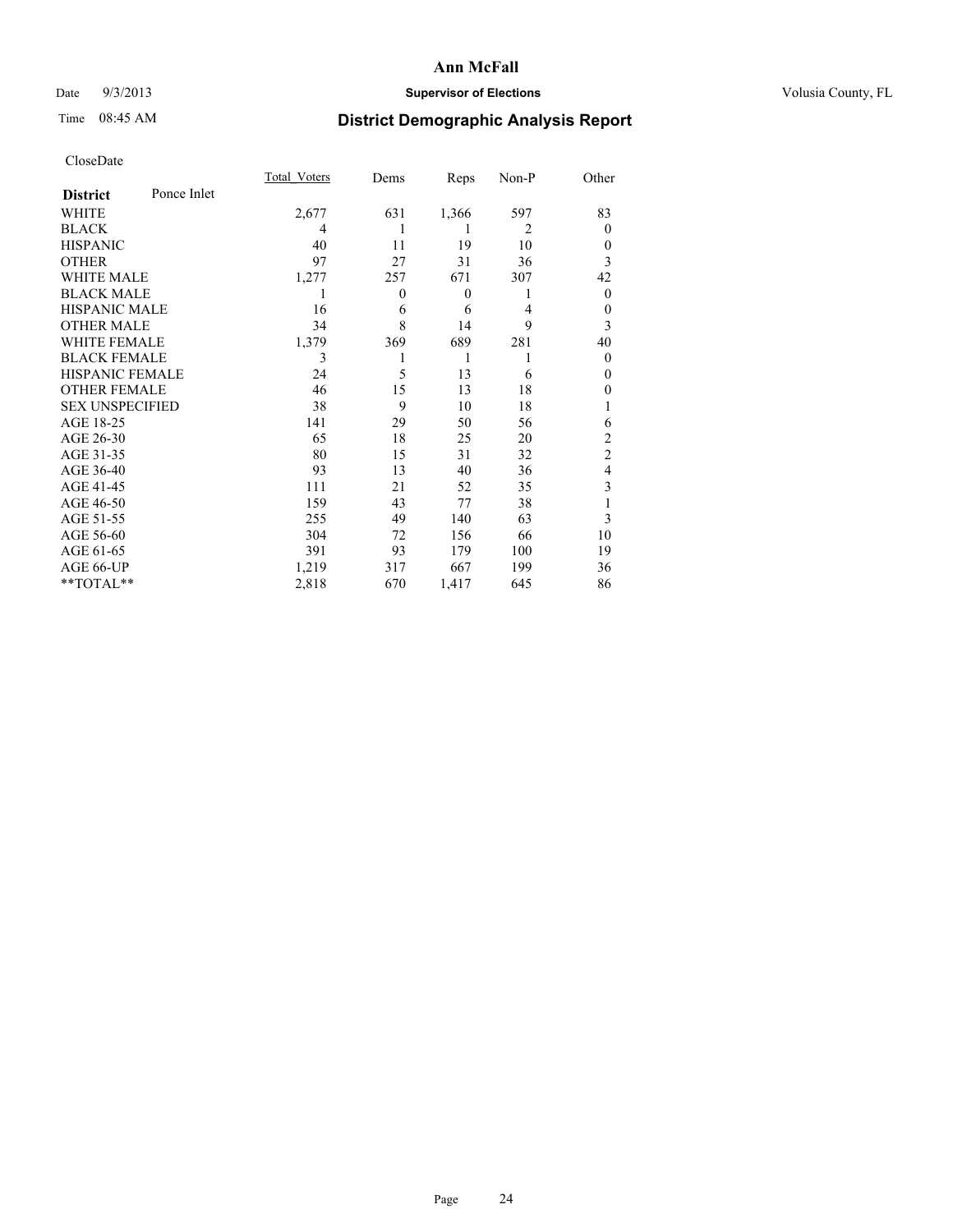### Date  $9/3/2013$  **Supervisor of Elections Supervisor of Elections** Volusia County, FL

# Time 08:45 AM **District Demographic Analysis Report**

|                        |             | <b>Total Voters</b> | Dems   | Reps   | Non-P | Other |
|------------------------|-------------|---------------------|--------|--------|-------|-------|
| <b>District</b>        | Port Orange |                     |        |        |       |       |
| WHITE                  |             | 33,865              | 11,142 | 13,060 | 8,427 | 1,236 |
| <b>BLACK</b>           |             | 1,037               | 805    | 55     | 156   | 21    |
| <b>HISPANIC</b>        |             | 960                 | 377    | 215    | 344   | 24    |
| <b>OTHER</b>           |             | 1,813               | 559    | 402    | 801   | 51    |
| WHITE MALE             |             | 15,409              | 4,417  | 6,325  | 4,015 | 652   |
| <b>BLACK MALE</b>      |             | 434                 | 315    | 33     | 77    | 9     |
| <b>HISPANIC MALE</b>   |             | 434                 | 164    | 98     | 157   | 15    |
| <b>OTHER MALE</b>      |             | 665                 | 206    | 152    | 277   | 30    |
| <b>WHITE FEMALE</b>    |             | 18,112              | 6,628  | 6,614  | 4,304 | 566   |
| <b>BLACK FEMALE</b>    |             | 593                 | 481    | 21     | 79    | 12    |
| HISPANIC FEMALE        |             | 510                 | 208    | 113    | 180   | 9     |
| <b>OTHER FEMALE</b>    |             | 765                 | 274    | 183    | 291   | 17    |
| <b>SEX UNSPECIFIED</b> |             | 753                 | 190    | 193    | 348   | 22    |
| AGE 18-25              |             | 3,266               | 963    | 912    | 1,262 | 129   |
| AGE 26-30              |             | 2,300               | 724    | 641    | 854   | 81    |
| AGE 31-35              |             | 2,226               | 683    | 664    | 804   | 75    |
| AGE 36-40              |             | 2,140               | 652    | 707    | 680   | 101   |
| AGE 41-45              |             | 2,642               | 804    | 988    | 780   | 70    |
| AGE 46-50              |             | 3,067               | 939    | 1,181  | 845   | 102   |
| AGE 51-55              |             | 3,534               | 1,168  | 1,450  | 812   | 104   |
| AGE 56-60              |             | 3,542               | 1,302  | 1,366  | 762   | 112   |
| AGE 61-65              |             | 3,606               | 1,368  | 1,317  | 807   | 114   |
| AGE 66-UP              |             | 11,351              | 4,279  | 4,506  | 2,122 | 444   |
| $*$ TOTAL $*$          |             | 37,675              | 12,883 | 13,732 | 9,728 | 1,332 |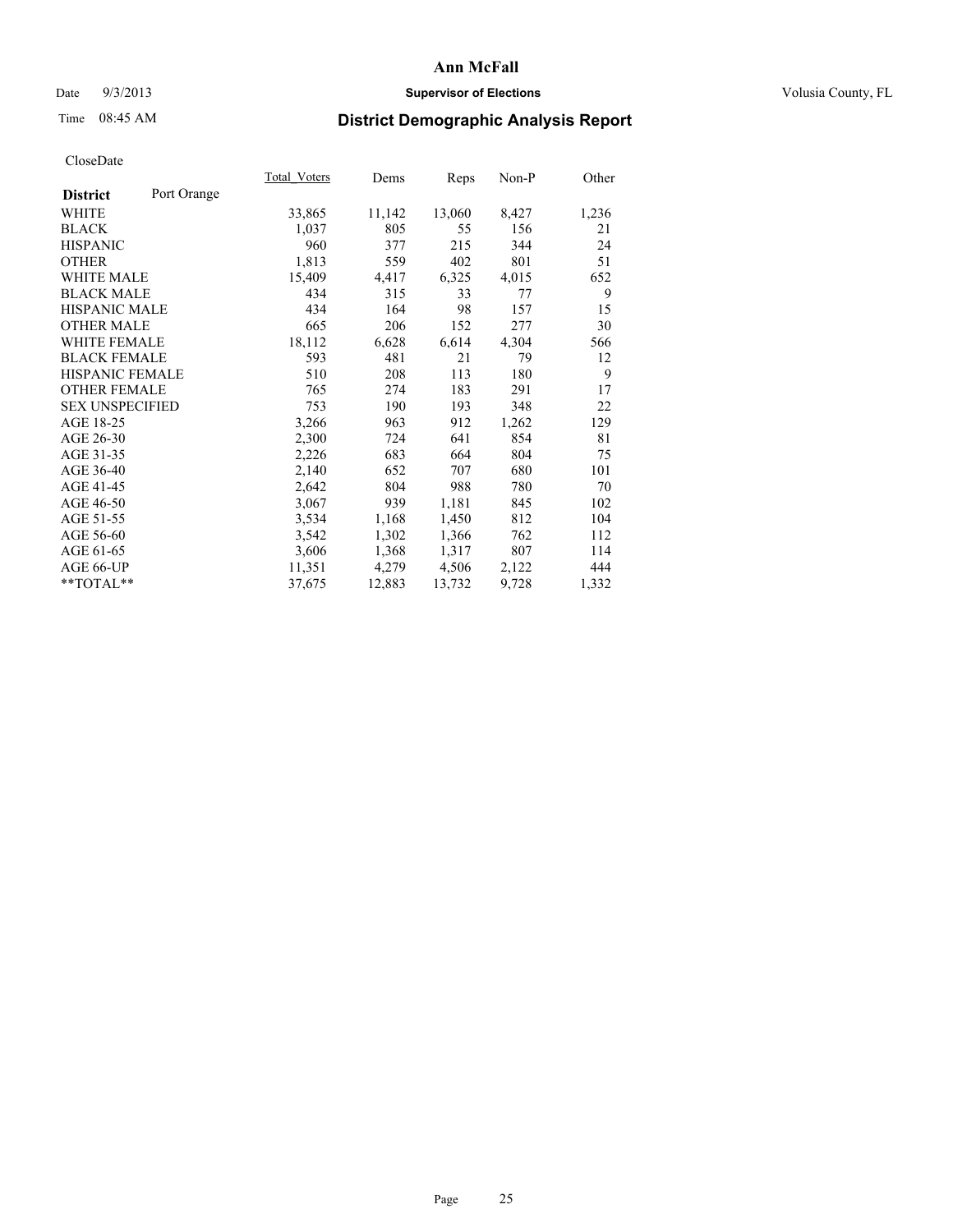## Date  $9/3/2013$  **Supervisor of Elections Supervisor of Elections** Volusia County, FL

# Time 08:45 AM **District Demographic Analysis Report**

|                        |               | <b>Total Voters</b> | Dems  | Reps  | Non-P | Other          |
|------------------------|---------------|---------------------|-------|-------|-------|----------------|
| <b>District</b>        | South Daytona |                     |       |       |       |                |
| WHITE                  |               | 6,470               | 2,467 | 2,234 | 1,562 | 207            |
| <b>BLACK</b>           |               | 617                 | 498   | 18    | 95    | 6              |
| <b>HISPANIC</b>        |               | 180                 | 87    | 31    | 57    | 5              |
| <b>OTHER</b>           |               | 365                 | 135   | 63    | 163   | $\overline{4}$ |
| WHITE MALE             |               | 2,947               | 970   | 1,105 | 746   | 126            |
| <b>BLACK MALE</b>      |               | 242                 | 186   | 6     | 46    | 4              |
| <b>HISPANIC MALE</b>   |               | 88                  | 37    | 17    | 30    | 4              |
| <b>OTHER MALE</b>      |               | 105                 | 40    | 19    | 44    | $\overline{2}$ |
| <b>WHITE FEMALE</b>    |               | 3,477               | 1,477 | 1,117 | 802   | 81             |
| <b>BLACK FEMALE</b>    |               | 362                 | 303   | 11    | 46    | 2              |
| <b>HISPANIC FEMALE</b> |               | 88                  | 47    | 14    | 26    | 1              |
| <b>OTHER FEMALE</b>    |               | 163                 | 71    | 33    | 57    | $\overline{2}$ |
| <b>SEX UNSPECIFIED</b> |               | 160                 | 56    | 24    | 80    | $\mathbf{0}$   |
| AGE 18-25              |               | 707                 | 266   | 161   | 262   | 18             |
| AGE 26-30              |               | 561                 | 227   | 136   | 182   | 16             |
| AGE 31-35              |               | 468                 | 188   | 98    | 161   | 21             |
| AGE 36-40              |               | 418                 | 145   | 127   | 132   | 14             |
| AGE 41-45              |               | 573                 | 245   | 159   | 157   | 12             |
| AGE 46-50              |               | 659                 | 230   | 240   | 176   | 13             |
| AGE 51-55              |               | 779                 | 320   | 262   | 175   | 22             |
| AGE 56-60              |               | 761                 | 330   | 249   | 158   | 24             |
| AGE 61-65              |               | 752                 | 321   | 237   | 166   | 28             |
| AGE 66-UP              |               | 1,954               | 915   | 677   | 308   | 54             |
| **TOTAL**              |               | 7,632               | 3,187 | 2,346 | 1,877 | 222            |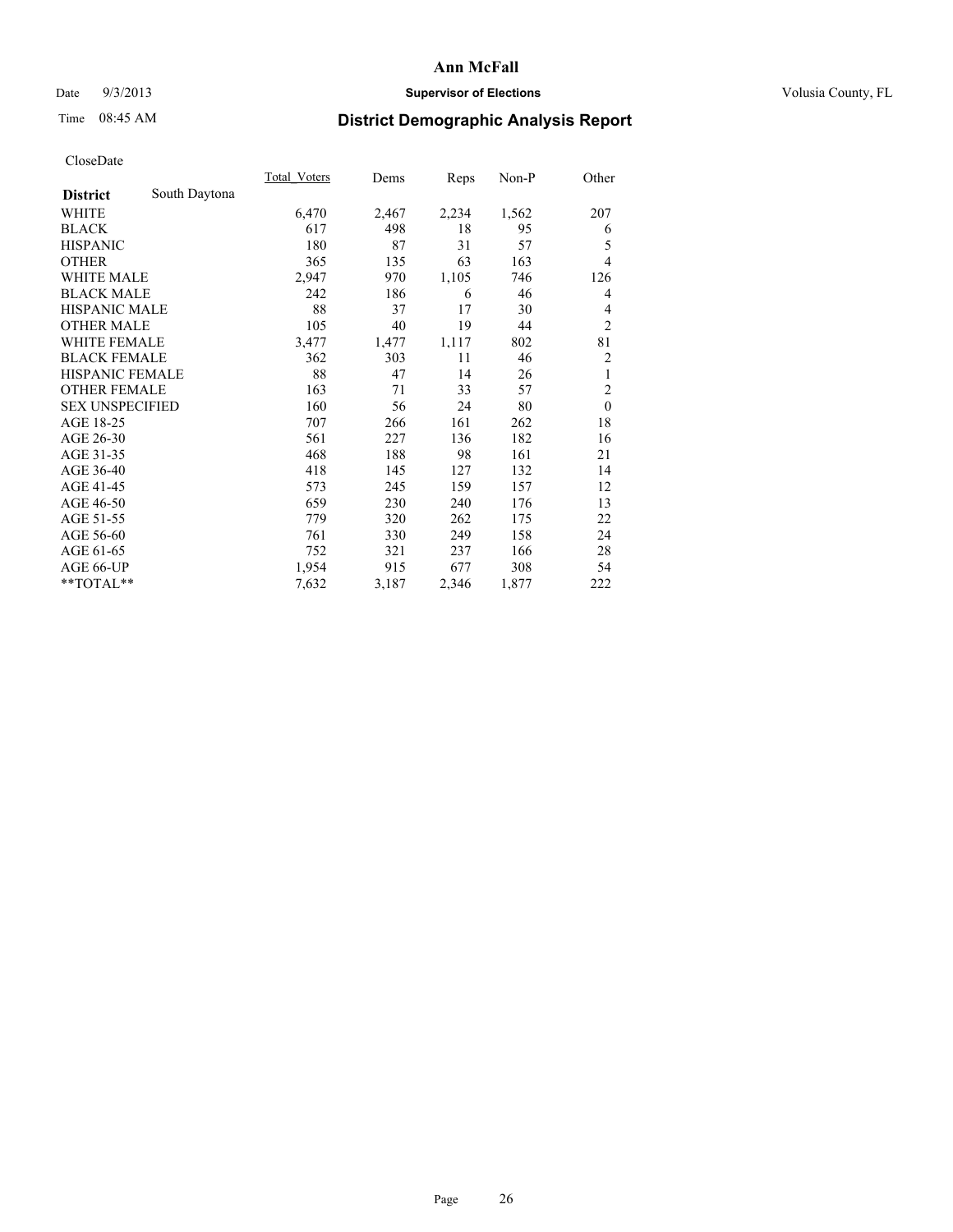## Date  $9/3/2013$  **Supervisor of Elections Supervisor of Elections** Volusia County, FL

# Time 08:45 AM **District Demographic Analysis Report**

|                        |               | <b>Total Voters</b> | Dems     | Reps     | Non-P | Other |
|------------------------|---------------|---------------------|----------|----------|-------|-------|
| <b>District</b>        | Flagler Beach |                     |          |          |       |       |
| <b>WHITE</b>           |               | 54                  | 21       | 16       | 16    |       |
| <b>BLACK</b>           |               | 0                   | $\Omega$ | $\Omega$ | 0     | 0     |
| <b>HISPANIC</b>        |               |                     | 0        | 0        | 0     | 0     |
| <b>OTHER</b>           |               |                     |          | 2        |       | 0     |
| WHITE MALE             |               | 24                  | 8        |          | 8     |       |
| <b>BLACK MALE</b>      |               | 0                   | 0        | 0        |       | 0     |
| <b>HISPANIC MALE</b>   |               |                     |          |          |       | 0     |
| <b>OTHER MALE</b>      |               | 2                   |          |          |       | 0     |
| <b>WHITE FEMALE</b>    |               | 30                  | 13       | 9        | 8     | 0     |
| <b>BLACK FEMALE</b>    |               | 0                   | $\Omega$ | 0        | 0     | 0     |
| <b>HISPANIC FEMALE</b> |               |                     | 0        |          |       | 0     |
| <b>OTHER FEMALE</b>    |               |                     | 0        |          |       | 0     |
| <b>SEX UNSPECIFIED</b> |               |                     | 0        |          |       | 0     |
| AGE 18-25              |               |                     |          |          | 2     | 0     |
| AGE 26-30              |               |                     |          | 0        | 0     | 0     |
| AGE 31-35              |               |                     |          |          |       | 0     |
| AGE 36-40              |               |                     | 0        | 0        |       | 0     |
| AGE 41-45              |               |                     |          |          |       | 0     |
| AGE 46-50              |               |                     |          | 0        |       | 0     |
| AGE 51-55              |               |                     |          | 2        |       | 0     |
| AGE 56-60              |               | 3                   | 0        | 3        | 0     | 0     |
| AGE 61-65              |               | 9                   | 3        |          | 5     | 0     |
| AGE 66-UP              |               | 37                  | 17       | 12       |       |       |
| **TOTAL**              |               | 57                  | 22       | 18       | 16    |       |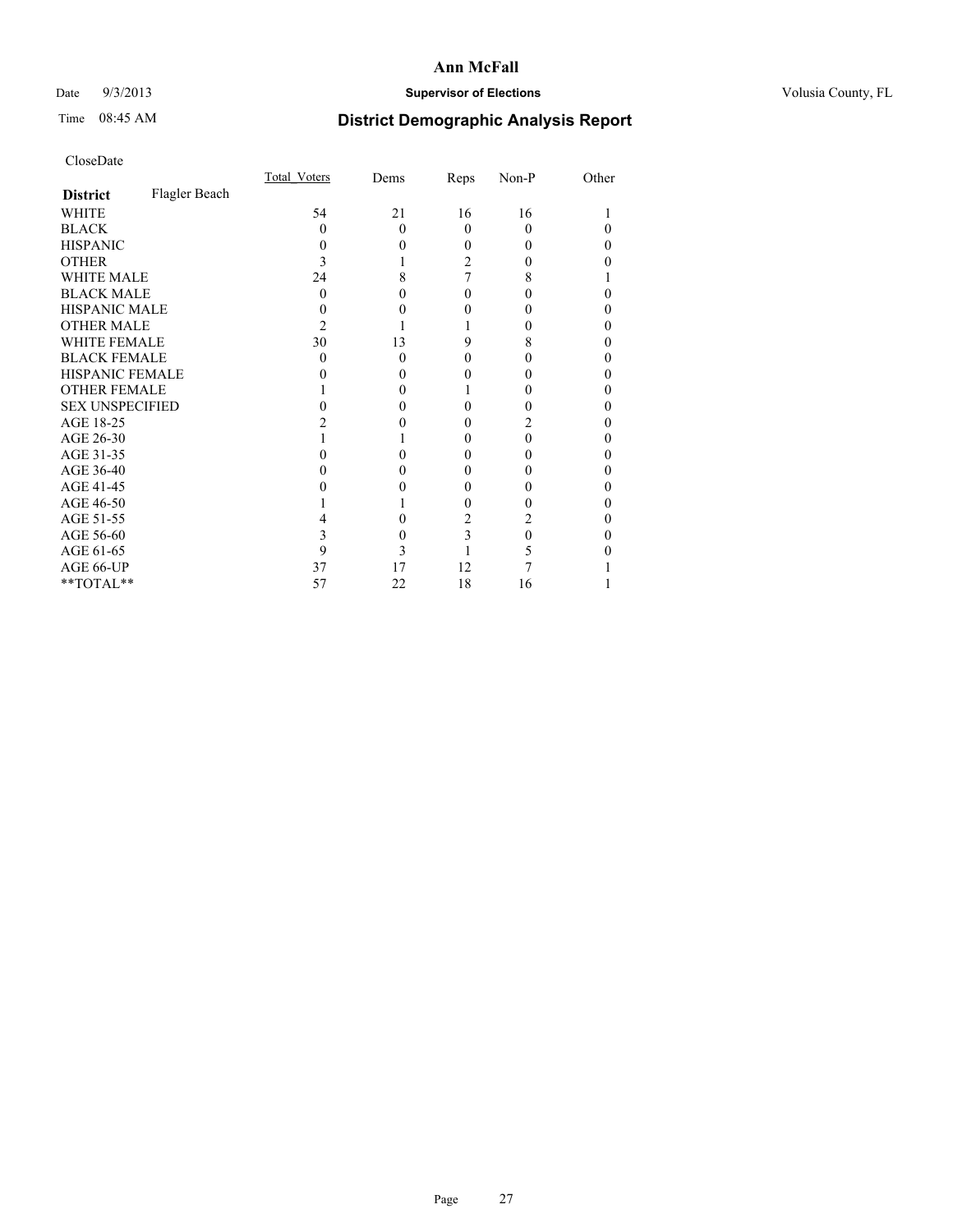### Date  $9/3/2013$  **Supervisor of Elections Supervisor of Elections** Volusia County, FL

## Time 08:45 AM **District Demographic Analysis Report**

|                        |                    | Total Voters | Dems   | <b>Reps</b> | Non-P  | Other |
|------------------------|--------------------|--------------|--------|-------------|--------|-------|
| <b>District</b>        | Hospital Authority |              |        |             |        |       |
| WHITE                  |                    | 95,289       | 29,583 | 39,731      | 21,823 | 4,152 |
| <b>BLACK</b>           |                    | 9,977        | 7,897  | 406         | 1,509  | 165   |
| <b>HISPANIC</b>        |                    | 17,797       | 8,600  | 2,814       | 6,018  | 365   |
| <b>OTHER</b>           |                    | 6,798        | 2,169  | 1,483       | 2,974  | 172   |
| <b>WHITE MALE</b>      |                    | 43,940       | 11,887 | 19,261      | 10,556 | 2,236 |
| <b>BLACK MALE</b>      |                    | 4,167        | 3,111  | 218         | 737    | 101   |
| <b>HISPANIC MALE</b>   |                    | 8,189        | 3,798  | 1,392       | 2,805  | 194   |
| <b>OTHER MALE</b>      |                    | 2,327        | 781    | 565         | 905    | 76    |
| WHITE FEMALE           |                    | 50,596       | 17,493 | 20,181      | 11,030 | 1,892 |
| <b>BLACK FEMALE</b>    |                    | 5,690        | 4,700  | 184         | 743    | 63    |
| <b>HISPANIC FEMALE</b> |                    | 9,400        | 4,700  | 1,402       | 3,133  | 165   |
| <b>OTHER FEMALE</b>    |                    | 2,713        | 1,047  | 595         | 1,005  | 66    |
| <b>SEX UNSPECIFIED</b> |                    | 2,839        | 732    | 636         | 1,410  | 61    |
| AGE 18-25              |                    | 14,031       | 4,548  | 3,391       | 5,540  | 552   |
| AGE 26-30              |                    | 8,617        | 2,819  | 2,198       | 3,274  | 326   |
| AGE 31-35              |                    | 8,853        | 3,073  | 2,339       | 3,040  | 401   |
| AGE 36-40              |                    | 8,978        | 3,062  | 2,668       | 2,825  | 423   |
| AGE 41-45              |                    | 10,217       | 3,432  | 3,579       | 2,809  | 397   |
| AGE 46-50              |                    | 11,702       | 4,015  | 4,389       | 2,880  | 418   |
| AGE 51-55              |                    | 12,772       | 4,615  | 4,935       | 2,791  | 431   |
| AGE 56-60              |                    | 12,056       | 4,732  | 4,497       | 2,413  | 414   |
| AGE 61-65              |                    | 11,452       | 4,630  | 4,259       | 2,129  | 434   |
| AGE 66-UP              |                    | 31,183       | 13,323 | 12,179      | 4,623  | 1,058 |
| $*$ TOTAL $*$          |                    | 129,861      | 48,249 | 44,434      | 32,324 | 4,854 |
|                        |                    |              |        |             |        |       |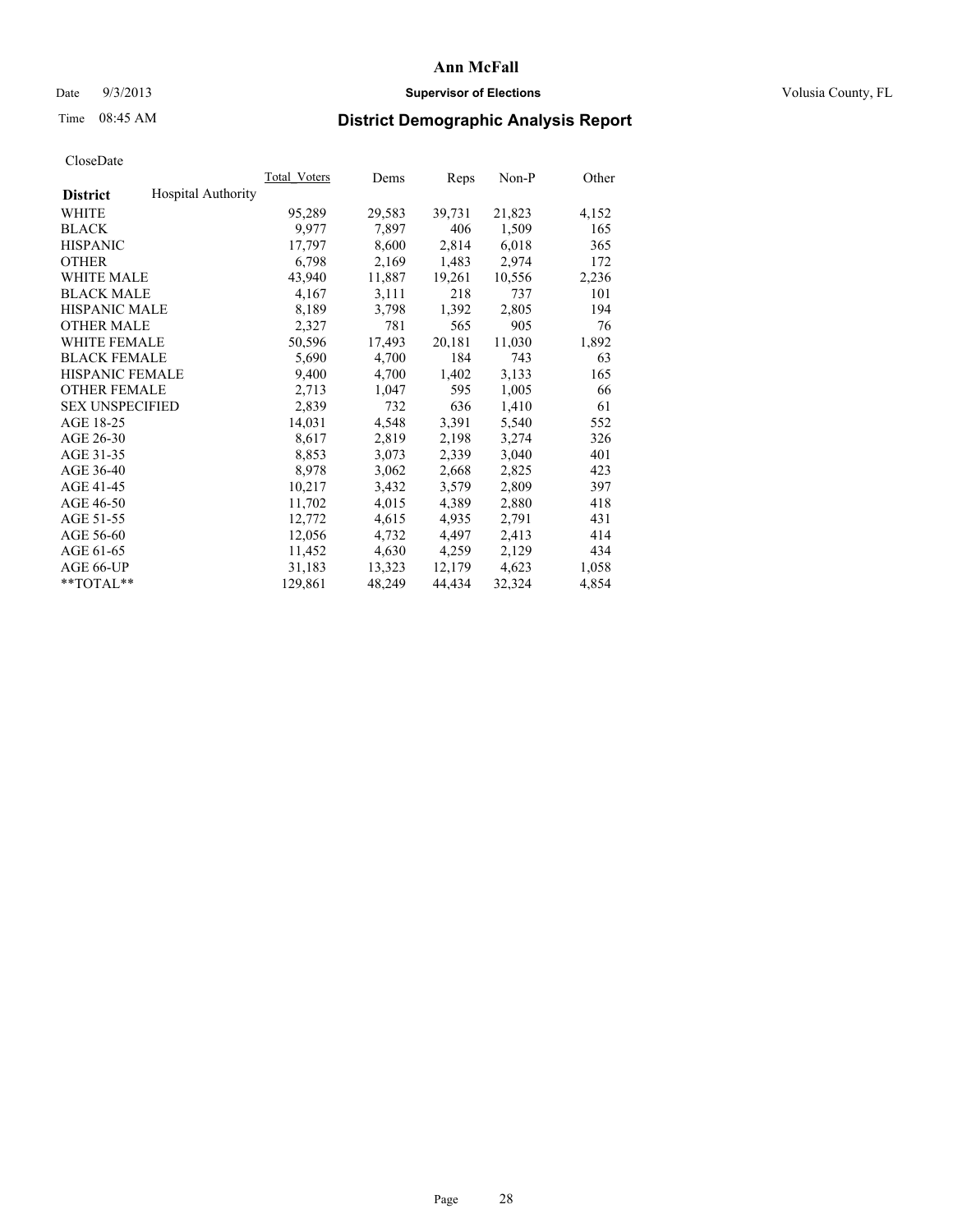## Date  $9/3/2013$  **Supervisor of Elections Supervisor of Elections** Volusia County, FL

# Time 08:45 AM **District Demographic Analysis Report**

|                                          | Total Voters | Dems  | Reps  | Non-P | Other |
|------------------------------------------|--------------|-------|-------|-------|-------|
| Florida House Seat 24<br><b>District</b> |              |       |       |       |       |
| <b>WHITE</b>                             | 17,299       | 5,260 | 7,626 | 3,706 | 707   |
| <b>BLACK</b>                             | 431          | 345   | 20    | 57    | 9     |
| <b>HISPANIC</b>                          | 846          | 363   | 146   | 318   | 19    |
| <b>OTHER</b>                             | 847          | 211   | 273   | 337   | 26    |
| <b>WHITE MALE</b>                        | 8,032        | 2,111 | 3,720 | 1,812 | 389   |
| <b>BLACK MALE</b>                        | 195          | 148   | 14    | 27    | 6     |
| <b>HISPANIC MALE</b>                     | 386          | 165   | 59    | 151   | 11    |
| <b>OTHER MALE</b>                        | 298          | 70    | 109   | 106   | 13    |
| <b>WHITE FEMALE</b>                      | 9,125        | 3,118 | 3,844 | 1,848 | 315   |
| <b>BLACK FEMALE</b>                      | 233          | 194   | 6     | 30    | 3     |
| HISPANIC FEMALE                          | 445          | 190   | 85    | 162   | 8     |
| <b>OTHER FEMALE</b>                      | 324          | 101   | 111   | 105   | 7     |
| <b>SEX UNSPECIFIED</b>                   | 385          | 82    | 117   | 177   | 9     |
| AGE 18-25                                | 1,425        | 355   | 470   | 548   | 52    |
| AGE 26-30                                | 867          | 238   | 265   | 325   | 39    |
| AGE 31-35                                | 782          | 204   | 256   | 282   | 40    |
| AGE 36-40                                | 802          | 217   | 318   | 237   | 30    |
| AGE 41-45                                | 1,076        | 278   | 452   | 299   | 47    |
| AGE 46-50                                | 1,350        | 375   | 616   | 315   | 44    |
| AGE 51-55                                | 1,840        | 552   | 821   | 399   | 68    |
| AGE 56-60                                | 1,984        | 681   | 842   | 379   | 82    |
| AGE 61-65                                | 2,282        | 800   | 914   | 457   | 111   |
| AGE 66-UP                                | 7,015        | 2,479 | 3,111 | 1,177 | 248   |
| $*$ $TOTAL**$                            | 19,423       | 6,179 | 8,065 | 4,418 | 761   |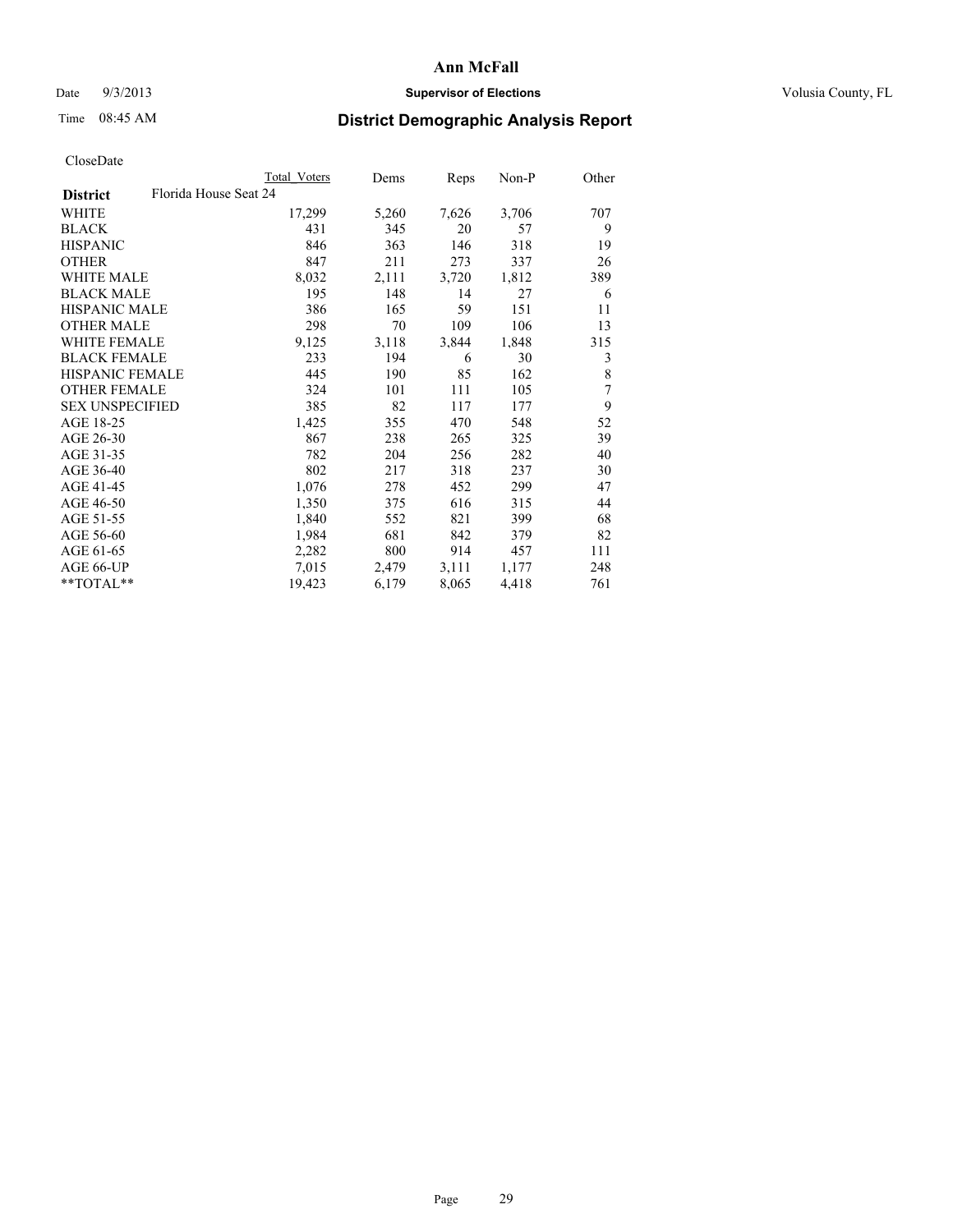### Date  $9/3/2013$  **Supervisor of Elections Supervisor of Elections** Volusia County, FL

## Time 08:45 AM **District Demographic Analysis Report**

|                                          | Total Voters | Dems   | <b>Reps</b> | Non-P  | Other |
|------------------------------------------|--------------|--------|-------------|--------|-------|
| Florida House Seat 25<br><b>District</b> |              |        |             |        |       |
| WHITE                                    | 101,025      | 32,672 | 41,269      | 23,709 | 3,375 |
| <b>BLACK</b>                             | 2,913        | 2,275  | 138         | 439    | 61    |
| <b>HISPANIC</b>                          | 2,230        | 861    | 580         | 742    | 47    |
| <b>OTHER</b>                             | 4,984        | 1,500  | 1,206       | 2,148  | 130   |
| <b>WHITE MALE</b>                        | 46,660       | 13,189 | 20,046      | 11,611 | 1,814 |
| <b>BLACK MALE</b>                        | 1,255        | 915    | 71          | 236    | 33    |
| <b>HISPANIC MALE</b>                     | 1,015        | 359    | 280         | 345    | 31    |
| <b>OTHER MALE</b>                        | 1,820        | 547    | 470         | 741    | 62    |
| <b>WHITE FEMALE</b>                      | 53,504       | 19,227 | 20,935      | 11,818 | 1,524 |
| <b>BLACK FEMALE</b>                      | 1,629        | 1,338  | 66          | 197    | 28    |
| <b>HISPANIC FEMALE</b>                   | 1,187        | 493    | 291         | 387    | 16    |
| <b>OTHER FEMALE</b>                      | 2,105        | 754    | 549         | 750    | 52    |
| <b>SEX UNSPECIFIED</b>                   | 1,977        | 486    | 485         | 953    | 53    |
| AGE 18-25                                | 8,529        | 2,460  | 2,525       | 3,248  | 296   |
| AGE 26-30                                | 5,963        | 1,833  | 1,748       | 2,179  | 203   |
| AGE 31-35                                | 5,511        | 1,650  | 1,684       | 1,996  | 181   |
| AGE 36-40                                | 5,535        | 1,622  | 1,869       | 1,798  | 246   |
| AGE 41-45                                | 7,038        | 2,081  | 2,690       | 2,055  | 212   |
| AGE 46-50                                | 8,596        | 2,572  | 3,532       | 2,249  | 243   |
| AGE 51-55                                | 10,458       | 3,378  | 4,386       | 2,403  | 291   |
| AGE 56-60                                | 11,162       | 4,006  | 4,462       | 2,357  | 337   |
| AGE 61-65                                | 11,558       | 4,244  | 4,447       | 2,500  | 367   |
| AGE 66-UP                                | 36,801       | 13,461 | 15,850      | 6,253  | 1,237 |
| $*$ TOTAL $*$                            | 111,152      | 37,308 | 43,193      | 27,038 | 3,613 |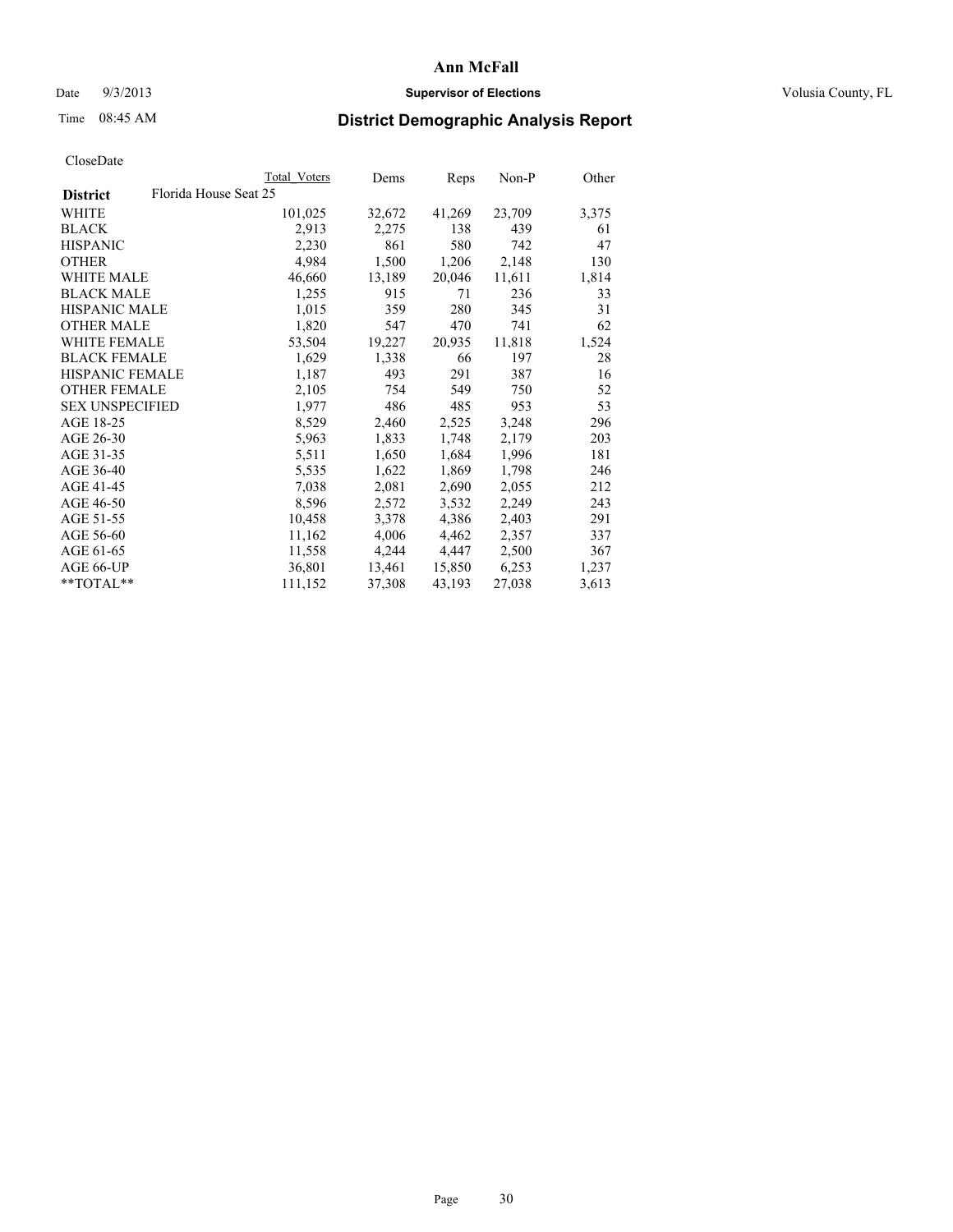### Date  $9/3/2013$  **Supervisor of Elections Supervisor of Elections** Volusia County, FL

## Time 08:45 AM **District Demographic Analysis Report**

|                                          | <b>Total Voters</b> | Dems   | Reps   | Non-P  | Other |
|------------------------------------------|---------------------|--------|--------|--------|-------|
| Florida House Seat 26<br><b>District</b> |                     |        |        |        |       |
| <b>WHITE</b>                             | 63,786              | 22,122 | 24,151 | 14,974 | 2,539 |
| <b>BLACK</b>                             | 18,818              | 15,728 | 458    | 2,472  | 160   |
| <b>HISPANIC</b>                          | 3.539               | 1,604  | 599    | 1,245  | 91    |
| <b>OTHER</b>                             | 5,015               | 1,873  | 873    | 2,160  | 109   |
| WHITE MALE                               | 29,297              | 8,802  | 11,832 | 7,265  | 1,398 |
| <b>BLACK MALE</b>                        | 7,164               | 5,737  | 225    | 1,105  | 97    |
| <b>HISPANIC MALE</b>                     | 1,559               | 665    | 284    | 565    | 45    |
| <b>OTHER MALE</b>                        | 1,589               | 586    | 324    | 629    | 50    |
| WHITE FEMALE                             | 34,009              | 13,168 | 12,158 | 7,555  | 1,128 |
| <b>BLACK FEMALE</b>                      | 11,387              | 9,786  | 226    | 1,313  | 62    |
| HISPANIC FEMALE                          | 1,927               | 916    | 307    | 661    | 43    |
| <b>OTHER FEMALE</b>                      | 2,079               | 934    | 382    | 721    | 42    |
| <b>SEX UNSPECIFIED</b>                   | 2,147               | 733    | 343    | 1,037  | 34    |
| AGE 18-25                                | 12,233              | 6,034  | 1,991  | 3,907  | 301   |
| AGE 26-30                                | 6,773               | 2,941  | 1,429  | 2,195  | 208   |
| AGE 31-35                                | 5,953               | 2,591  | 1,296  | 1,842  | 224   |
| AGE 36-40                                | 5,453               | 2,267  | 1,398  | 1,581  | 207   |
| AGE 41-45                                | 6,381               | 2,614  | 1,845  | 1,709  | 213   |
| AGE 46-50                                | 7,346               | 3,043  | 2,302  | 1,770  | 231   |
| AGE 51-55                                | 8,473               | 3,679  | 2,751  | 1,752  | 291   |
| AGE 56-60                                | 8,189               | 3,834  | 2,533  | 1,566  | 256   |
| AGE 61-65                                | 8,041               | 3,671  | 2,592  | 1,501  | 277   |
| AGE 66-UP                                | 22,316              | 10,653 | 7,944  | 3,028  | 691   |
| **TOTAL**                                | 91,158              | 41,327 | 26,081 | 20,851 | 2,899 |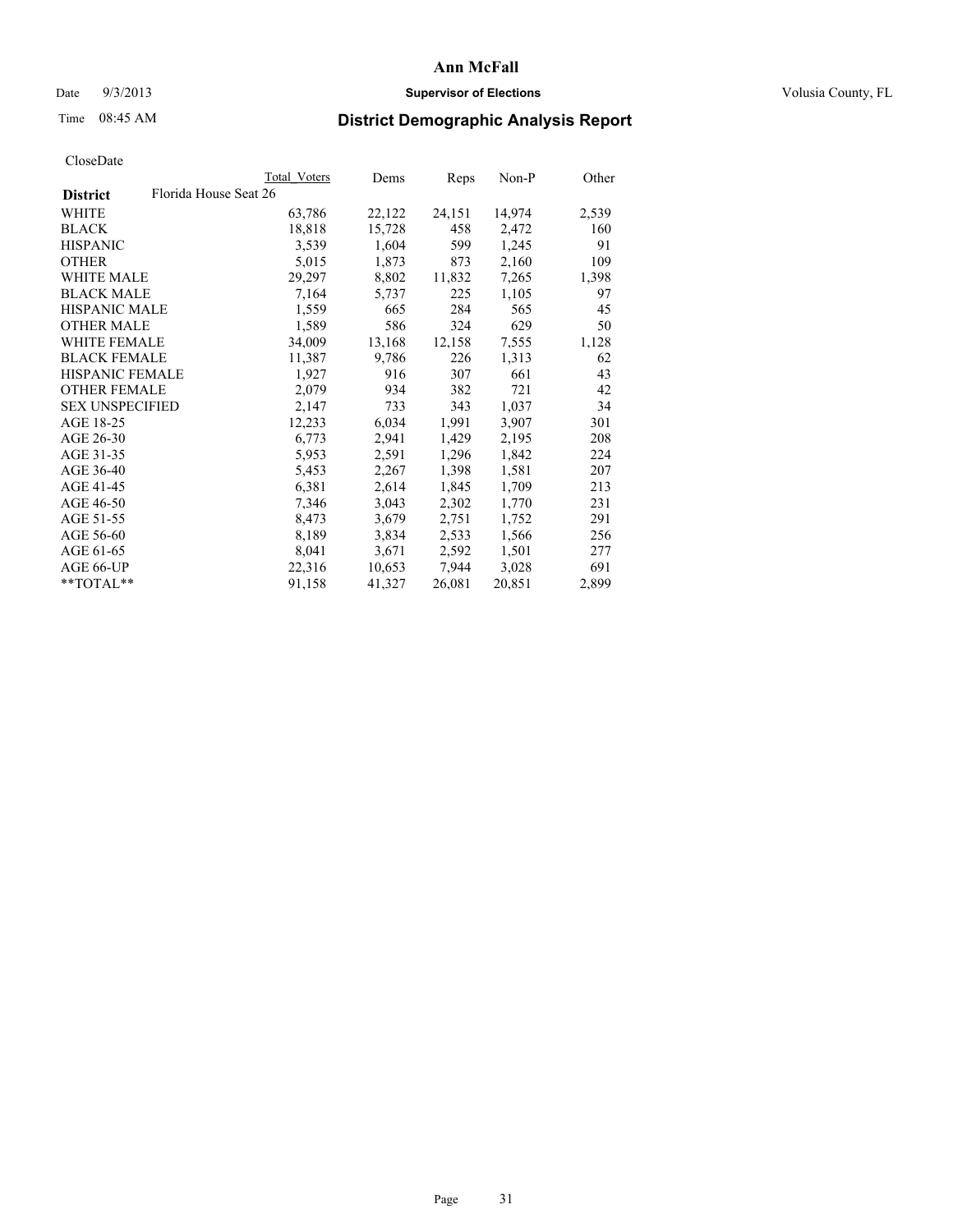### Date  $9/3/2013$  **Supervisor of Elections Supervisor of Elections** Volusia County, FL

## Time 08:45 AM **District Demographic Analysis Report**

|                                          | <b>Total Voters</b> | Dems   | Reps   | Non-P  | Other |
|------------------------------------------|---------------------|--------|--------|--------|-------|
| Florida House Seat 27<br><b>District</b> |                     |        |        |        |       |
| WHITE                                    | 73,183              | 23,071 | 29,226 | 17,909 | 2,977 |
| <b>BLACK</b>                             | 6,351               | 4,920  | 283    | 1,032  | 116   |
| <b>HISPANIC</b>                          | 15,229              | 7.487  | 2,406  | 5,047  | 289   |
| <b>OTHER</b>                             | 4,996               | 1,617  | 1,014  | 2,243  | 122   |
| WHITE MALE                               | 33,823              | 9,341  | 14,241 | 8,631  | 1,610 |
| <b>BLACK MALE</b>                        | 2,761               | 2,012  | 159    | 520    | 70    |
| <b>HISPANIC MALE</b>                     | 7,058               | 3,319  | 1,203  | 2,373  | 163   |
| <b>OTHER MALE</b>                        | 1,727               | 588    | 399    | 687    | 53    |
| <b>WHITE FEMALE</b>                      | 38,774              | 13,566 | 14,765 | 9,093  | 1,350 |
| <b>BLACK FEMALE</b>                      | 3,515               | 2,852  | 124    | 493    | 46    |
| HISPANIC FEMALE                          | 8,003               | 4,087  | 1,189  | 2,604  | 123   |
| <b>OTHER FEMALE</b>                      | 2,030               | 798    | 420    | 756    | 56    |
| <b>SEX UNSPECIFIED</b>                   | 2,068               | 532    | 429    | 1,074  | 33    |
| AGE 18-25                                | 10,233              | 3,326  | 2,318  | 4,200  | 389   |
| AGE 26-30                                | 6,465               | 2,119  | 1,568  | 2,549  | 229   |
| AGE 31-35                                | 6,753               | 2,306  | 1,698  | 2,452  | 297   |
| AGE 36-40                                | 7,035               | 2,429  | 1,989  | 2,314  | 303   |
| AGE 41-45                                | 7,801               | 2,671  | 2,639  | 2,208  | 283   |
| AGE 46-50                                | 8,936               | 3,143  | 3,166  | 2,323  | 304   |
| AGE 51-55                                | 9,825               | 3,542  | 3,692  | 2,285  | 306   |
| AGE 56-60                                | 9,356               | 3,617  | 3,388  | 2,052  | 299   |
| AGE 61-65                                | 8,764               | 3,539  | 3,136  | 1,784  | 305   |
| AGE 66-UP                                | 24,591              | 10,403 | 9,335  | 4,064  | 789   |
| $*$ $TOTAL**$                            | 99,759              | 37,095 | 32,929 | 26,231 | 3,504 |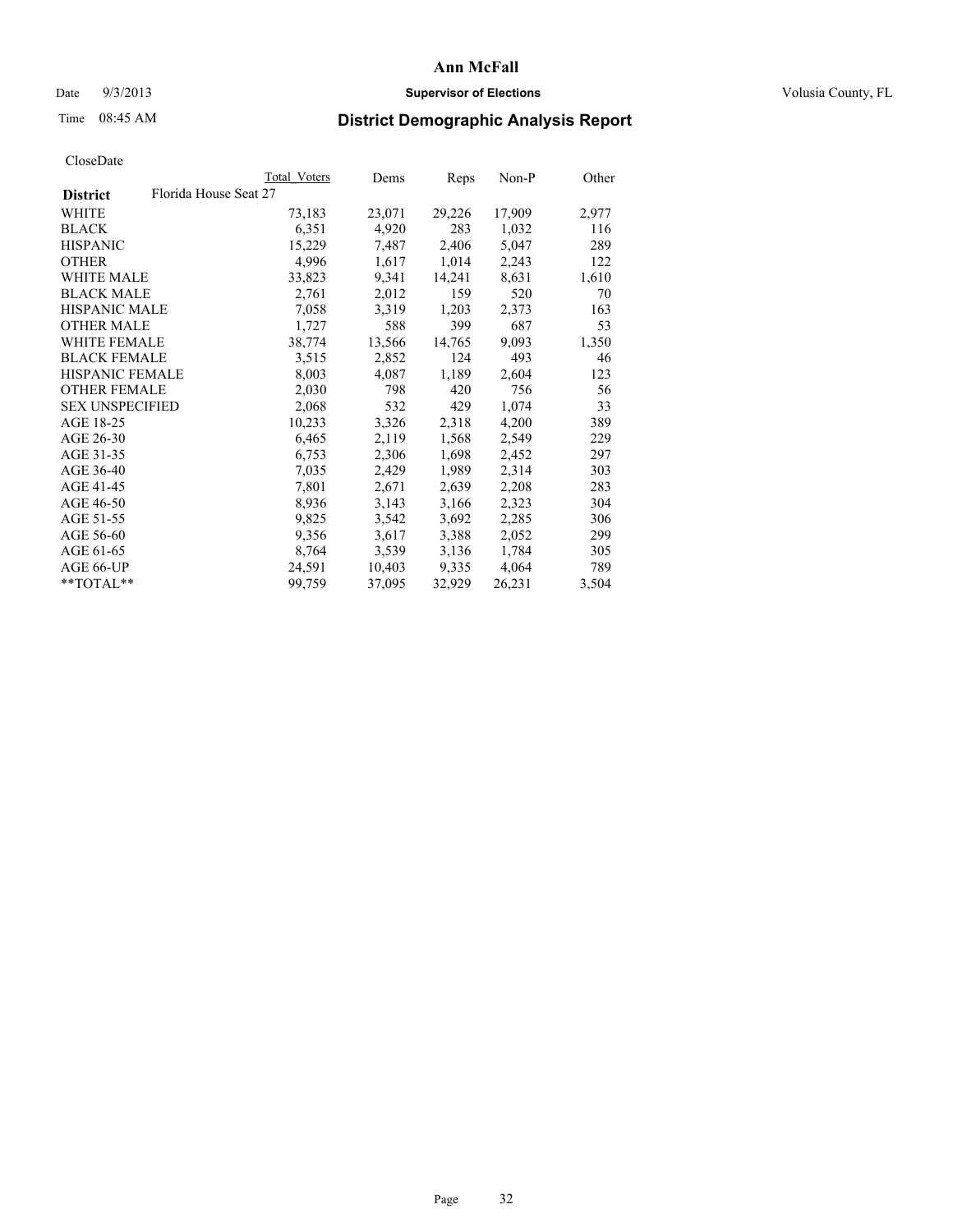## Date  $9/3/2013$  **Supervisor of Elections Supervisor of Elections** Volusia County, FL

## Time 08:45 AM **District Demographic Analysis Report**

|                        | Total Voters            | Dems   | <b>Reps</b> | Non-P  | Other |
|------------------------|-------------------------|--------|-------------|--------|-------|
| <b>District</b>        | School Board District 1 |        |             |        |       |
| WHITE                  | 52,729                  | 16,377 | 22,757      | 11,358 | 2,237 |
| <b>BLACK</b>           | 4,691                   | 3,818  | 169         | 638    | 66    |
| <b>HISPANIC</b>        | 4,226                   | 1,846  | 781         | 1,495  | 104   |
| <b>OTHER</b>           | 3,150                   | 964    | 774         | 1,326  | 86    |
| <b>WHITE MALE</b>      | 24,136                  | 6,489  | 10,961      | 5,493  | 1,193 |
| <b>BLACK MALE</b>      | 1,849                   | 1,435  | 74          | 301    | 39    |
| <b>HISPANIC MALE</b>   | 1,843                   | 759    | 372         | 666    | 46    |
| <b>OTHER MALE</b>      | 1,055                   | 338    | 285         | 397    | 35    |
| WHITE FEMALE           | 28,179                  | 9,783  | 11,627      | 5,740  | 1,029 |
| <b>BLACK FEMALE</b>    | 2,785                   | 2,342  | 91          | 326    | 26    |
| <b>HISPANIC FEMALE</b> | 2,330                   | 1,062  | 401         | 811    | 56    |
| <b>OTHER FEMALE</b>    | 1,246                   | 454    | 311         | 448    | 33    |
| <b>SEX UNSPECIFIED</b> | 1,373                   | 343    | 359         | 635    | 36    |
| AGE 18-25              | 6,383                   | 1,993  | 1,717       | 2,419  | 254   |
| AGE 26-30              | 3,902                   | 1,236  | 1,128       | 1,391  | 147   |
| AGE 31-35              | 4,007                   | 1,323  | 1,207       | 1,301  | 176   |
| AGE 36-40              | 3,921                   | 1,242  | 1,309       | 1,172  | 198   |
| AGE 41-45              | 4,781                   | 1,515  | 1,774       | 1,300  | 192   |
| AGE 46-50              | 5,368                   | 1,701  | 2,222       | 1,242  | 203   |
| AGE 51-55              | 6,096                   | 2,095  | 2,553       | 1,235  | 213   |
| AGE 56-60              | 6,098                   | 2,314  | 2,420       | 1,149  | 215   |
| AGE 61-65              | 6,112                   | 2,371  | 2,440       | 1,054  | 247   |
| AGE 66-UP              | 18,128                  | 7,215  | 7,711       | 2,554  | 648   |
| $*$ $TOTAI.**$         | 64,796                  | 23,005 | 24,481      | 14,817 | 2,493 |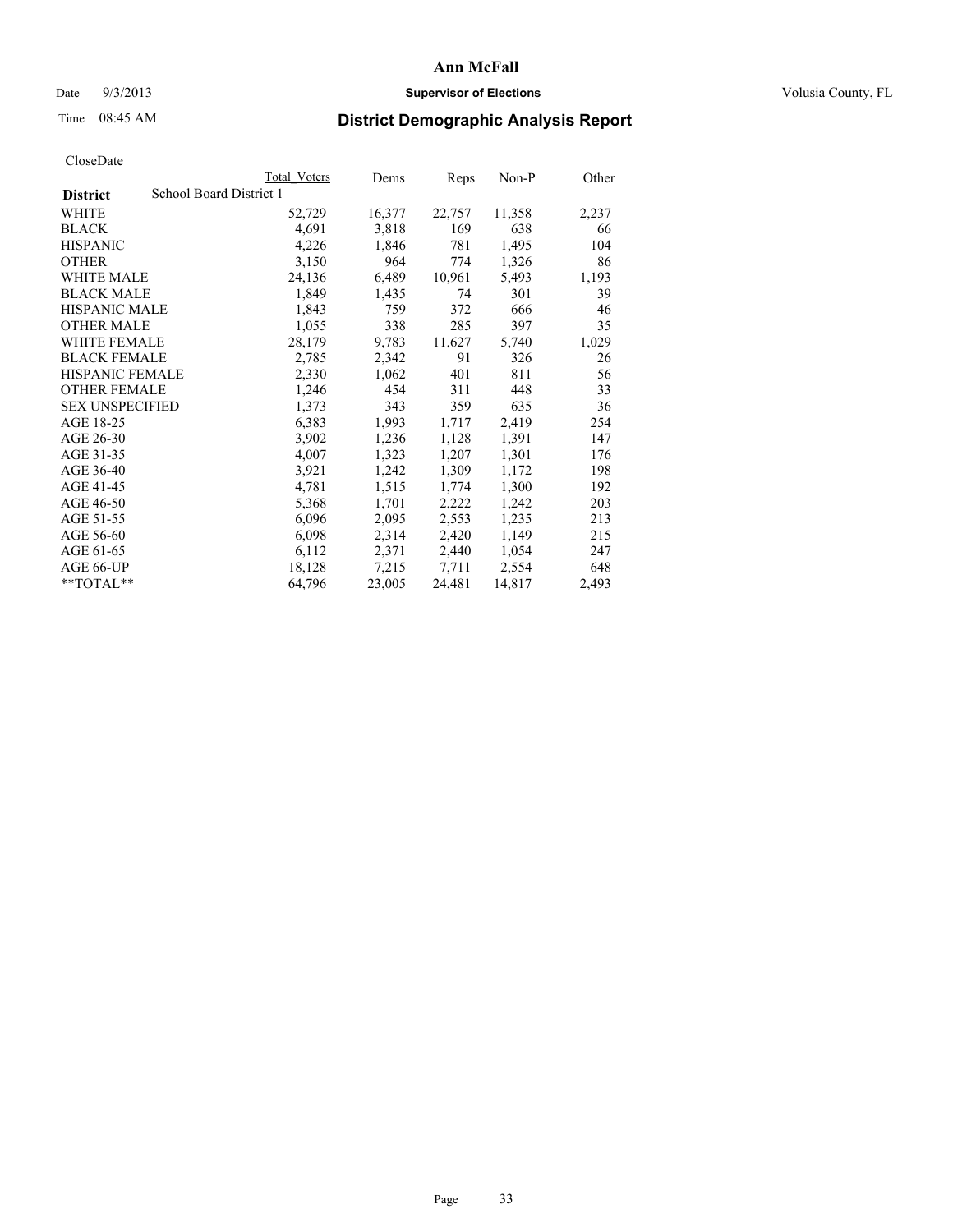### Date  $9/3/2013$  **Supervisor of Elections Supervisor of Elections** Volusia County, FL

## Time 08:45 AM **District Demographic Analysis Report**

|                        | Total Voters            | Dems   | <b>Reps</b> | $Non-P$ | Other |
|------------------------|-------------------------|--------|-------------|---------|-------|
| <b>District</b>        | School Board District 2 |        |             |         |       |
| <b>WHITE</b>           | 45,111                  | 15,627 | 16,700      | 11,111  | 1,673 |
| <b>BLACK</b>           | 11,956                  | 9,982  | 273         | 1,604   | 97    |
| <b>HISPANIC</b>        | 1,632                   | 734    | 325         | 541     | 32    |
| <b>OTHER</b>           | 3,429                   | 1,317  | 574         | 1,461   | 77    |
| <b>WHITE MALE</b>      | 21,015                  | 6,330  | 8,300       | 5,438   | 947   |
| <b>BLACK MALE</b>      | 4,529                   | 3,639  | 135         | 704     | 51    |
| <b>HISPANIC MALE</b>   | 763                     | 319    | 156         | 265     | 23    |
| <b>OTHER MALE</b>      | 1,118                   | 412    | 212         | 457     | 37    |
| WHITE FEMALE           | 23,691                  | 9,152  | 8,283       | 5,544   | 712   |
| <b>BLACK FEMALE</b>    | 7,239                   | 6,199  | 135         | 859     | 46    |
| HISPANIC FEMALE        | 839                     | 404    | 165         | 261     | 9     |
| <b>OTHER FEMALE</b>    | 1,500                   | 681    | 266         | 525     | 28    |
| <b>SEX UNSPECIFIED</b> | 1,434                   | 524    | 220         | 664     | 26    |
| AGE 18-25              | 8,031                   | 4,280  | 1,168       | 2,403   | 180   |
| AGE 26-30              | 4,437                   | 1,956  | 885         | 1,462   | 134   |
| AGE 31-35              | 3,556                   | 1,548  | 740         | 1,150   | 118   |
| AGE 36-40              | 3,117                   | 1,308  | 750         | 958     | 101   |
| AGE 41-45              | 3,649                   | 1,543  | 977         | 1,018   | 111   |
| AGE 46-50              | 4,508                   | 1,870  | 1,349       | 1,177   | 112   |
| AGE 51-55              | 5,587                   | 2,392  | 1,797       | 1,231   | 167   |
| AGE 56-60              | 5,544                   | 2,457  | 1,759       | 1,160   | 168   |
| AGE 61-65              | 5,876                   | 2,481  | 1,883       | 1,318   | 194   |
| AGE 66-UP              | 17,822                  | 7,824  | 6,564       | 2,840   | 594   |
| **TOTAL**              | 62,128                  | 27,660 | 17,872      | 14,717  | 1,879 |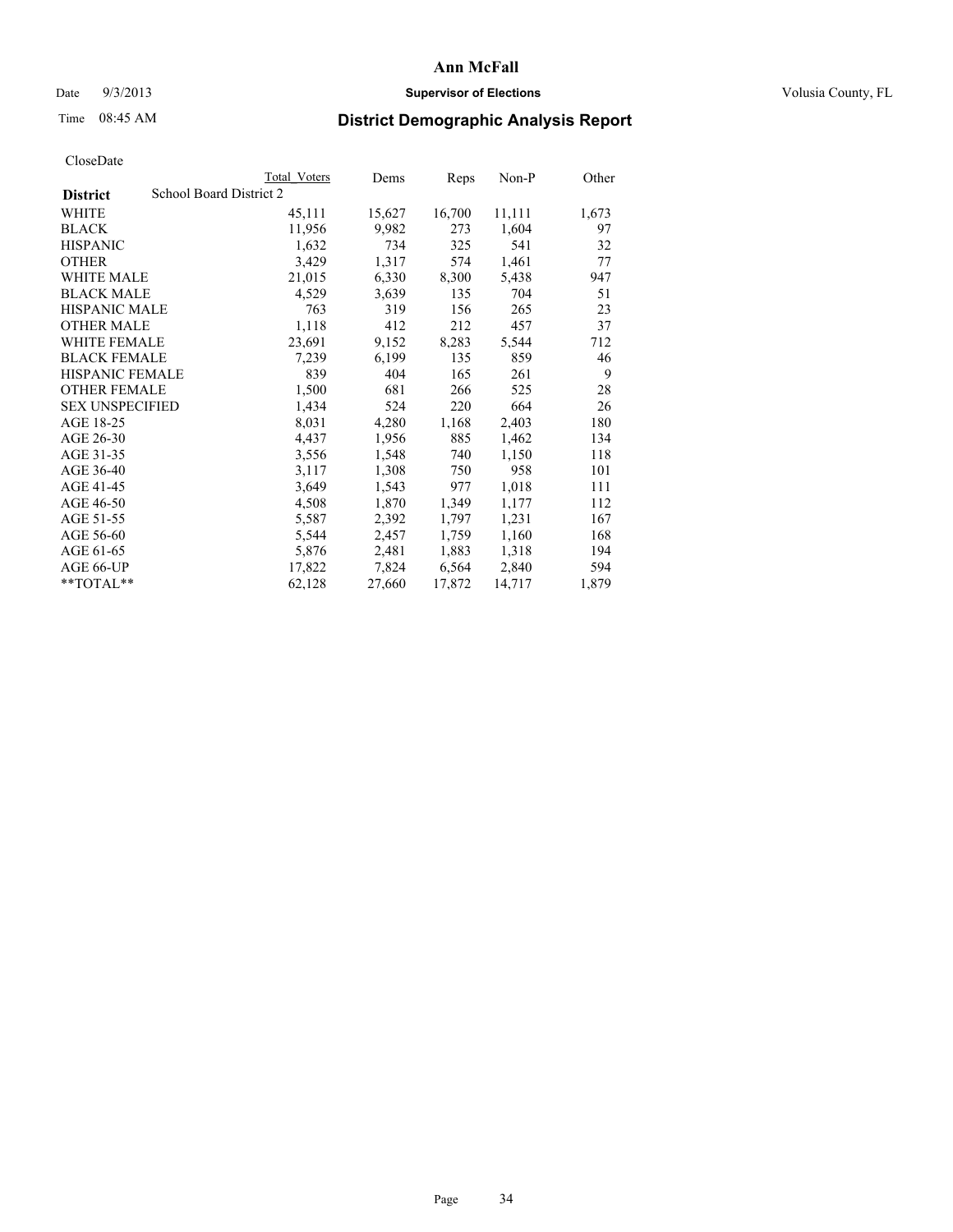### Date  $9/3/2013$  **Supervisor of Elections Supervisor of Elections** Volusia County, FL

## Time 08:45 AM **District Demographic Analysis Report**

|                        |                         | Total Voters | Dems   | <b>Reps</b> | Non-P  | Other |
|------------------------|-------------------------|--------------|--------|-------------|--------|-------|
| <b>District</b>        | School Board District 3 |              |        |             |        |       |
| WHITE                  |                         | 64,314       | 21,017 | 25,601      | 15,688 | 2,008 |
| <b>BLACK</b>           |                         | 1,978        | 1,620  | 75          | 259    | 24    |
| <b>HISPANIC</b>        |                         | 1,105        | 423    | 288         | 366    | 28    |
| <b>OTHER</b>           |                         | 2,628        | 743    | 606         | 1,210  | 69    |
| <b>WHITE MALE</b>      |                         | 29,723       | 8,474  | 12,533      | 7,624  | 1,092 |
| <b>BLACK MALE</b>      |                         | 867          | 670    | 41          | 139    | 17    |
| <b>HISPANIC MALE</b>   |                         | 506          | 180    | 129         | 181    | 16    |
| <b>OTHER MALE</b>      |                         | 912          | 264    | 244         | 374    | 30    |
| <b>WHITE FEMALE</b>    |                         | 34,058       | 12,387 | 12,877      | 7,895  | 899   |
| <b>BLACK FEMALE</b>    |                         | 1,093        | 935    | 33          | 118    | 7     |
| <b>HISPANIC FEMALE</b> |                         | 586          | 238    | 156         | 180    | 12    |
| <b>OTHER FEMALE</b>    |                         | 1,075        | 379    | 270         | 394    | 32    |
| <b>SEX UNSPECIFIED</b> |                         | 1,205        | 276    | 287         | 618    | 24    |
| AGE 18-25              |                         | 5,308        | 1,533  | 1,460       | 2,135  | 180   |
| AGE 26-30              |                         | 3,573        | 1,121  | 971         | 1,376  | 105   |
| AGE 31-35              |                         | 3,548        | 1,015  | 1,061       | 1,356  | 116   |
| AGE 36-40              |                         | 3,645        | 1,103  | 1,211       | 1,188  | 143   |
| AGE 41-45              |                         | 4,567        | 1,382  | 1,701       | 1,372  | 112   |
| AGE 46-50              |                         | 5,223        | 1,623  | 2,079       | 1,388  | 133   |
| AGE 51-55              |                         | 6,571        | 2,116  | 2,745       | 1,536  | 174   |
| AGE 56-60              |                         | 7,136        | 2,604  | 2,767       | 1,555  | 210   |
| AGE 61-65              |                         | 7,314        | 2,784  | 2,769       | 1,542  | 219   |
| AGE 66-UP              |                         | 23,140       | 8,522  | 9,806       | 4,075  | 737   |
| $*$ $TOTAL**$          |                         | 70,025       | 23,803 | 26,570      | 17,523 | 2,129 |
|                        |                         |              |        |             |        |       |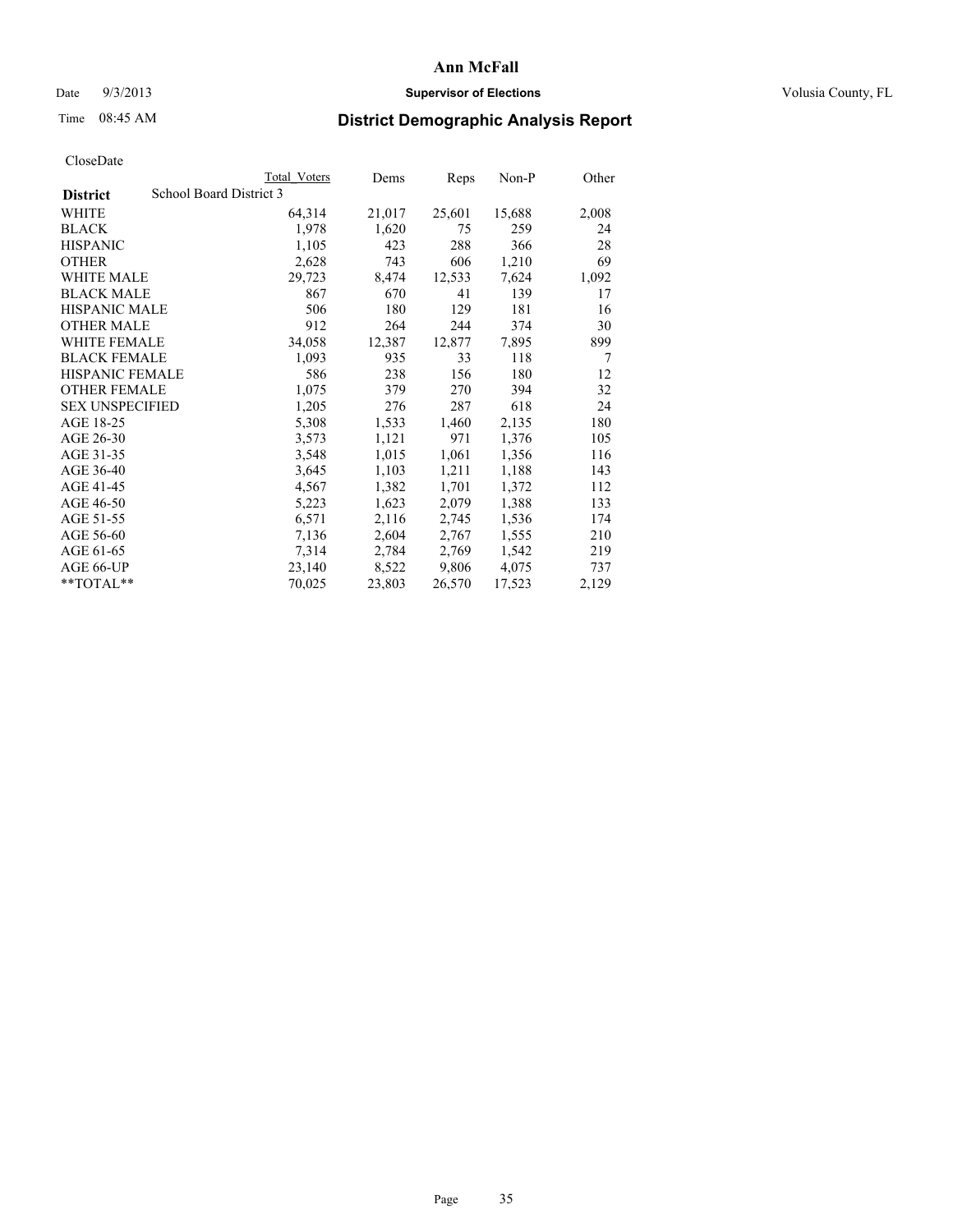### Date  $9/3/2013$  **Supervisor of Elections Supervisor of Elections** Volusia County, FL

## Time 08:45 AM **District Demographic Analysis Report**

|                                            | <b>Total Voters</b> | Dems   | Reps   | Non-P  | Other |
|--------------------------------------------|---------------------|--------|--------|--------|-------|
| School Board District 4<br><b>District</b> |                     |        |        |        |       |
| <b>WHITE</b>                               | 54,691              | 18,216 | 21,960 | 12,573 | 1,942 |
| <b>BLACK</b>                               | 4,732               | 3,872  | 151    | 646    | 63    |
| <b>HISPANIC</b>                            | 1,602               | 688    | 343    | 544    | 27    |
| <b>OTHER</b>                               | 3,221               | 1,024  | 767    | 1,354  | 76    |
| <b>WHITE MALE</b>                          | 25,022              | 7,283  | 10,575 | 6,125  | 1,039 |
| <b>BLACK MALE</b>                          | 1,868               | 1,432  | 81     | 315    | 40    |
| <b>HISPANIC MALE</b>                       | 689                 | 269    | 165    | 236    | 19    |
| <b>OTHER MALE</b>                          | 1,154               | 349    | 304    | 461    | 40    |
| <b>WHITE FEMALE</b>                        | 29,268              | 10,828 | 11,245 | 6,307  | 888   |
| <b>BLACK FEMALE</b>                        | 2,816               | 2,399  | 70     | 324    | 23    |
| <b>HISPANIC FEMALE</b>                     | 894                 | 411    | 172    | 303    | 8     |
| <b>OTHER FEMALE</b>                        | 1,339               | 507    | 358    | 443    | 31    |
| <b>SEX UNSPECIFIED</b>                     | 1,196               | 322    | 251    | 603    | 20    |
| AGE 18-25                                  | 5,532               | 1,929  | 1,442  | 2,017  | 144   |
| AGE 26-30                                  | 3,703               | 1,299  | 1,033  | 1,248  | 123   |
| AGE 31-35                                  | 3,267               | 1,173  | 863    | 1,113  | 118   |
| AGE 36-40                                  | 3,307               | 1,119  | 1,025  | 1,028  | 135   |
| AGE 41-45                                  | 4,187               | 1,374  | 1,511  | 1,147  | 155   |
| AGE 46-50                                  | 5,224               | 1,748  | 1,990  | 1,319  | 167   |
| AGE 51-55                                  | 6,157               | 2,185  | 2,376  | 1,393  | 203   |
| AGE 56-60                                  | 6,412               | 2,508  | 2,401  | 1,308  | 195   |
| AGE 61-65                                  | 6,455               | 2,537  | 2,351  | 1,338  | 229   |
| AGE 66-UP                                  | 20,002              | 7,928  | 8,229  | 3,206  | 639   |
| $*$ $TOTAL**$                              | 64,246              | 23,800 | 23,221 | 15,117 | 2,108 |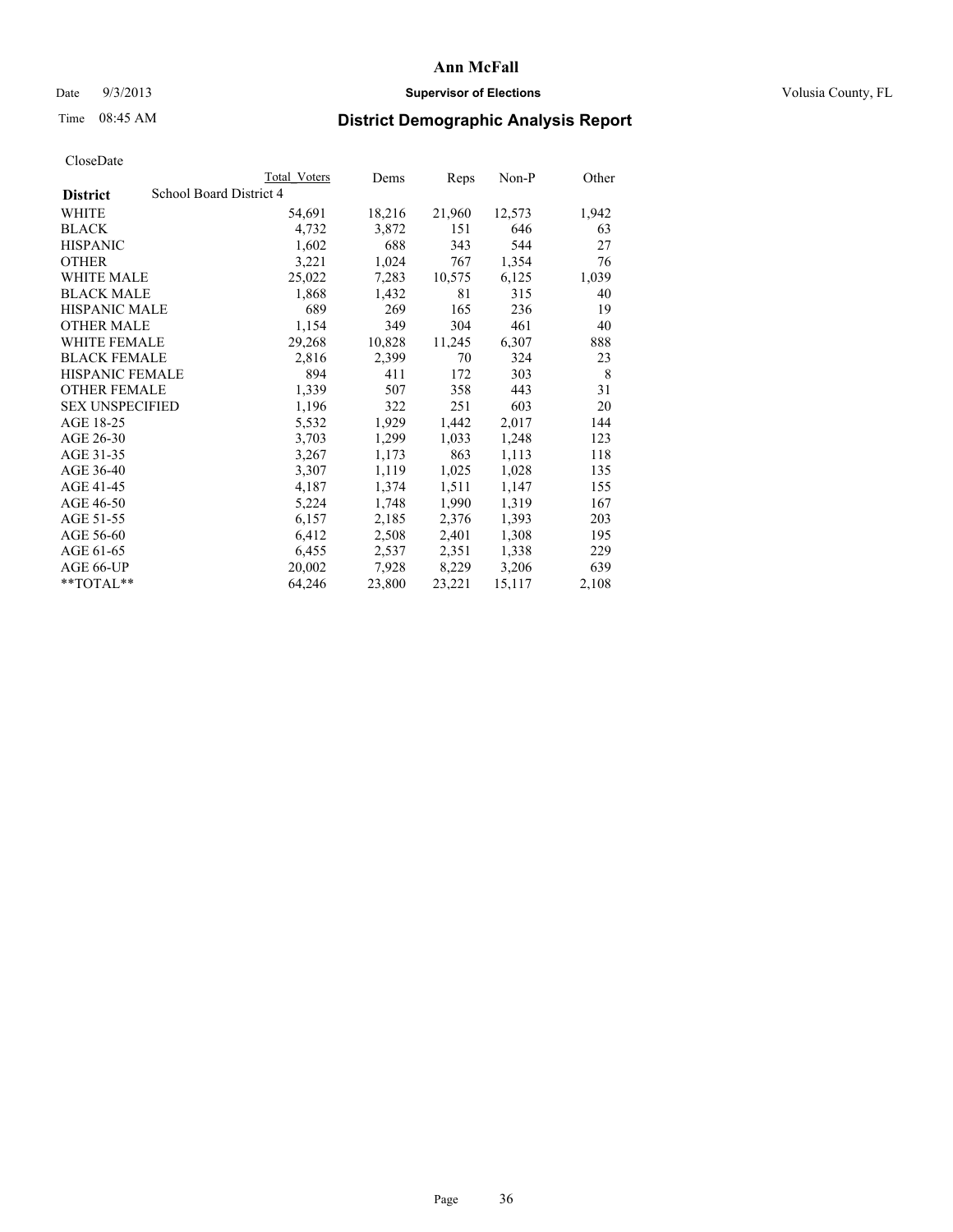### Date  $9/3/2013$  **Supervisor of Elections Supervisor of Elections** Volusia County, FL

## Time 08:45 AM **District Demographic Analysis Report**

|                        | Total Voters            | Dems   | <u>Reps</u> | Non-P  | Other |
|------------------------|-------------------------|--------|-------------|--------|-------|
| <b>District</b>        | School Board District 5 |        |             |        |       |
| <b>WHITE</b>           | 38,448                  | 11,888 | 15,254      | 9,568  | 1,738 |
| <b>BLACK</b>           | 5,156                   | 3,976  | 231         | 853    | 96    |
| <b>HISPANIC</b>        | 13,279                  | 6,624  | 1,994       | 4,406  | 255   |
| <b>OTHER</b>           | 3,414                   | 1,153  | 645         | 1,537  | 79    |
| <b>WHITE MALE</b>      | 17,916                  | 4,867  | 7,470       | 4,639  | 940   |
| <b>BLACK MALE</b>      | 2,262                   | 1,636  | 138         | 429    | 59    |
| <b>HISPANIC MALE</b>   | 6,217                   | 2,981  | 1,004       | 2,086  | 146   |
| <b>OTHER MALE</b>      | 1,195                   | 428    | 257         | 474    | 36    |
| <b>WHITE FEMALE</b>    | 20,216                  | 6,929  | 7,670       | 4,828  | 789   |
| <b>BLACK FEMALE</b>    | 2,831                   | 2,295  | 93          | 406    | 37    |
| <b>HISPANIC FEMALE</b> | 6,913                   | 3,571  | 978         | 2,259  | 105   |
| <b>OTHER FEMALE</b>    | 1,378                   | 566    | 257         | 522    | 33    |
| <b>SEX UNSPECIFIED</b> | 1,369                   | 368    | 257         | 721    | 23    |
| AGE 18-25              | 7,166                   | 2,440  | 1,517       | 2,929  | 280   |
| AGE 26-30              | 4,453                   | 1,519  | 993         | 1,771  | 170   |
| AGE 31-35              | 4,621                   | 1,692  | 1,063       | 1,652  | 214   |
| AGE 36-40              | 4,835                   | 1,763  | 1,279       | 1,584  | 209   |
| AGE 41-45              | 5,112                   | 1,830  | 1,663       | 1,434  | 185   |
| AGE 46-50              | 5,905                   | 2,191  | 1,976       | 1,531  | 207   |
| AGE 51-55              | 6,185                   | 2,363  | 2,179       | 1,444  | 199   |
| AGE 56-60              | 5,501                   | 2,255  | 1,878       | 1,182  | 186   |
| AGE 61-65              | 4,888                   | 2,081  | 1,646       | 990    | 171   |
| AGE 66-UP              | 11,631                  | 5,507  | 3,930       | 1,847  | 347   |
| $*$ TOTAL $*$          | 60,297                  | 23,641 | 18,124      | 16,364 | 2,168 |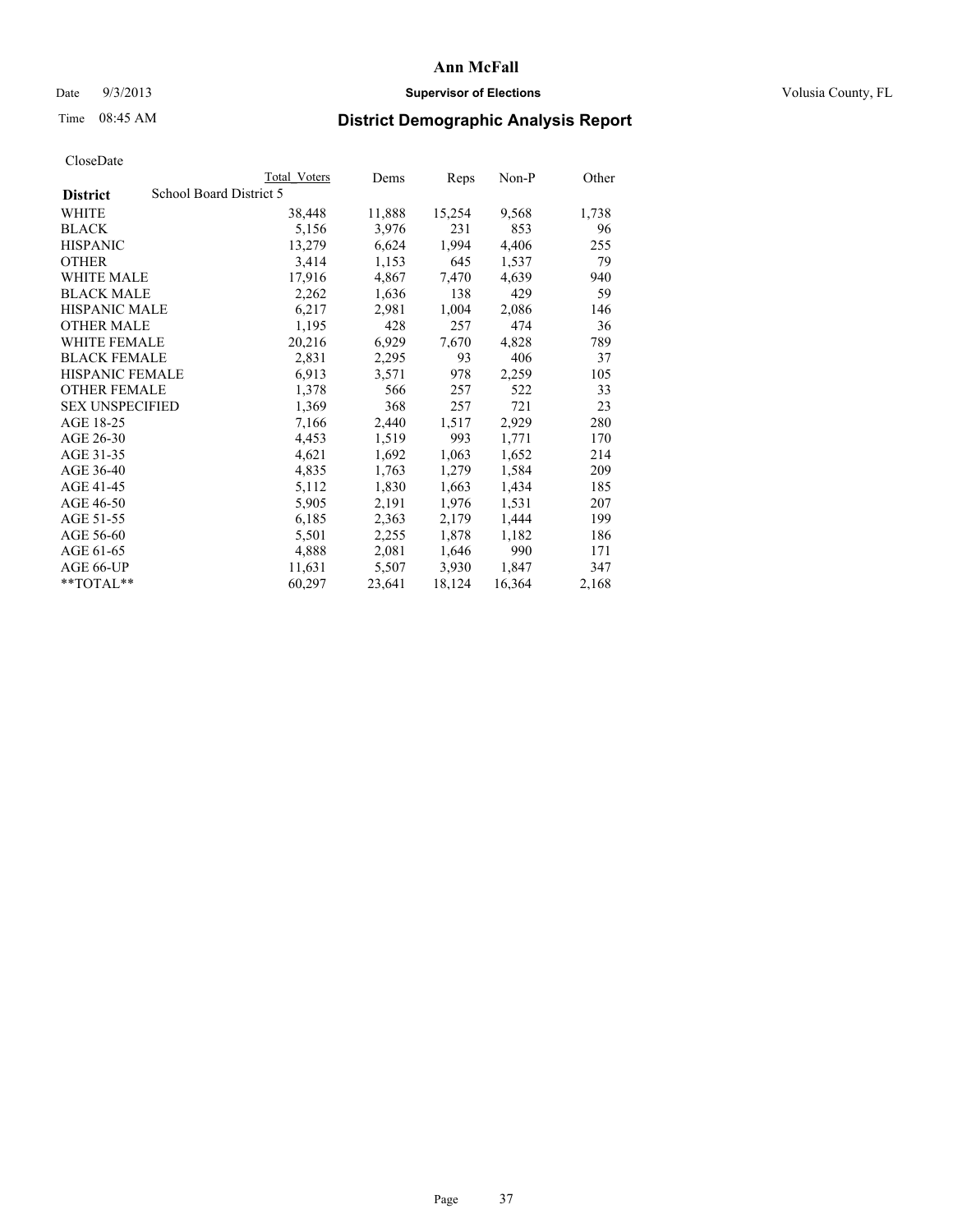### Date  $9/3/2013$  **Supervisor of Elections Supervisor of Elections** Volusia County, FL

## Time 08:45 AM **District Demographic Analysis Report**

|                                          | Total Voters | Dems   | Reps   | Non-P  | Other |
|------------------------------------------|--------------|--------|--------|--------|-------|
| Florida Senate Seat 6<br><b>District</b> |              |        |        |        |       |
| WHITE                                    | 55,927       | 18,951 | 22,079 | 12,945 | 1,952 |
| <b>BLACK</b>                             | 11,049       | 9,214  | 271    | 1,453  | 111   |
| <b>HISPANIC</b>                          | 1,646        | 737    | 353    | 525    | 31    |
| <b>OTHER</b>                             | 3.919        | 1,409  | 791    | 1,641  | 78    |
| <b>WHITE MALE</b>                        | 25,739       | 7,646  | 10,712 | 6,324  | 1,057 |
| <b>BLACK MALE</b>                        | 4,228        | 3,360  | 135    | 672    | 61    |
| <b>HISPANIC MALE</b>                     | 720          | 287    | 167    | 241    | 25    |
| <b>OTHER MALE</b>                        | 1,326        | 463    | 308    | 515    | 40    |
| WHITE FEMALE                             | 29,765       | 11,183 | 11,223 | 6,479  | 880   |
| <b>BLACK FEMALE</b>                      | 6,656        | 5,723  | 136    | 747    | 50    |
| <b>HISPANIC FEMALE</b>                   | 912          | 446    | 180    | 280    | 6     |
| <b>OTHER FEMALE</b>                      | 1,662        | 706    | 382    | 540    | 34    |
| <b>SEX UNSPECIFIED</b>                   | 1,533        | 497    | 251    | 766    | 19    |
| AGE 18-25                                | 8,394        | 4,177  | 1,469  | 2,581  | 167   |
| AGE 26-30                                | 4,593        | 1,922  | 1,076  | 1,464  | 131   |
| AGE 31-35                                | 3,785        | 1,552  | 888    | 1,216  | 129   |
| AGE 36-40                                | 3,729        | 1,434  | 1,042  | 1,124  | 129   |
| AGE 41-45                                | 4,603        | 1,709  | 1,507  | 1,233  | 154   |
| AGE 46-50                                | 5,734        | 2,159  | 1,986  | 1,407  | 182   |
| AGE 51-55                                | 6,760        | 2,669  | 2,397  | 1,476  | 218   |
| AGE 56-60                                | 6,917        | 2,908  | 2,415  | 1,389  | 205   |
| AGE 61-65                                | 6,925        | 2,928  | 2,352  | 1,416  | 229   |
| AGE 66-UP                                | 21,101       | 8,853  | 8,362  | 3,258  | 628   |
| **TOTAL**                                | 72,541       | 30,311 | 23,494 | 16,564 | 2,172 |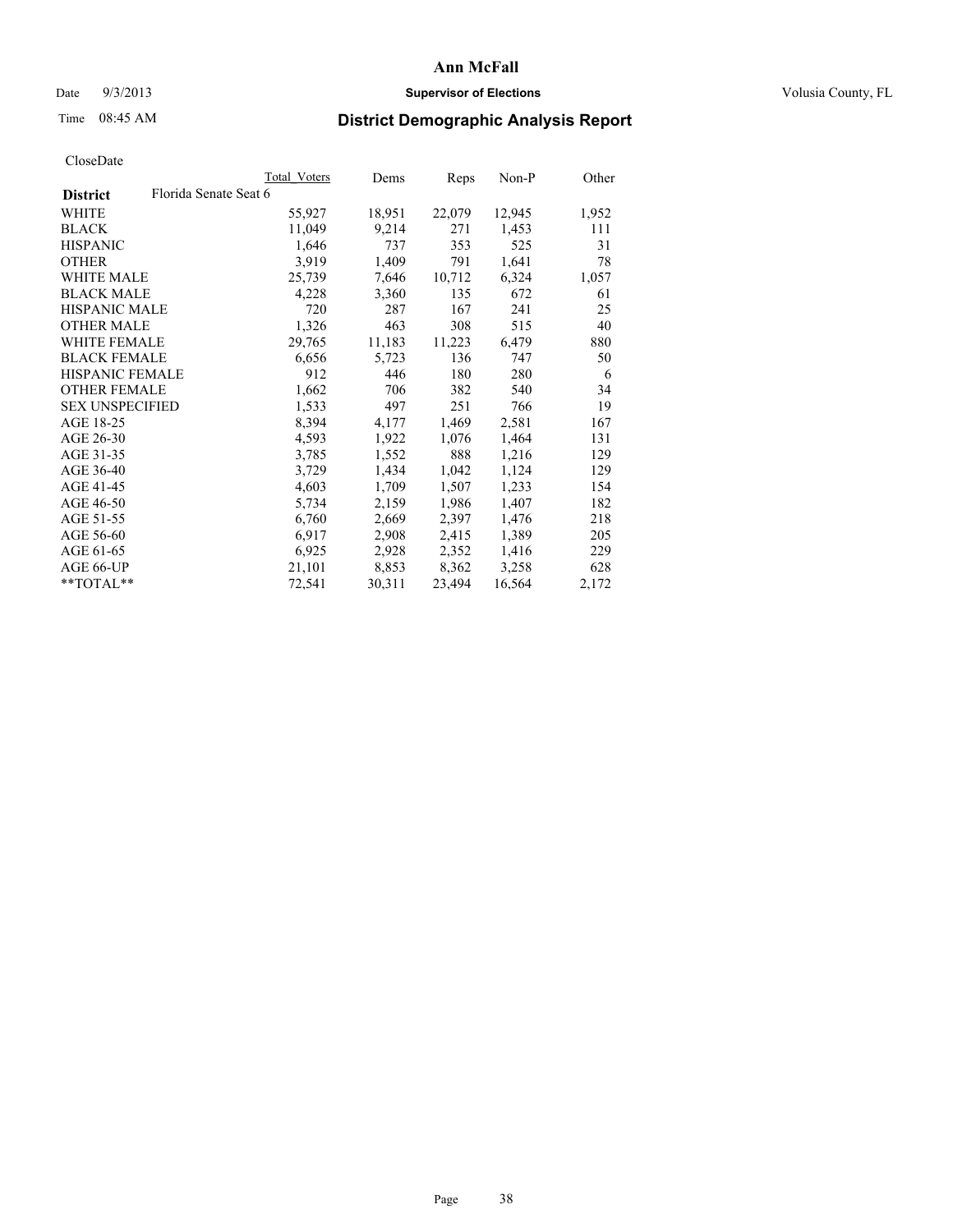### Date  $9/3/2013$  **Supervisor of Elections Supervisor of Elections** Volusia County, FL

## Time 08:45 AM **District Demographic Analysis Report**

| Total Voters          | Dems   | <b>Reps</b> | Non-P  | Other |
|-----------------------|--------|-------------|--------|-------|
| Florida Senate Seat 8 |        |             |        |       |
| 176,458               | 57,766 | 69,923      | 42,078 | 6,691 |
| 15,703                | 12,691 | 532         | 2,275  | 205   |
| 15,939                | 7,527  | 2,653       | 5,440  | 319   |
| 10,250                | 3,262  | 2,167       | 4,546  | 275   |
| 81,330                | 23,224 | 34,070      | 20,384 | 3,652 |
| 6,355                 | 4,880  | 288         | 1,062  | 125   |
| 7,331                 | 3,323  | 1,287       | 2,539  | 182   |
| 3,521                 | 1,139  | 834         | 1,424  | 124   |
| 93,687                | 34,117 | 35,351      | 21,228 | 2,991 |
| 9,158                 | 7,671  | 236         | 1,172  | 79    |
| 8,420                 | 4,116  | 1,343       | 2,830  | 131   |
| 4,197                 | 1,619  | 914         | 1,555  | 109   |
| 4,351                 | 1,157  | 952         | 2,145  | 97    |
| 21,032                | 7,098  | 5,038       | 8,135  | 761   |
| 13,542                | 4,615  | 3,377       | 5,069  | 481   |
| 13,226                | 4,601  | 3,428       | 4,678  | 519   |
| 13,033                | 4,451  | 3,894       | 4,113  | 575   |
| 15,226                | 5,166  | 5,186       | 4,381  | 493   |
| 17,606                | 6,062  | 6,477       | 4,543  | 524   |
| 20,705                | 7,471  | 7,924       | 4,677  | 633   |
| 20,847                | 8,182  | 7,623       | 4,362  | 680   |
| 20,881                | 8,288  | 7,567       | 4,285  | 741   |
| 62,251                | 25,311 | 24,761      | 10,096 | 2,083 |
| 218,350               | 81,246 | 75,275      | 54,339 | 7,490 |
|                       |        |             |        |       |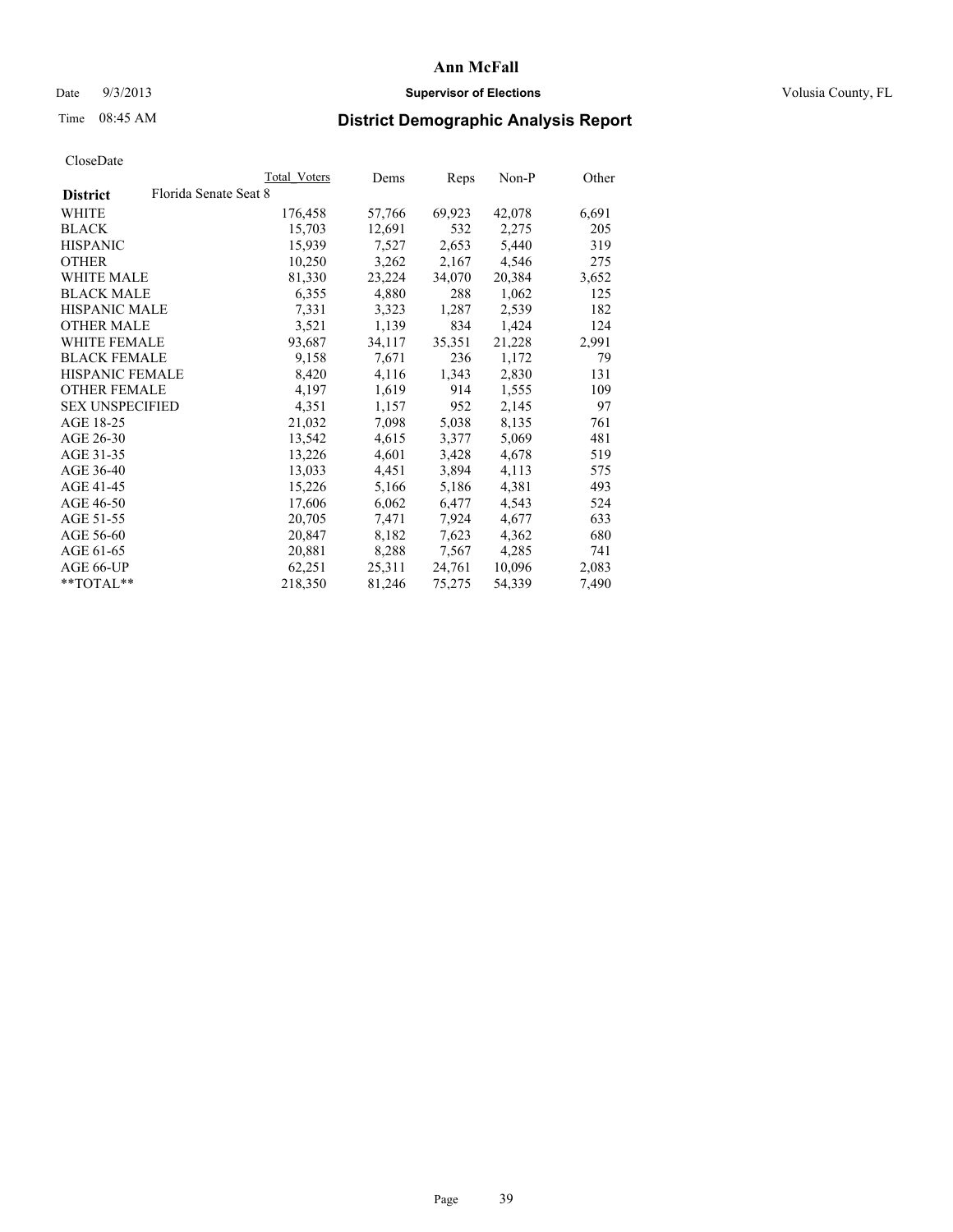### Date  $9/3/2013$  **Supervisor of Elections Supervisor of Elections** Volusia County, FL

## Time 08:45 AM **District Demographic Analysis Report**

| <b>Total Voters</b>    | Dems   | Reps   | Non-P | Other |
|------------------------|--------|--------|-------|-------|
| Florida Senate Seat 10 |        |        |       |       |
| 22,908                 | 6,408  | 10,270 | 5,275 | 955   |
| 1,761                  | 1,363  | 96     | 272   | 30    |
| 4,259                  | 2,051  | 725    | 1,387 | 96    |
| 1,673                  | 530    | 408    | 701   | 34    |
| 10,743                 | 2,573  | 5,057  | 2,611 | 502   |
| 792                    | 572    | 46     | 154   | 20    |
| 1,967                  | 898    | 372    | 654   | 43    |
| 587                    | 189    | 160    | 224   | 14    |
| 11,960                 | 3,779  | 5,128  | 2,607 | 446   |
| 950                    | 776    | 50     | 114   | 10    |
| 2,230                  | 1,124  | 349    | 704   | 53    |
| 679                    | 262    | 166    | 237   | 14    |
| 693                    | 179    | 171    | 330   | 13    |
| 2,994                  | 900    | 797    | 1,187 | 110   |
| 1,933                  | 594    | 557    | 715   | 67    |
| 1,988                  | 598    | 618    | 678   | 94    |
| 2,063                  | 650    | 638    | 693   | 82    |
| 2,467                  | 769    | 933    | 657   | 108   |
| 2,888                  | 912    | 1,153  | 707   | 116   |
| 3,131                  | 1,011  | 1,329  | 686   | 105   |
| 2,927                  | 1,048  | 1,187  | 603   | 89    |
| 2,839                  | 1,038  | 1,170  | 541   | 90    |
| 7,371                  | 2,832  | 3,117  | 1,168 | 254   |
| 30,601                 | 10,352 | 11,499 | 7,635 | 1,115 |
|                        |        |        |       |       |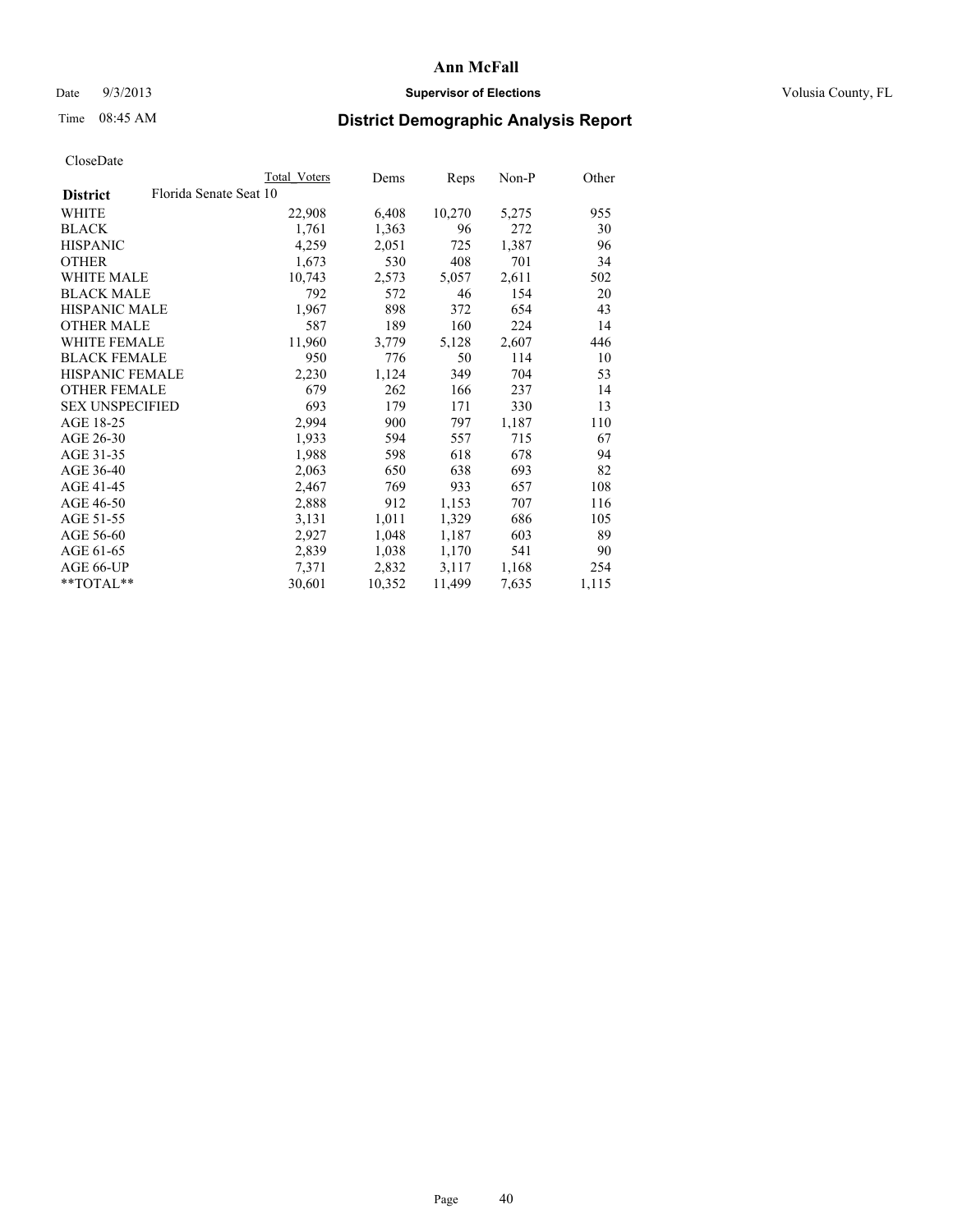### Date  $9/3/2013$  **Supervisor of Elections Supervisor of Elections** Volusia County, FL

# Time 08:45 AM **District Demographic Analysis Report**

|                                         | Total Voters | Dems  | Reps  | Non-P | Other          |
|-----------------------------------------|--------------|-------|-------|-------|----------------|
| Daytona Beach Zone 1<br><b>District</b> |              |       |       |       |                |
| WHITE                                   | 4,354        | 1,612 | 1,519 | 1,054 | 169            |
| <b>BLACK</b>                            | 1,113        | 906   | 26    | 173   | 8              |
| <b>HISPANIC</b>                         | 180          | 77    | 40    | 60    | 3              |
| <b>OTHER</b>                            | 371          | 139   | 68    | 152   | 12             |
| <b>WHITE MALE</b>                       | 2,032        | 659   | 752   | 527   | 94             |
| <b>BLACK MALE</b>                       | 448          | 348   | 16    | 77    | 7              |
| HISPANIC MALE                           | 80           | 28    | 21    | 29    | $\overline{2}$ |
| <b>OTHER MALE</b>                       | 128          | 42    | 27    | 53    | 6              |
| <b>WHITE FEMALE</b>                     | 2,291        | 943   | 758   | 516   | 74             |
| <b>BLACK FEMALE</b>                     | 657          | 552   | 10    | 94    | 1              |
| <b>HISPANIC FEMALE</b>                  | 94           | 47    | 18    | 28    | 1              |
| <b>OTHER FEMALE</b>                     | 168          | 82    | 30    | 52    | 4              |
| <b>SEX UNSPECIFIED</b>                  | 120          | 33    | 21    | 63    | 3              |
| AGE 18-25                               | 773          | 401   | 108   | 249   | 15             |
| AGE 26-30                               | 417          | 193   | 71    | 142   | 11             |
| AGE 31-35                               | 333          | 144   | 68    | 106   | 15             |
| AGE 36-40                               | 296          | 124   | 66    | 95    | 11             |
| AGE 41-45                               | 379          | 160   | 102   | 102   | 15             |
| AGE 46-50                               | 436          | 174   | 137   | 111   | 14             |
| AGE 51-55                               | 510          | 213   | 166   | 109   | 22             |
| AGE 56-60                               | 556          | 234   | 174   | 130   | 18             |
| AGE 61-65                               | 561          | 257   | 163   | 130   | 11             |
| AGE 66-UP                               | 1,757        | 834   | 598   | 265   | 60             |
| **TOTAL**                               | 6,018        | 2,734 | 1,653 | 1,439 | 192            |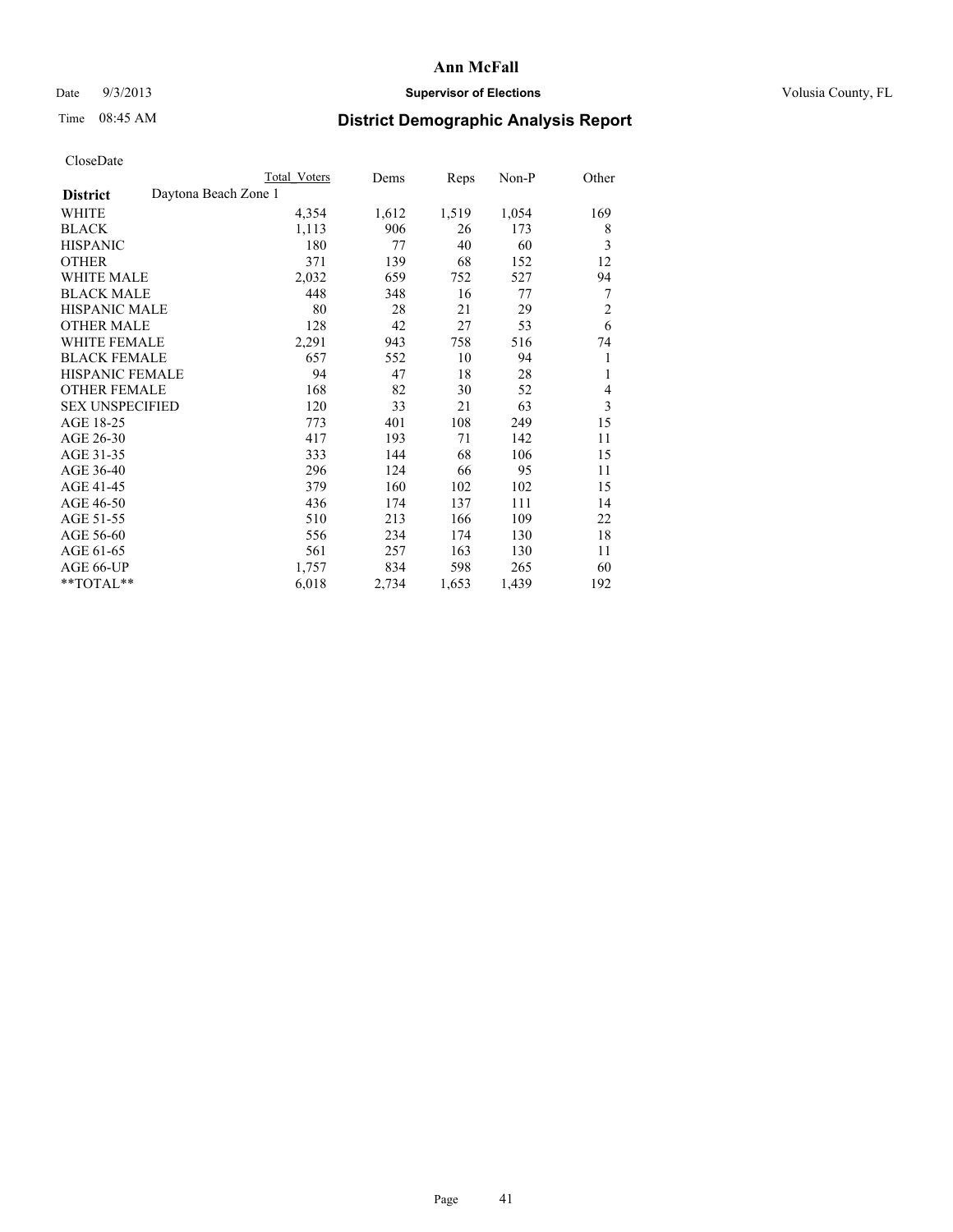## Date  $9/3/2013$  **Supervisor of Elections Supervisor of Elections** Volusia County, FL

# Time 08:45 AM **District Demographic Analysis Report**

|                                         | Total Voters | Dems  | Reps  | Non-P | Other          |
|-----------------------------------------|--------------|-------|-------|-------|----------------|
| Daytona Beach Zone 2<br><b>District</b> |              |       |       |       |                |
| WHITE                                   | 3,992        | 1,535 | 1,392 | 922   | 143            |
| <b>BLACK</b>                            | 1,374        | 1,149 | 32    | 183   | 10             |
| <b>HISPANIC</b>                         | 139          | 61    | 26    | 48    | 4              |
| <b>OTHER</b>                            | 319          | 136   | 51    | 127   | 5              |
| <b>WHITE MALE</b>                       | 1,934        | 681   | 712   | 454   | 87             |
| <b>BLACK MALE</b>                       | 532          | 418   | 14    | 96    | 4              |
| <b>HISPANIC MALE</b>                    | 75           | 33    | 11    | 27    | 4              |
| <b>OTHER MALE</b>                       | 102          | 41    | 16    | 43    | $\overline{c}$ |
| WHITE FEMALE                            | 2,019        | 835   | 670   | 458   | 56             |
| <b>BLACK FEMALE</b>                     | 831          | 722   | 18    | 85    | 6              |
| <b>HISPANIC FEMALE</b>                  | 63           | 27    | 15    | 21    | 0              |
| <b>OTHER FEMALE</b>                     | 159          | 77    | 31    | 48    | 3              |
| <b>SEX UNSPECIFIED</b>                  | 109          | 47    | 14    | 48    | $\mathbf{0}$   |
| AGE 18-25                               | 584          | 320   | 86    | 160   | 18             |
| AGE 26-30                               | 397          | 187   | 75    | 125   | 10             |
| AGE 31-35                               | 315          | 152   | 56    | 99    | 8              |
| AGE 36-40                               | 307          | 146   | 65    | 89    | 7              |
| AGE 41-45                               | 357          | 166   | 81    | 100   | 10             |
| AGE 46-50                               | 483          | 215   | 127   | 125   | 16             |
| AGE 51-55                               | 638          | 298   | 183   | 136   | 21             |
| AGE 56-60                               | 567          | 283   | 151   | 116   | 17             |
| AGE 61-65                               | 562          | 298   | 133   | 117   | 14             |
| AGE 66-UP                               | 1,614        | 816   | 544   | 213   | 41             |
| **TOTAL**                               | 5,824        | 2,881 | 1,501 | 1,280 | 162            |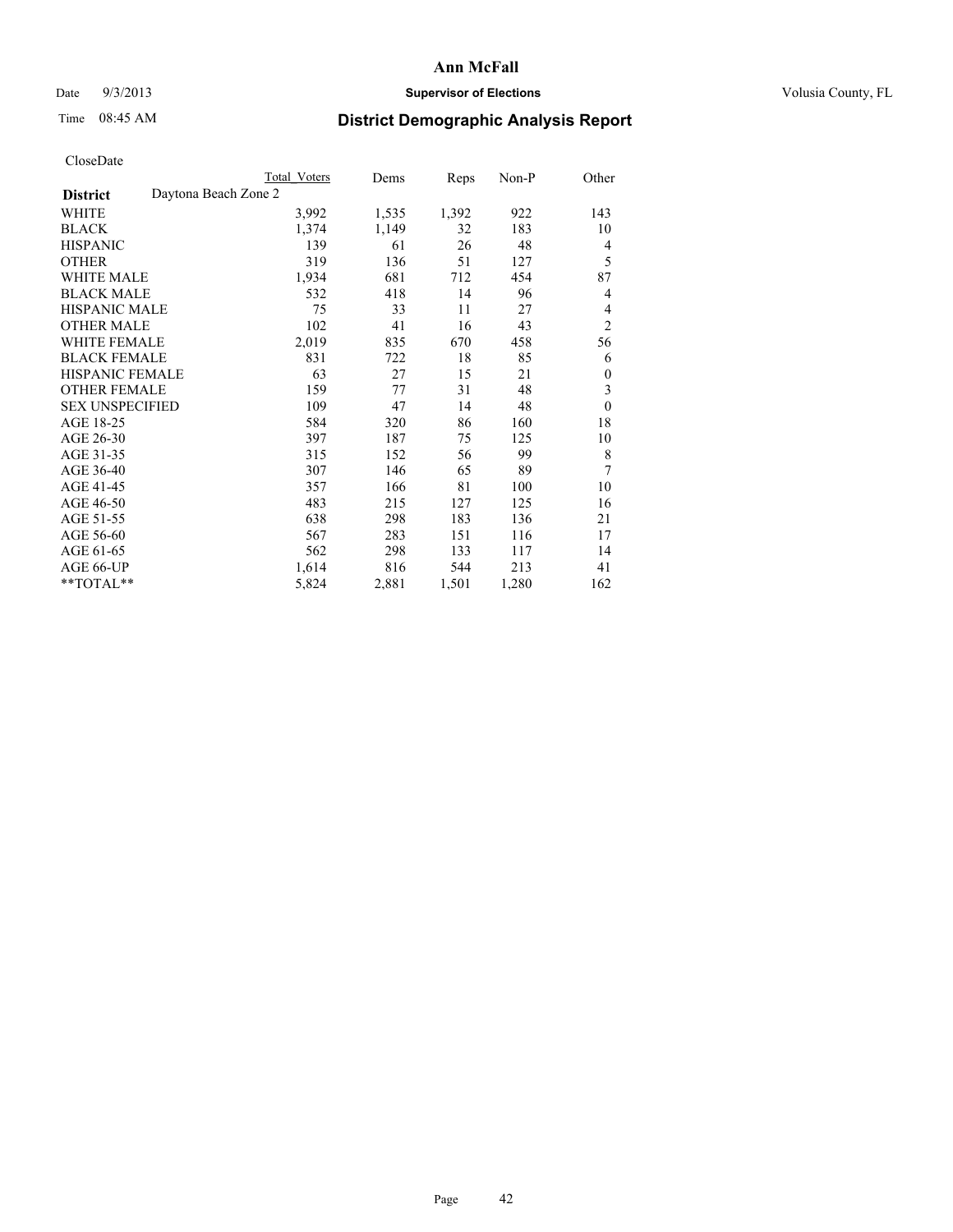## Date  $9/3/2013$  **Supervisor of Elections Supervisor of Elections** Volusia County, FL

## Time 08:45 AM **District Demographic Analysis Report**

|                                         | <b>Total Voters</b> | Dems  | Reps  | Non-P | Other          |
|-----------------------------------------|---------------------|-------|-------|-------|----------------|
| Daytona Beach Zone 3<br><b>District</b> |                     |       |       |       |                |
| WHITE                                   | 3,353               | 1,292 | 989   | 935   | 137            |
| <b>BLACK</b>                            | 1,980               | 1,668 | 35    | 266   | 11             |
| <b>HISPANIC</b>                         | 160                 | 89    | 25    | 44    | $\overline{2}$ |
| <b>OTHER</b>                            | 485                 | 209   | 39    | 226   | 11             |
| WHITE MALE                              | 1,693               | 568   | 536   | 497   | 92             |
| <b>BLACK MALE</b>                       | 555                 | 472   | 15    | 64    | 4              |
| <b>HISPANIC MALE</b>                    | 80                  | 44    | 11    | 23    | $\overline{c}$ |
| <b>OTHER MALE</b>                       | 108                 | 46    | 16    | 42    | $\overline{4}$ |
| <b>WHITE FEMALE</b>                     | 1,627               | 714   | 447   | 421   | 45             |
| <b>BLACK FEMALE</b>                     | 1,381               | 1,167 | 20    | 187   | 7              |
| HISPANIC FEMALE                         | 79                  | 45    | 14    | 20    | $\mathbf{0}$   |
| <b>OTHER FEMALE</b>                     | 214                 | 119   | 13    | 78    | 4              |
| <b>SEX UNSPECIFIED</b>                  | 241                 | 83    | 16    | 139   | 3              |
| AGE 18-25                               | 1,771               | 1,284 | 79    | 393   | 15             |
| AGE 26-30                               | 432                 | 214   | 51    | 152   | 15             |
| AGE 31-35                               | 270                 | 117   | 45    | 98    | 10             |
| AGE 36-40                               | 241                 | 112   | 37    | 86    | 6              |
| AGE 41-45                               | 253                 | 107   | 57    | 82    | 7              |
| AGE 46-50                               | 346                 | 154   | 77    | 110   | 5              |
| AGE 51-55                               | 446                 | 200   | 115   | 116   | 15             |
| AGE 56-60                               | 526                 | 267   | 132   | 111   | 16             |
| AGE 61-65                               | 511                 | 229   | 144   | 120   | 18             |
| AGE 66-UP                               | 1,182               | 574   | 351   | 203   | 54             |
| **TOTAL**                               | 5,978               | 3,258 | 1,088 | 1,471 | 161            |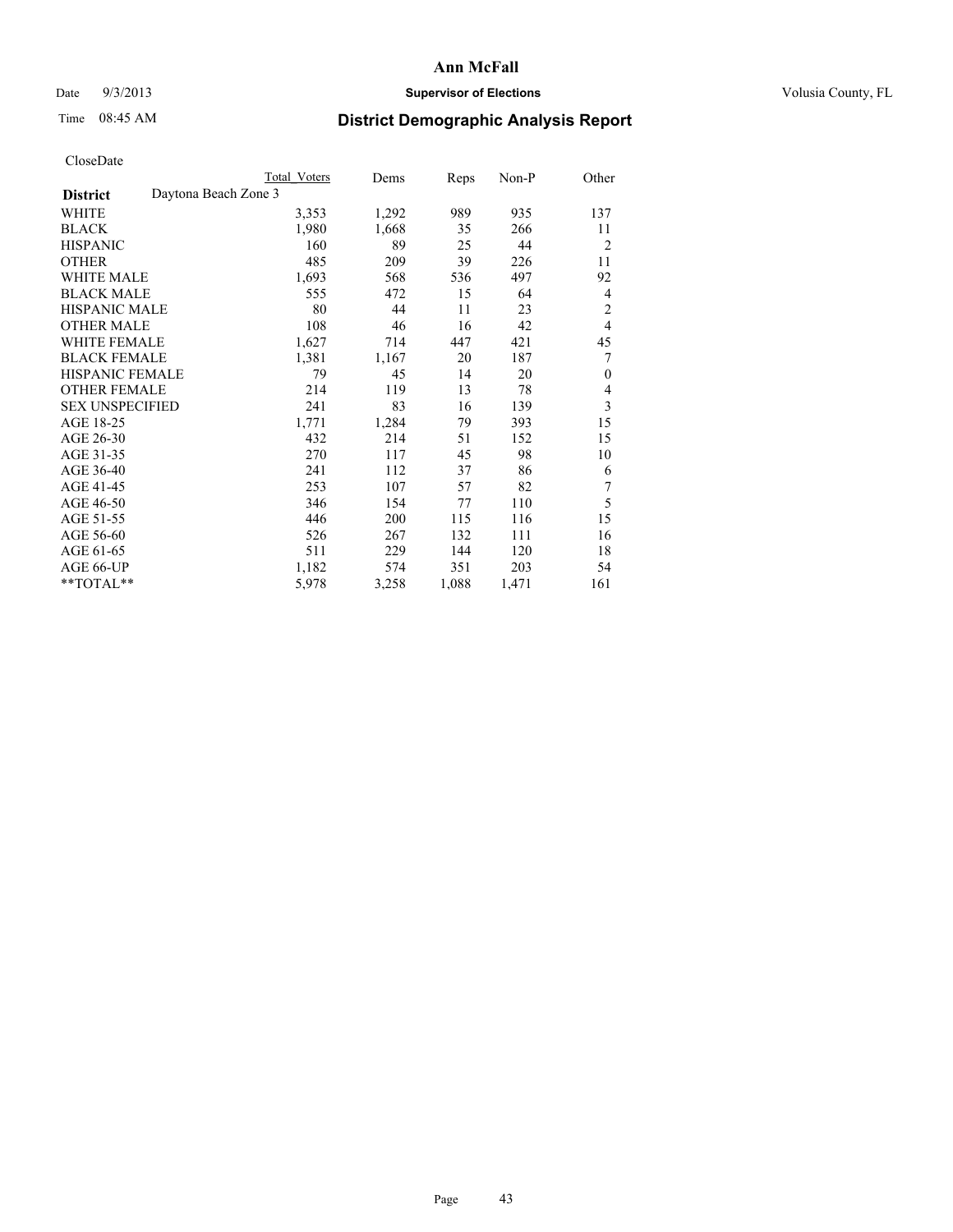## Date  $9/3/2013$  **Supervisor of Elections Supervisor of Elections** Volusia County, FL

## Time 08:45 AM **District Demographic Analysis Report**

|                        |                      | <b>Total Voters</b> | Dems  | Reps  | Non-P | Other          |
|------------------------|----------------------|---------------------|-------|-------|-------|----------------|
| <b>District</b>        | Daytona Beach Zone 4 |                     |       |       |       |                |
| WHITE                  |                      | 5,766               | 1,729 | 2,561 | 1,273 | 203            |
| <b>BLACK</b>           |                      | 918                 | 728   | 23    | 155   | 12             |
| <b>HISPANIC</b>        |                      | 226                 | 109   | 40    | 73    | $\overline{4}$ |
| <b>OTHER</b>           |                      | 400                 | 104   | 102   | 185   | 9              |
| WHITE MALE             |                      | 2,680               | 675   | 1,265 | 619   | 121            |
| <b>BLACK MALE</b>      |                      | 375                 | 283   | 17    | 68    | 7              |
| <b>HISPANIC MALE</b>   |                      | 89                  | 40    | 18    | 28    | 3              |
| <b>OTHER MALE</b>      |                      | 138                 | 31    | 39    | 65    | $\overline{3}$ |
| <b>WHITE FEMALE</b>    |                      | 3,046               | 1,038 | 1,286 | 643   | 79             |
| <b>BLACK FEMALE</b>    |                      | 534                 | 437   | 6     | 86    | 5              |
| <b>HISPANIC FEMALE</b> |                      | 136                 | 69    | 22    | 44    | 1              |
| <b>OTHER FEMALE</b>    |                      | 195                 | 58    | 47    | 85    | 5              |
| <b>SEX UNSPECIFIED</b> |                      | 117                 | 39    | 26    | 48    | $\overline{4}$ |
| AGE 18-25              |                      | 831                 | 359   | 181   | 267   | 24             |
| AGE 26-30              |                      | 601                 | 210   | 177   | 196   | 18             |
| AGE 31-35              |                      | 507                 | 198   | 138   | 157   | 14             |
| AGE 36-40              |                      | 404                 | 152   | 137   | 109   | 6              |
| AGE 41-45              |                      | 427                 | 152   | 149   | 117   | 9              |
| AGE 46-50              |                      | 426                 | 151   | 149   | 116   | 10             |
| AGE 51-55              |                      | 550                 | 207   | 217   | 107   | 19             |
| AGE 56-60              |                      | 577                 | 206   | 240   | 117   | 14             |
| AGE 61-65              |                      | 704                 | 236   | 279   | 156   | 33             |
| AGE 66-UP              |                      | 2,283               | 799   | 1,059 | 344   | 81             |
| **TOTAL**              |                      | 7,310               | 2,670 | 2,726 | 1,686 | 228            |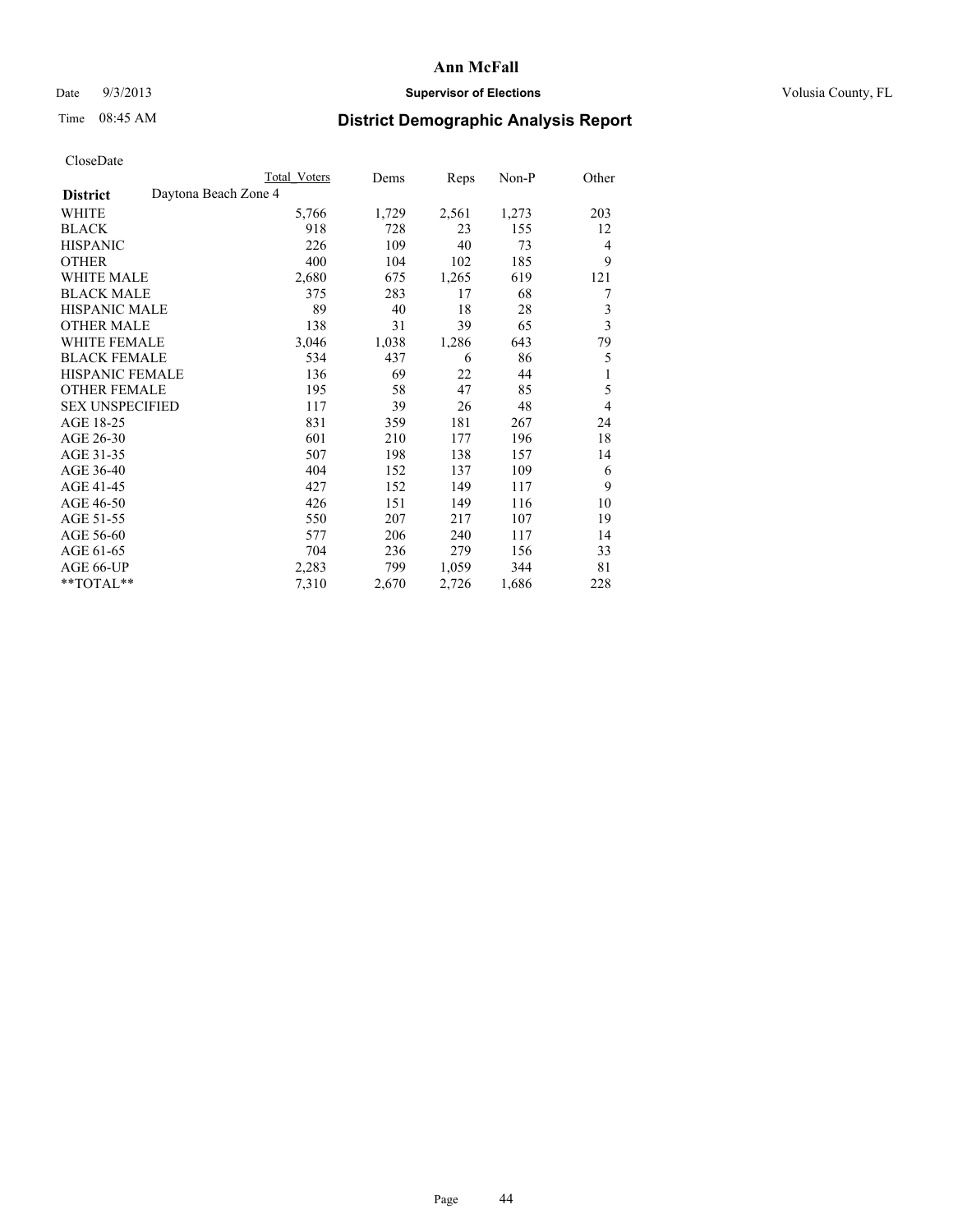## Date  $9/3/2013$  **Supervisor of Elections Supervisor of Elections** Volusia County, FL

# Time 08:45 AM **District Demographic Analysis Report**

|                                         | <b>Total Voters</b> | Dems  | Reps           | Non-P | Other          |
|-----------------------------------------|---------------------|-------|----------------|-------|----------------|
| Daytona Beach Zone 5<br><b>District</b> |                     |       |                |       |                |
| WHITE                                   | 1,927               | 709   | 640            | 508   | 70             |
| <b>BLACK</b>                            | 3,828               | 3,289 | 76             | 430   | 33             |
| <b>HISPANIC</b>                         | 175                 | 96    | 23             | 51    | 5              |
| <b>OTHER</b>                            | 403                 | 210   | 40             | 146   | 7              |
| <b>WHITE MALE</b>                       | 891                 | 285   | 337            | 229   | 40             |
| <b>BLACK MALE</b>                       | 1,396               | 1,149 | 31             | 194   | 22             |
| <b>HISPANIC MALE</b>                    | 78                  | 39    | 13             | 22    | 4              |
| <b>OTHER MALE</b>                       | 119                 | 66    | 6              | 43    | 4              |
| <b>WHITE FEMALE</b>                     | 1,026               | 420   | 302            | 274   | 30             |
| <b>BLACK FEMALE</b>                     | 2,382               | 2,097 | 45             | 229   | 11             |
| <b>HISPANIC FEMALE</b>                  | 97                  | 57    | 10             | 29    | 1              |
| <b>OTHER FEMALE</b>                     | 179                 | 96    | 28             | 53    | $\overline{2}$ |
| <b>SEX UNSPECIFIED</b>                  | 165                 | 95    | $\overline{7}$ | 62    | 1              |
| AGE 18-25                               | 1,126               | 732   | 94             | 281   | 19             |
| AGE 26-30                               | 675                 | 441   | 66             | 156   | 12             |
| AGE 31-35                               | 508                 | 328   | 50             | 119   | 11             |
| AGE 36-40                               | 435                 | 279   | 52             | 97    | 7              |
| AGE 41-45                               | 455                 | 315   | 45             | 84    | 11             |
| AGE 46-50                               | 533                 | 374   | 63             | 86    | 10             |
| AGE 51-55                               | 516                 | 367   | 65             | 73    | 11             |
| AGE 56-60                               | 478                 | 346   | 65             | 55    | 12             |
| AGE 61-65                               | 464                 | 320   | 76             | 60    | 8              |
| AGE 66-UP                               | 1,143               | 802   | 203            | 124   | 14             |
| **TOTAL**                               | 6,333               | 4,304 | 779            | 1,135 | 115            |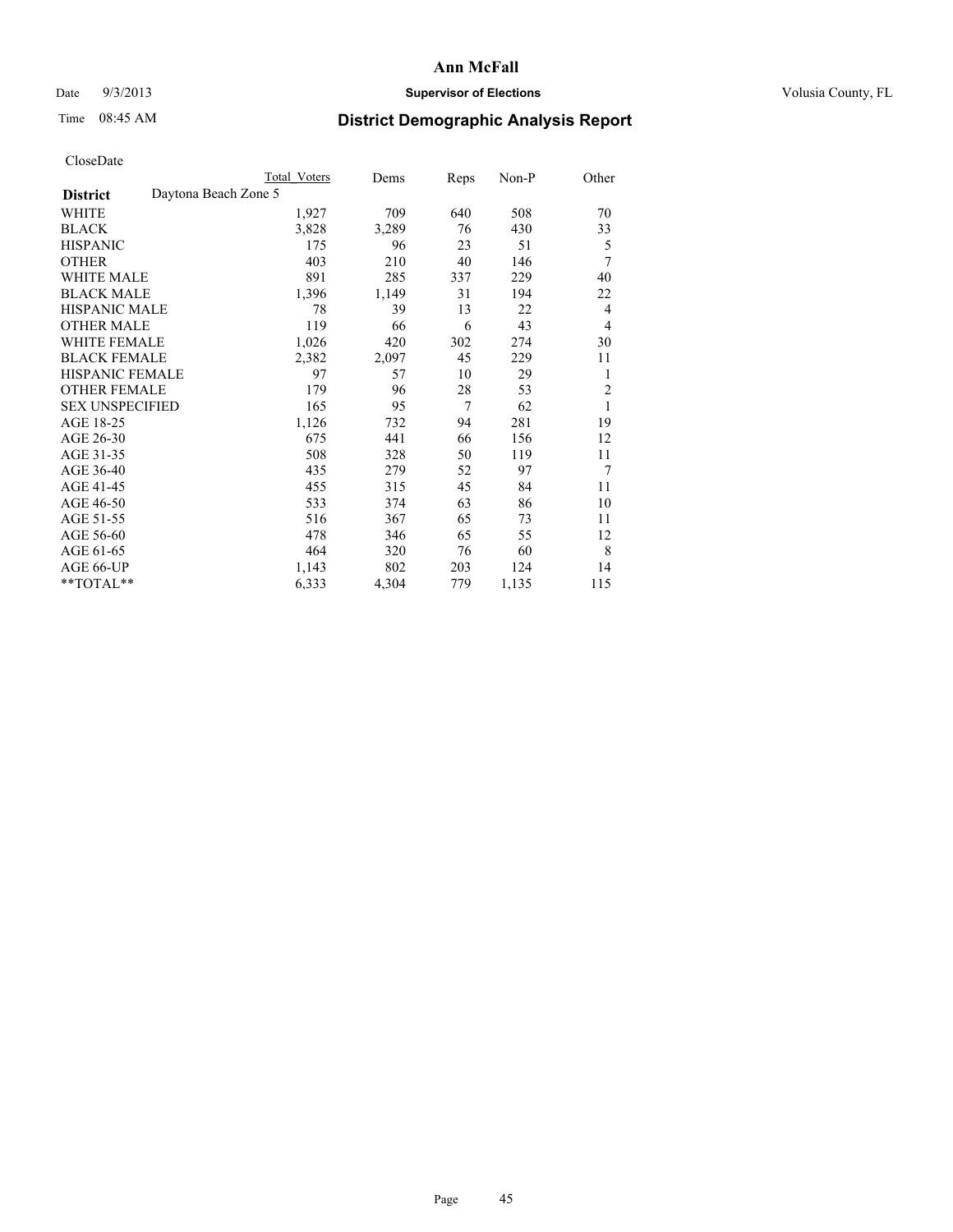## Date  $9/3/2013$  **Supervisor of Elections Supervisor of Elections** Volusia County, FL

# Time 08:45 AM **District Demographic Analysis Report**

|                        |                      | <b>Total Voters</b> | Dems  | Reps | Non-P | Other          |
|------------------------|----------------------|---------------------|-------|------|-------|----------------|
| <b>District</b>        | Daytona Beach Zone 6 |                     |       |      |       |                |
| WHITE                  |                      | 1,151               | 447   | 349  | 303   | 52             |
| <b>BLACK</b>           |                      | 3,824               | 3,250 | 85   | 464   | 25             |
| <b>HISPANIC</b>        |                      | 166                 | 87    | 20   | 57    | 2              |
| <b>OTHER</b>           |                      | 380                 | 200   | 26   | 150   | $\overline{4}$ |
| WHITE MALE             |                      | 576                 | 179   | 196  | 164   | 37             |
| <b>BLACK MALE</b>      |                      | 1,639               | 1,342 | 47   | 239   | 11             |
| <b>HISPANIC MALE</b>   |                      | 78                  | 36    | 8    | 34    | $\theta$       |
| <b>OTHER MALE</b>      |                      | 143                 | 75    | 16   | 50    | $\overline{2}$ |
| WHITE FEMALE           |                      | 564                 | 263   | 151  | 136   | 14             |
| <b>BLACK FEMALE</b>    |                      | 2,110               | 1,847 | 36   | 213   | 14             |
| <b>HISPANIC FEMALE</b> |                      | 84                  | 50    | 12   | 20    | $\overline{2}$ |
| <b>OTHER FEMALE</b>    |                      | 127                 | 82    | 7    | 37    | 1              |
| <b>SEX UNSPECIFIED</b> |                      | 200                 | 110   | 7    | 81    | $\overline{2}$ |
| AGE 18-25              |                      | 1,274               | 859   | 79   | 323   | 13             |
| AGE 26-30              |                      | 552                 | 351   | 54   | 137   | 10             |
| AGE 31-35              |                      | 431                 | 280   | 34   | 109   | 8              |
| AGE 36-40              |                      | 328                 | 221   | 25   | 78    | 4              |
| AGE 41-45              |                      | 335                 | 247   | 33   | 47    | $\,$ 8 $\,$    |
| AGE 46-50              |                      | 380                 | 286   | 24   | 62    | 8              |
| AGE 51-55              |                      | 489                 | 359   | 53   | 68    | 9              |
| AGE 56-60              |                      | 417                 | 311   | 44   | 56    | 6              |
| AGE 61-65              |                      | 367                 | 264   | 52   | 45    | 6              |
| AGE 66-UP              |                      | 948                 | 806   | 82   | 49    | 11             |
| **TOTAL**              |                      | 5,521               | 3,984 | 480  | 974   | 83             |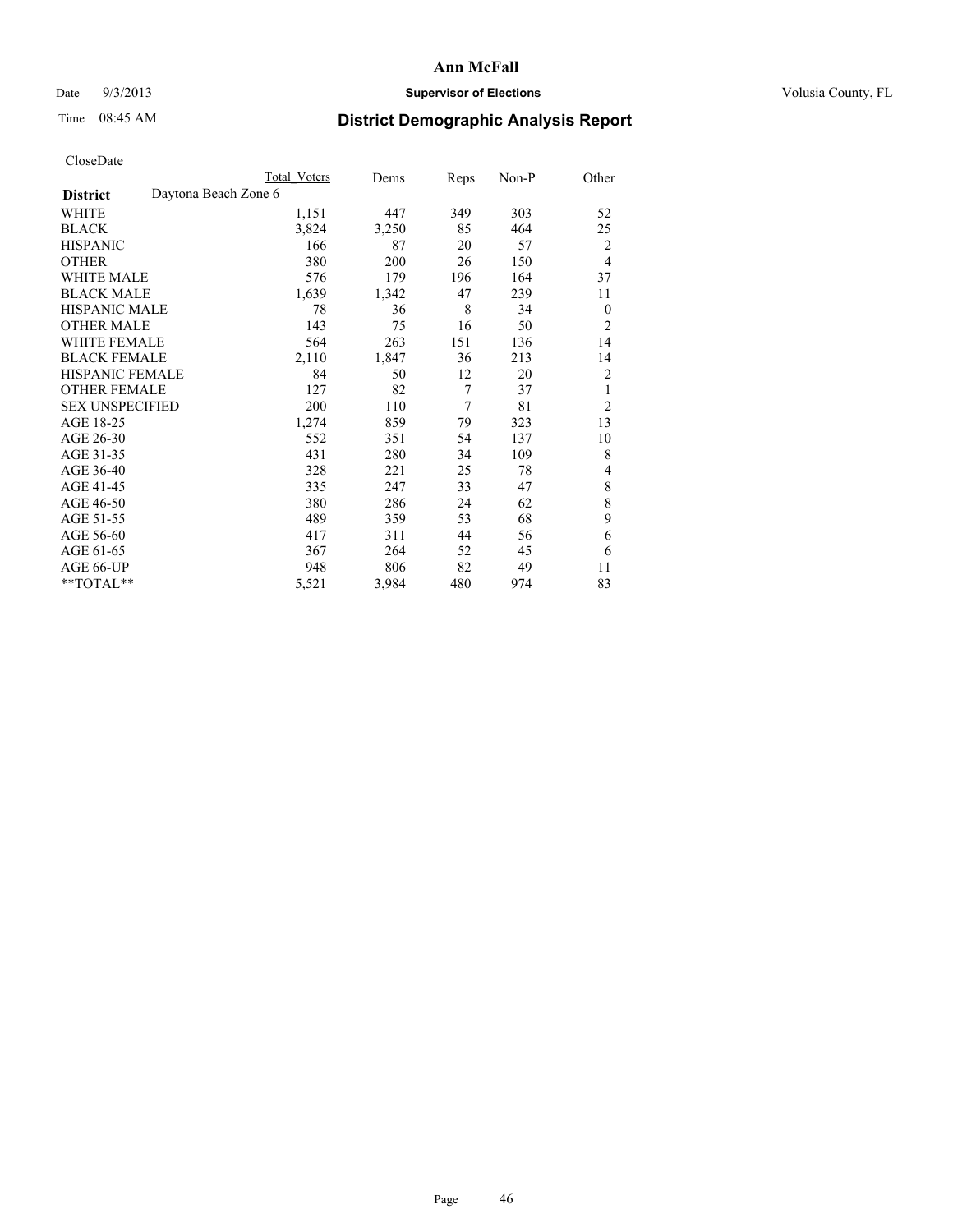## Date  $9/3/2013$  **Supervisor of Elections Supervisor of Elections** Volusia County, FL

# Time 08:45 AM **District Demographic Analysis Report**

|                        | <b>Total Voters</b>  | Dems | Reps  | Non-P | Other    |
|------------------------|----------------------|------|-------|-------|----------|
| <b>District</b>        | Daytona Beach Shores |      |       |       |          |
| WHITE                  | 3,346                | 884  | 1,575 | 772   | 115      |
| <b>BLACK</b>           | 39                   | 22   | 4     | 11    | 2        |
| <b>HISPANIC</b>        | 68                   | 15   | 29    | 23    | 1        |
| <b>OTHER</b>           | 181                  | 49   | 62    | 64    | 6        |
| <b>WHITE MALE</b>      | 1,587                | 380  | 754   | 393   | 60       |
| <b>BLACK MALE</b>      | 17                   | 10   | 1     | 5     | 1        |
| <b>HISPANIC MALE</b>   | 33                   | 7    | 15    | 11    | $\theta$ |
| <b>OTHER MALE</b>      | 68                   | 20   | 26    | 21    | 1        |
| <b>WHITE FEMALE</b>    | 1,726                | 496  | 805   | 373   | 52       |
| <b>BLACK FEMALE</b>    | 21                   | 12   | 3     | 5     | 1        |
| <b>HISPANIC FEMALE</b> | 34                   | 8    | 13    | 12    | 1        |
| <b>OTHER FEMALE</b>    | 88                   | 24   | 27    | 32    | 5        |
| <b>SEX UNSPECIFIED</b> | 60                   | 13   | 26    | 18    | 3        |
| AGE 18-25              | 116                  | 16   | 45    | 51    | 4        |
| AGE 26-30              | 100                  | 31   | 32    | 34    | 3        |
| AGE 31-35              | 85                   | 26   | 27    | 25    | 7        |
| AGE 36-40              | 90                   | 25   | 28    | 32    | 5        |
| AGE 41-45              | 120                  | 35   | 39    | 45    |          |
| AGE 46-50              | 182                  | 42   | 79    | 57    | 4        |
| AGE 51-55              | 256                  | 53   | 121   | 76    | 6        |
| AGE 56-60              | 321                  | 93   | 141   | 77    | 10       |
| AGE 61-65              | 450                  | 110  | 203   | 116   | 21       |
| AGE 66-UP              | 1,914                | 539  | 955   | 357   | 63       |
| $*$ TOTAL $*$          | 3,634                | 970  | 1,670 | 870   | 124      |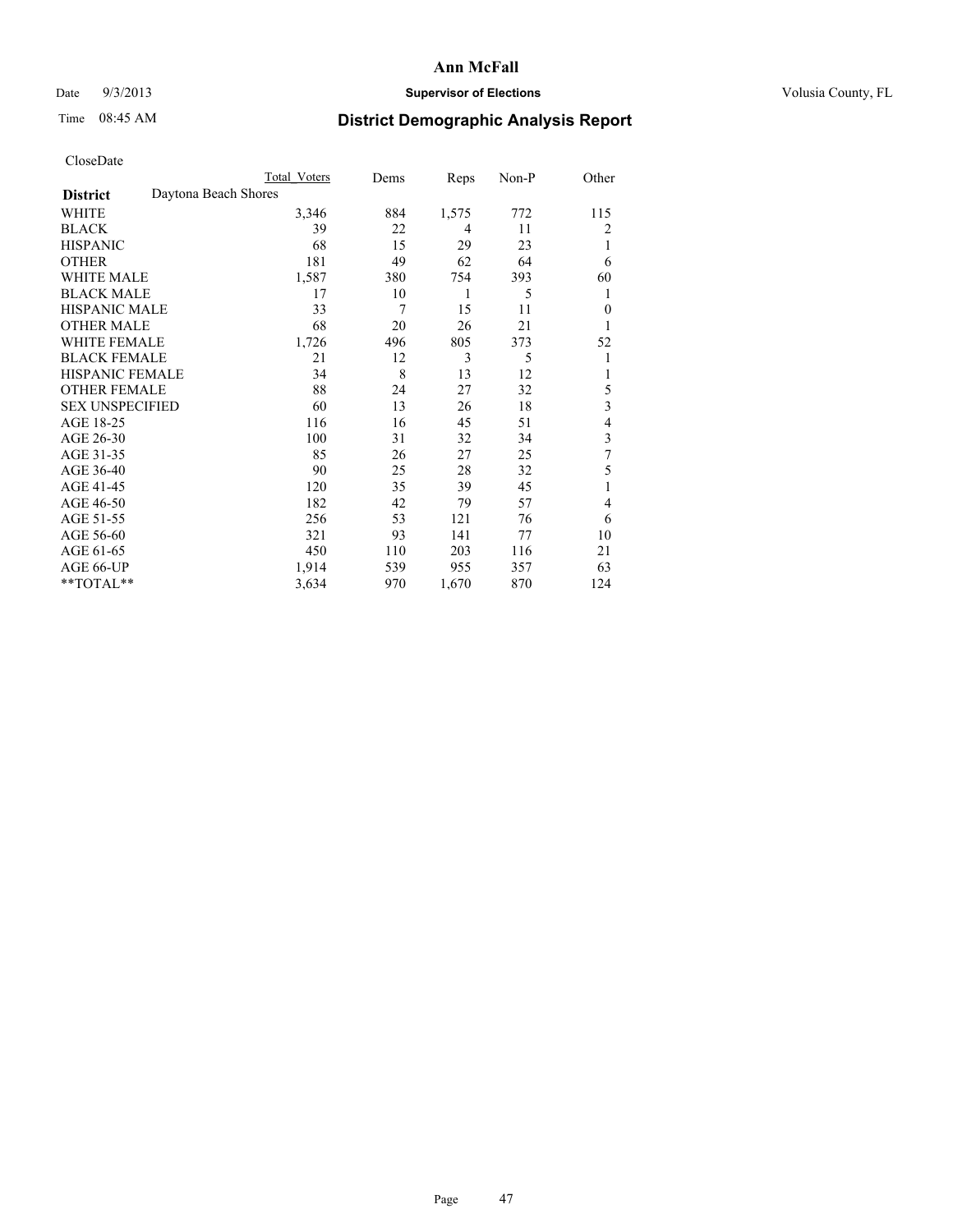### Date  $9/3/2013$  **Supervisor of Elections Supervisor of Elections** Volusia County, FL

## Time 08:45 AM **District Demographic Analysis Report**

|                        |        | Total Voters | Dems  | Reps  | Non-P | Other |
|------------------------|--------|--------------|-------|-------|-------|-------|
| <b>District</b>        | DeBary |              |       |       |       |       |
| WHITE                  |        | 11,478       | 3,116 | 5,359 | 2,520 | 483   |
| <b>BLACK</b>           |        | 441          | 339   | 24    | 66    | 12    |
| <b>HISPANIC</b>        |        | 868          | 372   | 220   | 260   | 16    |
| <b>OTHER</b>           |        | 709          | 205   | 186   | 302   | 16    |
| <b>WHITE MALE</b>      |        | 5,365        | 1,230 | 2,625 | 1,253 | 257   |
| <b>BLACK MALE</b>      |        | 204          | 142   | 8     | 46    | 8     |
| <b>HISPANIC MALE</b>   |        | 380          | 150   | 106   | 115   | 9     |
| <b>OTHER MALE</b>      |        | 229          | 65    | 69    | 89    | 6     |
| <b>WHITE FEMALE</b>    |        | 6,012        | 1,862 | 2,693 | 1,236 | 221   |
| <b>BLACK FEMALE</b>    |        | 231          | 192   | 16    | 19    | 4     |
| <b>HISPANIC FEMALE</b> |        | 477          | 217   | 113   | 140   | 7     |
| <b>OTHER FEMALE</b>    |        | 302          | 105   | 81    | 108   | 8     |
| <b>SEX UNSPECIFIED</b> |        | 296          | 69    | 78    | 142   | 7     |
| AGE 18-25              |        | 1,063        | 281   | 336   | 406   | 40    |
| AGE 26-30              |        | 710          | 181   | 251   | 252   | 26    |
| AGE 31-35              |        | 777          | 212   | 272   | 261   | 32    |
| AGE 36-40              |        | 789          | 215   | 291   | 247   | 36    |
| AGE 41-45              |        | 1,024        | 280   | 413   | 279   | 52    |
| AGE 46-50              |        | 1,213        | 327   | 551   | 287   | 48    |
| AGE 51-55              |        | 1,314        | 364   | 626   | 281   | 43    |
| AGE 56-60              |        | 1,375        | 436   | 621   | 275   | 43    |
| AGE 61-65              |        | 1,349        | 447   | 608   | 243   | 51    |
| AGE 66-UP              |        | 3,882        | 1,289 | 1,820 | 617   | 156   |
| **TOTAL**              |        | 13,496       | 4,032 | 5,789 | 3,148 | 527   |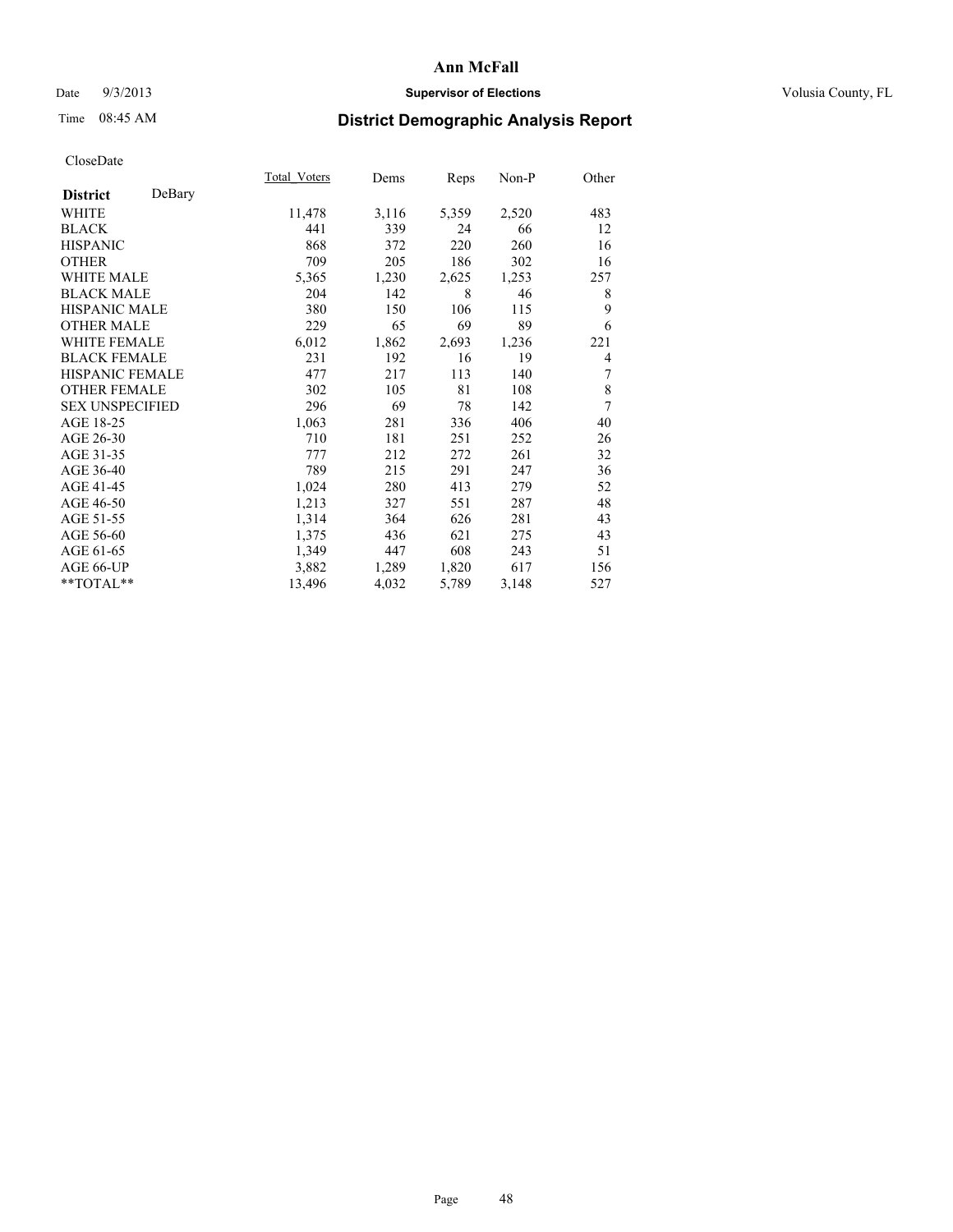## Date  $9/3/2013$  **Supervisor of Elections Supervisor of Elections** Volusia County, FL

# Time 08:45 AM **District Demographic Analysis Report**

|                        |        | Total Voters | Dems  | <b>Reps</b> | Non-P | Other |
|------------------------|--------|--------------|-------|-------------|-------|-------|
| <b>District</b>        | DeLand |              |       |             |       |       |
| WHITE                  |        | 11,885       | 3,861 | 4,894       | 2,598 | 532   |
| <b>BLACK</b>           |        | 2,401        | 1,962 | 82          | 321   | 36    |
| <b>HISPANIC</b>        |        | 1,045        | 456   | 176         | 379   | 34    |
| <b>OTHER</b>           |        | 857          | 297   | 169         | 365   | 26    |
| <b>WHITE MALE</b>      |        | 5,196        | 1,475 | 2,239       | 1,220 | 262   |
| <b>BLACK MALE</b>      |        | 905          | 701   | 38          | 142   | 24    |
| <b>HISPANIC MALE</b>   |        | 423          | 174   | 81          | 154   | 14    |
| <b>OTHER MALE</b>      |        | 283          | 105   | 61          | 106   | 11    |
| <b>WHITE FEMALE</b>    |        | 6,605        | 2,365 | 2,624       | 1,349 | 267   |
| <b>BLACK FEMALE</b>    |        | 1,464        | 1,240 | 41          | 172   | 11    |
| <b>HISPANIC FEMALE</b> |        | 612          | 279   | 93          | 221   | 19    |
| <b>OTHER FEMALE</b>    |        | 345          | 137   | 66          | 131   | 11    |
| <b>SEX UNSPECIFIED</b> |        | 355          | 100   | 78          | 168   | 9     |
| AGE 18-25              |        | 2,045        | 789   | 445         | 744   | 67    |
| AGE 26-30              |        | 1,017        | 375   | 243         | 360   | 39    |
| AGE 31-35              |        | 1,015        | 384   | 279         | 305   | 47    |
| AGE 36-40              |        | 1,126        | 434   | 314         | 307   | 71    |
| AGE 41-45              |        | 1,189        | 463   | 382         | 308   | 36    |
| AGE 46-50              |        | 1,187        | 450   | 438         | 245   | 54    |
| AGE 51-55              |        | 1,310        | 561   | 456         | 256   | 37    |
| AGE 56-60              |        | 1,308        | 587   | 426         | 249   | 46    |
| AGE 61-65              |        | 1,396        | 619   | 475         | 244   | 58    |
| AGE 66-UP              |        | 4,595        | 1,914 | 1,863       | 645   | 173   |
| **TOTAL**              |        | 16,188       | 6,576 | 5,321       | 3,663 | 628   |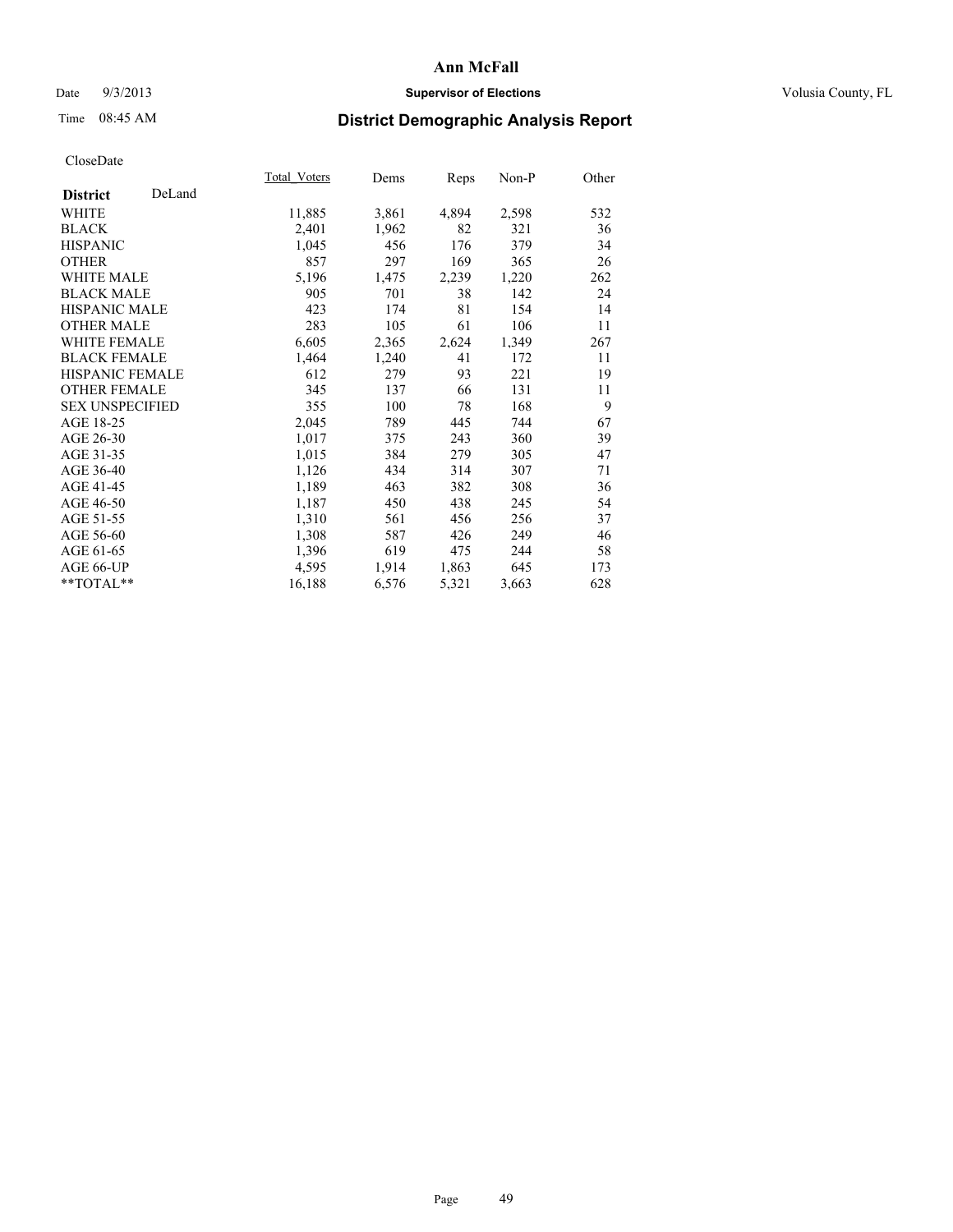### Date  $9/3/2013$  **Supervisor of Elections Supervisor of Elections** Volusia County, FL

# Time 08:45 AM **District Demographic Analysis Report**

|                        |                | Total Voters | Dems  | Reps  | Non-P | Other          |
|------------------------|----------------|--------------|-------|-------|-------|----------------|
| <b>District</b>        | Deltona Zone 1 |              |       |       |       |                |
| WHITE                  |                | 4,738        | 1,540 | 1,708 | 1,261 | 229            |
| <b>BLACK</b>           |                | 937          | 719   | 40    | 159   | 19             |
| <b>HISPANIC</b>        |                | 2,001        | 1,028 | 264   | 682   | 27             |
| <b>OTHER</b>           |                | 513          | 173   | 86    | 242   | 12             |
| <b>WHITE MALE</b>      |                | 2,231        | 635   | 838   | 631   | 127            |
| <b>BLACK MALE</b>      |                | 411          | 293   | 23    | 82    | 13             |
| <b>HISPANIC MALE</b>   |                | 923          | 467   | 125   | 318   | 13             |
| <b>OTHER MALE</b>      |                | 170          | 59    | 35    | 70    | 6              |
| <b>WHITE FEMALE</b>    |                | 2,469        | 895   | 858   | 615   | 101            |
| <b>BLACK FEMALE</b>    |                | 517          | 421   | 17    | 73    | 6              |
| <b>HISPANIC FEMALE</b> |                | 1,053        | 548   | 137   | 354   | 14             |
| <b>OTHER FEMALE</b>    |                | 211          | 85    | 36    | 85    | 5              |
| <b>SEX UNSPECIFIED</b> |                | 204          | 57    | 29    | 116   | $\overline{2}$ |
| AGE 18-25              |                | 1,135        | 432   | 190   | 466   | 47             |
| AGE 26-30              |                | 695          | 237   | 152   | 281   | 25             |
| AGE 31-35              |                | 789          | 338   | 159   | 266   | 26             |
| AGE 36-40              |                | 728          | 280   | 168   | 256   | 24             |
| AGE 41-45              |                | 747          | 279   | 223   | 215   | 30             |
| AGE 46-50              |                | 817          | 327   | 252   | 213   | 25             |
| AGE 51-55              |                | 808          | 335   | 259   | 189   | 25             |
| AGE 56-60              |                | 694          | 298   | 215   | 150   | 31             |
| AGE 61-65              |                | 594          | 292   | 154   | 127   | 21             |
| AGE 66-UP              |                | 1,182        | 642   | 326   | 181   | 33             |
| **TOTAL**              |                | 8,189        | 3,460 | 2,098 | 2,344 | 287            |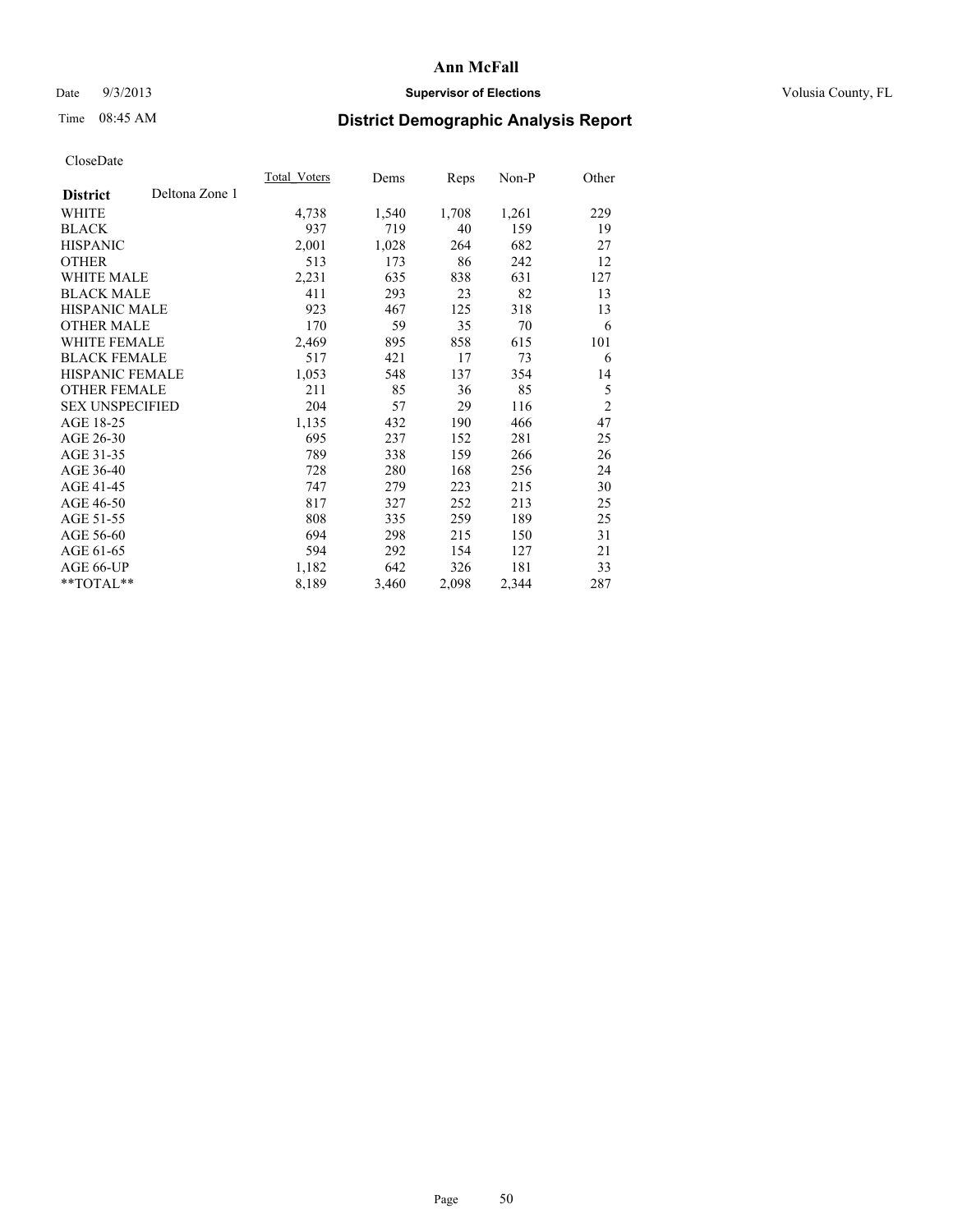## Date  $9/3/2013$  **Supervisor of Elections Supervisor of Elections** Volusia County, FL

# Time 08:45 AM **District Demographic Analysis Report**

|                        |                | <b>Total Voters</b> | Dems  | <b>Reps</b> | $Non-P$ | Other          |
|------------------------|----------------|---------------------|-------|-------------|---------|----------------|
| <b>District</b>        | Deltona Zone 2 |                     |       |             |         |                |
| WHITE                  |                | 5,965               | 1,830 | 2,396       | 1,479   | 260            |
| <b>BLACK</b>           |                | 768                 | 593   | 37          | 120     | 18             |
| <b>HISPANIC</b>        |                | 2,112               | 1,034 | 363         | 685     | 30             |
| <b>OTHER</b>           |                | 515                 | 188   | 88          | 224     | 15             |
| <b>WHITE MALE</b>      |                | 2,733               | 741   | 1,142       | 716     | 134            |
| <b>BLACK MALE</b>      |                | 343                 | 242   | 28          | 63      | 10             |
| <b>HISPANIC MALE</b>   |                | 1,006               | 479   | 179         | 331     | 17             |
| <b>OTHER MALE</b>      |                | 185                 | 75    | 28          | 74      | 8              |
| WHITE FEMALE           |                | 3,188               | 1,077 | 1,243       | 742     | 126            |
| <b>BLACK FEMALE</b>    |                | 412                 | 342   | 9           | 53      | 8              |
| HISPANIC FEMALE        |                | 1,084               | 547   | 179         | 347     | 11             |
| <b>OTHER FEMALE</b>    |                | 212                 | 92    | 40          | 73      | 7              |
| <b>SEX UNSPECIFIED</b> |                | 197                 | 50    | 36          | 109     | $\overline{2}$ |
| AGE 18-25              |                | 1,019               | 340   | 218         | 411     | 50             |
| AGE 26-30              |                | 684                 | 243   | 162         | 252     | 27             |
| AGE 31-35              |                | 673                 | 234   | 163         | 252     | 24             |
| AGE 36-40              |                | 738                 | 269   | 192         | 236     | 41             |
| AGE 41-45              |                | 764                 | 276   | 230         | 236     | 22             |
| AGE 46-50              |                | 913                 | 312   | 296         | 276     | 29             |
| AGE 51-55              |                | 914                 | 358   | 332         | 200     | 24             |
| AGE 56-60              |                | 852                 | 344   | 305         | 180     | 23             |
| AGE 61-65              |                | 779                 | 333   | 260         | 160     | 26             |
| AGE 66-UP              |                | 2,024               | 936   | 726         | 305     | 57             |
| **TOTAL**              |                | 9,360               | 3,645 | 2,884       | 2,508   | 323            |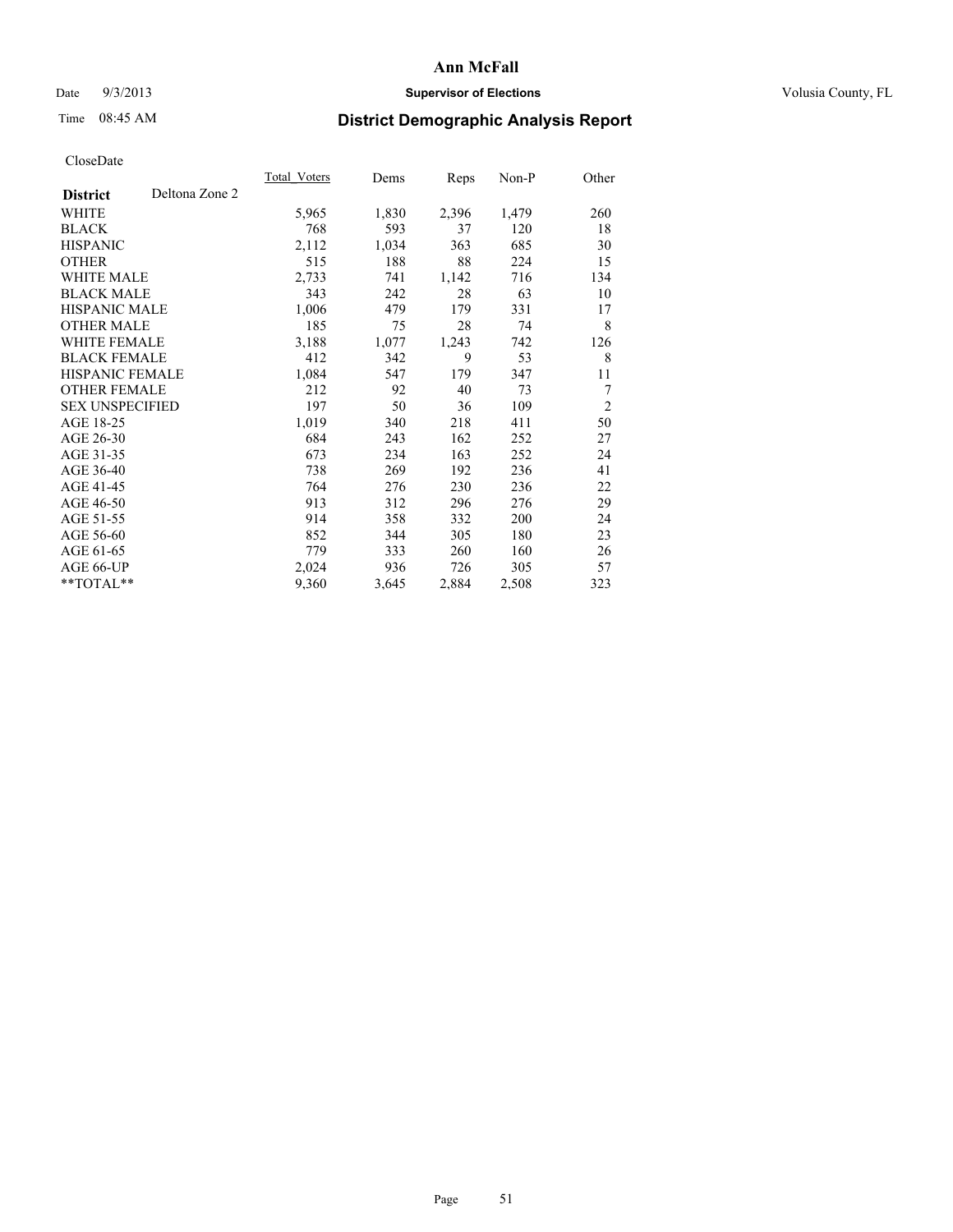## Date  $9/3/2013$  **Supervisor of Elections Supervisor of Elections** Volusia County, FL

## Time 08:45 AM **District Demographic Analysis Report**

|                                   | Total Voters | Dems  | <b>Reps</b> | Non-P | Other          |
|-----------------------------------|--------------|-------|-------------|-------|----------------|
| Deltona Zone 3<br><b>District</b> |              |       |             |       |                |
| WHITE                             | 5,037        | 1,597 | 1,882       | 1,336 | 222            |
| <b>BLACK</b>                      | 694          | 538   | 23          | 121   | 12             |
| <b>HISPANIC</b>                   | 2,313        | 1,162 | 359         | 740   | 52             |
| <b>OTHER</b>                      | 508          | 194   | 81          | 229   | $\overline{4}$ |
| <b>WHITE MALE</b>                 | 2,299        | 647   | 903         | 629   | 120            |
| <b>BLACK MALE</b>                 | 308          | 223   | 14          | 62    | 9              |
| <b>HISPANIC MALE</b>              | 1,073        | 524   | 186         | 338   | 25             |
| <b>OTHER MALE</b>                 | 180          | 69    | 28          | 81    | $\overline{2}$ |
| <b>WHITE FEMALE</b>               | 2,693        | 933   | 968         | 693   | 99             |
| <b>BLACK FEMALE</b>               | 378          | 310   | 9           | 56    | 3              |
| <b>HISPANIC FEMALE</b>            | 1,207        | 620   | 172         | 388   | 27             |
| <b>OTHER FEMALE</b>               | 220          | 103   | 37          | 79    | 1              |
| <b>SEX UNSPECIFIED</b>            | 194          | 62    | 28          | 100   | $\overline{4}$ |
| AGE 18-25                         | 955          | 377   | 142         | 395   | 41             |
| AGE 26-30                         | 634          | 233   | 129         | 258   | 14             |
| AGE 31-35                         | 671          | 226   | 147         | 259   | 39             |
| AGE 36-40                         | 677          | 247   | 170         | 239   | 21             |
| AGE 41-45                         | 725          | 273   | 236         | 192   | 24             |
| AGE 46-50                         | 784          | 320   | 221         | 215   | 28             |
| AGE 51-55                         | 821          | 336   | 250         | 213   | 22             |
| AGE 56-60                         | 726          | 307   | 213         | 179   | 27             |
| AGE 61-65                         | 669          | 288   | 208         | 149   | 24             |
| AGE 66-UP                         | 1,890        | 884   | 629         | 327   | 50             |
| **TOTAL**                         | 8,552        | 3,491 | 2,345       | 2,426 | 290            |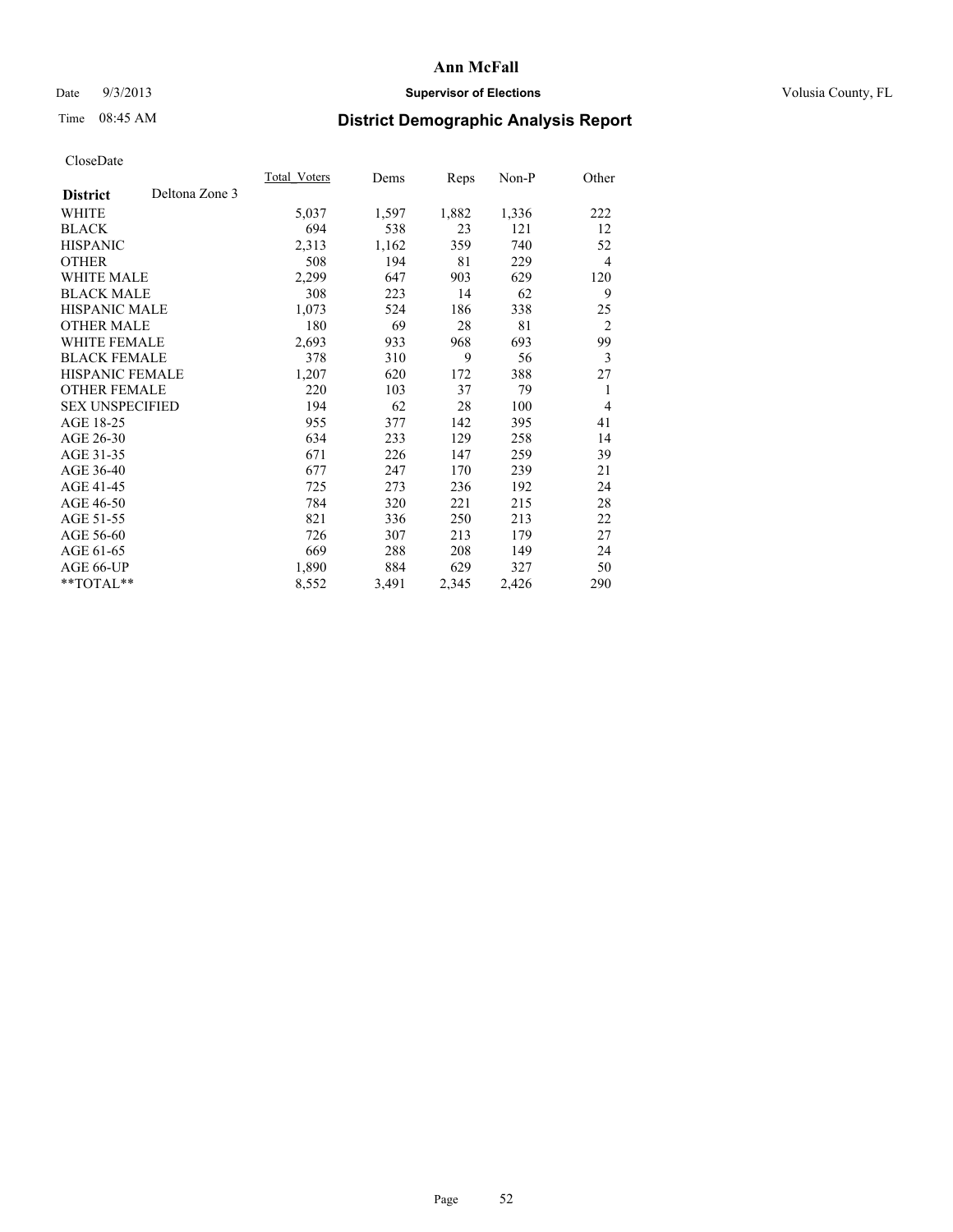## Date  $9/3/2013$  **Supervisor of Elections Supervisor of Elections** Volusia County, FL

# Time 08:45 AM **District Demographic Analysis Report**

|                        |                | Total Voters | Dems  | <b>Reps</b> | Non-P | Other          |
|------------------------|----------------|--------------|-------|-------------|-------|----------------|
| <b>District</b>        | Deltona Zone 4 |              |       |             |       |                |
| WHITE                  |                | 5,190        | 1,751 | 1,967       | 1,221 | 251            |
| <b>BLACK</b>           |                | 729          | 562   | 25          | 128   | 14             |
| <b>HISPANIC</b>        |                | 2,416        | 1,260 | 325         | 782   | 49             |
| <b>OTHER</b>           |                | 536          | 191   | 94          | 240   | 11             |
| <b>WHITE MALE</b>      |                | 2,373        | 717   | 937         | 581   | 138            |
| <b>BLACK MALE</b>      |                | 300          | 220   | 16          | 57    | 7              |
| HISPANIC MALE          |                | 1,120        | 538   | 170         | 381   | 31             |
| <b>OTHER MALE</b>      |                | 165          | 61    | 36          | 66    | $\overline{2}$ |
| WHITE FEMALE           |                | 2,770        | 1,016 | 1,013       | 629   | 112            |
| <b>BLACK FEMALE</b>    |                | 415          | 331   | 9           | 68    | 7              |
| HISPANIC FEMALE        |                | 1,281        | 713   | 155         | 395   | 18             |
| <b>OTHER FEMALE</b>    |                | 217          | 98    | 36          | 77    | 6              |
| <b>SEX UNSPECIFIED</b> |                | 230          | 70    | 39          | 117   | $\overline{4}$ |
| AGE 18-25              |                | 1,020        | 372   | 183         | 434   | 31             |
| AGE 26-30              |                | 630          | 227   | 104         | 268   | 31             |
| AGE 31-35              |                | 657          | 270   | 144         | 209   | 34             |
| AGE 36-40              |                | 740          | 289   | 189         | 228   | 34             |
| AGE 41-45              |                | 702          | 285   | 190         | 202   | 25             |
| AGE 46-50              |                | 815          | 324   | 245         | 227   | 19             |
| AGE 51-55              |                | 843          | 374   | 257         | 182   | 30             |
| AGE 56-60              |                | 790          | 335   | 237         | 188   | 30             |
| AGE 61-65              |                | 722          | 319   | 245         | 136   | 22             |
| AGE 66-UP              |                | 1,952        | 969   | 617         | 297   | 69             |
| **TOTAL**              |                | 8,871        | 3,764 | 2,411       | 2,371 | 325            |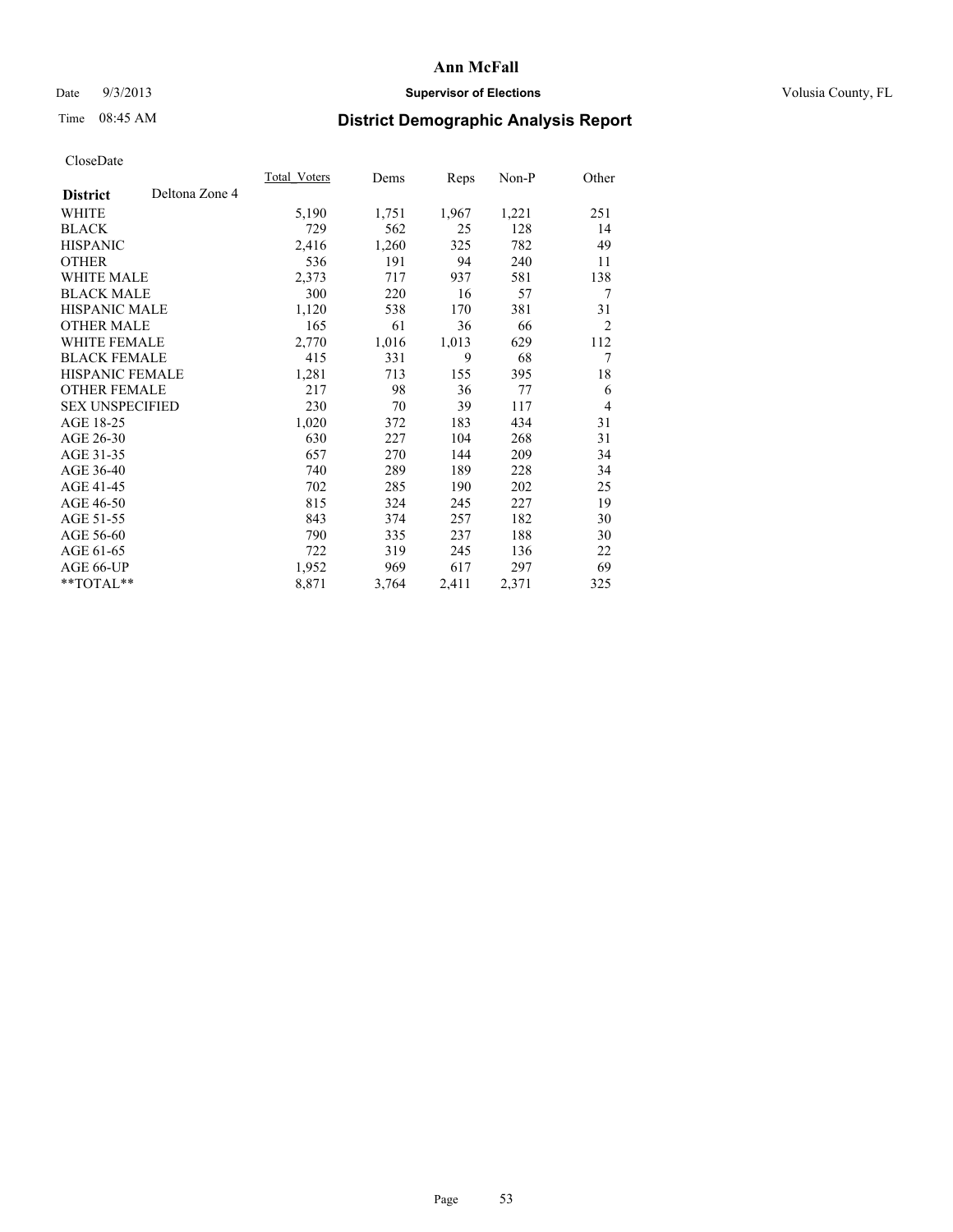## Date  $9/3/2013$  **Supervisor of Elections Supervisor of Elections** Volusia County, FL

# Time 08:45 AM **District Demographic Analysis Report**

|                        |                | Total Voters | Dems  | Reps  | Non-P | Other          |
|------------------------|----------------|--------------|-------|-------|-------|----------------|
| <b>District</b>        | Deltona Zone 5 |              |       |       |       |                |
| WHITE                  |                | 5,270        | 1,689 | 1,990 | 1,344 | 247            |
| <b>BLACK</b>           |                | 920          | 720   | 47    | 141   | 12             |
| <b>HISPANIC</b>        |                | 2,166        | 1,080 | 329   | 721   | 36             |
| <b>OTHER</b>           |                | 510          | 175   | 89    | 235   | 11             |
| <b>WHITE MALE</b>      |                | 2,475        | 700   | 1,001 | 633   | 141            |
| <b>BLACK MALE</b>      |                | 392          | 288   | 25    | 72    | 7              |
| <b>HISPANIC MALE</b>   |                | 1,020        | 498   | 162   | 336   | 24             |
| <b>OTHER MALE</b>      |                | 172          | 71    | 38    | 57    | 6              |
| <b>WHITE FEMALE</b>    |                | 2,757        | 980   | 973   | 699   | 105            |
| <b>BLACK FEMALE</b>    |                | 520          | 425   | 22    | 68    | 5              |
| HISPANIC FEMALE        |                | 1,130        | 573   | 166   | 379   | 12             |
| <b>OTHER FEMALE</b>    |                | 206          | 83    | 32    | 87    | 4              |
| <b>SEX UNSPECIFIED</b> |                | 194          | 46    | 36    | 110   | $\overline{2}$ |
| AGE 18-25              |                | 1,122        | 382   | 242   | 458   | 40             |
| AGE 26-30              |                | 661          | 240   | 132   | 265   | 24             |
| AGE 31-35              |                | 716          | 281   | 131   | 270   | 34             |
| AGE 36-40              |                | 741          | 310   | 175   | 226   | 30             |
| AGE 41-45              |                | 728          | 293   | 204   | 208   | 23             |
| AGE 46-50              |                | 851          | 357   | 271   | 196   | 27             |
| AGE 51-55              |                | 906          | 338   | 316   | 231   | 21             |
| AGE 56-60              |                | 812          | 341   | 270   | 179   | 22             |
| AGE 61-65              |                | 660          | 286   | 198   | 145   | 31             |
| AGE 66-UP              |                | 1,669        | 836   | 516   | 263   | 54             |
| **TOTAL**              |                | 8,866        | 3,664 | 2,455 | 2,441 | 306            |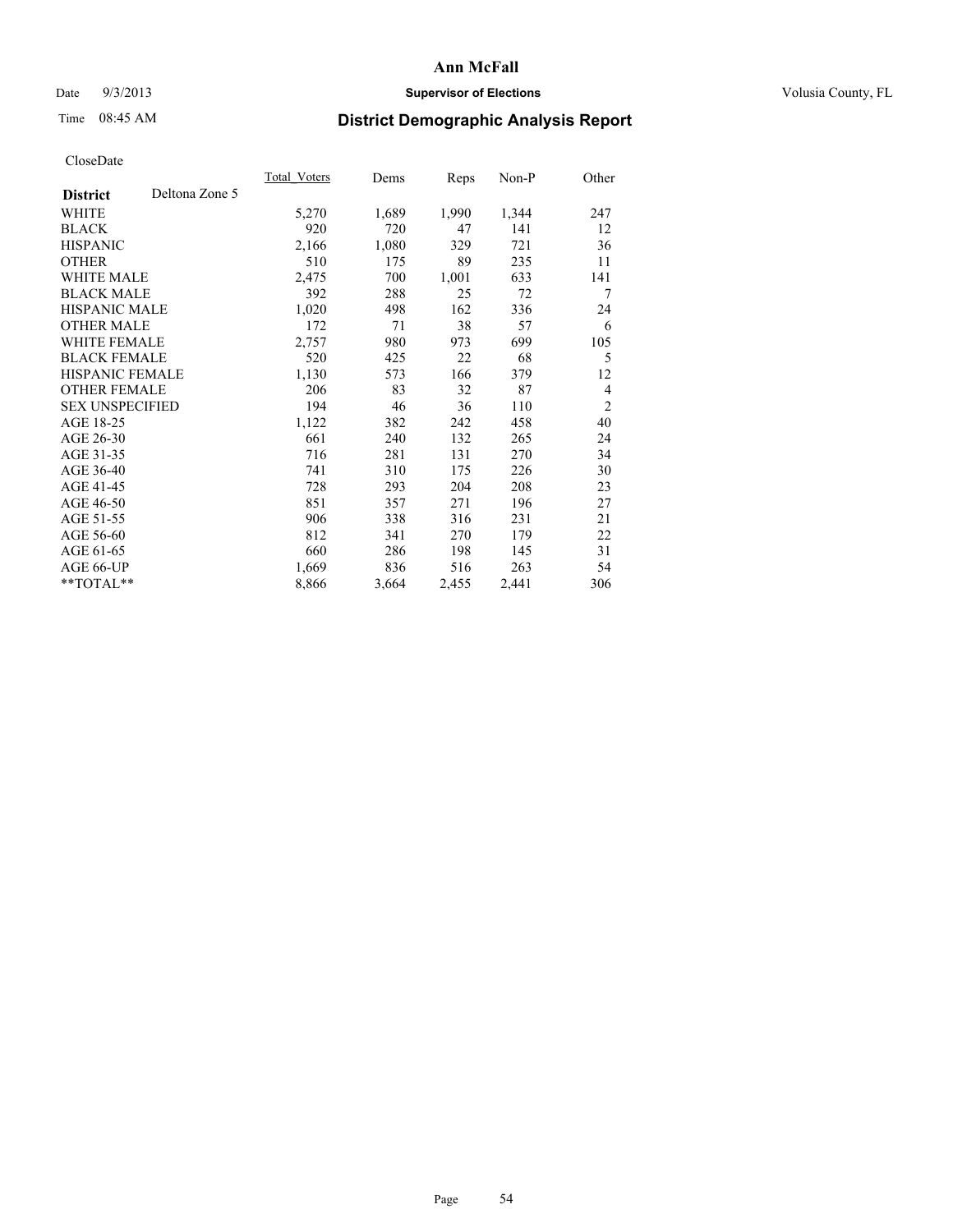## Date  $9/3/2013$  **Supervisor of Elections Supervisor of Elections** Volusia County, FL

# Time 08:45 AM **District Demographic Analysis Report**

|                        |                | Total Voters | Dems  | Reps  | Non-P | Other |
|------------------------|----------------|--------------|-------|-------|-------|-------|
| <b>District</b>        | Deltona Zone 6 |              |       |       |       |       |
| WHITE                  |                | 5,694        | 1,680 | 2,331 | 1,426 | 257   |
| <b>BLACK</b>           |                | 818          | 620   | 43    | 136   | 19    |
| <b>HISPANIC</b>        |                | 1,829        | 886   | 252   | 648   | 43    |
| <b>OTHER</b>           |                | 471          | 140   | 106   | 214   | 11    |
| WHITE MALE             |                | 2,664        | 680   | 1,151 | 702   | 131   |
| <b>BLACK MALE</b>      |                | 372          | 278   | 23    | 59    | 12    |
| <b>HISPANIC MALE</b>   |                | 859          | 394   | 129   | 313   | 23    |
| <b>OTHER MALE</b>      |                | 190          | 60    | 44    | 80    | 6     |
| <b>WHITE FEMALE</b>    |                | 2,983        | 990   | 1,157 | 712   | 124   |
| <b>BLACK FEMALE</b>    |                | 436          | 334   | 20    | 75    | 7     |
| HISPANIC FEMALE        |                | 939          | 481   | 120   | 319   | 19    |
| <b>OTHER FEMALE</b>    |                | 172          | 60    | 40    | 68    | 4     |
| <b>SEX UNSPECIFIED</b> |                | 197          | 49    | 48    | 96    | 4     |
| AGE 18-25              |                | 1,143        | 369   | 257   | 478   | 39    |
| AGE 26-30              |                | 679          | 215   | 158   | 279   | 27    |
| AGE 31-35              |                | 668          | 230   | 177   | 233   | 28    |
| AGE 36-40              |                | 711          | 243   | 204   | 230   | 34    |
| AGE 41-45              |                | 800          | 267   | 279   | 217   | 37    |
| AGE 46-50              |                | 903          | 345   | 306   | 209   | 43    |
| AGE 51-55              |                | 987          | 358   | 363   | 230   | 36    |
| AGE 56-60              |                | 801          | 335   | 283   | 159   | 24    |
| AGE 61-65              |                | 720          | 325   | 246   | 136   | 13    |
| AGE 66-UP              |                | 1,400        | 639   | 459   | 253   | 49    |
| **TOTAL**              |                | 8,812        | 3,326 | 2,732 | 2,424 | 330   |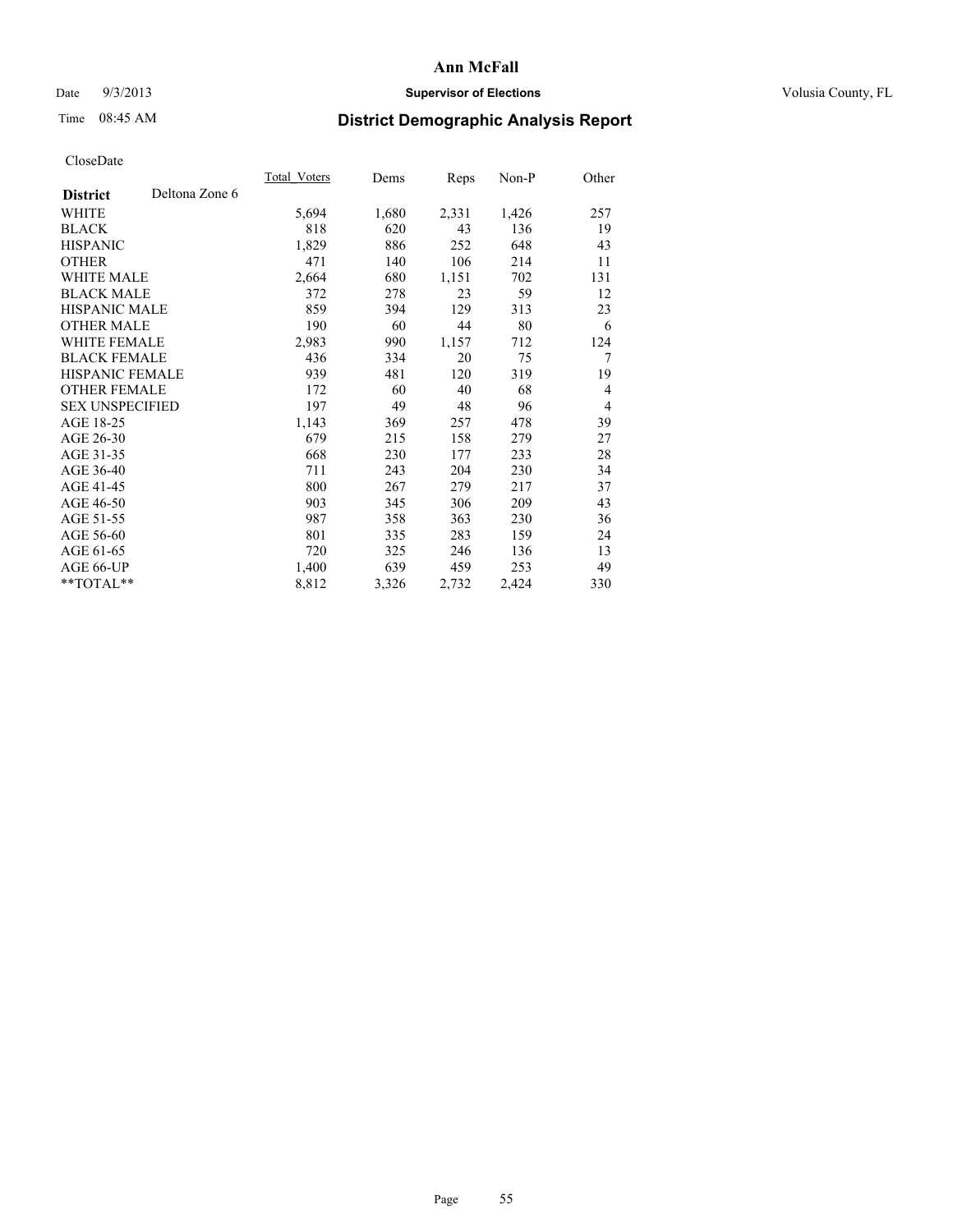## Date  $9/3/2013$  **Supervisor of Elections Supervisor of Elections** Volusia County, FL

## Time 08:45 AM **District Demographic Analysis Report**

|                        |                  | <b>Total Voters</b> | Dems  | Reps     | Non-P          | Other          |
|------------------------|------------------|---------------------|-------|----------|----------------|----------------|
| <b>District</b>        | Edgewater Zone 1 |                     |       |          |                |                |
| WHITE                  |                  | 3,141               | 1,175 | 1,051    | 825            | 90             |
| <b>BLACK</b>           |                  | 71                  | 46    | 4        | 19             | 2              |
| <b>HISPANIC</b>        |                  | 49                  | 23    | 12       | 12             | $\overline{c}$ |
| <b>OTHER</b>           |                  | 108                 | 38    | 23       | 46             | 1              |
| WHITE MALE             |                  | 1,388               | 448   | 504      | 386            | 50             |
| <b>BLACK MALE</b>      |                  | 39                  | 22    | 4        | 11             | 2              |
| <b>HISPANIC MALE</b>   |                  | 21                  | 11    | 4        | 5              | 1              |
| <b>OTHER MALE</b>      |                  | 29                  | 12    | 10       | 7              | $\theta$       |
| WHITE FEMALE           |                  | 1,723               | 714   | 534      | 435            | 40             |
| <b>BLACK FEMALE</b>    |                  | 31                  | 23    | $\theta$ | 8              | $\theta$       |
| <b>HISPANIC FEMALE</b> |                  | 28                  | 12    | 8        | $\overline{7}$ | 1              |
| <b>OTHER FEMALE</b>    |                  | 48                  | 20    | 9        | 18             | 1              |
| <b>SEX UNSPECIFIED</b> |                  | 62                  | 20    | 17       | 25             | $\theta$       |
| AGE 18-25              |                  | 296                 | 87    | 58       | 140            | 11             |
| AGE 26-30              |                  | 197                 | 63    | 49       | 82             | 3              |
| AGE 31-35              |                  | 223                 | 85    | 52       | 77             | 9              |
| AGE 36-40              |                  | 168                 | 51    | 49       | 61             | 7              |
| AGE 41-45              |                  | 205                 | 66    | 68       | 65             | 6              |
| AGE 46-50              |                  | 251                 | 92    | 86       | 69             | 4              |
| AGE 51-55              |                  | 351                 | 124   | 124      | 91             | 12             |
| AGE 56-60              |                  | 378                 | 140   | 130      | 97             | 11             |
| AGE 61-65              |                  | 336                 | 145   | 104      | 78             | 9              |
| AGE 66-UP              |                  | 964                 | 429   | 370      | 142            | 23             |
| **TOTAL**              |                  | 3,369               | 1,282 | 1,090    | 902            | 95             |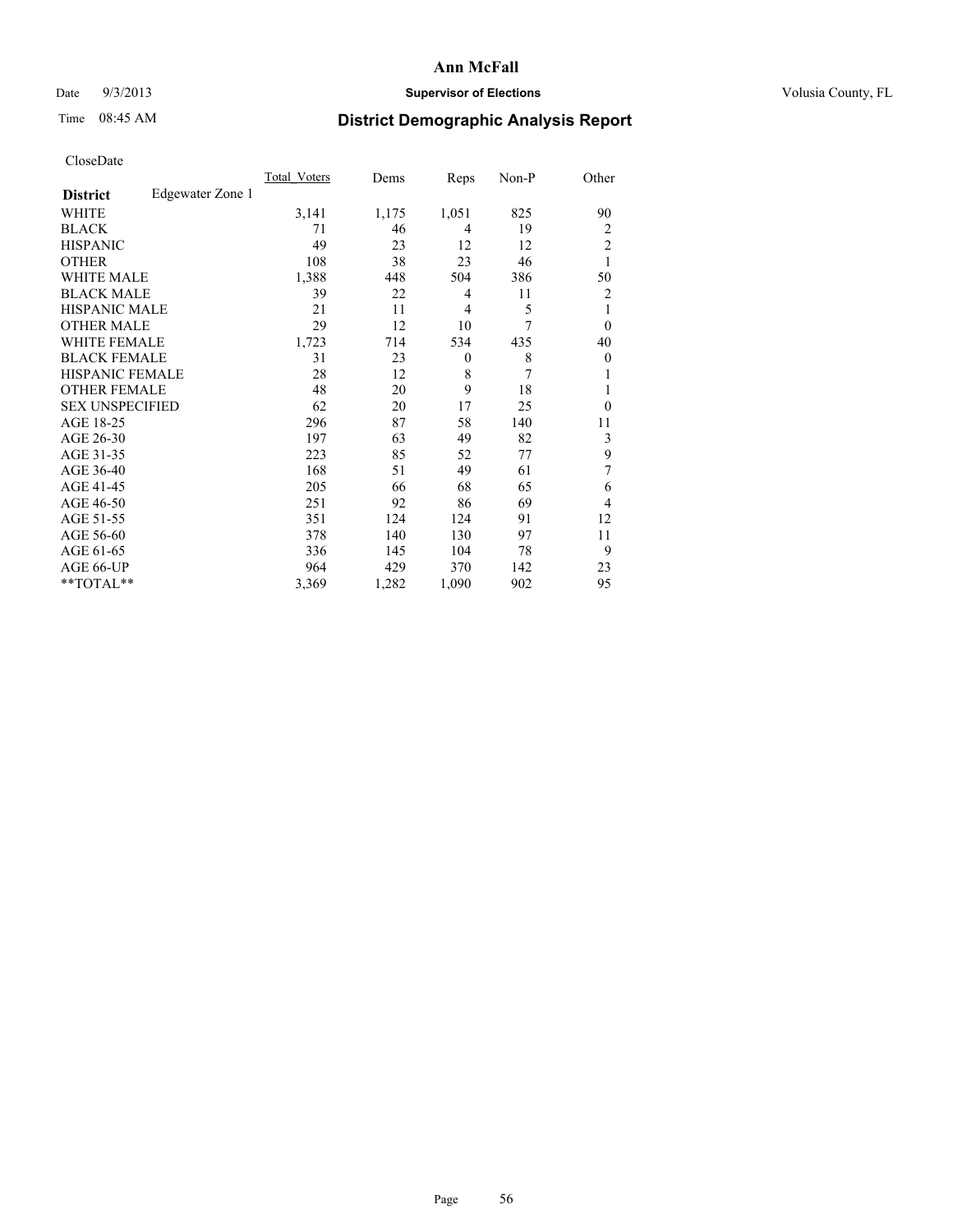## Date  $9/3/2013$  **Supervisor of Elections Supervisor of Elections** Volusia County, FL

# Time 08:45 AM **District Demographic Analysis Report**

|                        |                  | <b>Total Voters</b> | Dems  | Reps           | Non-P | Other          |
|------------------------|------------------|---------------------|-------|----------------|-------|----------------|
| <b>District</b>        | Edgewater Zone 2 |                     |       |                |       |                |
| WHITE                  |                  | 3,368               | 1,187 | 1,153          | 953   | 75             |
| <b>BLACK</b>           |                  | 56                  | 41    | 4              | 11    | $\Omega$       |
| <b>HISPANIC</b>        |                  | 48                  | 18    | 8              | 21    |                |
| <b>OTHER</b>           |                  | 108                 | 29    | 27             | 51    |                |
| WHITE MALE             |                  | 1,537               | 490   | 589            | 415   | 43             |
| <b>BLACK MALE</b>      |                  | 22                  | 16    | 1              | 5     | $\overline{0}$ |
| <b>HISPANIC MALE</b>   |                  | 25                  | 11    | $\overline{4}$ | 9     |                |
| <b>OTHER MALE</b>      |                  | 36                  | 11    | 9              | 15    |                |
| <b>WHITE FEMALE</b>    |                  | 1,812               | 692   | 558            | 530   | 32             |
| <b>BLACK FEMALE</b>    |                  | 34                  | 25    | 3              | 6     | $\overline{0}$ |
| <b>HISPANIC FEMALE</b> |                  | 21                  | 7     | $\overline{4}$ | 10    | $\Omega$       |
| <b>OTHER FEMALE</b>    |                  | 46                  | 15    | 16             | 15    | $\Omega$       |
| <b>SEX UNSPECIFIED</b> |                  | 47                  | 8     | 8              | 31    | $\overline{0}$ |
| AGE 18-25              |                  | 316                 | 92    | 84             | 132   | 8              |
| AGE 26-30              |                  | 216                 | 66    | 51             | 93    | 6              |
| AGE 31-35              |                  | 227                 | 59    | 60             | 104   | 4              |
| AGE 36-40              |                  | 239                 | 82    | 59             | 92    | 6              |
| AGE 41-45              |                  | 287                 | 86    | 90             | 105   | 6              |
| AGE 46-50              |                  | 266                 | 90    | 95             | 75    | 6              |
| AGE 51-55              |                  | 362                 | 116   | 135            | 98    | 13             |
| AGE 56-60              |                  | 336                 | 122   | 136            | 72    | 6              |
| AGE 61-65              |                  | 368                 | 144   | 134            | 84    | 6              |
| AGE 66-UP              |                  | 963                 | 418   | 348            | 181   | 16             |
| **TOTAL**              |                  | 3,580               | 1,275 | 1,192          | 1,036 | 77             |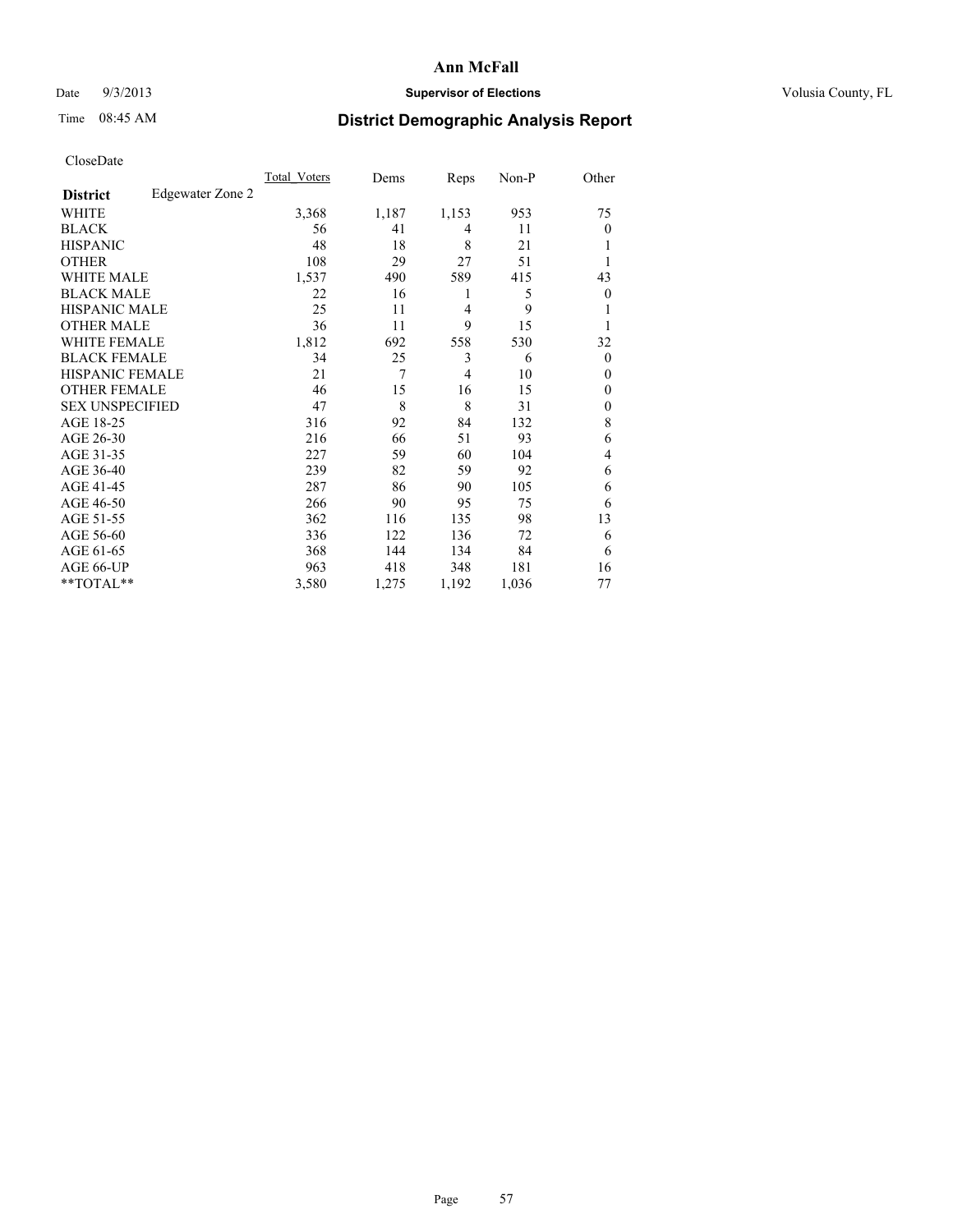## Date  $9/3/2013$  **Supervisor of Elections Supervisor of Elections** Volusia County, FL

# Time 08:45 AM **District Demographic Analysis Report**

|                        |                  | <b>Total Voters</b> | Dems  | Reps         | Non-P | Other            |
|------------------------|------------------|---------------------|-------|--------------|-------|------------------|
| <b>District</b>        | Edgewater Zone 3 |                     |       |              |       |                  |
| WHITE                  |                  | 3,115               | 1,133 | 1,047        | 843   | 92               |
| <b>BLACK</b>           |                  | 88                  | 70    | 2            | 16    | $\theta$         |
| <b>HISPANIC</b>        |                  | 45                  | 14    | 10           | 20    | 1                |
| <b>OTHER</b>           |                  | 133                 | 42    | 23           | 65    | 3                |
| WHITE MALE             |                  | 1,395               | 432   | 496          | 410   | 57               |
| <b>BLACK MALE</b>      |                  | 38                  | 29    | 2            | 7     | $\boldsymbol{0}$ |
| <b>HISPANIC MALE</b>   |                  | 20                  | 6     | 4            | 9     | 1                |
| <b>OTHER MALE</b>      |                  | 43                  | 13    | 11           | 18    | 1                |
| <b>WHITE FEMALE</b>    |                  | 1,704               | 697   | 545          | 427   | 35               |
| <b>BLACK FEMALE</b>    |                  | 49                  | 41    | $\mathbf{0}$ | 8     | $\overline{0}$   |
| <b>HISPANIC FEMALE</b> |                  | 24                  | 7     | 6            | 11    | $\theta$         |
| <b>OTHER FEMALE</b>    |                  | 54                  | 18    | 11           | 23    | 2                |
| <b>SEX UNSPECIFIED</b> |                  | 54                  | 16    | 7            | 31    | $\mathbf{0}$     |
| AGE 18-25              |                  | 312                 | 97    | 65           | 144   | 6                |
| AGE 26-30              |                  | 212                 | 60    | 55           | 92    | 5                |
| AGE 31-35              |                  | 202                 | 53    | 58           | 85    | 6                |
| AGE 36-40              |                  | 231                 | 62    | 77           | 81    | 11               |
| AGE 41-45              |                  | 240                 | 90    | 74           | 68    | 8                |
| AGE 46-50              |                  | 267                 | 91    | 100          | 69    | 7                |
| AGE 51-55              |                  | 293                 | 117   | 91           | 82    | 3                |
| AGE 56-60              |                  | 333                 | 133   | 113          | 79    | 8                |
| AGE 61-65              |                  | 333                 | 140   | 117          | 63    | 13               |
| AGE 66-UP              |                  | 958                 | 416   | 332          | 181   | 29               |
| **TOTAL**              |                  | 3,381               | 1,259 | 1,082        | 944   | 96               |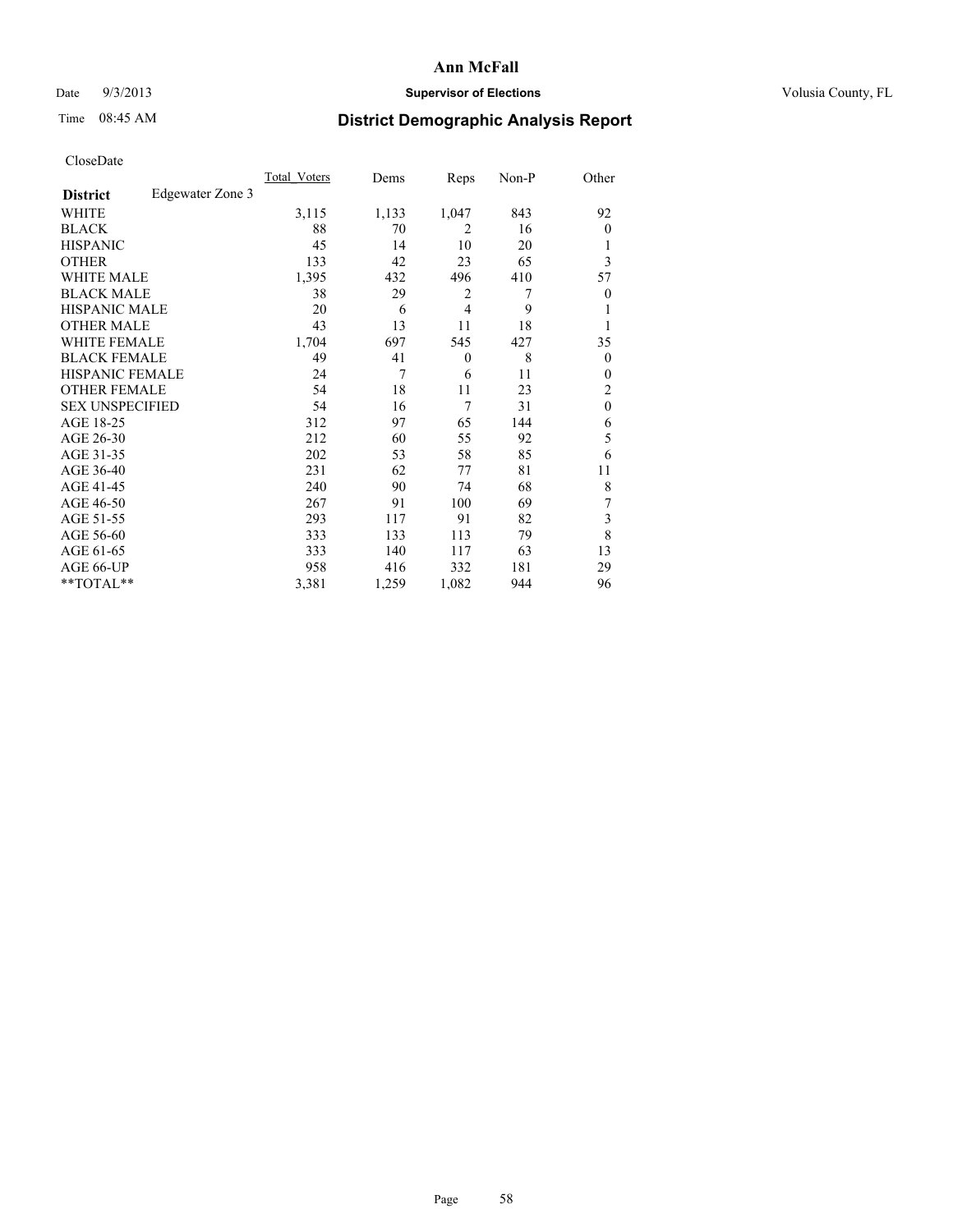## Date  $9/3/2013$  **Supervisor of Elections Supervisor of Elections** Volusia County, FL

# Time 08:45 AM **District Demographic Analysis Report**

|                        |                  | <b>Total Voters</b> | Dems  | Reps           | Non-P | Other          |
|------------------------|------------------|---------------------|-------|----------------|-------|----------------|
| <b>District</b>        | Edgewater Zone 4 |                     |       |                |       |                |
| WHITE                  |                  | 3,232               | 1,124 | 1,125          | 875   | 108            |
| <b>BLACK</b>           |                  | 74                  | 61    | 4              | 9     | $\Omega$       |
| <b>HISPANIC</b>        |                  | 48                  | 26    | 13             | 7     | 2              |
| <b>OTHER</b>           |                  | 91                  | 31    | 12             | 48    | $\theta$       |
| WHITE MALE             |                  | 1,475               | 460   | 562            | 409   | 44             |
| <b>BLACK MALE</b>      |                  | 31                  | 25    | 2              | 4     | $\overline{0}$ |
| <b>HISPANIC MALE</b>   |                  | 16                  | 8     | 4              | 3     |                |
| <b>OTHER MALE</b>      |                  | 32                  | 12    | 7              | 13    | $\Omega$       |
| <b>WHITE FEMALE</b>    |                  | 1,732               | 656   | 555            | 457   | 64             |
| <b>BLACK FEMALE</b>    |                  | 42                  | 35    | $\overline{2}$ | 5     | $\overline{0}$ |
| <b>HISPANIC FEMALE</b> |                  | 32                  | 18    | 9              | 4     |                |
| <b>OTHER FEMALE</b>    |                  | 30                  | 14    | 4              | 12    | $\theta$       |
| <b>SEX UNSPECIFIED</b> |                  | 55                  | 14    | 9              | 32    | $\Omega$       |
| AGE 18-25              |                  | 226                 | 61    | 61             | 103   |                |
| AGE 26-30              |                  | 193                 | 60    | 46             | 78    | 9              |
| AGE 31-35              |                  | 202                 | 56    | 54             | 83    | 9              |
| AGE 36-40              |                  | 233                 | 84    | 63             | 78    | 8              |
| AGE 41-45              |                  | 234                 | 87    | 70             | 74    | 3              |
| AGE 46-50              |                  | 255                 | 99    | 83             | 68    | 5              |
| AGE 51-55              |                  | 312                 | 103   | 125            | 77    | 7              |
| AGE 56-60              |                  | 327                 | 124   | 109            | 85    | 9              |
| AGE 61-65              |                  | 310                 | 136   | 96             | 66    | 12             |
| AGE 66-UP              |                  | 1,153               | 432   | 447            | 227   | 47             |
| **TOTAL**              |                  | 3,445               | 1,242 | 1,154          | 939   | 110            |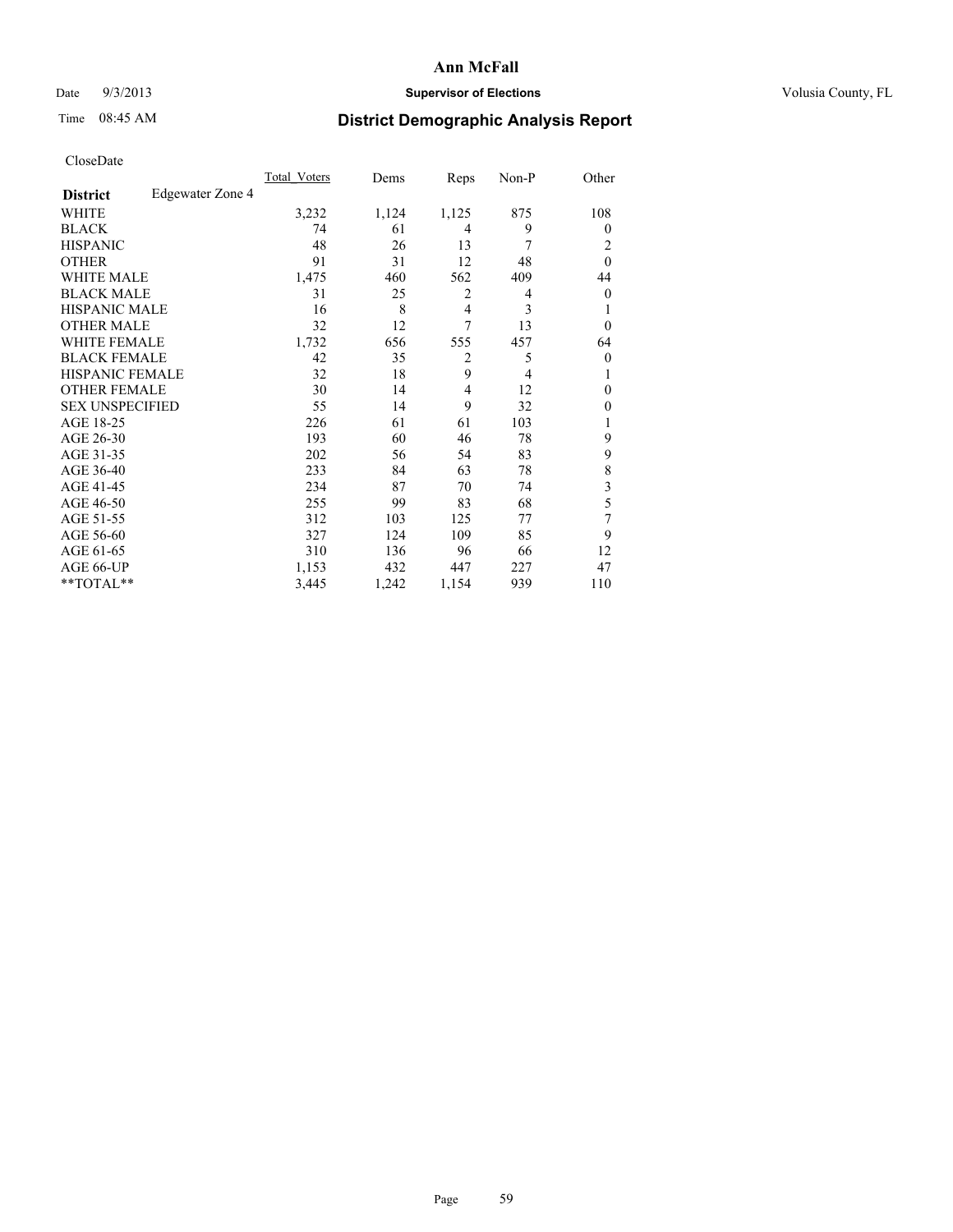## Date  $9/3/2013$  **Supervisor of Elections Supervisor of Elections** Volusia County, FL

# Time 08:45 AM **District Demographic Analysis Report**

|                        |                   | <b>Total Voters</b> | Dems | Reps           | Non-P | Other          |
|------------------------|-------------------|---------------------|------|----------------|-------|----------------|
| <b>District</b>        | Holly Hill Zone 1 |                     |      |                |       |                |
| WHITE                  |                   | 1,194               | 467  | 332            | 349   | 46             |
| <b>BLACK</b>           |                   | 129                 | 104  | $\overline{2}$ | 22    | 1              |
| <b>HISPANIC</b>        |                   | 50                  | 26   | 5              | 19    | $\Omega$       |
| <b>OTHER</b>           |                   | 75                  | 31   | 14             | 27    | 3              |
| WHITE MALE             |                   | 580                 | 204  | 179            | 178   | 19             |
| <b>BLACK MALE</b>      |                   | 51                  | 39   | 1              | 10    | 1              |
| <b>HISPANIC MALE</b>   |                   | 21                  | 8    | $\overline{2}$ | 11    | $\overline{0}$ |
| <b>OTHER MALE</b>      |                   | 23                  | 7    | 5              | 9     | $\overline{2}$ |
| WHITE FEMALE           |                   | 603                 | 260  | 150            | 166   | 27             |
| <b>BLACK FEMALE</b>    |                   | 77                  | 64   | 1              | 12    | $\overline{0}$ |
| <b>HISPANIC FEMALE</b> |                   | 29                  | 18   | 3              | 8     | $\Omega$       |
| <b>OTHER FEMALE</b>    |                   | 34                  | 18   | 9              | 7     | $\Omega$       |
| <b>SEX UNSPECIFIED</b> |                   | 30                  | 10   | 3              | 16    |                |
| AGE 18-25              |                   | 141                 | 57   | 23             | 61    | $\theta$       |
| AGE 26-30              |                   | 98                  | 44   | 15             | 36    | 3              |
| AGE 31-35              |                   | 84                  | 38   | 12             | 28    | 6              |
| AGE 36-40              |                   | 72                  | 29   | 19             | 23    | 1              |
| AGE 41-45              |                   | 101                 | 42   | 26             | 31    | $\overline{c}$ |
| AGE 46-50              |                   | 172                 | 65   | 44             | 57    | 6              |
| AGE 51-55              |                   | 175                 | 66   | 48             | 50    | 11             |
| AGE 56-60              |                   | 152                 | 63   | 28             | 54    | 7              |
| AGE 61-65              |                   | 147                 | 70   | 36             | 36    | 5              |
| AGE 66-UP              |                   | 306                 | 154  | 102            | 41    | 9              |
| **TOTAL**              |                   | 1,448               | 628  | 353            | 417   | 50             |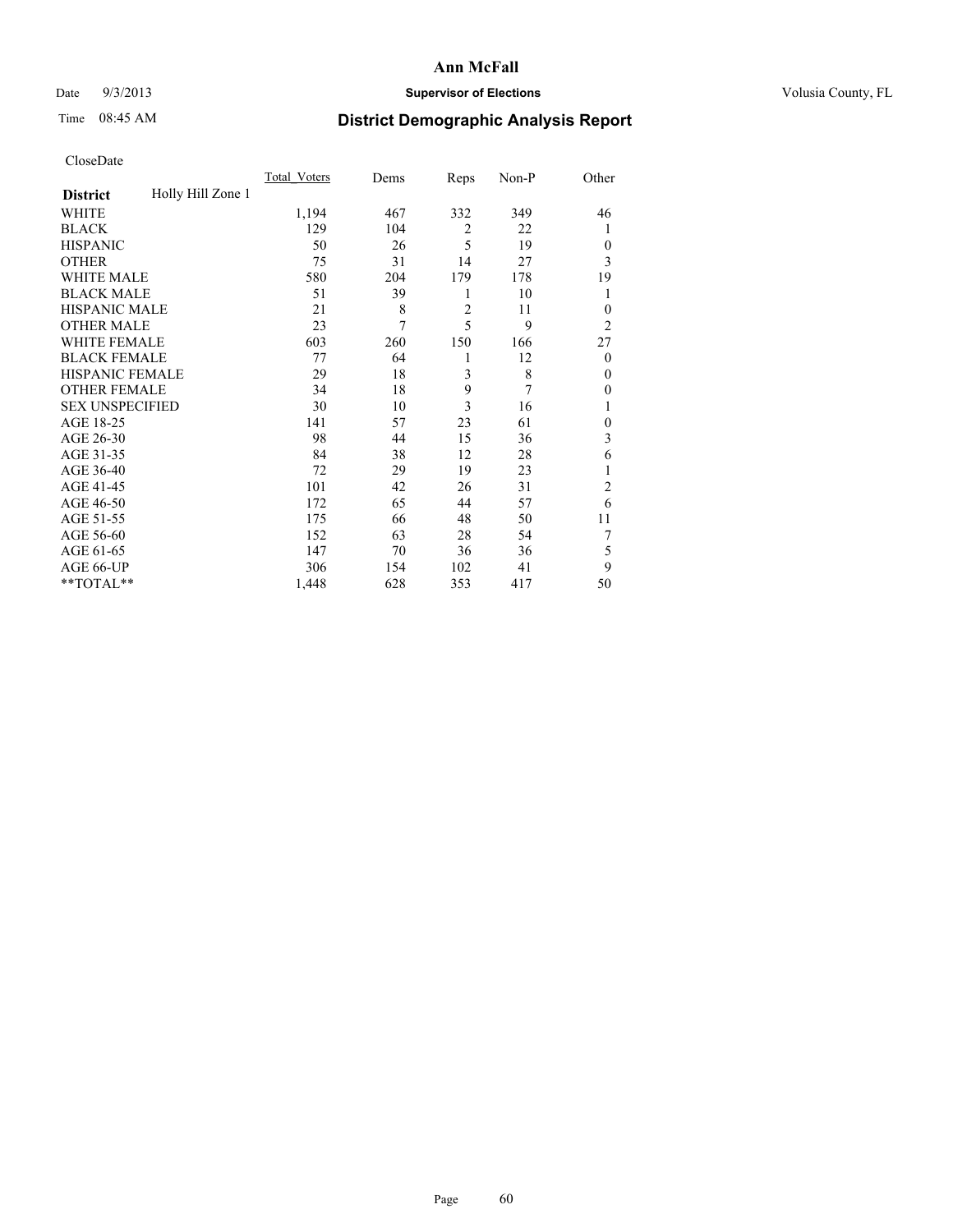## Date  $9/3/2013$  **Supervisor of Elections Supervisor of Elections** Volusia County, FL

## Time 08:45 AM **District Demographic Analysis Report**

|                        |                   | <b>Total Voters</b> | Dems | Reps           | Non-P          | Other                   |
|------------------------|-------------------|---------------------|------|----------------|----------------|-------------------------|
| <b>District</b>        | Holly Hill Zone 2 |                     |      |                |                |                         |
| WHITE                  |                   | 1,358               | 605  | 366            | 339            | 48                      |
| <b>BLACK</b>           |                   | 234                 | 180  | 10             | 41             | 3                       |
| <b>HISPANIC</b>        |                   | 46                  | 24   | 9              | 13             | $\overline{0}$          |
| <b>OTHER</b>           |                   | 93                  | 34   | 11             | 45             | 3                       |
| <b>WHITE MALE</b>      |                   | 645                 | 261  | 187            | 173            | 24                      |
| <b>BLACK MALE</b>      |                   | 88                  | 63   | 4              | 20             | 1                       |
| <b>HISPANIC MALE</b>   |                   | 16                  | 5    | 7              | $\overline{4}$ | $\theta$                |
| <b>OTHER MALE</b>      |                   | 32                  | 10   | 5              | 14             | 3                       |
| <b>WHITE FEMALE</b>    |                   | 703                 | 342  | 176            | 163            | 22                      |
| <b>BLACK FEMALE</b>    |                   | 145                 | 116  | 6              | 21             | $\overline{2}$          |
| <b>HISPANIC FEMALE</b> |                   | 30                  | 19   | $\overline{2}$ | 9              | $\mathbf{0}$            |
| <b>OTHER FEMALE</b>    |                   | 36                  | 15   | 6              | 15             | $\theta$                |
| <b>SEX UNSPECIFIED</b> |                   | 36                  | 12   | 3              | 19             | $\overline{c}$          |
| AGE 18-25              |                   | 176                 | 73   | 32             | 65             | 6                       |
| AGE 26-30              |                   | 120                 | 55   | 24             | 38             | 3                       |
| AGE 31-35              |                   | 125                 | 64   | 19             | 36             | 6                       |
| AGE 36-40              |                   | 117                 | 54   | 16             | 45             | $\overline{\mathbf{c}}$ |
| AGE 41-45              |                   | 152                 | 65   | 37             | 45             | 5                       |
| AGE 46-50              |                   | 183                 | 75   | 53             | 47             | 8                       |
| AGE 51-55              |                   | 208                 | 108  | 46             | 44             | 10                      |
| AGE 56-60              |                   | 173                 | 91   | 39             | 41             | $\overline{2}$          |
| AGE 61-65              |                   | 154                 | 70   | 40             | 37             | 7                       |
| AGE 66-UP              |                   | 323                 | 188  | 90             | 40             | 5                       |
| **TOTAL**              |                   | 1,731               | 843  | 396            | 438            | 54                      |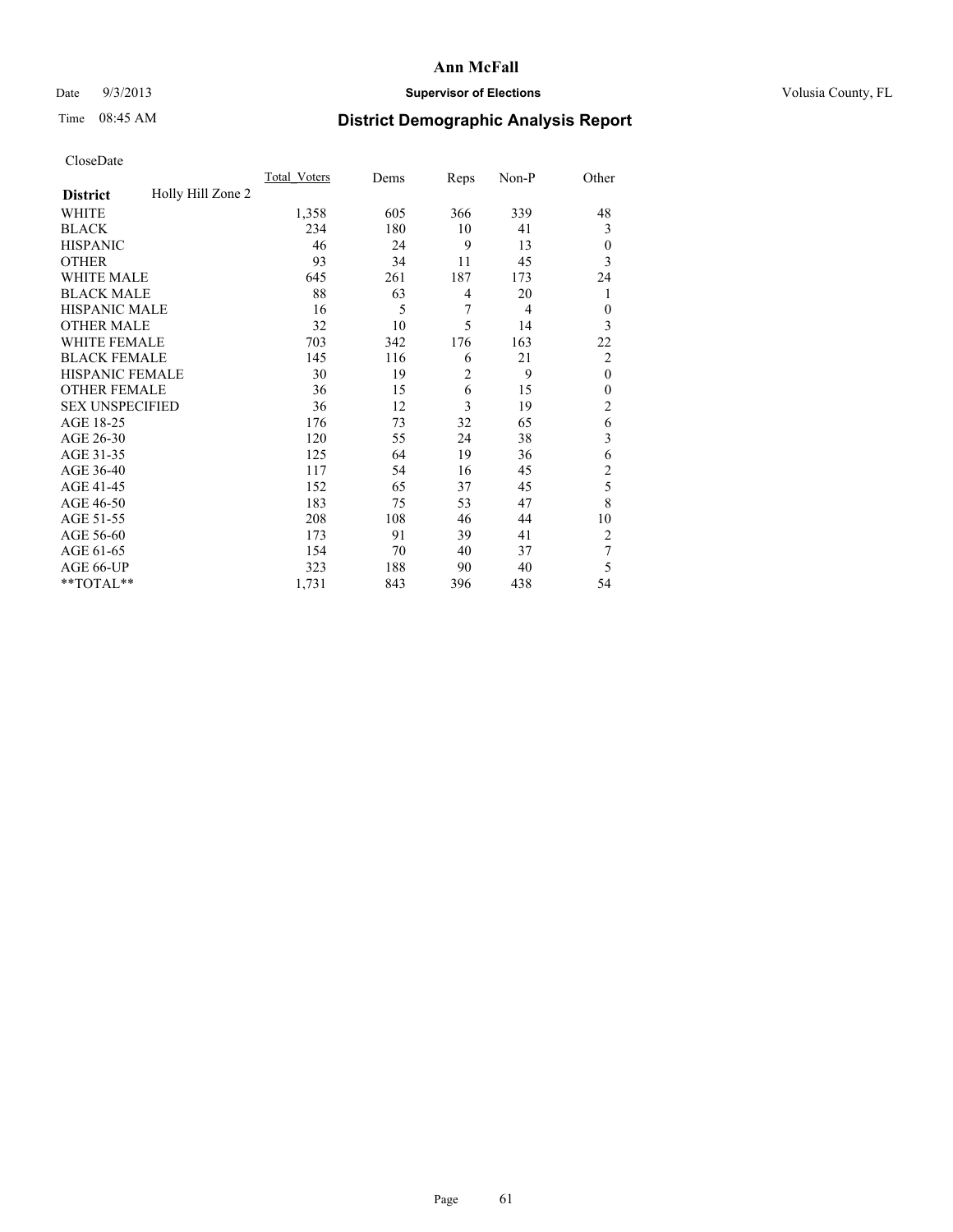## Date  $9/3/2013$  **Supervisor of Elections Supervisor of Elections** Volusia County, FL

# Time 08:45 AM **District Demographic Analysis Report**

|                        |                   | <b>Total Voters</b> | Dems | Reps     | Non-P | Other        |
|------------------------|-------------------|---------------------|------|----------|-------|--------------|
| <b>District</b>        | Holly Hill Zone 3 |                     |      |          |       |              |
| WHITE                  |                   | 1,451               | 557  | 468      | 366   | 60           |
| <b>BLACK</b>           |                   | 142                 | 125  | 3        | 13    | 1            |
| <b>HISPANIC</b>        |                   | 26                  | 6    | 6        | 14    | $\theta$     |
| <b>OTHER</b>           |                   | 78                  | 30   | 9        | 38    |              |
| WHITE MALE             |                   | 618                 | 202  | 211      | 174   | 31           |
| <b>BLACK MALE</b>      |                   | 57                  | 44   | 3        | 9     | 1            |
| <b>HISPANIC MALE</b>   |                   | 12                  | 3    | 3        | 6     | $\mathbf{0}$ |
| <b>OTHER MALE</b>      |                   | 24                  | 13   |          | 9     | 1            |
| WHITE FEMALE           |                   | 820                 | 349  | 253      | 189   | 29           |
| <b>BLACK FEMALE</b>    |                   | 84                  | 80   | $\theta$ | 4     | $\theta$     |
| <b>HISPANIC FEMALE</b> |                   | 14                  | 3    | 3        | 8     | $\theta$     |
| <b>OTHER FEMALE</b>    |                   | 33                  | 12   | 8        | 13    | $\theta$     |
| <b>SEX UNSPECIFIED</b> |                   | 35                  | 12   | 4        | 19    | $\mathbf{0}$ |
| AGE 18-25              |                   | 95                  | 37   | 18       | 39    |              |
| AGE 26-30              |                   | 83                  | 33   | 17       | 29    | 4            |
| AGE 31-35              |                   | 82                  | 30   | 18       | 31    | 3            |
| AGE 36-40              |                   | 65                  | 31   | 9        | 24    |              |
| AGE 41-45              |                   | 99                  | 30   | 25       | 40    | 4            |
| AGE 46-50              |                   | 121                 | 50   | 29       | 37    | 5            |
| AGE 51-55              |                   | 142                 | 53   | 41       | 41    | 7            |
| AGE 56-60              |                   | 156                 | 67   | 50       | 31    | 8            |
| AGE 61-65              |                   | 164                 | 70   | 46       | 44    | 4            |
| AGE 66-UP              |                   | 690                 | 317  | 233      | 115   | 25           |
| **TOTAL**              |                   | 1,697               | 718  | 486      | 431   | 62           |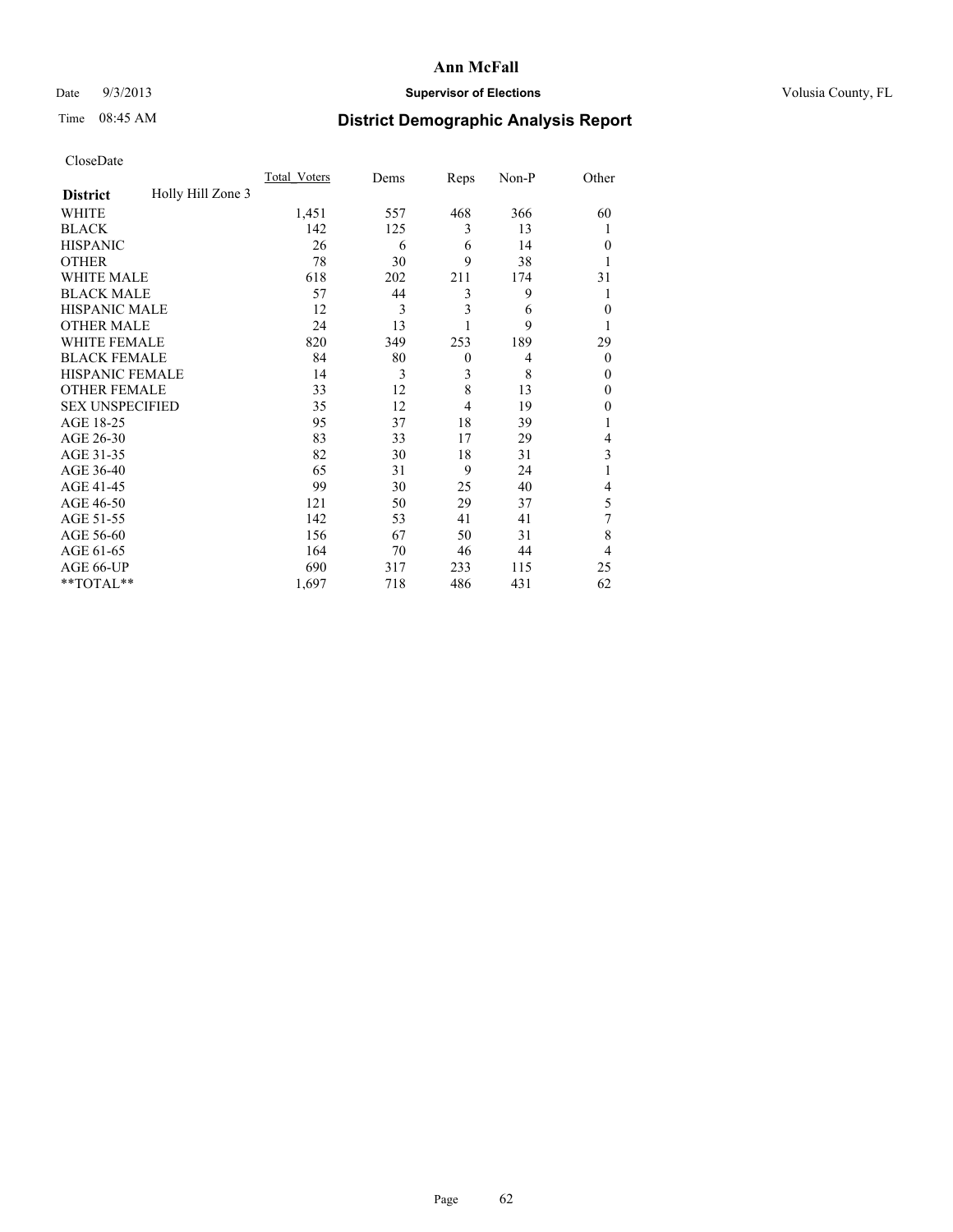## Date  $9/3/2013$  **Supervisor of Elections Supervisor of Elections** Volusia County, FL

# Time 08:45 AM **District Demographic Analysis Report**

|                        |                   | <b>Total Voters</b> | Dems | Reps           | Non-P | Other          |
|------------------------|-------------------|---------------------|------|----------------|-------|----------------|
| <b>District</b>        | Holly Hill Zone 4 |                     |      |                |       |                |
| WHITE                  |                   | 1,348               | 500  | 464            | 341   | 43             |
| <b>BLACK</b>           |                   | 270                 | 217  | 7              | 45    | 1              |
| <b>HISPANIC</b>        |                   | 47                  | 24   | 4              | 19    | $\Omega$       |
| <b>OTHER</b>           |                   | 75                  | 28   | 10             | 35    | $\overline{2}$ |
| WHITE MALE             |                   | 595                 | 192  | 212            | 166   | 25             |
| <b>BLACK MALE</b>      |                   | 64                  | 46   | 4              | 13    | 1              |
| <b>HISPANIC MALE</b>   |                   | 18                  | 11   | 1              | 6     | $\overline{0}$ |
| <b>OTHER MALE</b>      |                   | 21                  | 9    | 5              | 6     | 1              |
| WHITE FEMALE           |                   | 744                 | 305  | 250            | 171   | 18             |
| <b>BLACK FEMALE</b>    |                   | 204                 | 169  | 3              | 32    | $\overline{0}$ |
| <b>HISPANIC FEMALE</b> |                   | 29                  | 13   | 3              | 13    | $\Omega$       |
| <b>OTHER FEMALE</b>    |                   | 28                  | 16   | 3              | 8     |                |
| <b>SEX UNSPECIFIED</b> |                   | 37                  | 8    | $\overline{4}$ | 25    | $\theta$       |
| AGE 18-25              |                   | 226                 | 106  | 37             | 80    | 3              |
| AGE 26-30              |                   | 141                 | 58   | 30             | 49    | 4              |
| AGE 31-35              |                   | 129                 | 61   | 27             | 41    | $\theta$       |
| AGE 36-40              |                   | 107                 | 46   | 28             | 30    | 3              |
| AGE 41-45              |                   | 112                 | 51   | 24             | 32    | 5              |
| AGE 46-50              |                   | 141                 | 55   | 37             | 45    | $\overline{4}$ |
| AGE 51-55              |                   | 181                 | 56   | 72             | 43    | 10             |
| AGE 56-60              |                   | 163                 | 74   | 42             | 42    | 5              |
| AGE 61-65              |                   | 130                 | 65   | 35             | 27    | 3              |
| AGE 66-UP              |                   | 410                 | 197  | 153            | 51    | 9              |
| **TOTAL**              |                   | 1,740               | 769  | 485            | 440   | 46             |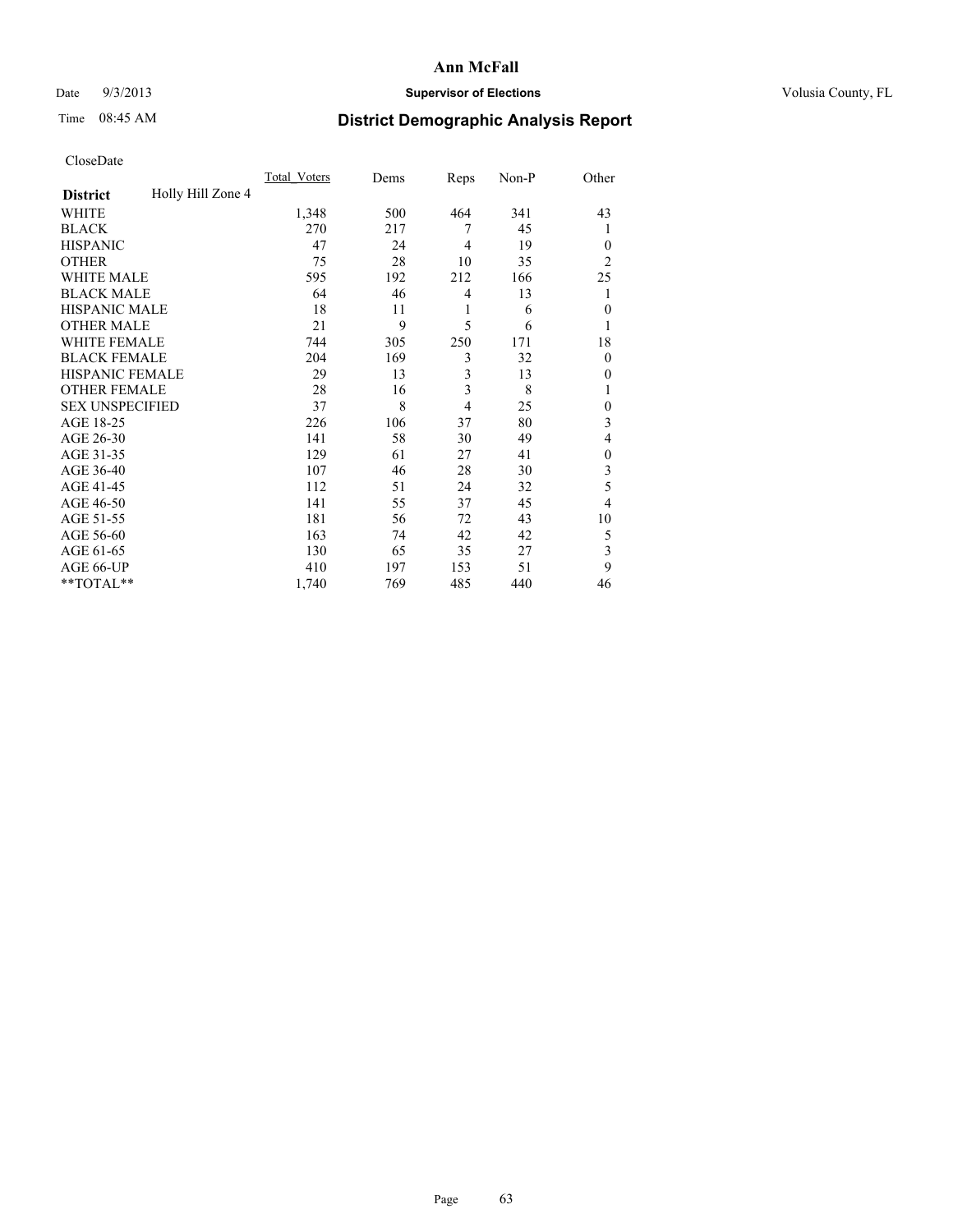## Date  $9/3/2013$  **Supervisor of Elections Supervisor of Elections** Volusia County, FL

# Time 08:45 AM **District Demographic Analysis Report**

|                        |            | <b>Total Voters</b> | Dems           | Reps | Non-P | Other          |
|------------------------|------------|---------------------|----------------|------|-------|----------------|
| <b>District</b>        | Lake Helen |                     |                |      |       |                |
| WHITE                  |            | 1,616               | 584            | 593  | 375   | 64             |
| <b>BLACK</b>           |            | 182                 | 162            | 3    | 14    | 3              |
| <b>HISPANIC</b>        |            | 41                  | 12             | 16   | 11    | 2              |
| <b>OTHER</b>           |            | 57                  | 18             | 14   | 24    |                |
| WHITE MALE             |            | 733                 | 233            | 289  | 178   | 33             |
| <b>BLACK MALE</b>      |            | 82                  | 74             | 2    | 5     |                |
| <b>HISPANIC MALE</b>   |            | 15                  | $\overline{4}$ | 6    | 5     | $\theta$       |
| <b>OTHER MALE</b>      |            | 18                  | 9              | 1    | 8     | $\theta$       |
| <b>WHITE FEMALE</b>    |            | 868                 | 347            | 298  | 192   | 31             |
| <b>BLACK FEMALE</b>    |            | 98                  | 86             | 1    | 9     | 2              |
| HISPANIC FEMALE        |            | 26                  | 8              | 10   | 6     | $\overline{2}$ |
| <b>OTHER FEMALE</b>    |            | 22                  | 8              | 5    | 8     | 1              |
| <b>SEX UNSPECIFIED</b> |            | 34                  | 7              | 14   | 13    | $\mathbf{0}$   |
| AGE 18-25              |            | 166                 | 54             | 45   | 61    | 6              |
| AGE 26-30              |            | 127                 | 42             | 34   | 47    | 4              |
| AGE 31-35              |            | 110                 | 39             | 27   | 40    | 4              |
| AGE 36-40              |            | 98                  | 22             | 33   | 31    | 12             |
| AGE 41-45              |            | 144                 | 56             | 40   | 39    | 9              |
| AGE 46-50              |            | 141                 | 49             | 56   | 31    | 5              |
| AGE 51-55              |            | 220                 | 86             | 90   | 37    | 7              |
| AGE 56-60              |            | 214                 | 84             | 82   | 39    | 9              |
| AGE 61-65              |            | 188                 | 94             | 55   | 34    | 5              |
| AGE 66-UP              |            | 488                 | 250            | 164  | 65    | 9              |
| **TOTAL**              |            | 1,896               | 776            | 626  | 424   | 70             |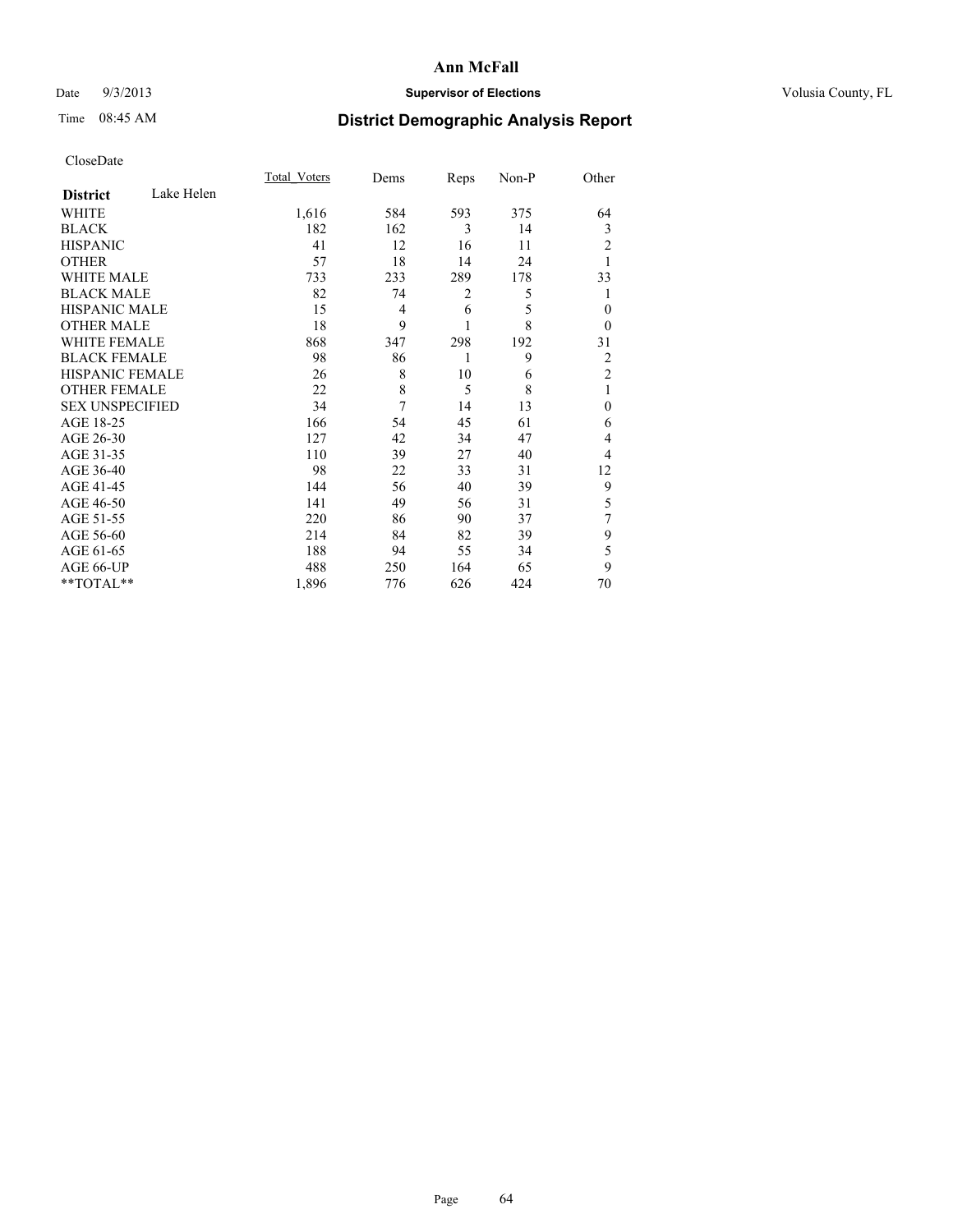## Date  $9/3/2013$  **Supervisor of Elections Supervisor of Elections** Volusia County, FL

# Time 08:45 AM **District Demographic Analysis Report**

|                        | Total Voters         | Dems  | Reps  | Non-P | Other          |
|------------------------|----------------------|-------|-------|-------|----------------|
| <b>District</b>        | New Smyrna Bch Zne 1 |       |       |       |                |
| WHITE                  | 4,480                | 1,444 | 1,955 | 968   | 113            |
| <b>BLACK</b>           | 13                   | 8     | 2     | 3     | $\theta$       |
| <b>HISPANIC</b>        | 64                   | 20    | 20    | 22    | 2              |
| <b>OTHER</b>           | 146                  | 34    | 44    | 64    | $\overline{4}$ |
| WHITE MALE             | 2,091                | 557   | 960   | 504   | 70             |
| <b>BLACK MALE</b>      | 6                    | 3     | 1     | 2     | $\overline{0}$ |
| <b>HISPANIC MALE</b>   | 30                   | 7     | 7     | 16    | $\theta$       |
| <b>OTHER MALE</b>      | 48                   | 9     | 19    | 19    |                |
| <b>WHITE FEMALE</b>    | 2,350                | 873   | 982   | 453   | 42             |
| <b>BLACK FEMALE</b>    | 7                    | 5     | 1     | 1     | $\overline{0}$ |
| HISPANIC FEMALE        | 34                   | 13    | 13    | 6     | $\overline{2}$ |
| <b>OTHER FEMALE</b>    | 55                   | 18    | 19    | 15    | 3              |
| <b>SEX UNSPECIFIED</b> | 82                   | 21    | 19    | 41    | 1              |
| AGE 18-25              | 250                  | 57    | 77    | 110   | 6              |
| AGE 26-30              | 221                  | 77    | 59    | 79    | 6              |
| AGE 31-35              | 173                  | 43    | 58    | 65    | 7              |
| AGE 36-40              | 187                  | 53    | 69    | 51    | 14             |
| AGE 41-45              | 243                  | 75    | 95    | 70    | 3              |
| AGE 46-50              | 284                  | 70    | 137   | 71    | 6              |
| AGE 51-55              | 446                  | 144   | 206   | 86    | 10             |
| AGE 56-60              | 488                  | 163   | 198   | 112   | 15             |
| AGE 61-65              | 581                  | 199   | 243   | 125   | 14             |
| AGE 66-UP              | 1,830                | 625   | 879   | 288   | 38             |
| **TOTAL**              | 4,703                | 1,506 | 2,021 | 1,057 | 119            |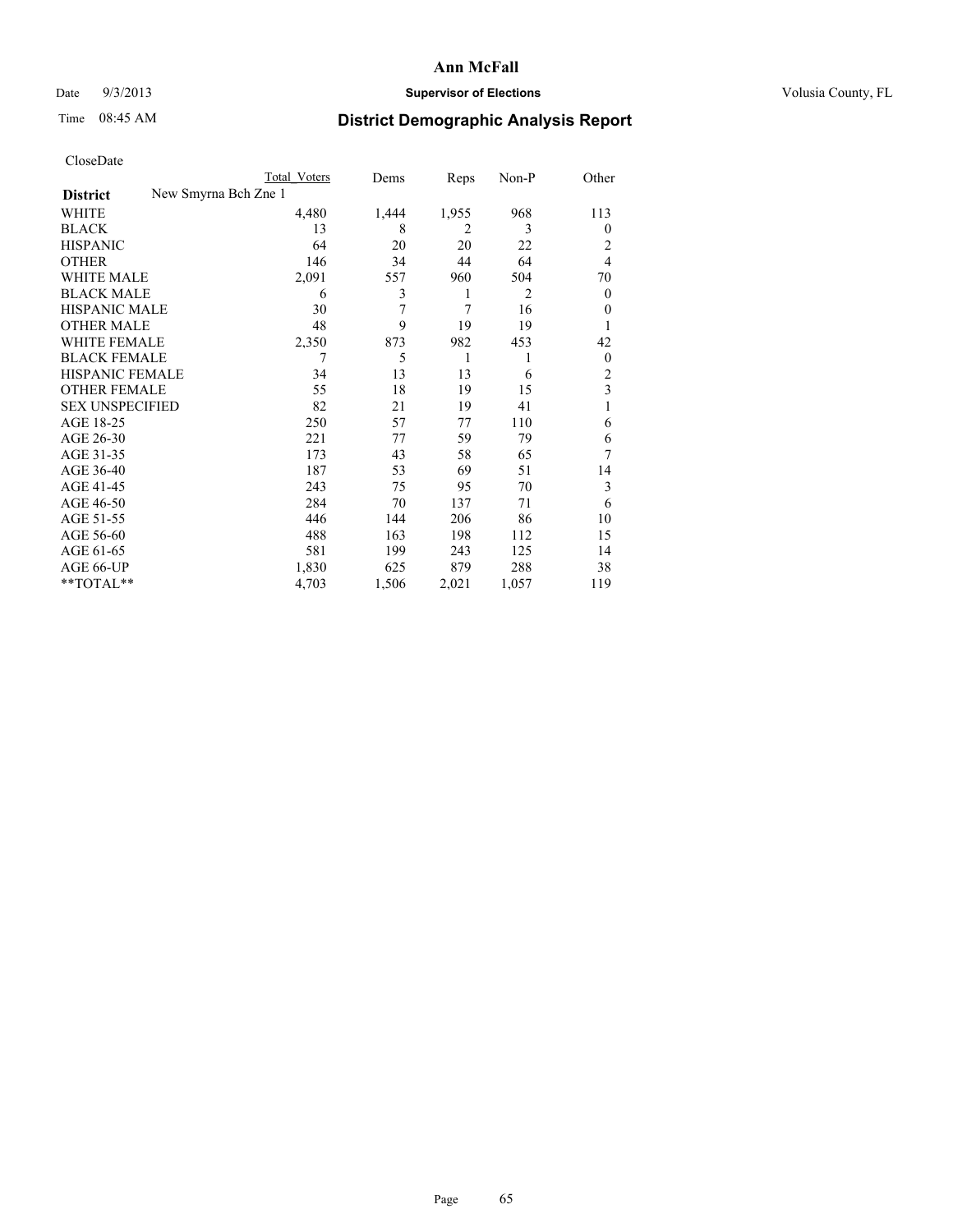### Date  $9/3/2013$  **Supervisor of Elections Supervisor of Elections** Volusia County, FL

# Time 08:45 AM **District Demographic Analysis Report**

|                        |                      | <b>Total Voters</b> | Dems           | Reps             | Non-P          | Other          |
|------------------------|----------------------|---------------------|----------------|------------------|----------------|----------------|
| <b>District</b>        | New Smyrna Bch Zne 2 |                     |                |                  |                |                |
| WHITE                  |                      | 3,838               | 1,315          | 1,411            | 991            | 121            |
| <b>BLACK</b>           |                      | 58                  | 44             | 1                | 12             | 1              |
| <b>HISPANIC</b>        |                      | 50                  | 17             | 15               | 18             | $\theta$       |
| <b>OTHER</b>           |                      | 131                 | 35             | 33               | 61             | $\overline{2}$ |
| WHITE MALE             |                      | 1,755               | 522            | 665              | 499            | 69             |
| <b>BLACK MALE</b>      |                      | 21                  | 17             | $\boldsymbol{0}$ | 4              | $\mathbf{0}$   |
| <b>HISPANIC MALE</b>   |                      | 25                  | $\overline{4}$ | 8                | 13             | $\theta$       |
| <b>OTHER MALE</b>      |                      | 38                  | 11             | 11               | 15             | 1              |
| <b>WHITE FEMALE</b>    |                      | 2,051               | 779            | 733              | 487            | 52             |
| <b>BLACK FEMALE</b>    |                      | 37                  | 27             | 1                | 8              | 1              |
| HISPANIC FEMALE        |                      | 24                  | 13             | 7                | $\overline{4}$ | $\theta$       |
| <b>OTHER FEMALE</b>    |                      | 56                  | 22             | 15               | 18             |                |
| <b>SEX UNSPECIFIED</b> |                      | 70                  | 16             | 20               | 34             | $\theta$       |
| AGE 18-25              |                      | 257                 | 75             | 61               | 113            | 8              |
| AGE 26-30              |                      | 222                 | 65             | 56               | 92             | 9              |
| AGE 31-35              |                      | 206                 | 59             | 50               | 88             | 9              |
| AGE 36-40              |                      | 197                 | 56             | 53               | 80             | $\,$ 8 $\,$    |
| AGE 41-45              |                      | 228                 | 64             | 81               | 76             | 7              |
| AGE 46-50              |                      | 238                 | 71             | 95               | 64             | 8              |
| AGE 51-55              |                      | 404                 | 125            | 171              | 93             | 15             |
| AGE 56-60              |                      | 417                 | 160            | 142              | 103            | 12             |
| AGE 61-65              |                      | 441                 | 169            | 149              | 111            | 12             |
| AGE 66-UP              |                      | 1,467               | 567            | 602              | 262            | 36             |
| **TOTAL**              |                      | 4,077               | 1,411          | 1,460            | 1,082          | 124            |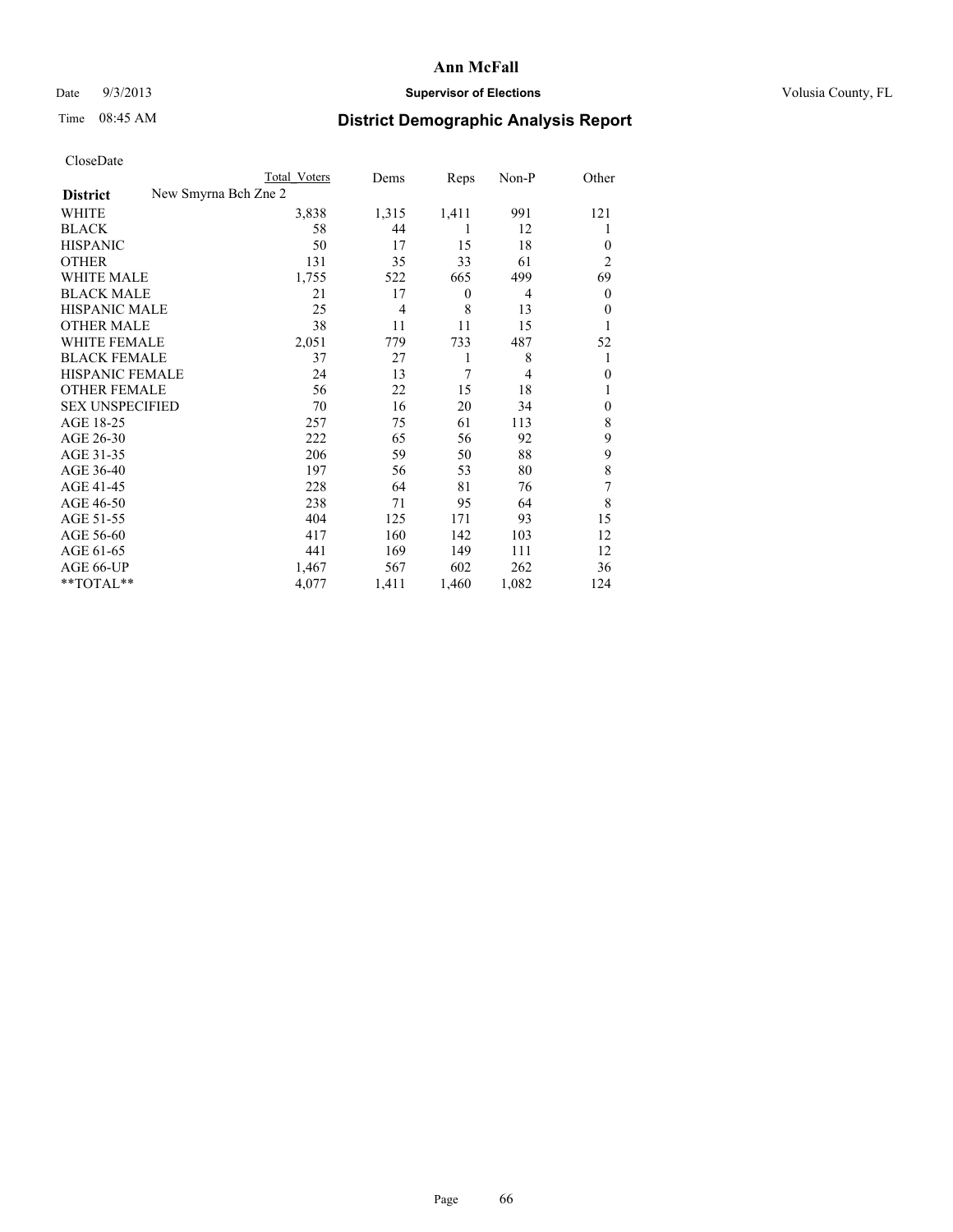### Date  $9/3/2013$  **Supervisor of Elections** Volusia County, FL

## Time 08:45 AM **District Demographic Analysis Report**

| Cioscivate             |                      |                     |       |                |       |                |
|------------------------|----------------------|---------------------|-------|----------------|-------|----------------|
|                        |                      | <b>Total Voters</b> | Dems  | Reps           | Non-P | Other          |
| <b>District</b>        | New Smyrna Bch Zne 3 |                     |       |                |       |                |
| <b>WHITE</b>           |                      | 4,354               | 1,320 | 1,872          | 1,029 | 133            |
| <b>BLACK</b>           |                      | 34                  | 19    | 3              | 10    | 2              |
| <b>HISPANIC</b>        |                      | 50                  | 19    | 11             | 19    | 1              |
| <b>OTHER</b>           |                      | 150                 | 37    | 32             | 79    | $\overline{2}$ |
| WHITE MALE             |                      | 1,998               | 522   | 899            | 504   | 73             |
| <b>BLACK MALE</b>      |                      | 21                  | 10    | 1              | 8     | $\overline{2}$ |
| <b>HISPANIC MALE</b>   |                      | 28                  | 11    | 8              | 8     | 1              |
| <b>OTHER MALE</b>      |                      | 52                  | 14    | 13             | 25    | $\theta$       |
| <b>WHITE FEMALE</b>    |                      | 2,331               | 791   | 964            | 516   | 60             |
| <b>BLACK FEMALE</b>    |                      | 13                  | 9     | 2              | 2     | $\overline{0}$ |
| <b>HISPANIC FEMALE</b> |                      | 22                  | 8     | $\overline{3}$ | 11    | $\Omega$       |
| <b>OTHER FEMALE</b>    |                      | 54                  | 20    | 13             | 19    | $\overline{2}$ |
| <b>SEX UNSPECIFIED</b> |                      | 69                  | 10    | 15             | 44    | $\theta$       |
| AGE 18-25              |                      | 235                 | 61    | 58             | 104   | 12             |
| AGE 26-30              |                      | 210                 | 62    | 59             | 81    | 8              |
| AGE 31-35              |                      | 212                 | 49    | 71             | 87    | 5              |
| AGE 36-40              |                      | 186                 | 60    | 59             | 63    | 4              |
| AGE 41-45              |                      | 216                 | 55    | 77             | 76    | 8              |
| AGE 46-50              |                      | 330                 | 110   | 132            | 84    | 4              |
| AGE 51-55              |                      | 360                 | 109   | 128            | 106   | 17             |
| AGE 56-60              |                      | 440                 | 168   | 175            | 87    | 10             |
| AGE 61-65              |                      | 446                 | 137   | 202            | 99    | 8              |
| AGE 66-UP              |                      | 1,953               | 584   | 957            | 350   | 62             |
| **TOTAL**              |                      | 4,588               | 1,395 | 1,918          | 1,137 | 138            |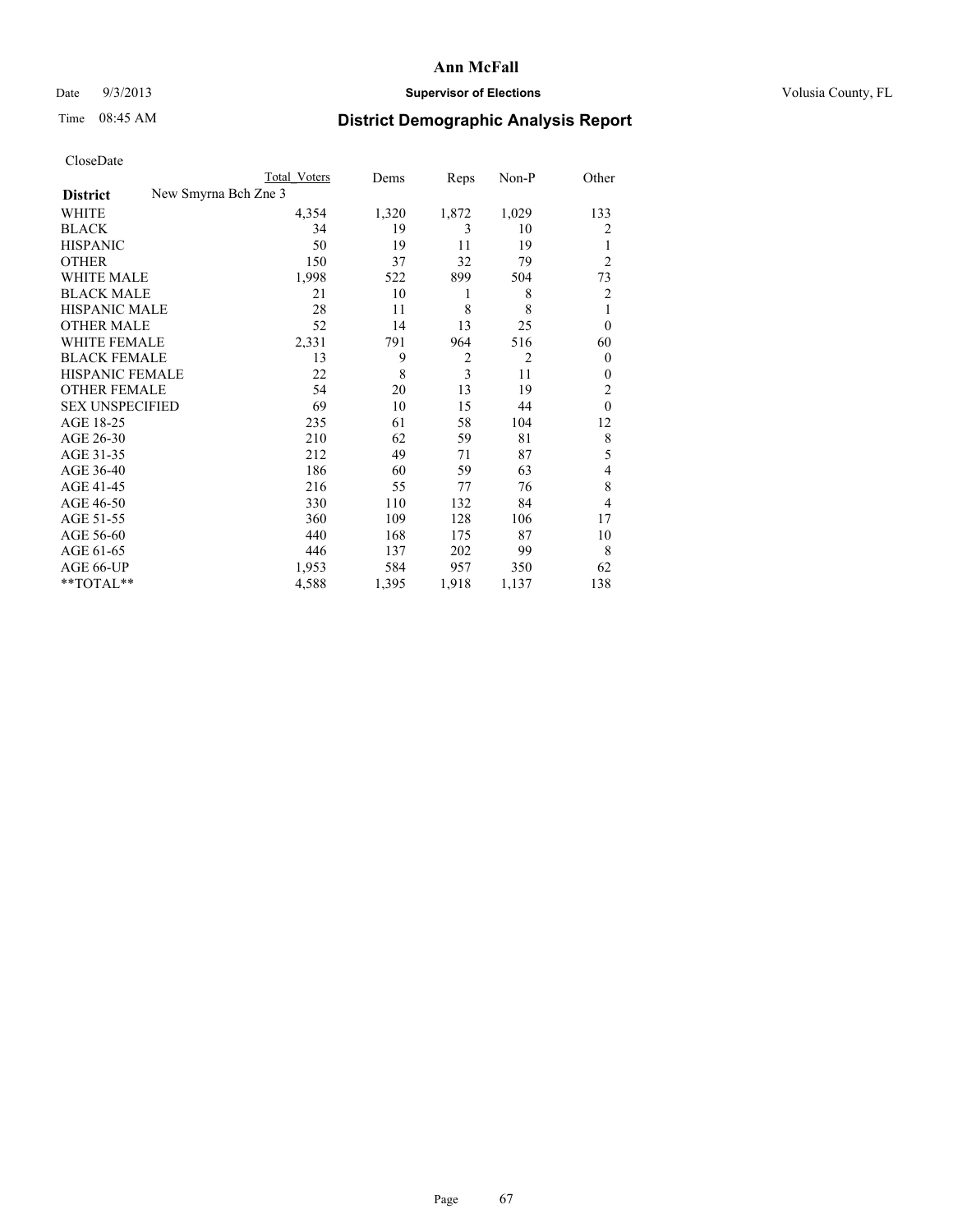## Date  $9/3/2013$  **Supervisor of Elections Supervisor of Elections** Volusia County, FL

# Time 08:45 AM **District Demographic Analysis Report**

|                        | <b>Total Voters</b>  | Dems  | Reps  | Non-P          | Other          |
|------------------------|----------------------|-------|-------|----------------|----------------|
| <b>District</b>        | New Smyrna Bch Zne 4 |       |       |                |                |
| WHITE                  | 3,135                | 951   | 1,290 | 801            | 93             |
| <b>BLACK</b>           | 642                  | 555   | 12    | 70             | 5              |
| <b>HISPANIC</b>        | 68                   | 25    | 25    | 15             | 3              |
| <b>OTHER</b>           | 181                  | 57    | 30    | 88             | 6              |
| <b>WHITE MALE</b>      | 1,422                | 371   | 619   | 389            | 43             |
| <b>BLACK MALE</b>      | 264                  | 219   | 4     | 36             | 5              |
| <b>HISPANIC MALE</b>   | 30                   | 10    | 11    | 8              | 1              |
| <b>OTHER MALE</b>      | 61                   | 18    | 11    | 31             | 1              |
| <b>WHITE FEMALE</b>    | 1,686                | 571   | 663   | 403            | 49             |
| <b>BLACK FEMALE</b>    | 373                  | 332   | 8     | 33             | $\overline{0}$ |
| <b>HISPANIC FEMALE</b> | 38                   | 15    | 14    | $\overline{7}$ | $\overline{c}$ |
| <b>OTHER FEMALE</b>    | 78                   | 32    | 15    | 27             | 4              |
| <b>SEX UNSPECIFIED</b> | 74                   | 20    | 12    | 40             | $\overline{2}$ |
| AGE 18-25              | 375                  | 154   | 82    | 130            | 9              |
| AGE 26-30              | 225                  | 94    | 52    | 73             | 6              |
| AGE 31-35              | 223                  | 72    | 63    | 83             | 5              |
| AGE 36-40              | 255                  | 95    | 81    | 70             | 9              |
| AGE 41-45              | 263                  | 95    | 93    | 68             | 7              |
| AGE 46-50              | 262                  | 94    | 96    | 68             | 4              |
| AGE 51-55              | 341                  | 126   | 120   | 89             | 6              |
| AGE 56-60              | 420                  | 172   | 147   | 86             | 15             |
| AGE 61-65              | 440                  | 173   | 162   | 89             | 16             |
| AGE 66-UP              | 1,222                | 513   | 461   | 218            | 30             |
| $*$ TOTAL $*$          | 4,026                | 1,588 | 1,357 | 974            | 107            |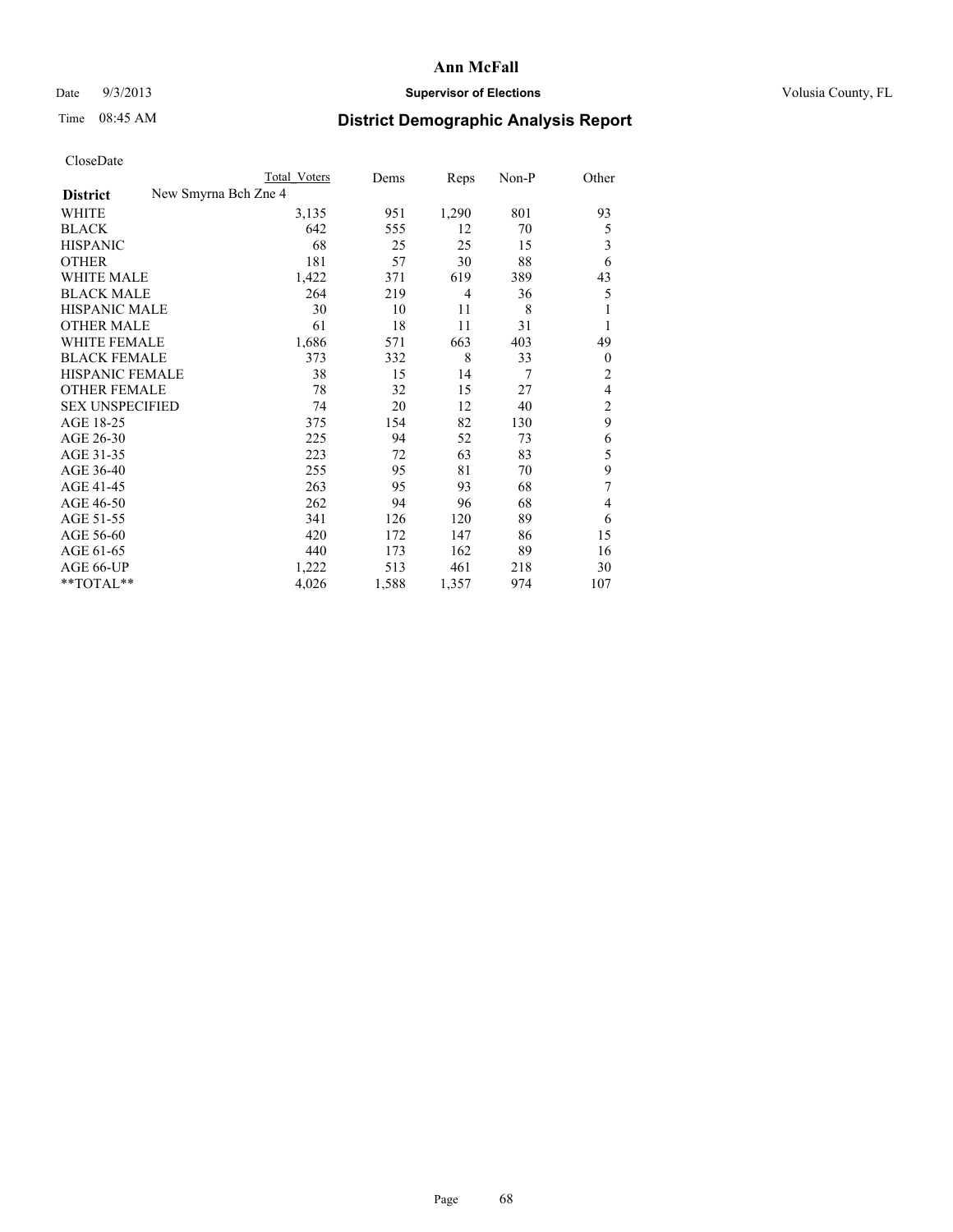## Date  $9/3/2013$  **Supervisor of Elections Supervisor of Elections** Volusia County, FL

# Time 08:45 AM **District Demographic Analysis Report**

|                        |          | <b>Total Voters</b> | Dems         | Reps           | Non-P          | Other          |
|------------------------|----------|---------------------|--------------|----------------|----------------|----------------|
| <b>District</b>        | Oak Hill |                     |              |                |                |                |
| WHITE                  |          | 1,114               | 394          | 420            | 274            | 26             |
| <b>BLACK</b>           |          | 175                 | 151          | $\overline{4}$ | 19             |                |
| <b>HISPANIC</b>        |          | 6                   | 3            | $\overline{2}$ | 1              | $\theta$       |
| <b>OTHER</b>           |          | 35                  | 8            | 9              | 15             | 3              |
| <b>WHITE MALE</b>      |          | 564                 | 187          | 212            | 147            | 18             |
| <b>BLACK MALE</b>      |          | 75                  | 62           | 2              | 10             |                |
| <b>HISPANIC MALE</b>   |          | $\overline{2}$      | $\mathbf{0}$ | $\overline{2}$ | $\overline{0}$ | $\mathbf{0}$   |
| <b>OTHER MALE</b>      |          | 15                  | 3            | 5              | 6              | 1              |
| <b>WHITE FEMALE</b>    |          | 541                 | 205          | 204            | 124            | 8              |
| <b>BLACK FEMALE</b>    |          | 99                  | 88           | $\overline{2}$ | 9              | $\Omega$       |
| <b>HISPANIC FEMALE</b> |          | 4                   | 3            | $\mathbf{0}$   |                | $\theta$       |
| <b>OTHER FEMALE</b>    |          | 12                  | 5            | 3              | $\overline{2}$ | 2              |
| <b>SEX UNSPECIFIED</b> |          | 18                  | 3            | 5              | 10             | $\mathbf{0}$   |
| AGE 18-25              |          | 92                  | 38           | 21             | 33             | 0              |
| AGE 26-30              |          | 68                  | 24           | 15             | 28             |                |
| AGE 31-35              |          | 62                  | 24           | 19             | 18             |                |
| AGE 36-40              |          | 57                  | 21           | 17             | 16             | 3              |
| AGE 41-45              |          | 77                  | 32           | 22             | 19             | 4              |
| AGE 46-50              |          | 92                  | 36           | 30             | 24             | 2              |
| AGE 51-55              |          | 142                 | 61           | 47             | 33             | 1              |
| AGE 56-60              |          | 139                 | 64           | 46             | 24             | 5              |
| AGE 61-65              |          | 147                 | 67           | 41             | 37             | $\overline{2}$ |
| AGE 66-UP              |          | 454                 | 189          | 177            | 77             | 11             |
| **TOTAL**              |          | 1,330               | 556          | 435            | 309            | 30             |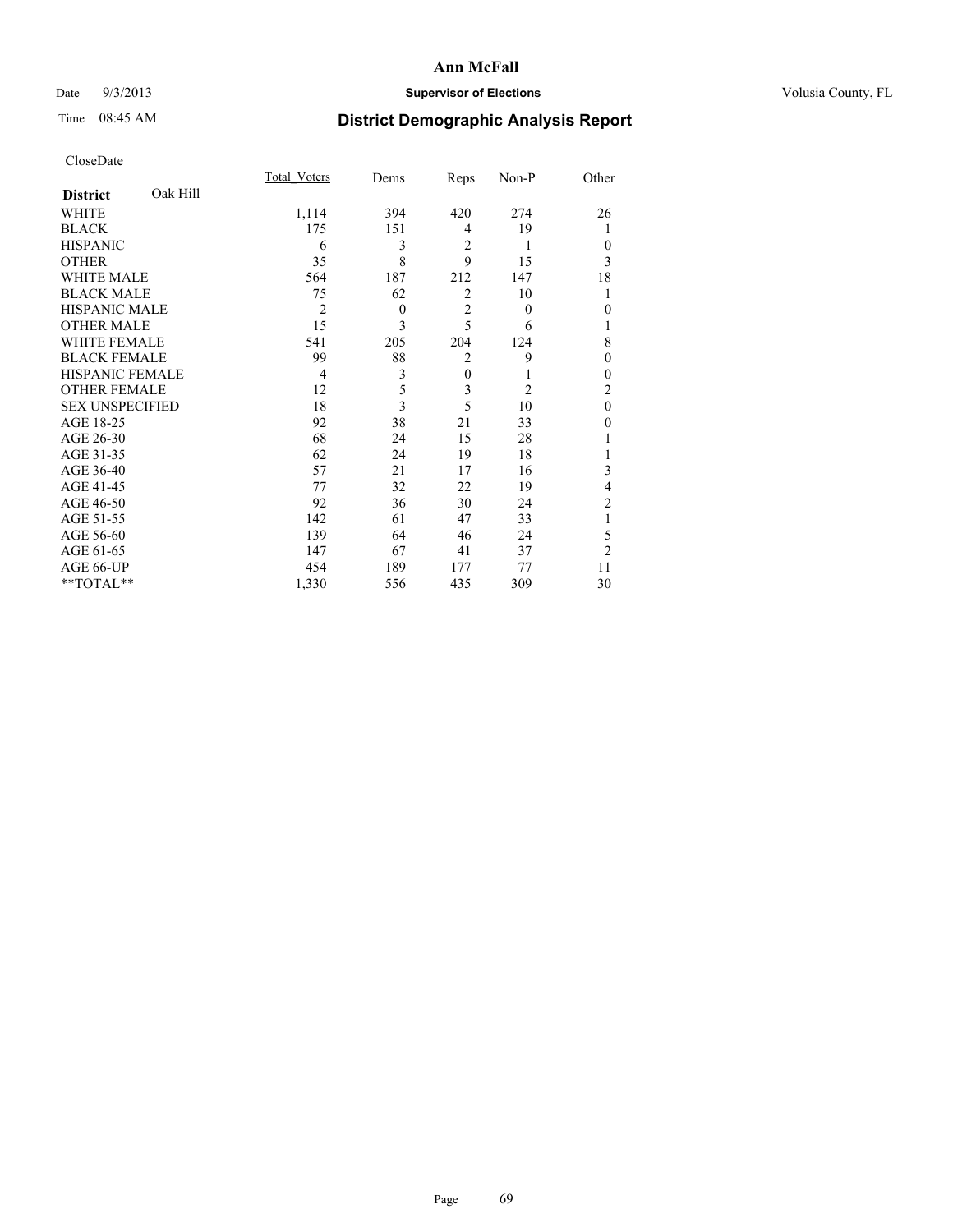## Date  $9/3/2013$  **Supervisor of Elections Supervisor of Elections** Volusia County, FL

# Time 08:45 AM **District Demographic Analysis Report**

|                        |                    | <b>Total Voters</b> | Dems | Reps           | Non-P | Other          |
|------------------------|--------------------|---------------------|------|----------------|-------|----------------|
| <b>District</b>        | Orange City Zone 1 |                     |      |                |       |                |
| WHITE                  |                    | 641                 | 225  | 242            | 141   | 33             |
| <b>BLACK</b>           |                    | 132                 | 107  | 3              | 20    | $\overline{2}$ |
| <b>HISPANIC</b>        |                    | 358                 | 172  | 49             | 132   | 5              |
| <b>OTHER</b>           |                    | 54                  | 20   | 9              | 19    | 6              |
| WHITE MALE             |                    | 248                 | 84   | 94             | 59    | 11             |
| <b>BLACK MALE</b>      |                    | 42                  | 35   | 1              | 6     | $\overline{0}$ |
| <b>HISPANIC MALE</b>   |                    | 139                 | 59   | 24             | 54    | $\overline{2}$ |
| <b>OTHER MALE</b>      |                    | 16                  | 7    | $\overline{4}$ | 3     | $\overline{2}$ |
| <b>WHITE FEMALE</b>    |                    | 387                 | 139  | 145            | 81    | 22             |
| <b>BLACK FEMALE</b>    |                    | 89                  | 71   | $\overline{2}$ | 14    | $\overline{2}$ |
| <b>HISPANIC FEMALE</b> |                    | 216                 | 113  | 24             | 76    | 3              |
| <b>OTHER FEMALE</b>    |                    | 24                  | 10   | 3              | 8     | 3              |
| <b>SEX UNSPECIFIED</b> |                    | 24                  | 6    | 6              | 11    | 1              |
| AGE 18-25              |                    | 115                 | 49   | 15             | 47    | 4              |
| AGE 26-30              |                    | 90                  | 38   | 17             | 35    | $\mathbf{0}$   |
| AGE 31-35              |                    | 112                 | 39   | 26             | 39    | 8              |
| AGE 36-40              |                    | 83                  | 22   | 22             | 39    | $\overline{0}$ |
| AGE 41-45              |                    | 75                  | 32   | 21             | 20    | $\overline{2}$ |
| AGE 46-50              |                    | 85                  | 39   | 15             | 28    | 3              |
| AGE 51-55              |                    | 77                  | 37   | 19             | 15    | 6              |
| AGE 56-60              |                    | 73                  | 34   | 15             | 22    | $\overline{c}$ |
| AGE 61-65              |                    | 86                  | 35   | 32             | 15    | $\overline{4}$ |
| AGE 66-UP              |                    | 389                 | 199  | 121            | 52    | 17             |
| **TOTAL**              |                    | 1,185               | 524  | 303            | 312   | 46             |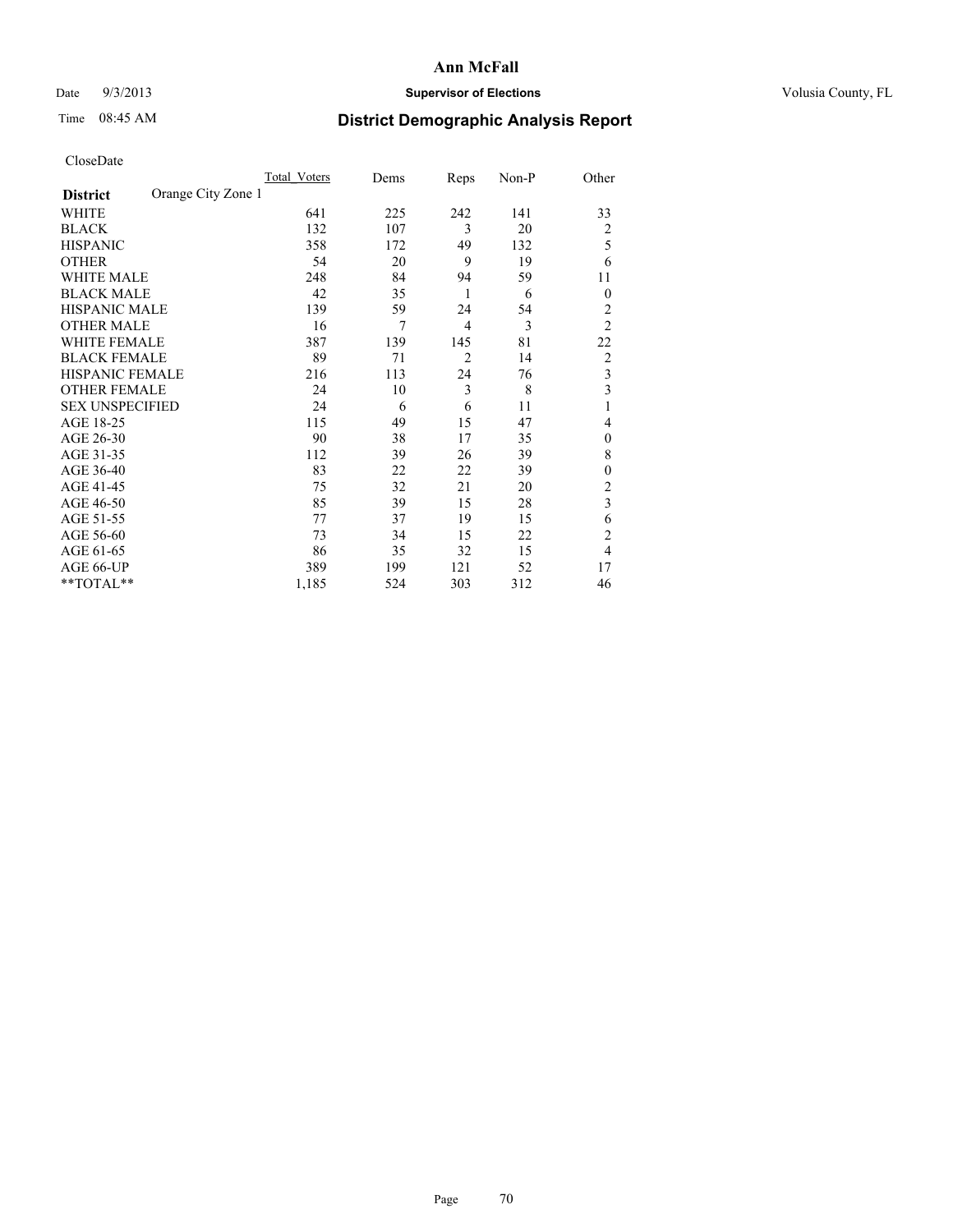### Date  $9/3/2013$  **Supervisor of Elections Supervisor of Elections** Volusia County, FL

# Time 08:45 AM **District Demographic Analysis Report**

|                        |                    | Total Voters | Dems | Reps           | Non-P          | Other          |
|------------------------|--------------------|--------------|------|----------------|----------------|----------------|
| <b>District</b>        | Orange City Zone 2 |              |      |                |                |                |
| WHITE                  |                    | 910          | 291  | 359            | 210            | 50             |
| <b>BLACK</b>           |                    | 42           | 36   | $\overline{4}$ | $\overline{c}$ | $\Omega$       |
| <b>HISPANIC</b>        |                    | 121          | 58   | 18             | 43             | 2              |
| <b>OTHER</b>           |                    | 62           | 20   | 18             | 24             | $\theta$       |
| WHITE MALE             |                    | 426          | 114  | 170            | 108            | 34             |
| <b>BLACK MALE</b>      |                    | 17           | 12   | 3              | 2              | $\overline{0}$ |
| <b>HISPANIC MALE</b>   |                    | 55           | 27   | 10             | 17             |                |
| <b>OTHER MALE</b>      |                    | 26           | 8    | 10             | 8              | $\overline{0}$ |
| WHITE FEMALE           |                    | 482          | 175  | 189            | 102            | 16             |
| <b>BLACK FEMALE</b>    |                    | 25           | 24   | 1              | $\mathbf{0}$   | $\overline{0}$ |
| <b>HISPANIC FEMALE</b> |                    | 65           | 31   | 8              | 25             |                |
| <b>OTHER FEMALE</b>    |                    | 20           | 9    | $\overline{4}$ | 7              | $\Omega$       |
| <b>SEX UNSPECIFIED</b> |                    | 19           | 5    | $\overline{4}$ | 10             | $\overline{0}$ |
| AGE 18-25              |                    | 130          | 40   | 23             | 58             | 9              |
| AGE 26-30              |                    | 74           | 26   | 23             | 24             | 1              |
| AGE 31-35              |                    | 90           | 27   | 29             | 28             | 6              |
| AGE 36-40              |                    | 78           | 26   | 28             | 19             | 5              |
| AGE 41-45              |                    | 87           | 29   | 25             | 28             | 5              |
| AGE 46-50              |                    | 125          | 50   | 44             | 26             | 5              |
| AGE 51-55              |                    | 109          | 30   | 48             | 24             | 7              |
| AGE 56-60              |                    | 119          | 49   | 41             | 27             | $\overline{c}$ |
| AGE 61-65              |                    | 93           | 30   | 45             | 15             | 3              |
| AGE 66-UP              |                    | 230          | 98   | 93             | 30             | 9              |
| **TOTAL**              |                    | 1,135        | 405  | 399            | 279            | 52             |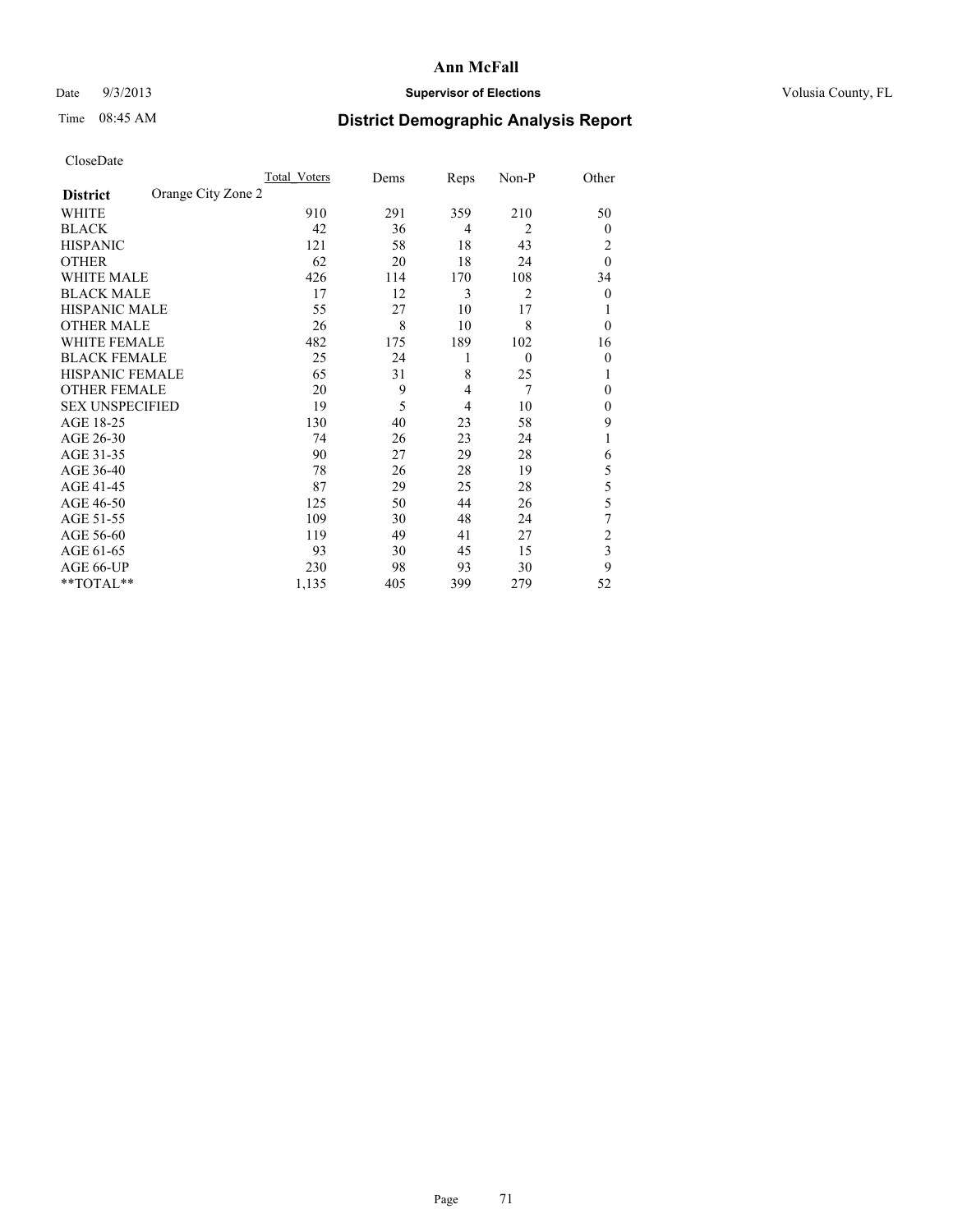## Date  $9/3/2013$  **Supervisor of Elections Supervisor of Elections** Volusia County, FL

## Time 08:45 AM **District Demographic Analysis Report**

|                        |                    | Total Voters | Dems | Reps           | Non-P | Other        |
|------------------------|--------------------|--------------|------|----------------|-------|--------------|
| <b>District</b>        | Orange City Zone 3 |              |      |                |       |              |
| WHITE                  |                    | 1,004        | 333  | 401            | 232   | 38           |
| <b>BLACK</b>           |                    | 73           | 55   | $\overline{2}$ | 14    | 2            |
| <b>HISPANIC</b>        |                    | 175          | 97   | 26             | 49    | 3            |
| <b>OTHER</b>           |                    | 67           | 20   | 11             | 35    | 1            |
| WHITE MALE             |                    | 437          | 124  | 185            | 108   | 20           |
| <b>BLACK MALE</b>      |                    | 28           | 20   | 1              | 6     | 1            |
| <b>HISPANIC MALE</b>   |                    | 72           | 34   | 13             | 23    | 2            |
| <b>OTHER MALE</b>      |                    | 28           | 11   | $\overline{4}$ | 13    | $\theta$     |
| <b>WHITE FEMALE</b>    |                    | 560          | 206  | 214            | 122   | 18           |
| <b>BLACK FEMALE</b>    |                    | 45           | 35   | 1              | 8     | 1            |
| <b>HISPANIC FEMALE</b> |                    | 101          | 61   | 13             | 26    |              |
| <b>OTHER FEMALE</b>    |                    | 24           | 6    | 5              | 12    |              |
| <b>SEX UNSPECIFIED</b> |                    | 24           | 8    | 4              | 12    | $\mathbf{0}$ |
| AGE 18-25              |                    | 89           | 29   | 22             | 31    | 7            |
| AGE 26-30              |                    | 68           | 29   | 14             | 24    | 1            |
| AGE 31-35              |                    | 71           | 28   | 19             | 21    | 3            |
| AGE 36-40              |                    | 66           | 19   | 20             | 26    |              |
| AGE 41-45              |                    | 88           | 31   | 27             | 30    | $\theta$     |
| AGE 46-50              |                    | 81           | 32   | 28             | 19    | 2            |
| AGE 51-55              |                    | 92           | 34   | 33             | 22    | 3            |
| AGE 56-60              |                    | 110          | 50   | 32             | 28    | $\mathbf{0}$ |
| AGE 61-65              |                    | 117          | 40   | 41             | 31    | 5            |
| AGE 66-UP              |                    | 537          | 213  | 204            | 98    | 22           |
| **TOTAL**              |                    | 1,319        | 505  | 440            | 330   | 44           |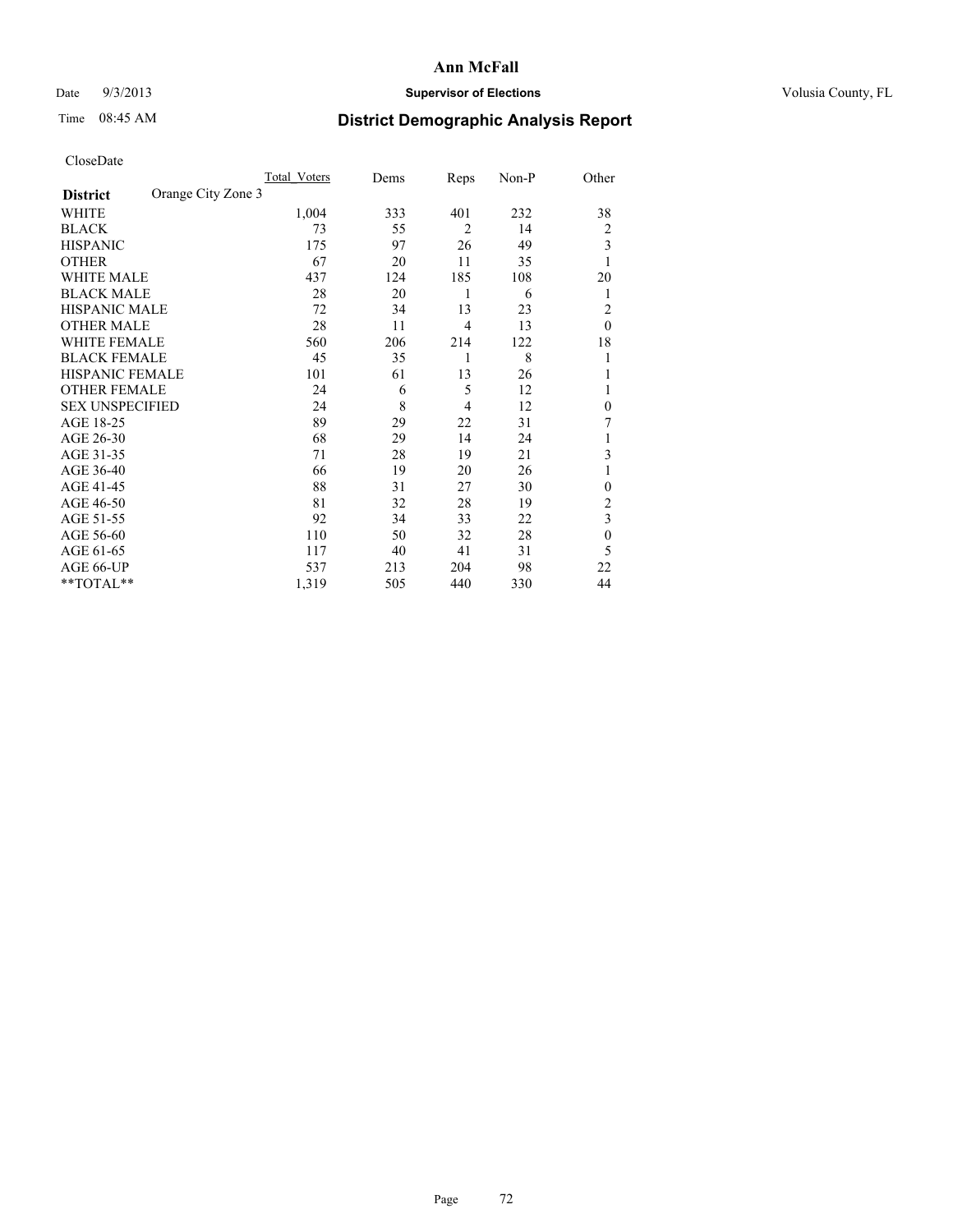## Date  $9/3/2013$  **Supervisor of Elections Supervisor of Elections** Volusia County, FL

# Time 08:45 AM **District Demographic Analysis Report**

|                        |                    | <b>Total Voters</b> | Dems           | Reps           | Non-P | Other          |
|------------------------|--------------------|---------------------|----------------|----------------|-------|----------------|
| <b>District</b>        | Orange City Zone 4 |                     |                |                |       |                |
| <b>WHITE</b>           |                    | 1,125               | 359            | 441            | 281   | 44             |
| <b>BLACK</b>           |                    | 14                  | 10             | $\mathbf{0}$   | 4     | $\Omega$       |
| <b>HISPANIC</b>        |                    | 48                  | 24             | 5              | 16    | 3              |
| <b>OTHER</b>           |                    | 42                  | 6              | 11             | 24    |                |
| WHITE MALE             |                    | 518                 | 141            | 213            | 142   | 22             |
| <b>BLACK MALE</b>      |                    | 5                   | 4              | $\mathbf{0}$   | 1     | $\overline{0}$ |
| <b>HISPANIC MALE</b>   |                    | 22                  | 11             | $\overline{4}$ | 6     |                |
| <b>OTHER MALE</b>      |                    | 14                  | $\overline{2}$ | $\overline{4}$ | 8     | $\Omega$       |
| <b>WHITE FEMALE</b>    |                    | 596                 | 214            | 223            | 137   | 22             |
| <b>BLACK FEMALE</b>    |                    | 9                   | 6              | $\overline{0}$ | 3     | $\overline{0}$ |
| <b>HISPANIC FEMALE</b> |                    | 26                  | 13             | 1              | 10    | 2              |
| <b>OTHER FEMALE</b>    |                    | 14                  | $\overline{4}$ | 4              | 6     | $\theta$       |
| <b>SEX UNSPECIFIED</b> |                    | 25                  | 4              | 8              | 12    |                |
| AGE 18-25              |                    | 133                 | 28             | 41             | 53    | 11             |
| AGE 26-30              |                    | 79                  | 23             | 20             | 32    | 4              |
| AGE 31-35              |                    | 89                  | 27             | 32             | 27    | 3              |
| AGE 36-40              |                    | 72                  | 18             | 23             | 29    | $\overline{c}$ |
| AGE 41-45              |                    | 89                  | 26             | 28             | 32    | 3              |
| AGE 46-50              |                    | 110                 | 25             | 41             | 39    | 5              |
| AGE 51-55              |                    | 121                 | 33             | 50             | 35    | 3              |
| AGE 56-60              |                    | 121                 | 45             | 53             | 17    | 6              |
| AGE 61-65              |                    | 124                 | 53             | 44             | 23    | 4              |
| AGE 66-UP              |                    | 291                 | 121            | 125            | 38    | 7              |
| **TOTAL**              |                    | 1,229               | 399            | 457            | 325   | 48             |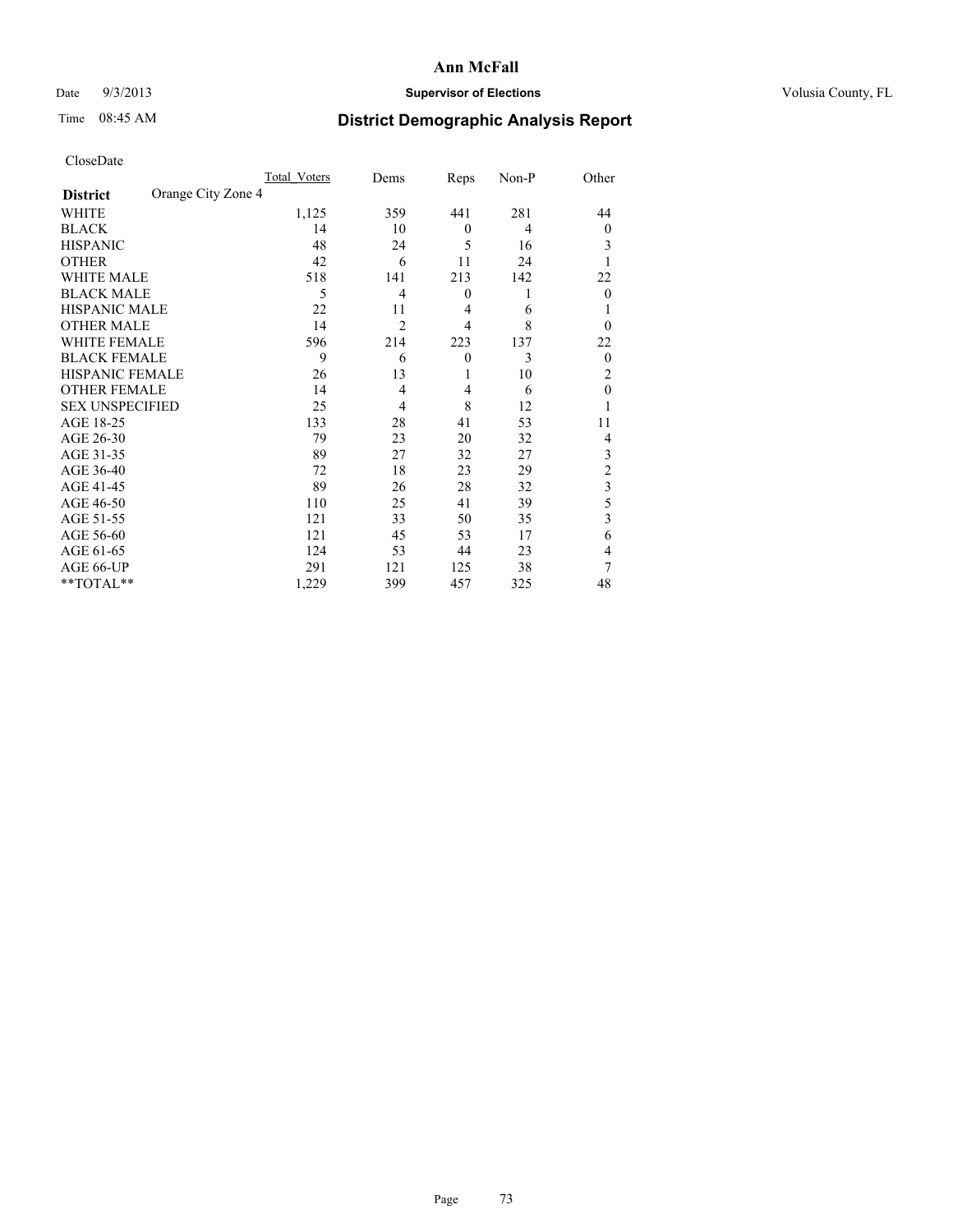# Date  $9/3/2013$  **Supervisor of Elections Supervisor of Elections** Volusia County, FL

# Time 08:45 AM **District Demographic Analysis Report**

|                        |                    | Total Voters | Dems | Reps           | Non-P | Other          |
|------------------------|--------------------|--------------|------|----------------|-------|----------------|
| <b>District</b>        | Orange City Zone 5 |              |      |                |       |                |
| WHITE                  |                    | 1,350        | 387  | 621            | 290   | 52             |
| <b>BLACK</b>           |                    | 110          | 91   | $\overline{2}$ | 16    | 1              |
| <b>HISPANIC</b>        |                    | 90           | 40   | 16             | 34    | $\Omega$       |
| <b>OTHER</b>           |                    | 67           | 27   | 14             | 25    |                |
| WHITE MALE             |                    | 538          | 135  | 244            | 126   | 33             |
| <b>BLACK MALE</b>      |                    | 47           | 34   | 2              | 10    | 1              |
| <b>HISPANIC MALE</b>   |                    | 35           | 17   | 7              | 11    | $\overline{0}$ |
| <b>OTHER MALE</b>      |                    | 20           | 10   | $\overline{4}$ | 5     | 1              |
| WHITE FEMALE           |                    | 803          | 251  | 374            | 159   | 19             |
| <b>BLACK FEMALE</b>    |                    | 61           | 55   | $\theta$       | 6     | $\overline{0}$ |
| <b>HISPANIC FEMALE</b> |                    | 55           | 23   | 9              | 23    | $\Omega$       |
| <b>OTHER FEMALE</b>    |                    | 31           | 14   | 7              | 10    | $\Omega$       |
| <b>SEX UNSPECIFIED</b> |                    | 27           | 6    | 6              | 15    | $\overline{0}$ |
| AGE 18-25              |                    | 61           | 22   | 10             | 27    | $\overline{2}$ |
| AGE 26-30              |                    | 47           | 28   | 9              | 10    | $\mathbf{0}$   |
| AGE 31-35              |                    | 57           | 16   | 15             | 25    |                |
| AGE 36-40              |                    | 44           | 12   | 17             | 15    | $\overline{0}$ |
| AGE 41-45              |                    | 76           | 28   | 19             | 26    | 3              |
| AGE 46-50              |                    | 61           | 19   | 17             | 25    | $\theta$       |
| AGE 51-55              |                    | 87           | 36   | 23             | 24    | $\overline{4}$ |
| AGE 56-60              |                    | 108          | 43   | 32             | 31    | $\overline{c}$ |
| AGE 61-65              |                    | 97           | 40   | 34             | 19    | $\overline{4}$ |
| AGE 66-UP              |                    | 979          | 301  | 477            | 163   | 38             |
| **TOTAL**              |                    | 1,617        | 545  | 653            | 365   | 54             |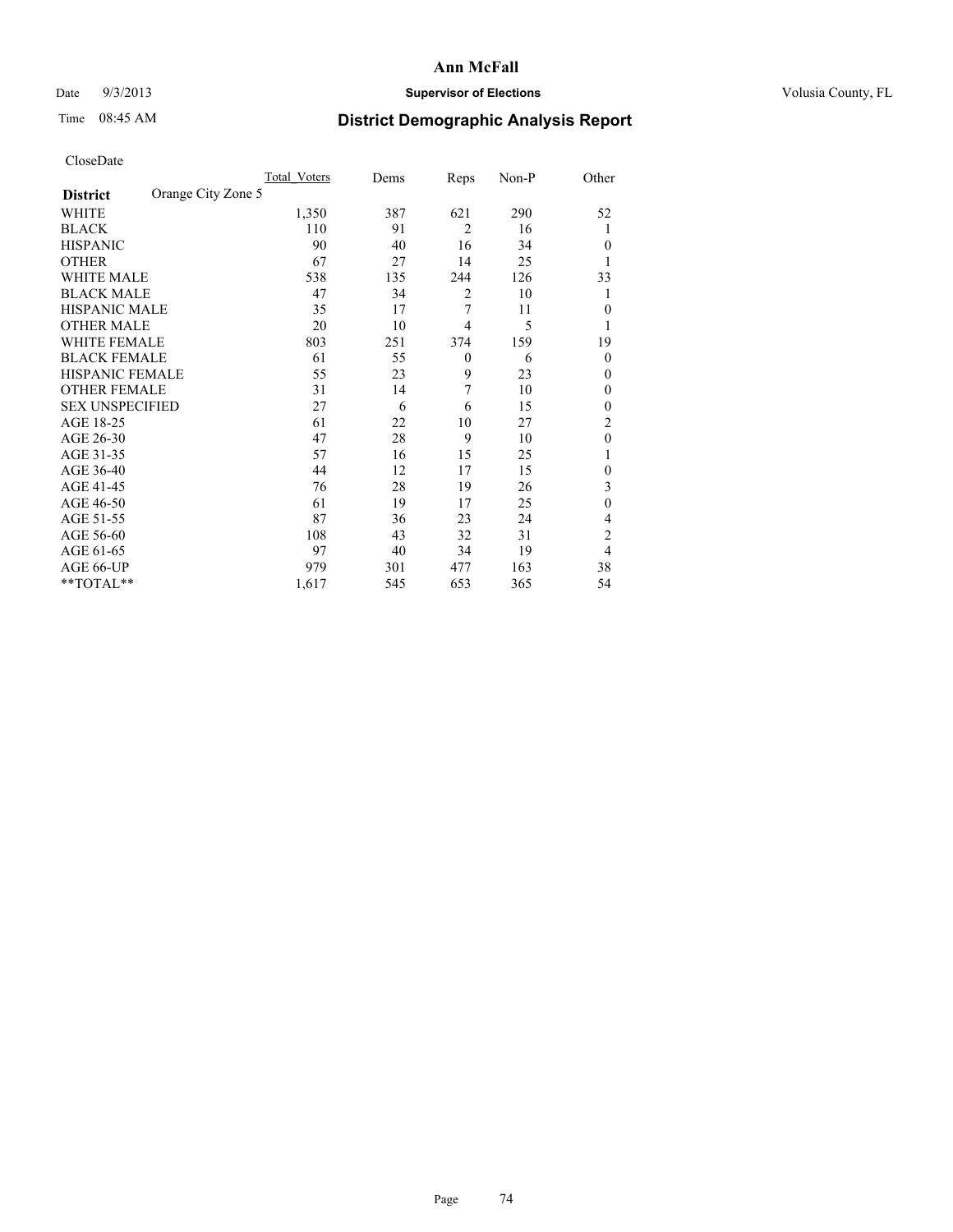# Date  $9/3/2013$  **Supervisor of Elections Supervisor of Elections** Volusia County, FL

# Time 08:45 AM **District Demographic Analysis Report**

|                        | <b>Total Voters</b> | Dems  | Reps           | Non-P | Other          |
|------------------------|---------------------|-------|----------------|-------|----------------|
| <b>District</b>        | Ormond Beach Zone 1 |       |                |       |                |
| WHITE                  | 7,187               | 2,255 | 3,166          | 1,530 | 236            |
| <b>BLACK</b>           | 111                 | 76    | 8              | 20    | 7              |
| <b>HISPANIC</b>        | 133                 | 50    | 41             | 40    | 2              |
| <b>OTHER</b>           | 350                 | 101   | 102            | 140   | $\overline{7}$ |
| WHITE MALE             | 3,309               | 943   | 1,492          | 751   | 123            |
| <b>BLACK MALE</b>      | 54                  | 35    | 4              | 10    | 5              |
| <b>HISPANIC MALE</b>   | 65                  | 19    | 25             | 19    | $\overline{2}$ |
| <b>OTHER MALE</b>      | 138                 | 40    | 45             | 51    | $\overline{2}$ |
| <b>WHITE FEMALE</b>    | 3,838               | 1,301 | 1,663          | 765   | 109            |
| <b>BLACK FEMALE</b>    | 56                  | 41    | $\overline{4}$ | 9     | 2              |
| <b>HISPANIC FEMALE</b> | 65                  | 29    | 15             | 21    | $\theta$       |
| <b>OTHER FEMALE</b>    | 146                 | 45    | 41             | 55    | 5              |
| <b>SEX UNSPECIFIED</b> | 110                 | 29    | 28             | 49    | 4              |
| AGE 18-25              | 548                 | 155   | 175            | 200   | 18             |
| AGE 26-30              | 355                 | 93    | 130            | 116   | 16             |
| AGE 31-35              | 336                 | 80    | 126            | 116   | 14             |
| AGE 36-40              | 380                 | 111   | 147            | 103   | 19             |
| AGE 41-45              | 553                 | 150   | 252            | 132   | 19             |
| AGE 46-50              | 623                 | 178   | 276            | 156   | 13             |
| AGE 51-55              | 662                 | 211   | 299            | 141   | 11             |
| AGE 56-60              | 788                 | 266   | 352            | 145   | 25             |
| AGE 61-65              | 820                 | 284   | 350            | 162   | 24             |
| AGE 66-UP              | 2,716               | 954   | 1,210          | 459   | 93             |
| **TOTAL**              | 7,781               | 2,482 | 3,317          | 1,730 | 252            |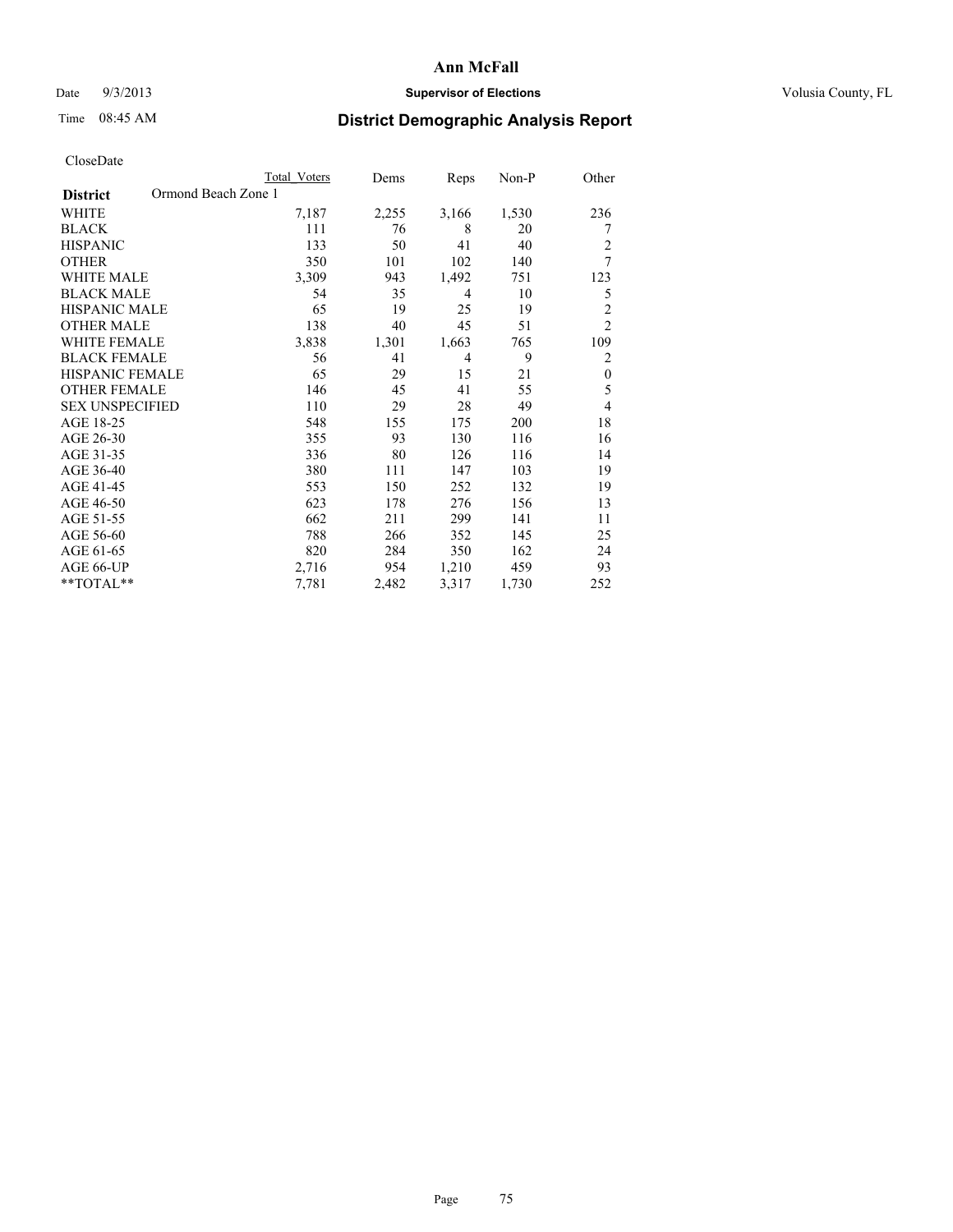# Date  $9/3/2013$  **Supervisor of Elections Supervisor of Elections** Volusia County, FL

# Time 08:45 AM **District Demographic Analysis Report**

|                                        | <b>Total Voters</b> | Dems  | Reps  | Non-P | Other                   |
|----------------------------------------|---------------------|-------|-------|-------|-------------------------|
| Ormond Beach Zone 2<br><b>District</b> |                     |       |       |       |                         |
| WHITE                                  | 5,430               | 2,006 | 1,963 | 1,284 | 177                     |
| <b>BLACK</b>                           | 367                 | 290   | 19    | 52    | 6                       |
| <b>HISPANIC</b>                        | 158                 | 69    | 41    | 46    | $\overline{c}$          |
| <b>OTHER</b>                           | 360                 | 133   | 84    | 134   | 9                       |
| <b>WHITE MALE</b>                      | 2,422               | 763   | 951   | 621   | 87                      |
| <b>BLACK MALE</b>                      | 157                 | 111   | 12    | 30    | 4                       |
| HISPANIC MALE                          | 62                  | 23    | 17    | 20    | $\overline{2}$          |
| <b>OTHER MALE</b>                      | 130                 | 47    | 35    | 43    | 5                       |
| <b>WHITE FEMALE</b>                    | 2,971               | 1,232 | 1,000 | 650   | 89                      |
| <b>BLACK FEMALE</b>                    | 205                 | 176   | 7     | 20    | $\overline{2}$          |
| <b>HISPANIC FEMALE</b>                 | 96                  | 46    | 24    | 26    | $\boldsymbol{0}$        |
| <b>OTHER FEMALE</b>                    | 136                 | 64    | 37    | 33    | $\overline{c}$          |
| <b>SEX UNSPECIFIED</b>                 | 136                 | 36    | 24    | 73    | $\overline{\mathbf{3}}$ |
| AGE 18-25                              | 536                 | 183   | 141   | 197   | 15                      |
| AGE 26-30                              | 371                 | 137   | 88    | 135   | 11                      |
| AGE 31-35                              | 390                 | 140   | 90    | 149   | 11                      |
| AGE 36-40                              | 349                 | 119   | 104   | 112   | 14                      |
| AGE 41-45                              | 454                 | 150   | 157   | 130   | 17                      |
| AGE 46-50                              | 558                 | 184   | 213   | 139   | 22                      |
| AGE 51-55                              | 597                 | 211   | 217   | 148   | 21                      |
| AGE 56-60                              | 614                 | 267   | 193   | 130   | 24                      |
| AGE 61-65                              | 614                 | 266   | 201   | 131   | 16                      |
| AGE 66-UP                              | 1,832               | 841   | 703   | 245   | 43                      |
| **TOTAL**                              | 6,315               | 2,498 | 2,107 | 1,516 | 194                     |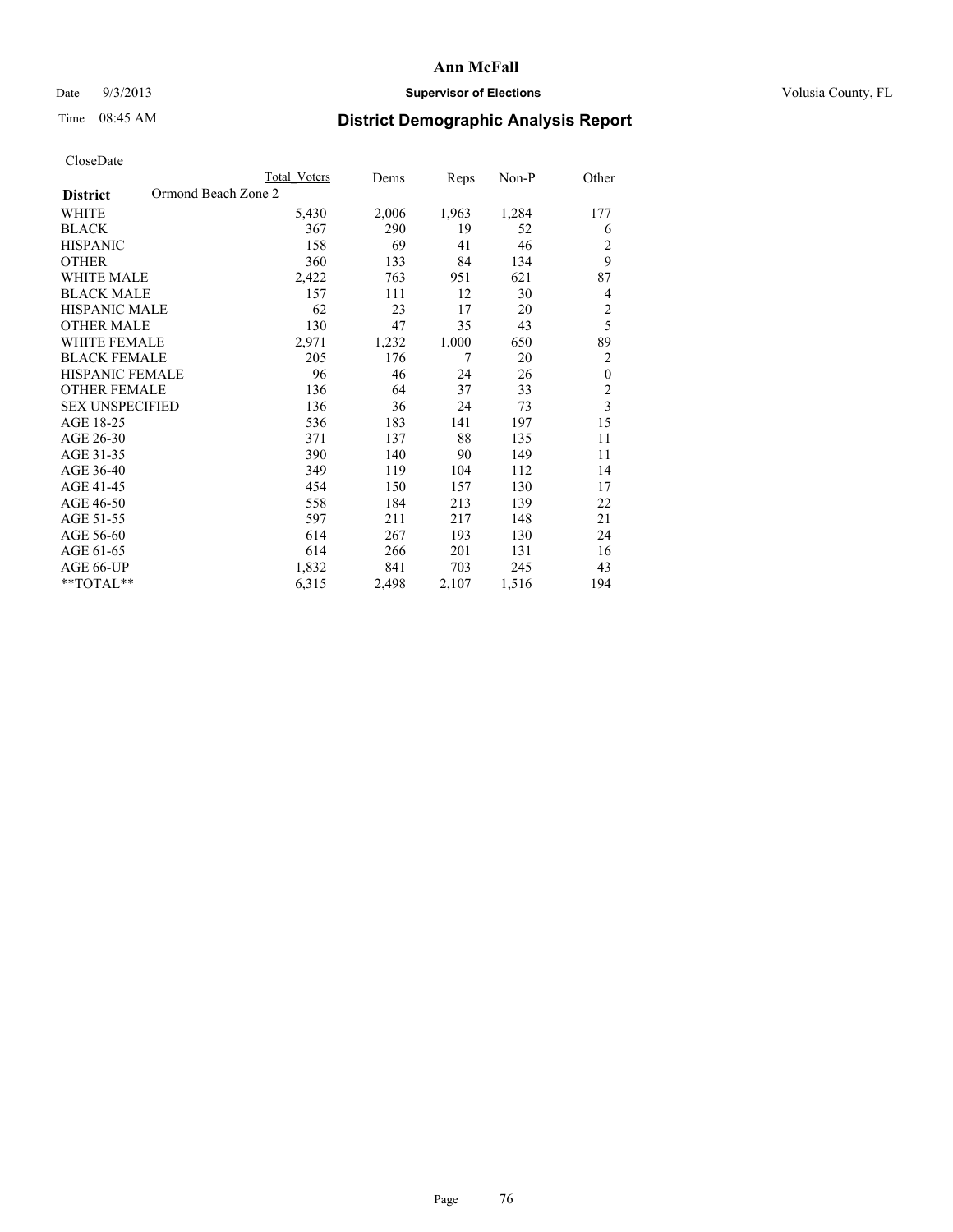## Date  $9/3/2013$  **Supervisor of Elections Supervisor of Elections** Volusia County, FL

# Time 08:45 AM **District Demographic Analysis Report**

|                                        | <b>Total Voters</b> | Dems  | Reps  | Non-P | Other                   |
|----------------------------------------|---------------------|-------|-------|-------|-------------------------|
| Ormond Beach Zone 3<br><b>District</b> |                     |       |       |       |                         |
| WHITE                                  | 6,579               | 1,915 | 3,211 | 1,266 | 187                     |
| <b>BLACK</b>                           | 175                 | 134   | 8     | 27    | 6                       |
| <b>HISPANIC</b>                        | 159                 | 48    | 50    | 57    | 4                       |
| <b>OTHER</b>                           | 415                 | 116   | 108   | 183   | 8                       |
| <b>WHITE MALE</b>                      | 3,057               | 797   | 1,545 | 623   | 92                      |
| <b>BLACK MALE</b>                      | 78                  | 57    | 4     | 15    | $\overline{c}$          |
| <b>HISPANIC MALE</b>                   | 78                  | 17    | 32    | 27    | $\overline{c}$          |
| <b>OTHER MALE</b>                      | 154                 | 38    | 41    | 70    | 5                       |
| <b>WHITE FEMALE</b>                    | 3,473               | 1,104 | 1,650 | 625   | 94                      |
| <b>BLACK FEMALE</b>                    | 95                  | 76    | 4     | 11    | 4                       |
| <b>HISPANIC FEMALE</b>                 | 80                  | 31    | 17    | 30    | $\overline{c}$          |
| <b>OTHER FEMALE</b>                    | 186                 | 63    | 51    | 69    | $\overline{\mathbf{3}}$ |
| <b>SEX UNSPECIFIED</b>                 | 127                 | 30    | 33    | 63    | 1                       |
| AGE 18-25                              | 732                 | 195   | 272   | 247   | 18                      |
| AGE 26-30                              | 424                 | 108   | 182   | 123   | 11                      |
| AGE 31-35                              | 325                 | 89    | 135   | 92    | 9                       |
| AGE 36-40                              | 372                 | 90    | 141   | 116   | 25                      |
| AGE 41-45                              | 529                 | 136   | 260   | 119   | 14                      |
| AGE 46-50                              | 672                 | 162   | 330   | 159   | 21                      |
| AGE 51-55                              | 727                 | 225   | 346   | 141   | 15                      |
| AGE 56-60                              | 807                 | 260   | 389   | 148   | 10                      |
| AGE 61-65                              | 750                 | 262   | 342   | 123   | 23                      |
| AGE 66-UP                              | 1,990               | 686   | 980   | 265   | 59                      |
| **TOTAL**                              | 7,328               | 2,213 | 3,377 | 1,533 | 205                     |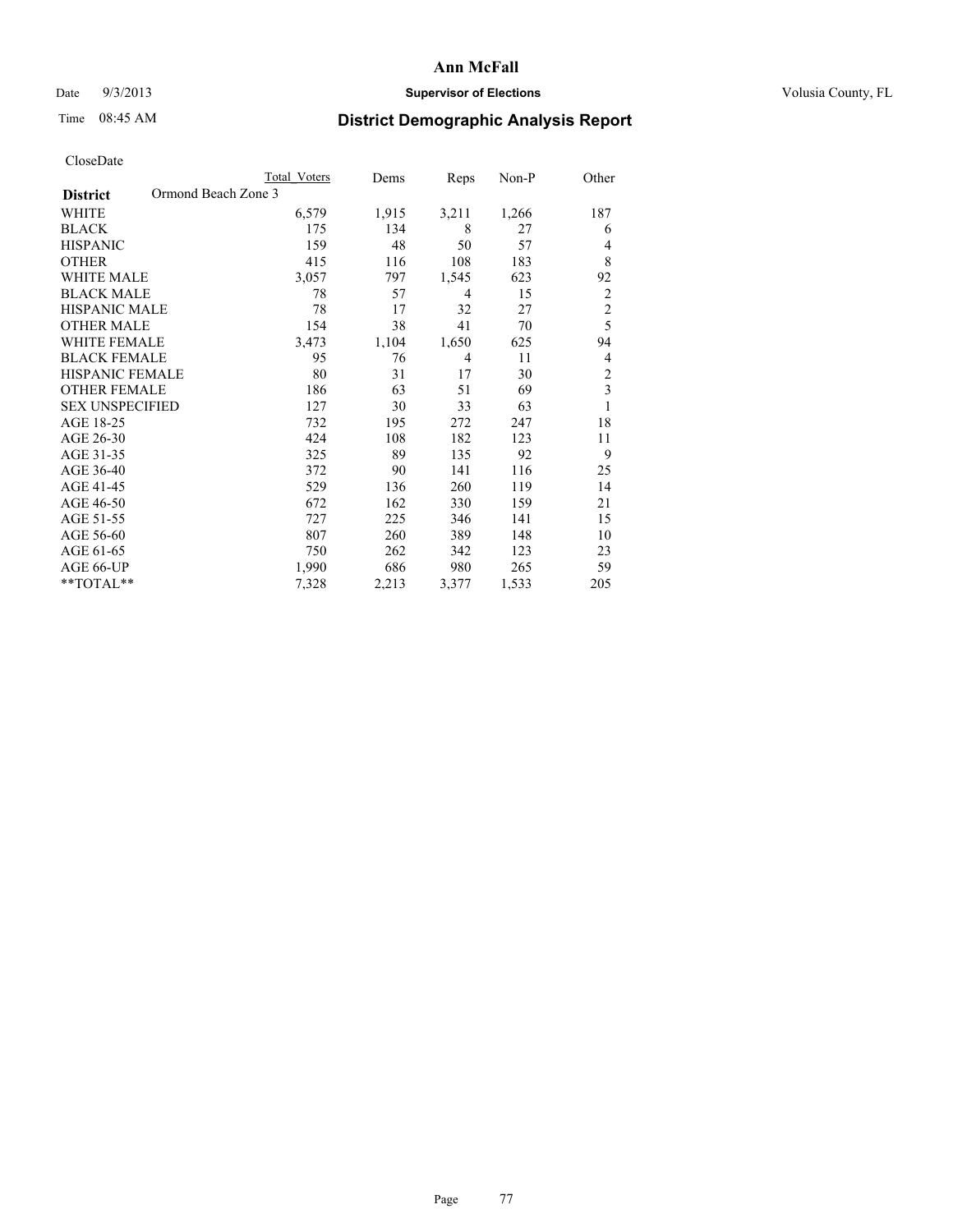## Date  $9/3/2013$  **Supervisor of Elections Supervisor of Elections** Volusia County, FL

# Time 08:45 AM **District Demographic Analysis Report**

|                                        | <b>Total Voters</b> | Dems  | Reps  | Non-P | Other                   |
|----------------------------------------|---------------------|-------|-------|-------|-------------------------|
| Ormond Beach Zone 4<br><b>District</b> |                     |       |       |       |                         |
| WHITE                                  | 6,419               | 2,177 | 2,531 | 1,472 | 239                     |
| <b>BLACK</b>                           | 185                 | 136   | 12    | 32    | 5                       |
| <b>HISPANIC</b>                        | 121                 | 65    | 19    | 35    | $\overline{2}$          |
| <b>OTHER</b>                           | 317                 | 103   | 72    | 130   | 12                      |
| <b>WHITE MALE</b>                      | 2,824               | 832   | 1,155 | 703   | 134                     |
| <b>BLACK MALE</b>                      | 81                  | 57    | 4     | 18    | 2                       |
| <b>HISPANIC MALE</b>                   | 47                  | 23    | 11    | 11    | $\overline{c}$          |
| <b>OTHER MALE</b>                      | 119                 | 40    | 22    | 50    | 7                       |
| <b>WHITE FEMALE</b>                    | 3,540               | 1,330 | 1,363 | 745   | 102                     |
| <b>BLACK FEMALE</b>                    | 103                 | 78    | 8     | 14    | 3                       |
| <b>HISPANIC FEMALE</b>                 | 72                  | 42    | 8     | 22    | $\boldsymbol{0}$        |
| <b>OTHER FEMALE</b>                    | 133                 | 48    | 43    | 37    | 5                       |
| <b>SEX UNSPECIFIED</b>                 | 123                 | 31    | 20    | 69    | $\overline{\mathbf{3}}$ |
| AGE 18-25                              | 506                 | 154   | 148   | 194   | 10                      |
| AGE 26-30                              | 353                 | 114   | 104   | 124   | 11                      |
| AGE 31-35                              | 278                 | 80    | 85    | 100   | 13                      |
| AGE 36-40                              | 305                 | 83    | 106   | 98    | 18                      |
| AGE 41-45                              | 355                 | 113   | 131   | 98    | 13                      |
| AGE 46-50                              | 487                 | 154   | 205   | 117   | 11                      |
| AGE 51-55                              | 632                 | 226   | 240   | 148   | 18                      |
| AGE 56-60                              | 653                 | 242   | 258   | 127   | 26                      |
| AGE 61-65                              | 661                 | 265   | 222   | 146   | 28                      |
| AGE 66-UP                              | 2,812               | 1,050 | 1,135 | 517   | 110                     |
| **TOTAL**                              | 7,042               | 2,481 | 2,634 | 1,669 | 258                     |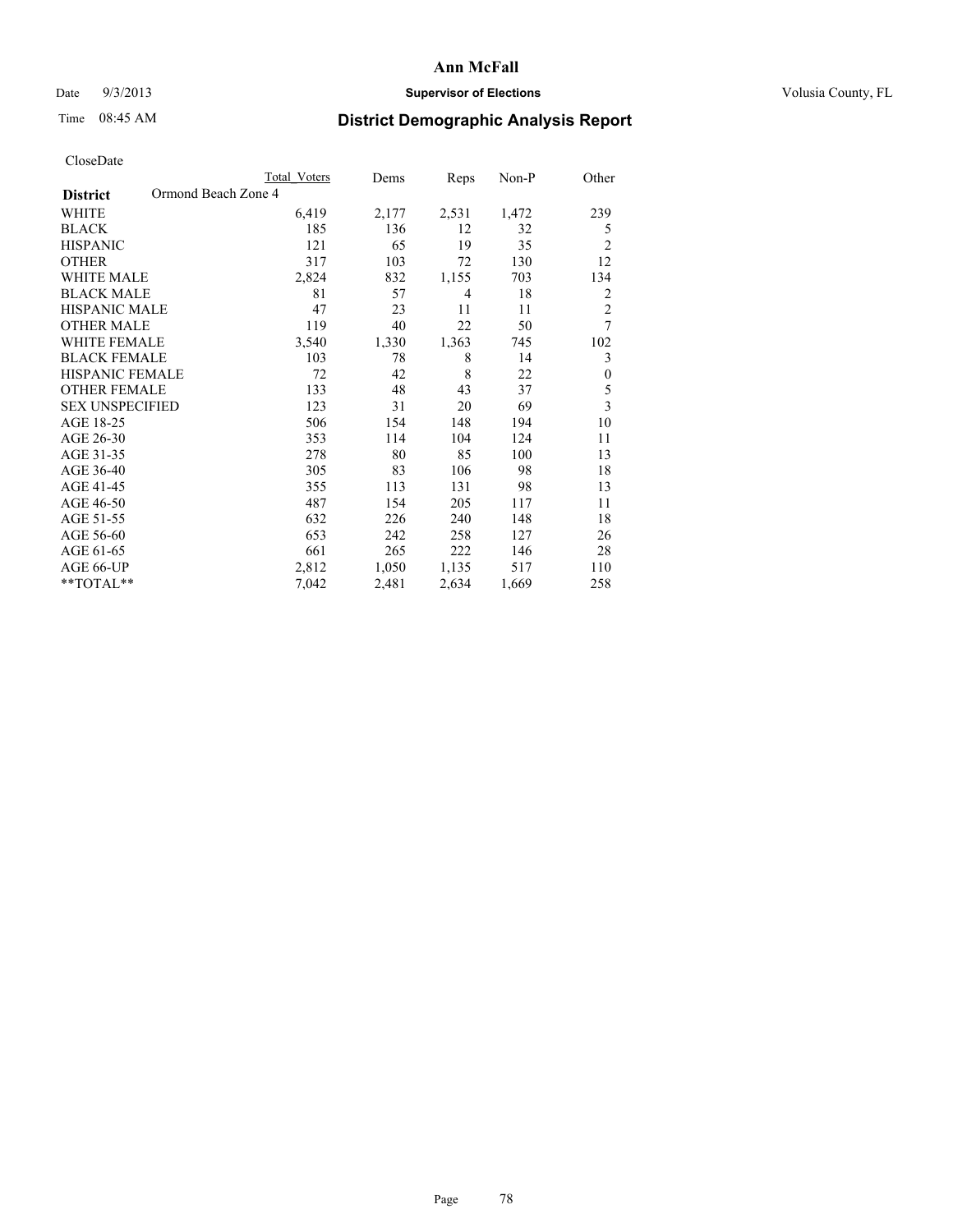# Date  $9/3/2013$  **Supervisor of Elections Supervisor of Elections** Volusia County, FL

# Time 08:45 AM **District Demographic Analysis Report**

|                        |         | <b>Total Voters</b> | Dems           | Reps           | Non-P          | Other          |
|------------------------|---------|---------------------|----------------|----------------|----------------|----------------|
| <b>District</b>        | Pierson |                     |                |                |                |                |
| <b>WHITE</b>           |         | 540                 | 199            | 239            | 88             | 14             |
| <b>BLACK</b>           |         | 49                  | 42             | $\overline{2}$ | 5              | $\theta$       |
| <b>HISPANIC</b>        |         | 121                 | 59             | 5              | 54             | 3              |
| <b>OTHER</b>           |         | 21                  | 5              | 5              | 11             | $\theta$       |
| WHITE MALE             |         | 259                 | 91             | 121            | 36             | 11             |
| <b>BLACK MALE</b>      |         | 21                  | 17             | 1              | 3              | $\theta$       |
| <b>HISPANIC MALE</b>   |         | 52                  | 31             | 1              | 19             | 1              |
| <b>OTHER MALE</b>      |         | 10                  | 3              | $\overline{c}$ | 5              | 0              |
| WHITE FEMALE           |         | 277                 | 107            | 116            | 51             | 3              |
| <b>BLACK FEMALE</b>    |         | 28                  | 25             | 1              | $\overline{2}$ | $\mathbf{0}$   |
| <b>HISPANIC FEMALE</b> |         | 68                  | 28             | $\overline{4}$ | 34             | $\overline{c}$ |
| <b>OTHER FEMALE</b>    |         | 5                   | $\overline{c}$ | $\overline{2}$ | 1              | $\theta$       |
| <b>SEX UNSPECIFIED</b> |         | 11                  | 1              | 3              | 7              | $\mathbf{0}$   |
| AGE 18-25              |         | 102                 | 44             | 21             | 37             | $\theta$       |
| AGE 26-30              |         | 57                  | 13             | 16             | 27             | 1              |
| AGE 31-35              |         | 52                  | 14             | 16             | 20             | $\overline{c}$ |
| AGE 36-40              |         | 49                  | 15             | 19             | 14             | 1              |
| AGE 41-45              |         | 48                  | 17             | 17             | 12             | $\overline{c}$ |
| AGE 46-50              |         | 56                  | 27             | 19             | $\overline{7}$ | 3              |
| AGE 51-55              |         | 72                  | 31             | 27             | 11             | 3              |
| AGE 56-60              |         | 86                  | 39             | 33             | 12             | $\overline{c}$ |
| AGE 61-65              |         | 49                  | 22             | 23             | $\overline{4}$ | $\mathbf{0}$   |
| AGE 66-UP              |         | 160                 | 83             | 60             | 14             | 3              |
| **TOTAL**              |         | 731                 | 305            | 251            | 158            | 17             |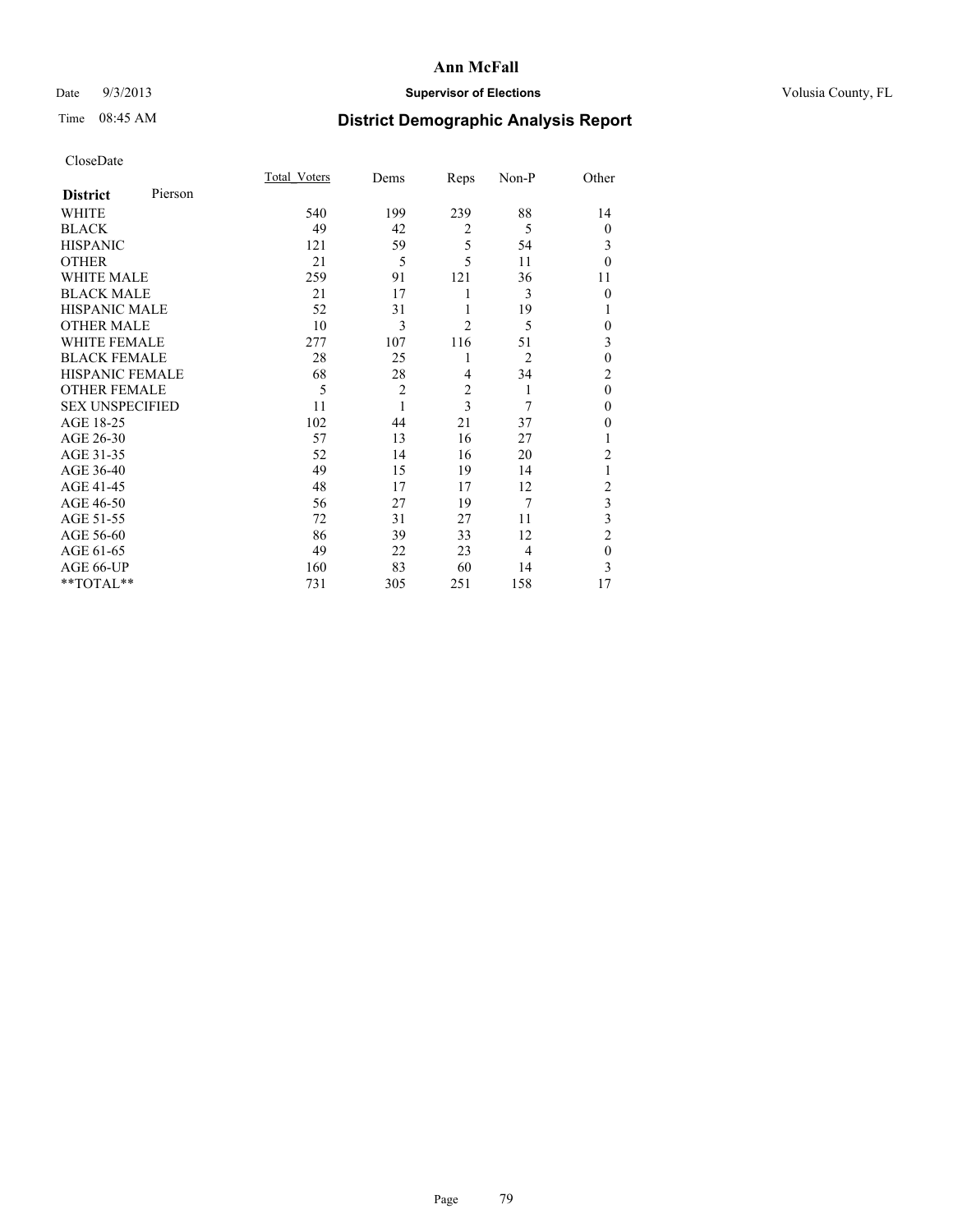# Date  $9/3/2013$  **Supervisor of Elections Supervisor of Elections** Volusia County, FL

# Time 08:45 AM **District Demographic Analysis Report**

|                        |             | <b>Total Voters</b> | Dems         | Reps             | Non-P          | Other          |
|------------------------|-------------|---------------------|--------------|------------------|----------------|----------------|
| <b>District</b>        | Ponce Inlet |                     |              |                  |                |                |
| WHITE                  |             | 2,677               | 631          | 1,366            | 597            | 83             |
| <b>BLACK</b>           |             | 4                   | 1            | 1                | $\overline{2}$ | $\theta$       |
| <b>HISPANIC</b>        |             | 40                  | 11           | 19               | 10             | $\theta$       |
| <b>OTHER</b>           |             | 97                  | 27           | 31               | 36             | 3              |
| WHITE MALE             |             | 1,277               | 257          | 671              | 307            | 42             |
| <b>BLACK MALE</b>      |             | 1                   | $\mathbf{0}$ | $\boldsymbol{0}$ | 1              | $\overline{0}$ |
| <b>HISPANIC MALE</b>   |             | 16                  | 6            | 6                | 4              | $\theta$       |
| <b>OTHER MALE</b>      |             | 34                  | 8            | 14               | 9              | 3              |
| <b>WHITE FEMALE</b>    |             | 1,379               | 369          | 689              | 281            | 40             |
| <b>BLACK FEMALE</b>    |             | 3                   |              | 1                | 1              | $\theta$       |
| <b>HISPANIC FEMALE</b> |             | 24                  | 5            | 13               | 6              | $\theta$       |
| <b>OTHER FEMALE</b>    |             | 46                  | 15           | 13               | 18             | 0              |
| <b>SEX UNSPECIFIED</b> |             | 38                  | 9            | 10               | 18             |                |
| AGE 18-25              |             | 141                 | 29           | 50               | 56             | 6              |
| AGE 26-30              |             | 65                  | 18           | 25               | 20             | $\overline{c}$ |
| AGE 31-35              |             | 80                  | 15           | 31               | 32             | $\overline{c}$ |
| AGE 36-40              |             | 93                  | 13           | 40               | 36             | 4              |
| AGE 41-45              |             | 111                 | 21           | 52               | 35             | 3              |
| AGE 46-50              |             | 159                 | 43           | 77               | 38             |                |
| AGE 51-55              |             | 255                 | 49           | 140              | 63             | 3              |
| AGE 56-60              |             | 304                 | 72           | 156              | 66             | 10             |
| AGE 61-65              |             | 391                 | 93           | 179              | 100            | 19             |
| AGE 66-UP              |             | 1,219               | 317          | 667              | 199            | 36             |
| **TOTAL**              |             | 2,818               | 670          | 1,417            | 645            | 86             |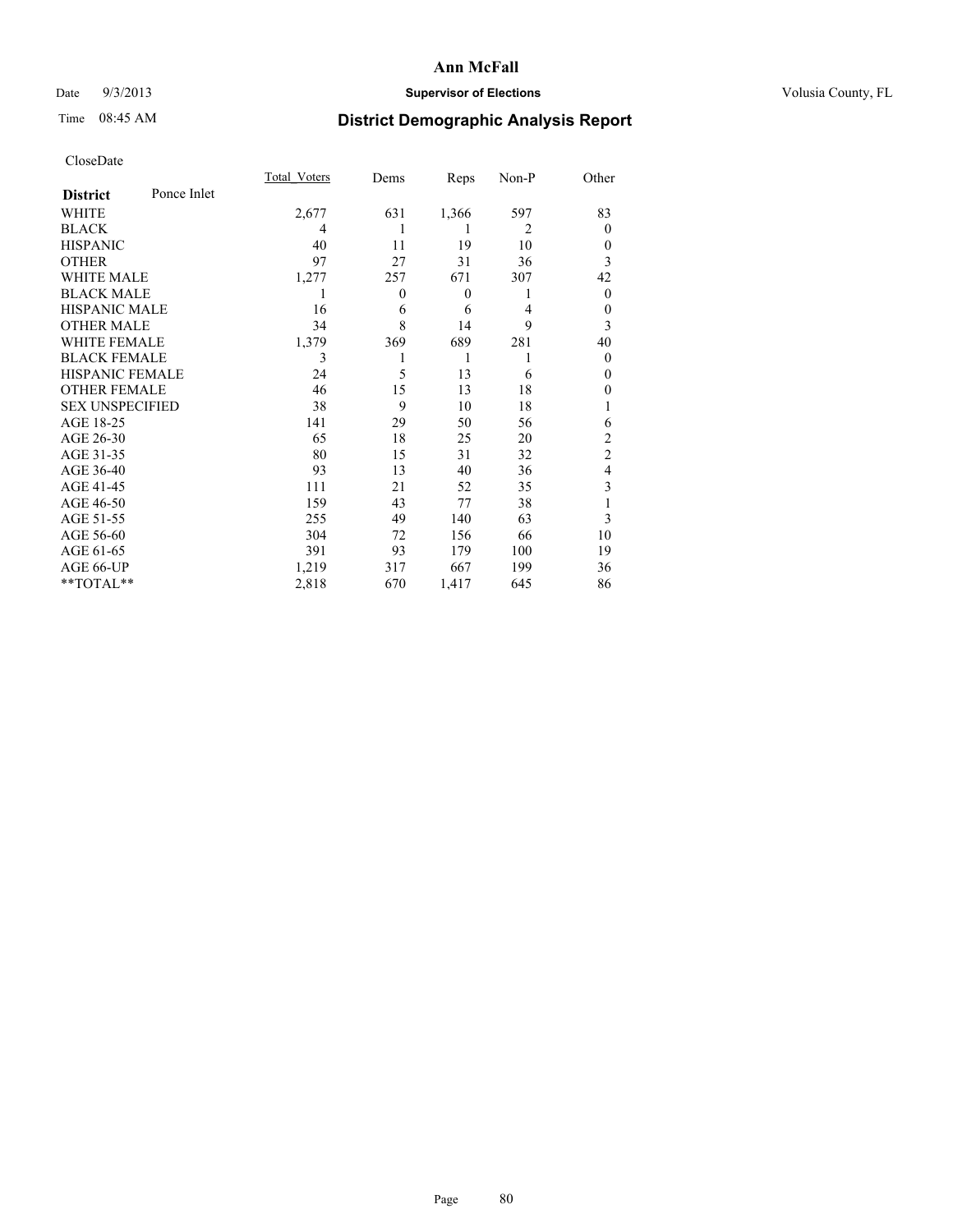## Date  $9/3/2013$  **Supervisor of Elections Supervisor of Elections** Volusia County, FL

# Time 08:45 AM **District Demographic Analysis Report**

|                                       | <b>Total Voters</b> | Dems  | Reps  | Non-P | Other          |
|---------------------------------------|---------------------|-------|-------|-------|----------------|
| Port Orange Zone 1<br><b>District</b> |                     |       |       |       |                |
| WHITE                                 | 7,690               | 2,902 | 2,423 | 2,087 | 278            |
| <b>BLACK</b>                          | 161                 | 124   | 6     | 26    | 5              |
| <b>HISPANIC</b>                       | 206                 | 91    | 32    | 79    | $\overline{4}$ |
| <b>OTHER</b>                          | 342                 | 109   | 58    | 165   | 10             |
| <b>WHITE MALE</b>                     | 3,445               | 1,122 | 1,202 | 976   | 145            |
| <b>BLACK MALE</b>                     | 66                  | 48    | 3     | 14    | 1              |
| <b>HISPANIC MALE</b>                  | 84                  | 40    | 13    | 28    | 3              |
| <b>OTHER MALE</b>                     | 106                 | 35    | 19    | 48    | 4              |
| <b>WHITE FEMALE</b>                   | 4,173               | 1,755 | 1,201 | 1,087 | 130            |
| <b>BLACK FEMALE</b>                   | 95                  | 76    | 3     | 12    | 4              |
| <b>HISPANIC FEMALE</b>                | 117                 | 49    | 19    | 48    | 1              |
| <b>OTHER FEMALE</b>                   | 152                 | 56    | 32    | 59    | 5              |
| <b>SEX UNSPECIFIED</b>                | 161                 | 45    | 27    | 85    | $\overline{4}$ |
| AGE 18-25                             | 704                 | 227   | 131   | 316   | 30             |
| AGE 26-30                             | 498                 | 165   | 99    | 218   | 16             |
| AGE 31-35                             | 505                 | 166   | 128   | 193   | 18             |
| AGE 36-40                             | 457                 | 159   | 111   | 156   | 31             |
| AGE 41-45                             | 526                 | 160   | 160   | 188   | 18             |
| AGE 46-50                             | 654                 | 247   | 188   | 200   | 19             |
| AGE 51-55                             | 825                 | 316   | 264   | 213   | 32             |
| AGE 56-60                             | 855                 | 332   | 299   | 196   | 28             |
| AGE 61-65                             | 782                 | 306   | 258   | 188   | 30             |
| AGE 66-UP                             | 2,593               | 1,148 | 881   | 489   | 75             |
| **TOTAL**                             | 8,399               | 3,226 | 2,519 | 2,357 | 297            |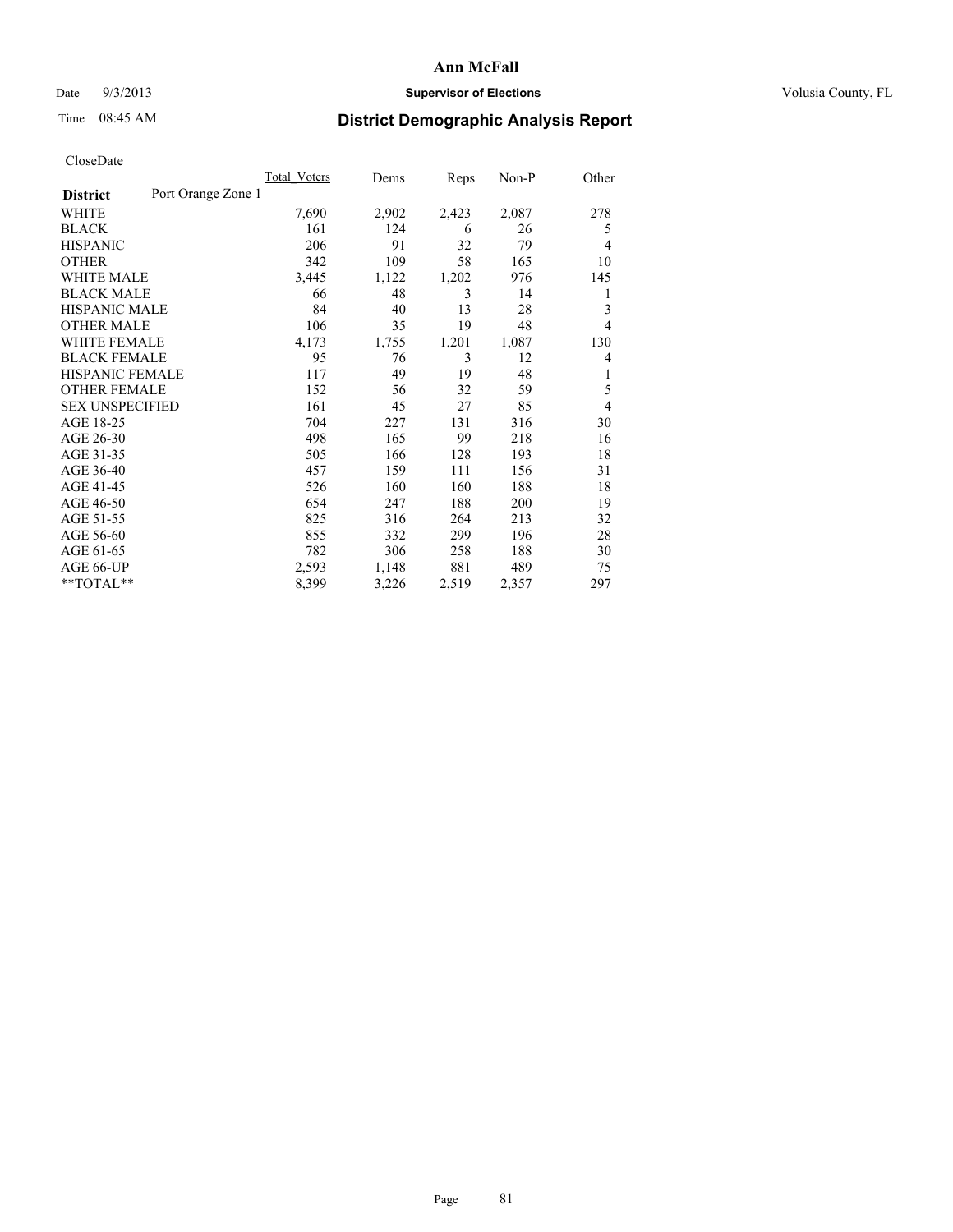## Date  $9/3/2013$  **Supervisor of Elections Supervisor of Elections** Volusia County, FL

# Time 08:45 AM **District Demographic Analysis Report**

| Total Voters | Dems               | Reps  | Non-P | Other                   |
|--------------|--------------------|-------|-------|-------------------------|
|              |                    |       |       |                         |
| 8,028        | 2,721              | 2,948 | 2,041 | 318                     |
| 345          | 264                | 15    | 59    | 7                       |
| 253          | 99                 | 57    | 91    | 6                       |
| 465          | 144                | 102   | 209   | 10                      |
| 3,610        | 1,063              | 1,417 | 973   | 157                     |
| 120          | 87                 | 7     | 22    | 4                       |
| 123          | 45                 | 32    | 42    | 4                       |
| 176          | 50                 | 38    | 82    | 6                       |
| 4,325        | 1,628              | 1,501 | 1,041 | 155                     |
| 221          | 173                | 8     | 37    | 3                       |
| 128          | 54                 | 24    | 48    | $\overline{c}$          |
| 194          | 75                 | 46    | 70    | $\overline{\mathbf{3}}$ |
| 194          | 53                 | 49    | 85    | 7                       |
| 804          | 238                | 215   | 319   | 32                      |
| 652          | 200                | 193   | 228   | 31                      |
| 558          | 173                | 157   | 208   | 20                      |
| 491          | 153                | 160   | 161   | 17                      |
| 542          | 171                | 185   | 163   | 23                      |
| 706          | 228                | 255   | 198   | 25                      |
| 802          | 292                | 303   | 184   | 23                      |
| 786          | 291                | 278   | 192   | 25                      |
| 887          | 343                | 306   | 219   | 19                      |
| 2,862        | 1,138              | 1,070 | 528   | 126                     |
| 9,091        | 3,228              | 3,122 | 2,400 | 341                     |
|              | Port Orange Zone 2 |       |       |                         |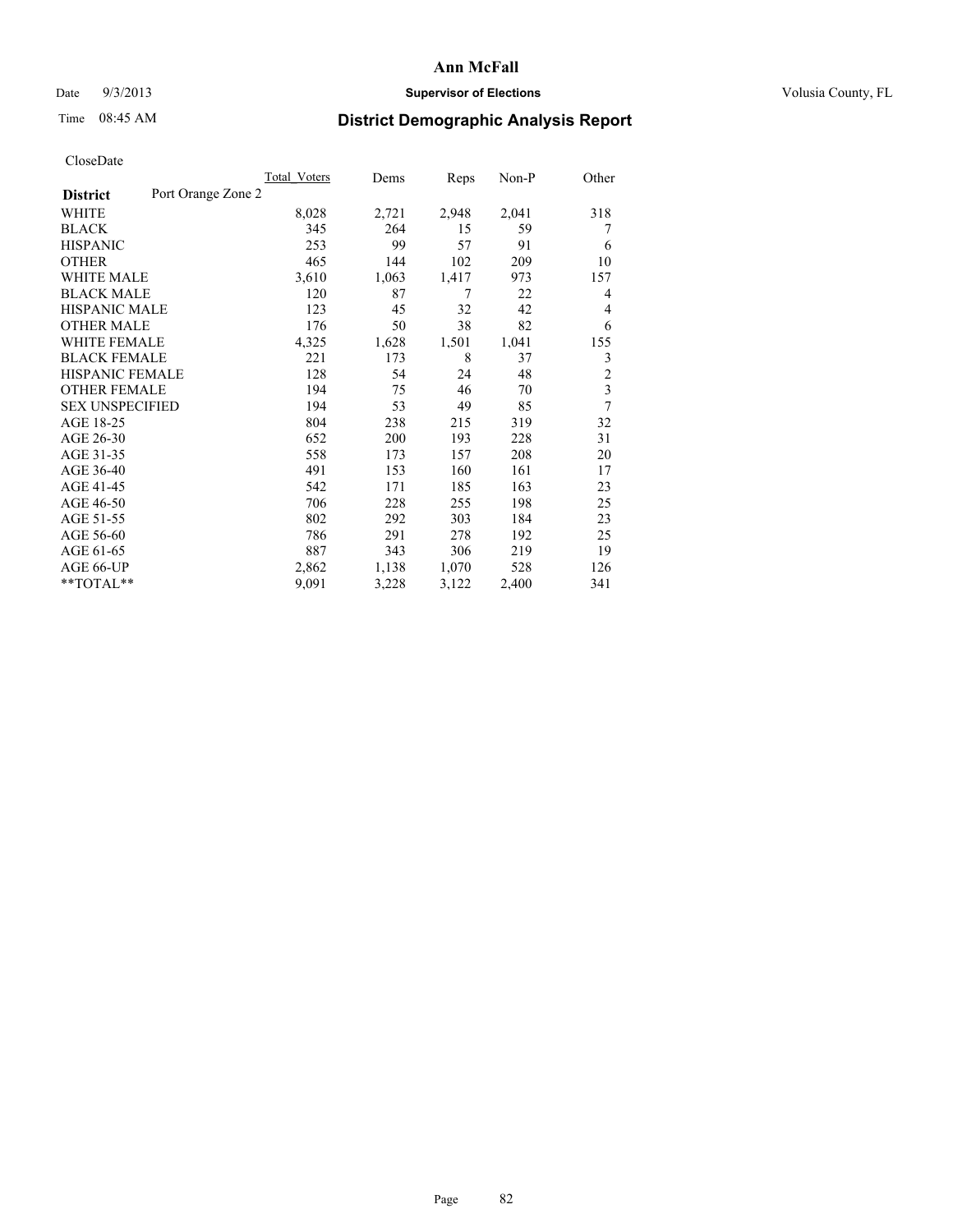## Date  $9/3/2013$  **Supervisor of Elections Supervisor of Elections** Volusia County, FL

# Time 08:45 AM **District Demographic Analysis Report**

|                        |                    | Total Voters | Dems  | Reps  | Non-P | Other |
|------------------------|--------------------|--------------|-------|-------|-------|-------|
| <b>District</b>        | Port Orange Zone 3 |              |       |       |       |       |
| WHITE                  |                    | 9,053        | 2,739 | 3,750 | 2,215 | 349   |
| <b>BLACK</b>           |                    | 283          | 229   | 13    | 33    | 8     |
| <b>HISPANIC</b>        |                    | 252          | 98    | 52    | 93    | 9     |
| <b>OTHER</b>           |                    | 491          | 136   | 131   | 204   | 20    |
| WHITE MALE             |                    | 4,066        | 1,078 | 1,762 | 1,035 | 191   |
| <b>BLACK MALE</b>      |                    | 129          | 98    | 7     | 20    | 4     |
| <b>HISPANIC MALE</b>   |                    | 109          | 41    | 20    | 44    | 4     |
| <b>OTHER MALE</b>      |                    | 180          | 54    | 48    | 65    | 13    |
| <b>WHITE FEMALE</b>    |                    | 4,898        | 1,640 | 1,954 | 1,151 | 153   |
| <b>BLACK FEMALE</b>    |                    | 151          | 128   | 6     | 13    | 4     |
| HISPANIC FEMALE        |                    | 136          | 54    | 31    | 46    | 5     |
| <b>OTHER FEMALE</b>    |                    | 203          | 61    | 57    | 80    | 5     |
| <b>SEX UNSPECIFIED</b> |                    | 207          | 48    | 61    | 91    | 7     |
| AGE 18-25              |                    | 796          | 235   | 257   | 276   | 28    |
| AGE 26-30              |                    | 630          | 185   | 196   | 231   | 18    |
| AGE 31-35              |                    | 606          | 183   | 197   | 206   | 20    |
| AGE 36-40              |                    | 561          | 161   | 213   | 161   | 26    |
| AGE 41-45              |                    | 677          | 217   | 257   | 191   | 12    |
| AGE 46-50              |                    | 780          | 209   | 338   | 209   | 24    |
| AGE 51-55              |                    | 834          | 239   | 370   | 202   | 23    |
| AGE 56-60              |                    | 857          | 319   | 317   | 188   | 33    |
| AGE 61-65              |                    | 917          | 320   | 348   | 211   | 38    |
| AGE 66-UP              |                    | 3,421        | 1,134 | 1,453 | 670   | 164   |
| **TOTAL**              |                    | 10,079       | 3,202 | 3,946 | 2,545 | 386   |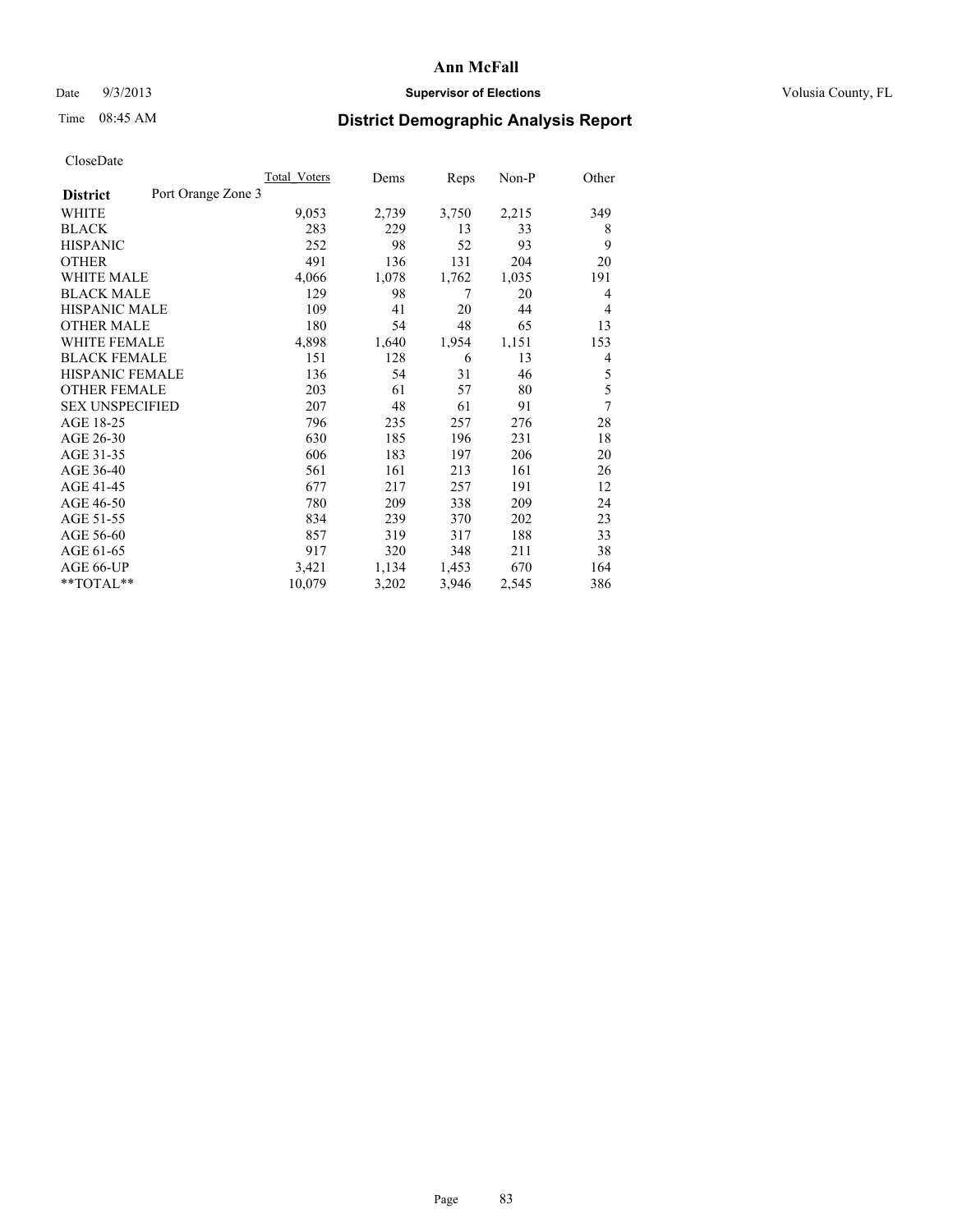# Date  $9/3/2013$  **Supervisor of Elections Supervisor of Elections** Volusia County, FL

# Time 08:45 AM **District Demographic Analysis Report**

|                        |                    | Total Voters | Dems  | Reps  | Non-P | Other            |
|------------------------|--------------------|--------------|-------|-------|-------|------------------|
| <b>District</b>        | Port Orange Zone 4 |              |       |       |       |                  |
| WHITE                  |                    | 9,094        | 2,780 | 3,939 | 2,084 | 291              |
| <b>BLACK</b>           |                    | 248          | 188   | 21    | 38    | 1                |
| <b>HISPANIC</b>        |                    | 249          | 89    | 74    | 81    | 5                |
| <b>OTHER</b>           |                    | 515          | 170   | 111   | 223   | 11               |
| WHITE MALE             |                    | 4,288        | 1,154 | 1,944 | 1,031 | 159              |
| <b>BLACK MALE</b>      |                    | 119          | 82    | 16    | 21    | $\boldsymbol{0}$ |
| <b>HISPANIC MALE</b>   |                    | 118          | 38    | 33    | 43    | 4                |
| <b>OTHER MALE</b>      |                    | 203          | 67    | 47    | 82    | 7                |
| <b>WHITE FEMALE</b>    |                    | 4,716        | 1,605 | 1,958 | 1,025 | 128              |
| <b>BLACK FEMALE</b>    |                    | 126          | 104   | 4     | 17    | 1                |
| HISPANIC FEMALE        |                    | 129          | 51    | 39    | 38    | 1                |
| <b>OTHER FEMALE</b>    |                    | 216          | 82    | 48    | 82    | 4                |
| <b>SEX UNSPECIFIED</b> |                    | 191          | 44    | 56    | 87    | 4                |
| AGE 18-25              |                    | 962          | 263   | 309   | 351   | 39               |
| AGE 26-30              |                    | 520          | 174   | 153   | 177   | 16               |
| AGE 31-35              |                    | 557          | 161   | 182   | 197   | 17               |
| AGE 36-40              |                    | 631          | 179   | 223   | 202   | 27               |
| AGE 41-45              |                    | 897          | 256   | 386   | 238   | 17               |
| AGE 46-50              |                    | 927          | 255   | 400   | 238   | 34               |
| AGE 51-55              |                    | 1,073        | 321   | 513   | 213   | 26               |
| AGE 56-60              |                    | 1,044        | 360   | 472   | 186   | 26               |
| AGE 61-65              |                    | 1,020        | 399   | 405   | 189   | 27               |
| AGE 66-UP              |                    | 2,475        | 859   | 1,102 | 435   | 79               |
| $*$ TOTAL $*$          |                    | 10,106       | 3,227 | 4,145 | 2,426 | 308              |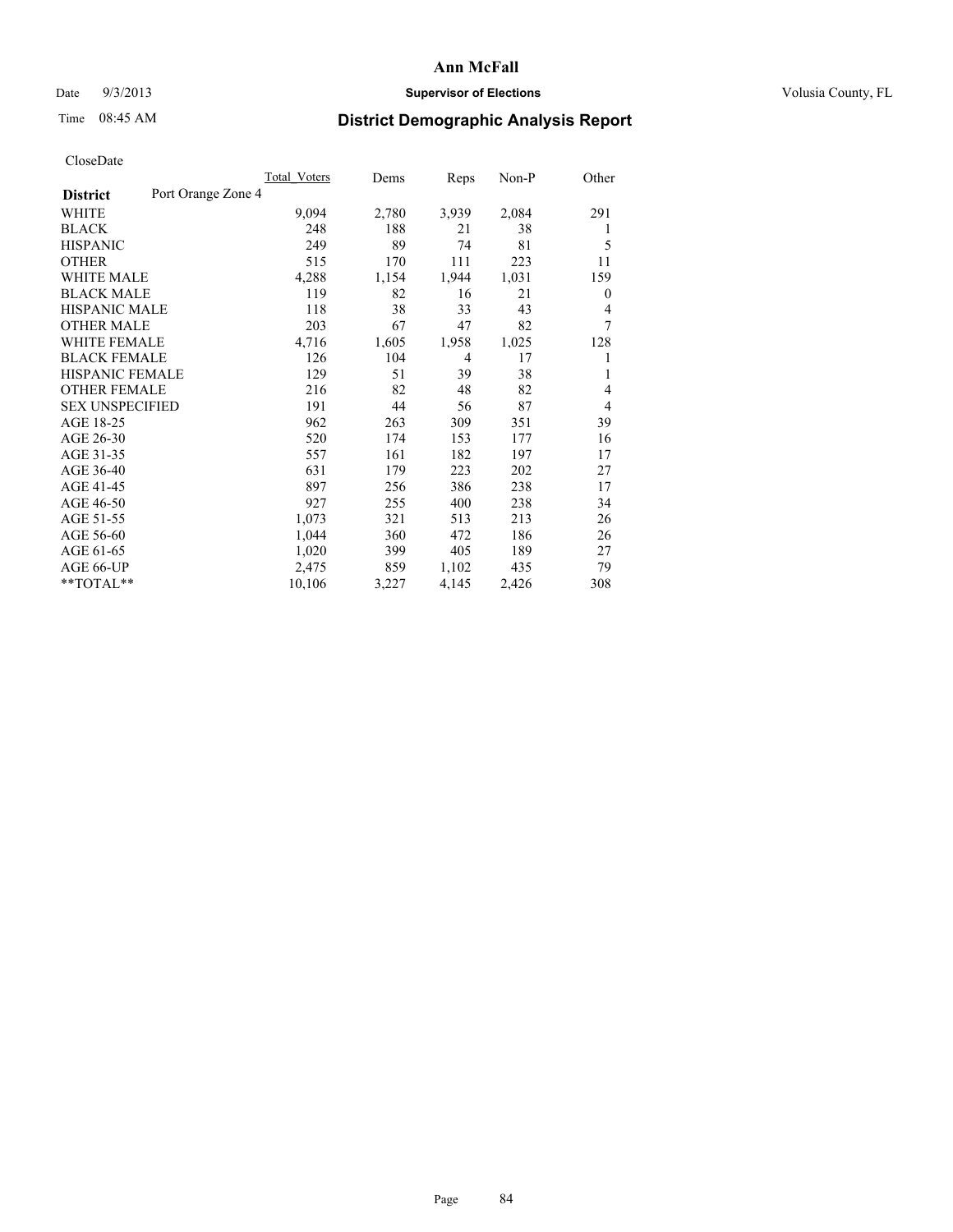# Date  $9/3/2013$  **Supervisor of Elections Supervisor of Elections** Volusia County, FL

# Time 08:45 AM **District Demographic Analysis Report**

|                        |               | <b>Total Voters</b> | Dems  | Reps  | Non-P | Other          |
|------------------------|---------------|---------------------|-------|-------|-------|----------------|
| <b>District</b>        | South Daytona |                     |       |       |       |                |
| WHITE                  |               | 6,470               | 2,467 | 2,234 | 1,562 | 207            |
| <b>BLACK</b>           |               | 617                 | 498   | 18    | 95    | 6              |
| <b>HISPANIC</b>        |               | 180                 | 87    | 31    | 57    | 5              |
| <b>OTHER</b>           |               | 365                 | 135   | 63    | 163   | $\overline{4}$ |
| WHITE MALE             |               | 2,947               | 970   | 1,105 | 746   | 126            |
| <b>BLACK MALE</b>      |               | 242                 | 186   | 6     | 46    | 4              |
| <b>HISPANIC MALE</b>   |               | 88                  | 37    | 17    | 30    | 4              |
| <b>OTHER MALE</b>      |               | 105                 | 40    | 19    | 44    | $\overline{2}$ |
| <b>WHITE FEMALE</b>    |               | 3,477               | 1,477 | 1,117 | 802   | 81             |
| <b>BLACK FEMALE</b>    |               | 362                 | 303   | 11    | 46    | 2              |
| <b>HISPANIC FEMALE</b> |               | 88                  | 47    | 14    | 26    | 1              |
| <b>OTHER FEMALE</b>    |               | 163                 | 71    | 33    | 57    | $\overline{c}$ |
| <b>SEX UNSPECIFIED</b> |               | 160                 | 56    | 24    | 80    | $\mathbf{0}$   |
| AGE 18-25              |               | 707                 | 266   | 161   | 262   | 18             |
| AGE 26-30              |               | 561                 | 227   | 136   | 182   | 16             |
| AGE 31-35              |               | 468                 | 188   | 98    | 161   | 21             |
| AGE 36-40              |               | 418                 | 145   | 127   | 132   | 14             |
| AGE 41-45              |               | 573                 | 245   | 159   | 157   | 12             |
| AGE 46-50              |               | 659                 | 230   | 240   | 176   | 13             |
| AGE 51-55              |               | 779                 | 320   | 262   | 175   | 22             |
| AGE 56-60              |               | 761                 | 330   | 249   | 158   | 24             |
| AGE 61-65              |               | 752                 | 321   | 237   | 166   | 28             |
| AGE 66-UP              |               | 1,954               | 915   | 677   | 308   | 54             |
| **TOTAL**              |               | 7,632               | 3,187 | 2,346 | 1,877 | 222            |